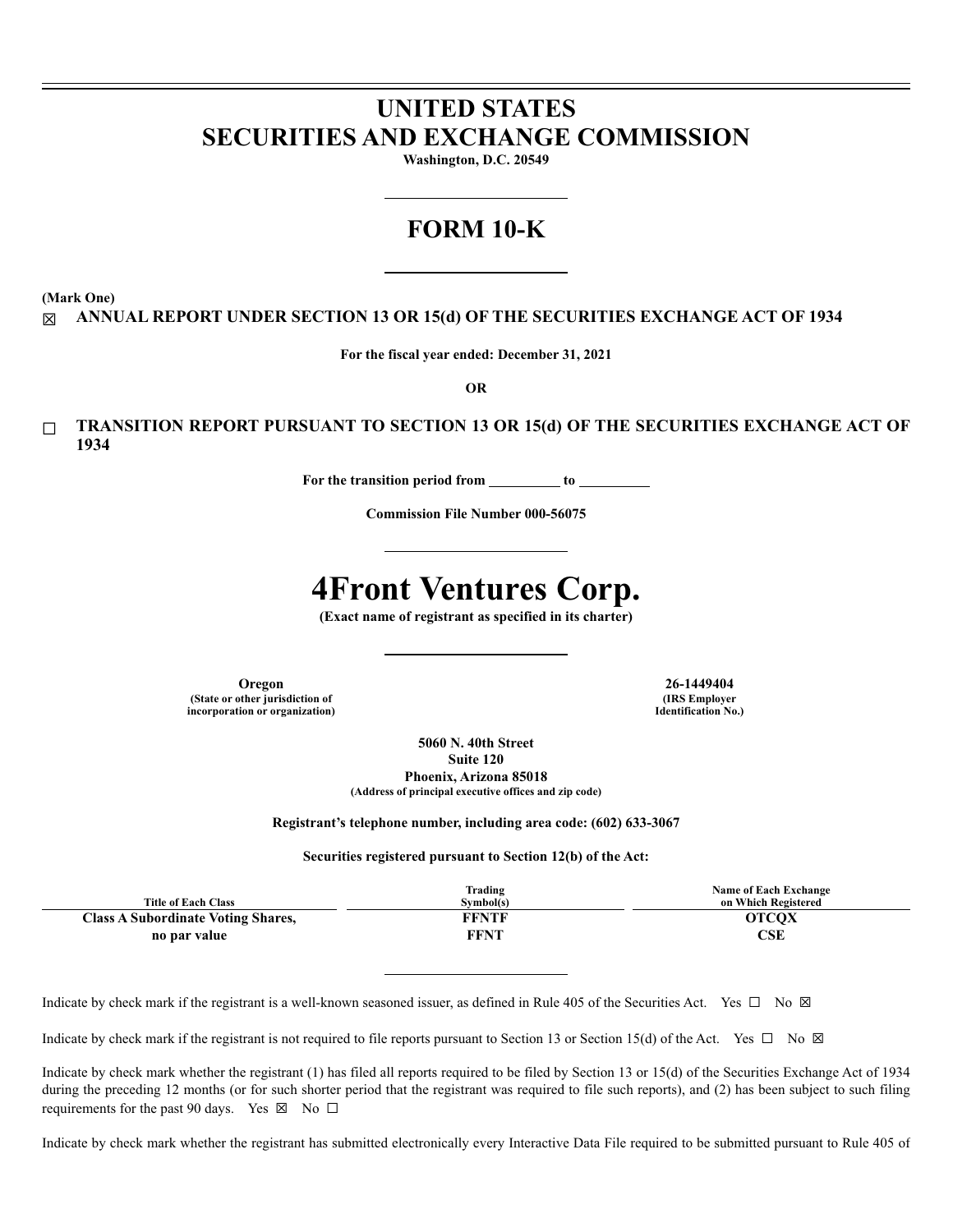Regulation S-T (Section 232.405 of this chapter) during the preceding 12 months (or such shorter period that the registrant was required to submit such files). Yes  $\boxtimes$  No  $\square$ 

Indicate by check mark whether the registrant is a large accelerated filer, an accelerated filer, a non-accelerated filer, a smaller reporting company or an emerging growth company. See the definitions of "large accelerated filer," "accelerated filer," "smaller reporting company," and "emerging growth company" in Rule 12b-2 of the Exchange Act:

| Large accelerated filer |   | Accelerated filer         |   |
|-------------------------|---|---------------------------|---|
| Non-accelerated filer   | × | Smaller reporting company | ⊠ |
|                         |   | Emerging growth company   | × |

If an emerging growth company, indicate by check mark if the registrant has elected not to use the extended transition period for complying with any new or revised financial accounting standards provided pursuant to Section 13(a) of the Exchange Act.  $\Box$ 

Indicate by check mark whether the registrant has filed a report on and attestation to its management's assessment of the effectiveness of its internal control over financial reporting under Section 404(b) of the Sarbanes-Oxley Act (15 U.S.C. 7262(b)) by the registered public accounting firm that prepared or issued its audit report.  $\Box$ 

Indicate by check mark whether the registrant is a shell company (as defined in Rule 12b-2 of the Exchange Act). Yes  $\Box$  No  $\boxtimes$ 

The aggregate market value of the voting and non-voting common equity held by non-affiliates computed by multiplying the Company's as-converted basic shares by the closing share price, as of the last business day of the registrant's most recently completed fiscal year: \$598,834,450 as of December 31, 2021.

As of April 11, 2022, there were 627,826,303 shares of the registrant's Class A subordinate voting shares outstanding.

#### **DOCUMENTS INCORPORATED BY REFERENCE**

None.

Auditor Firm ID: 731 Auditor Name: Davidson & Company LLP Auditor Location: Vancouver, British Columbia, Canada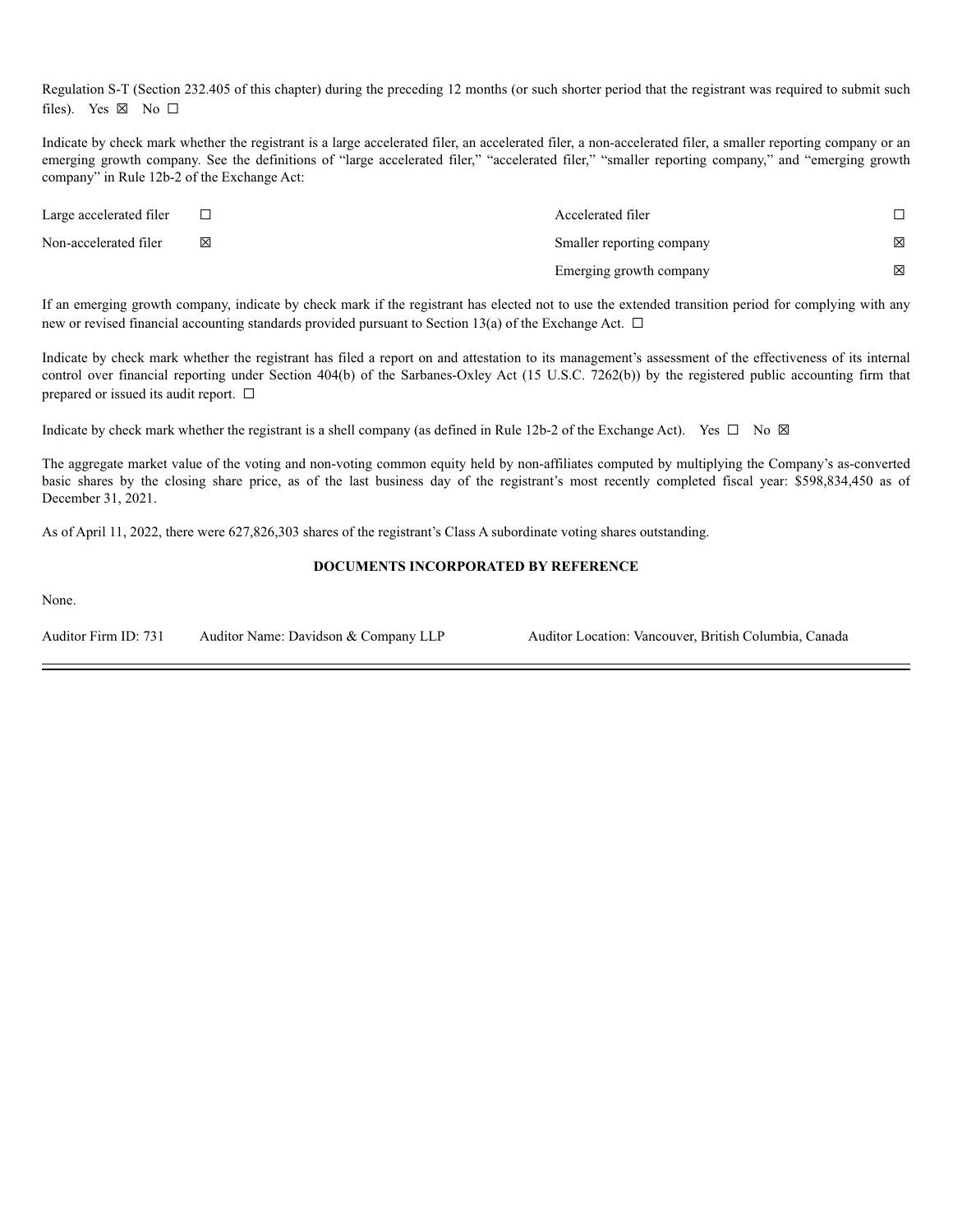#### **4Front Ventures Corp.**

#### **FORM 10-K**

For the Annual Period Ended December 31, 2021

#### **TABLE OF CONTENTS**

| PART I.   |                                                                                                              |    |
|-----------|--------------------------------------------------------------------------------------------------------------|----|
| Item 1.   | <b>Business</b>                                                                                              | 5  |
| Item 1A.  | <b>Risk Factors</b>                                                                                          | 43 |
| Item 1B.  | <b>Unresolved Staff Comments</b>                                                                             | 43 |
| Item 2.   | Properties                                                                                                   | 43 |
| Item 3.   | <b>Legal Proceedings</b>                                                                                     | 44 |
| Item 4.   | <b>Mine Safety Disclosures</b>                                                                               | 45 |
| PART II.  |                                                                                                              |    |
| Item 5.   | Market for Registrant's Common Equity, Related Stockholder Matters and Issuer Purchases of Equity Securities | 46 |
| Item 6.   | [RESERVED]                                                                                                   | 47 |
| Item 7.   | <u>Management's Discussion and Analysis of Financial Condition and Results of Operations</u>                 | 47 |
| Item 7A.  | Quantitative and Qualitative Disclosures About Risk                                                          | 60 |
| Item 8.   | <b>Financial Statements and Supplementary Data</b>                                                           | 60 |
| Item 9.   | <b>Changes in and Disagreements With Accountants on Accounting and Financial Disclosures</b>                 | 60 |
| Item 9A.  | <b>Controls and Procedures</b>                                                                               | 60 |
| Item 9B.  | Other Information                                                                                            | 62 |
| Item 9C.  | <b>Disclosure Regarding Foreign Jurisdictions that Prevent Inspections</b>                                   | 62 |
| PART III. |                                                                                                              |    |
| Item 10.  | Directors, Executive Officers and Corporate Governance                                                       | 63 |
| Item 11.  | <b>Executive Compensation</b>                                                                                | 68 |
| Item 12.  | Security Ownership of Certain Beneficial Owners and Management and Related Stockholder Matters               | 71 |
| Item 13.  | Certain Relationships and Related Transactions, and Director Independence                                    | 76 |
| Item 14.  | <b>Principal Accounting Fees and Services</b>                                                                | 77 |
| Part IV.  |                                                                                                              |    |
| Item 15.  | <b>Exhibits, Financial Statement Schedules</b>                                                               | 79 |
| Item 16.  | From 10-K Summary                                                                                            | 79 |
|           | <b>SIGNATURES</b>                                                                                            | 83 |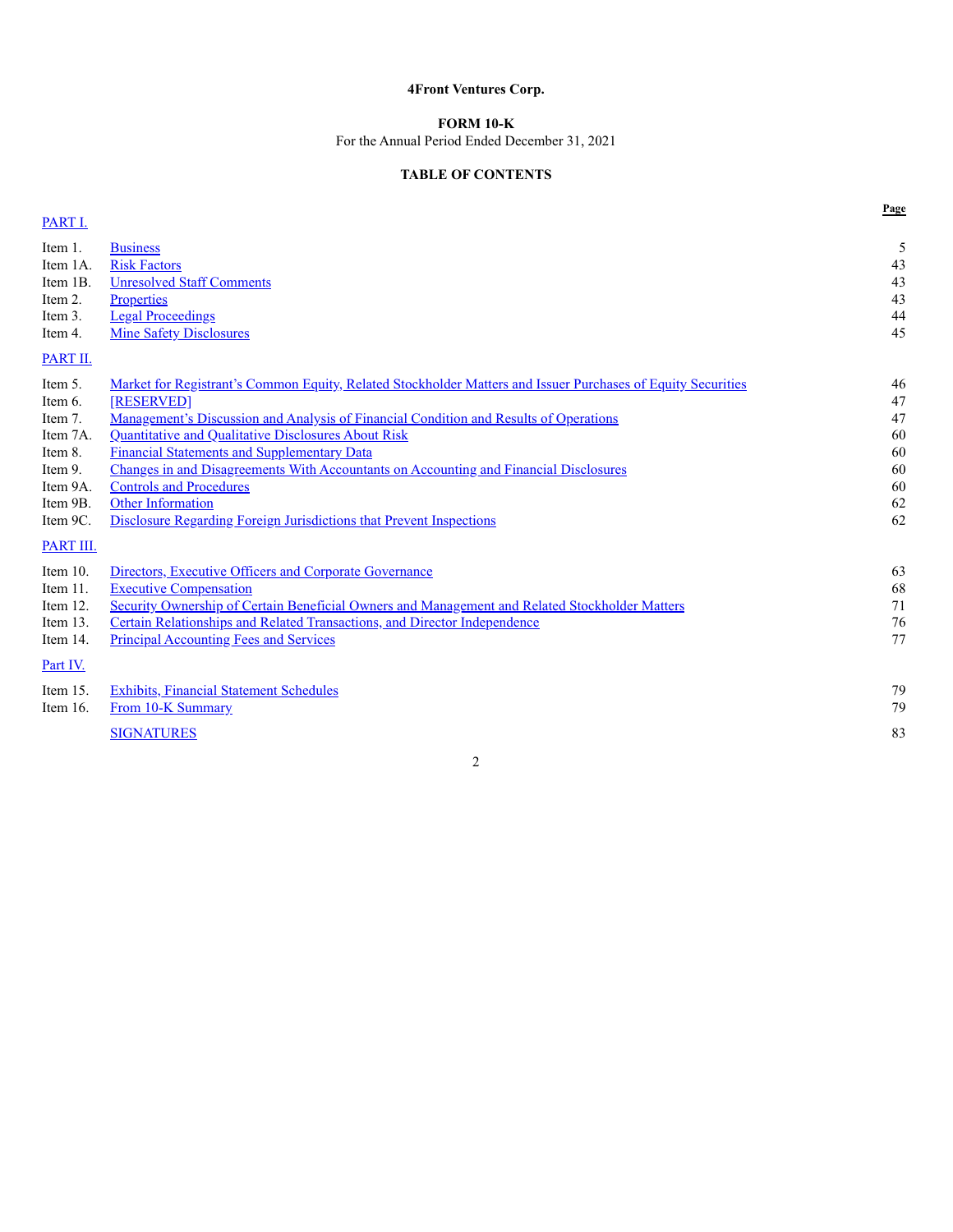#### **Use of Market and Industry Data**

This Annual Report on Form 10-K includes market and industry data that we have obtained from third-party sources, including industry publications, as well as industry data prepared by our management on the basis of its knowledge of, and experience in, the industries in which we operate (including our management's estimates and assumptions relating to such industries based on that knowledge). Management has developed its knowledge of such industries through its experience and participation in these industries. While our management believes the third-party sources referred to in this Annual Report on Form 10-K are reliable, neither we nor our management have independently verified any of the data from such sources referred to in this Annual Report on Form 10-K or ascertained the underlying economic assumptions relied upon by such sources. Furthermore, internally prepared and third-party market prospective information, in particular, are estimates only and there will usually be differences between the prospective and actual results, because events and circumstances frequently do not occur as expected, and those differences may be material. Also, references in this Annual Report on Form 10-K to any publications, reports, surveys or articles prepared by third parties should not be construed as depicting the complete findings of the entire publication, report, survey or article. The information in any such publication, report, survey or article is not incorporated by reference in this Annual Report on Form 10-K.

#### **Trademarks, Trade Names and Service Marks**

"4Front," "4Front Ventures," "Mission" and other trademarks or service marks of 4Front Ventures Corp. including those of its subsidiaries, appearing in this registration statement are the property of 4Front Ventures Corp. The other trademarks, trade names and service marks appearing in this prospectus are the property of their respective owners. Solely for convenience, the trademarks and trade names in this prospectus are referred to without the  $\mathcal{R}$  and ™ symbols, but such references should not be construed as any indicator that their respective owners will not assert, to the fullest extent under applicable law, their rights thereto.

#### **Other Pertinent Information**

As of April 11, 2022, the Company has two classes of stock: (i) Class A Subordinate Voting Shares ("SVS"), and (ii) Class C Multiple Voting Shares ("MVS"), both with no par value. The Company is authorized to issue an unlimited number of SVS and an unlimited number of MVS. Holders of SVS are entitled to one vote in respect of each SVS. Holders of MVS are entitled to 800 votes in respect of each MVS and have certain conversion rights as further described in Note 13 of the Company's Consolidated Financial Statements.

As of April 11, 2022, 627,826,303 SVS, and 1,276,208 MVS were issued and outstanding.

Dollar amounts in this Annual Report on Form 10-K are denominated in United States dollars unless otherwise indicated. References to \$ are to the lawful currency of the United States and references to C\$ are to the lawful currency of Canada.

Unless the context otherwise indicates, when used in this Annual Report on Form 10-K, "4Front," "the Company," "we," "us" and "our" refer to 4Front Ventures Corp., a British Columbia corporation and its wholly owned subsidiaries on a consolidated basis.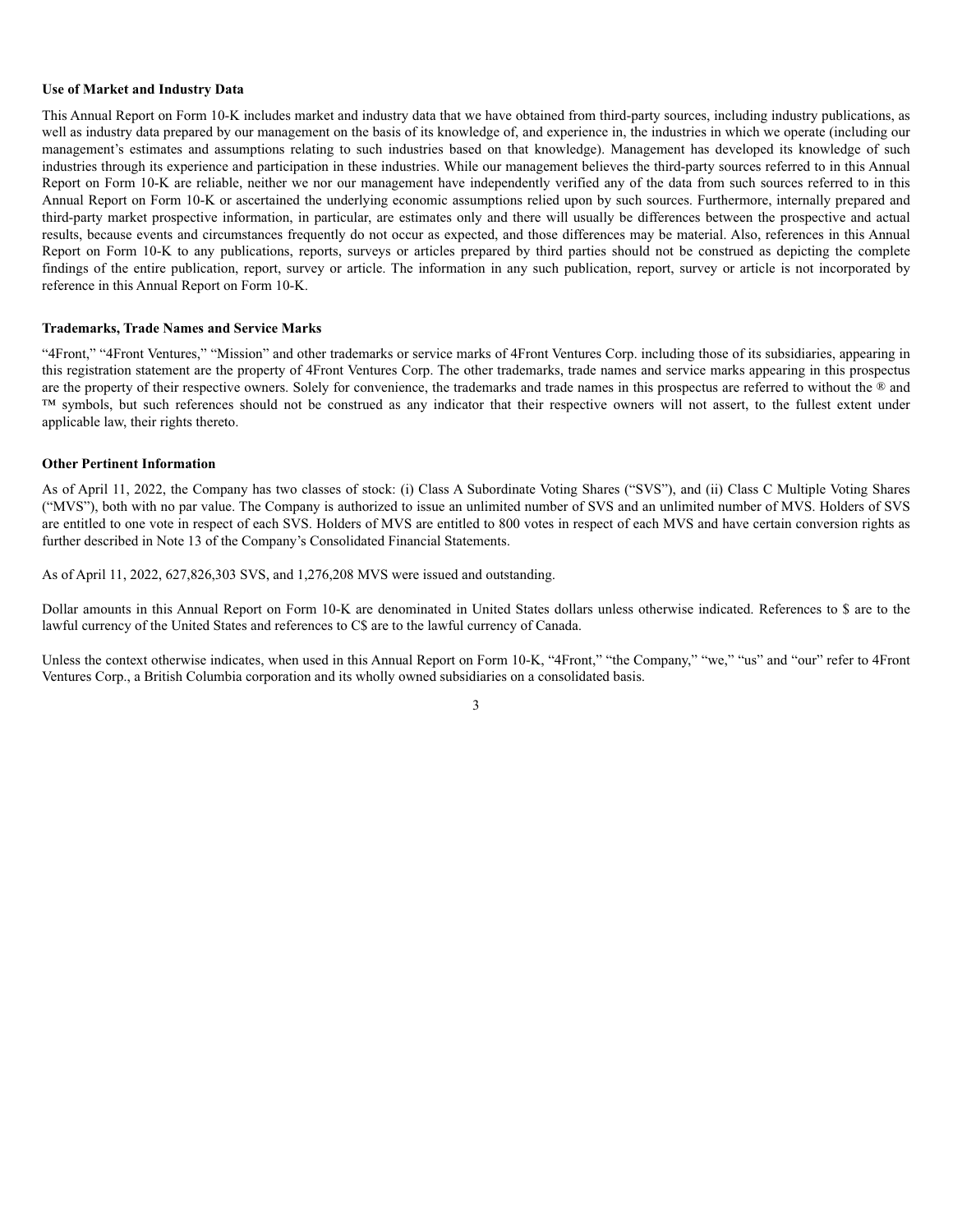#### **Forward-Looking Statements**

This report contains forward-looking statements within the meaning of the United States and Canadian securities laws, which statements involve substantial risks and uncertainties. Forward-looking statements generally relate to future events or our future financial or operating performance. All statements of historical fact included in this report regarding our strategy, future operations, financial position, estimated revenues and losses, projected costs, prospects, plans and objectives of management are forward-looking statements. In some cases, you can identify forward-looking statements because they contain words such as "may," "should," "expects," "plans," "anticipates," "could," "intends," "target," "projects," "contemplates," "believes," "estimates," "predicts," "potential" or "continue" or the negative of these words or other similar terms or expressions that concern our expectations, strategy, plans or intentions. These forward-looking statements are based on management's current beliefs, based on currently available information, as to the outcome and timing of future events. Forward-looking statements contained in this report include, but are not limited to, statements about:

- the performance of our business and operations;
- our product offerings;
- the competitive conditions of the cannabis industry;
- our competitive and business strategies;
- the sufficiency of capital including our ability to obtain capital to develop our business;
- our operations in the United States, the characterization and consequences of those operations under United States federal law and applicable State law, and the framework for the enforcement of applicable laws in the United States;
- on-going implications of the novel coronavirus ("COVID-19");
- statements relating to the business and future activities of, and developments related to, us, including such things as future business strategy, competitive strengths, goals, expansion and growth of our business, operations and plans;
- expectations that licenses applied for will be obtained, and that the Company will be able to maintain all of the licenses that it currently holds;
- expectations regarding future cash flows from operations;
- potential future legalization of adult-use and/or medical cannabis under U.S. state and federal law;
- expectations of market size and growth in the U.S. and the states in which we operate;
- expectations for other economic, business, financial market, political, regulatory and/or competitive factors related to us or the cannabis industry generally; and
- other events or conditions that may occur in the future.

We caution you that the foregoing list may not contain all of the forward-looking statements made in this report.

You should not rely upon forward-looking statements as predictions of future events. We have based the forward-looking statements contained in this report primarily on our current expectations and projections about future events and trends that we believe may affect our business, financial condition, results of operations and prospects. The outcome of the events described in these forward-looking statements is subject to risks, uncertainties and other factors described elsewhere in this report. Moreover, we operate in a very competitive and rapidly changing environment. New risks and uncertainties emerge from time to time and it is not possible for us to predict all risks and uncertainties that could have an impact on the forward-looking statements contained in this report. We cannot assure you that the results, events and circumstances reflected in the forward-looking statements made in this report will be achieved or occur, and actual results, events or circumstances could differ materially from those described in such forward-looking statements.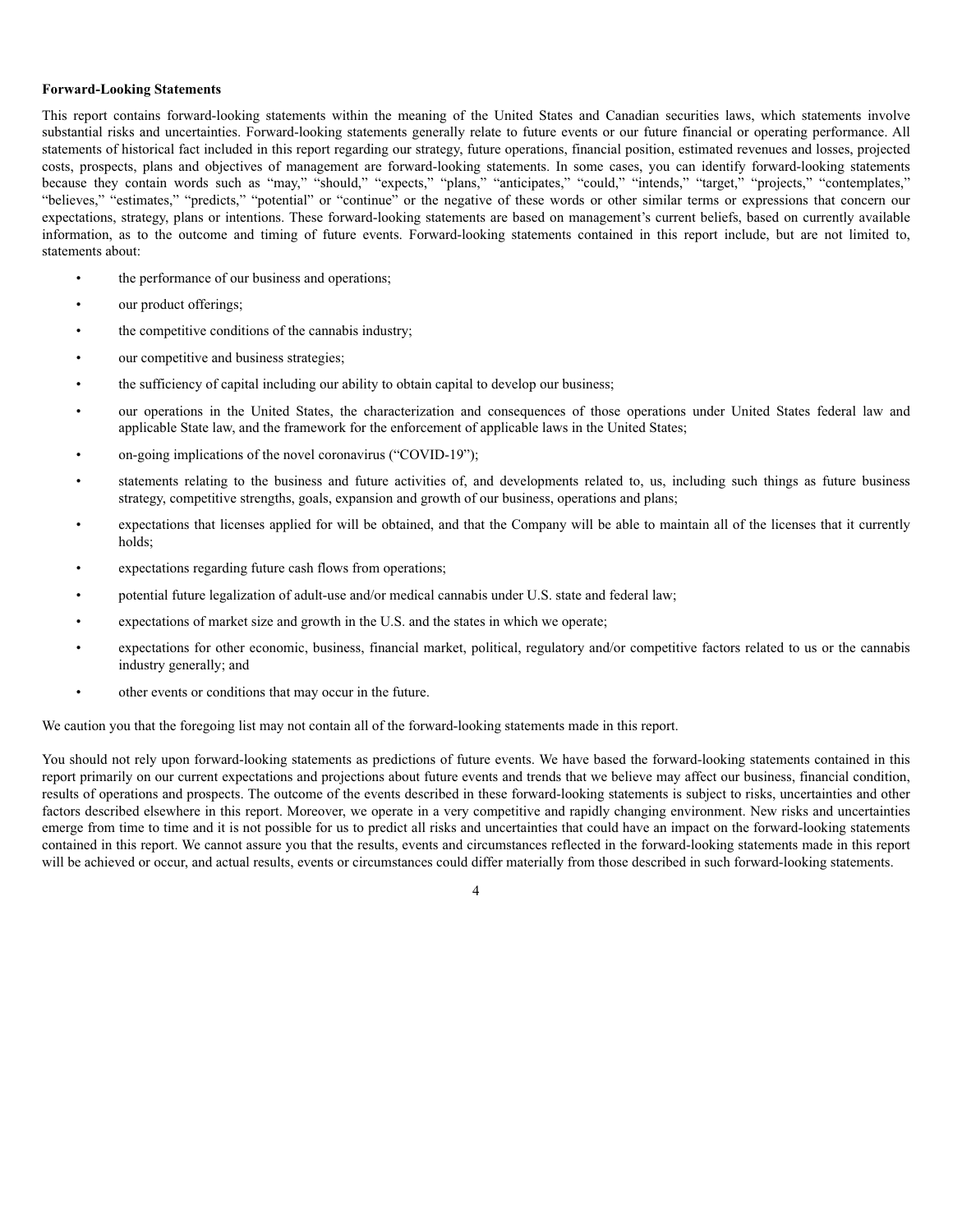#### **PART I**

#### **Item 1. Business**

4Front Ventures Corp. ("4Front" or the "Company") is a multi-state cannabis operator and retailer, with a market advantage in mass-produced, low-cost quality branded cannabis products. The Company manufactures and distributes a portfolio of over 25 cannabis brands including Marmas, Crystal Clear, Funky Monkey, Pebbles, and the Pure Ratios wellness collection, distributed through retail outlets, as well as the Company's chain of branded dispensaries. From plant genetics to the cannabis retail experience, 4Front's team applies expertise across the entire cannabis value chain.

#### **Overview**

The Company exists pursuant to the provisions of the British Columbia Corporations Act. On July 31, 2019, 4Front Holdings LLC ("Holdings") completed a Reverse Takeover Transaction ("RTO") with Cannex Capital Holdings, Inc. ("Cannex") whereby Holdings acquired Cannex and the shareholders of Holdings became the controlling shareholders of the Company. Following the RTO, the Company's SVS are listed on the Canadian Securities Exchange ("CSE") under the ticker "FFNT" and are quoted on the OTCQX Best Market under the ticker "FFNTF".

The Company has two primary operating segments: THC Cannabis and CBD Wellness. With regard to its THC Cannabis segment, as of December 31, 2021, the Company operated six dispensaries in Massachusetts, Illinois, and Michigan, primarily under the "MISSION" brand name. Also, as of December 31, 2021, the Company operated two production facilities in Massachusetts and one in Illinois. The Company produces the majority of products that are sold at its Massachusetts and Illinois dispensaries. Also as part of its THC Cannabis segment, the Company sells equipment, supplies and intellectual property to cannabis producers in the state of Washington. The Company also operates age-gated online educational platforms for THC Cannabis patients and customers.

The Company's CBD Wellness segment is focused upon its ownership and operation of its wholly owned subsidiary, Pure Ratios Holdings, Inc. ("Pure Ratios"), a CBD-focused wellness company in California, that sells non-THC products throughout the United States.

While marijuana is legal under the laws of several U.S. states (with varying restrictions), the United States Federal Controlled Substances Act classifies all "marijuana" as a Schedule I drug, whether for medical or recreational use. Under U.S. federal law, a Schedule I drug or substance has a high potential for abuse, no accepted medical use in the United States, and a lack of safety data for the use of the drug under medical supervision.

#### **Recent Developments**

#### *Acquisition of New England Cannabis Corporation*

Please see Note 24 of the financial statements for a full description of the Company's entrance into the NECC Merger Agreement on October 6, 2021, and related transactions.

#### *Interim Chief Financial Officer*

Effective July 15, 2021, the Company's board of directors appointed Andrew Thut as the Company's Interim Chief Financial Officer while the Company continues its search for a permanent Chief Financial Officer. Mr. Thut joined the Company in October 2014 as its Chief Investment Officer and will continue to serve as Chief Investment Officer during his tenure as Interim Chief Financial Officer of the Company. The Company's search for a permanent Chief Financial Officer was on-going as of the date of this Annual Report on Form 10-K.

#### *COVID-19 Pandemic*

In March 2020, the World Health Organization ("WHO") declared COVID-19 a global pandemic and the United States declared a national emergency with respect to COVID-19. The emergence of COVID-19, an extremely infectious airborne respiratory virus, caused a significant response on the part of many governments to contain it.

The full extent of the COVID-19 pandemic impact continues to depend on future developments that remain highly uncertain and cannot be accurately predicted, including new information that may emerge concerning COVID-19, the actions taken to contain it or treat its impact, the identification and spread of COVID-19 variants such as the Delta and the Omicron variants, the distribution of vaccines, the acceptance of vaccines and the implementation of vaccine mandates, and the economic impact on local, regional, national and international markets. Management continues to actively monitor the developments regarding the pandemic and the impact that the pandemic could have on our business, results of operations, financial condition, and importantly the health and safety of our workforce. Given the continued volatility of the COVID-19 pandemic and the global responses to curb its spread, we are not able to estimate the effects of the COVID-19 pandemic on our results of operations, financial condition, or liquidity for 2022. Any recovery from negative impacts to our business and related economic impact due to the COVID-19 pandemic may also be slowed or reversed by a number of factors, including the current widespread resurgence in COVID-19 infections attributable to the Omicron variant, combined with the seasonal flu. As such, we are unable to reasonably estimate the duration of the pandemic or fully ascertain its long-term impact to our business.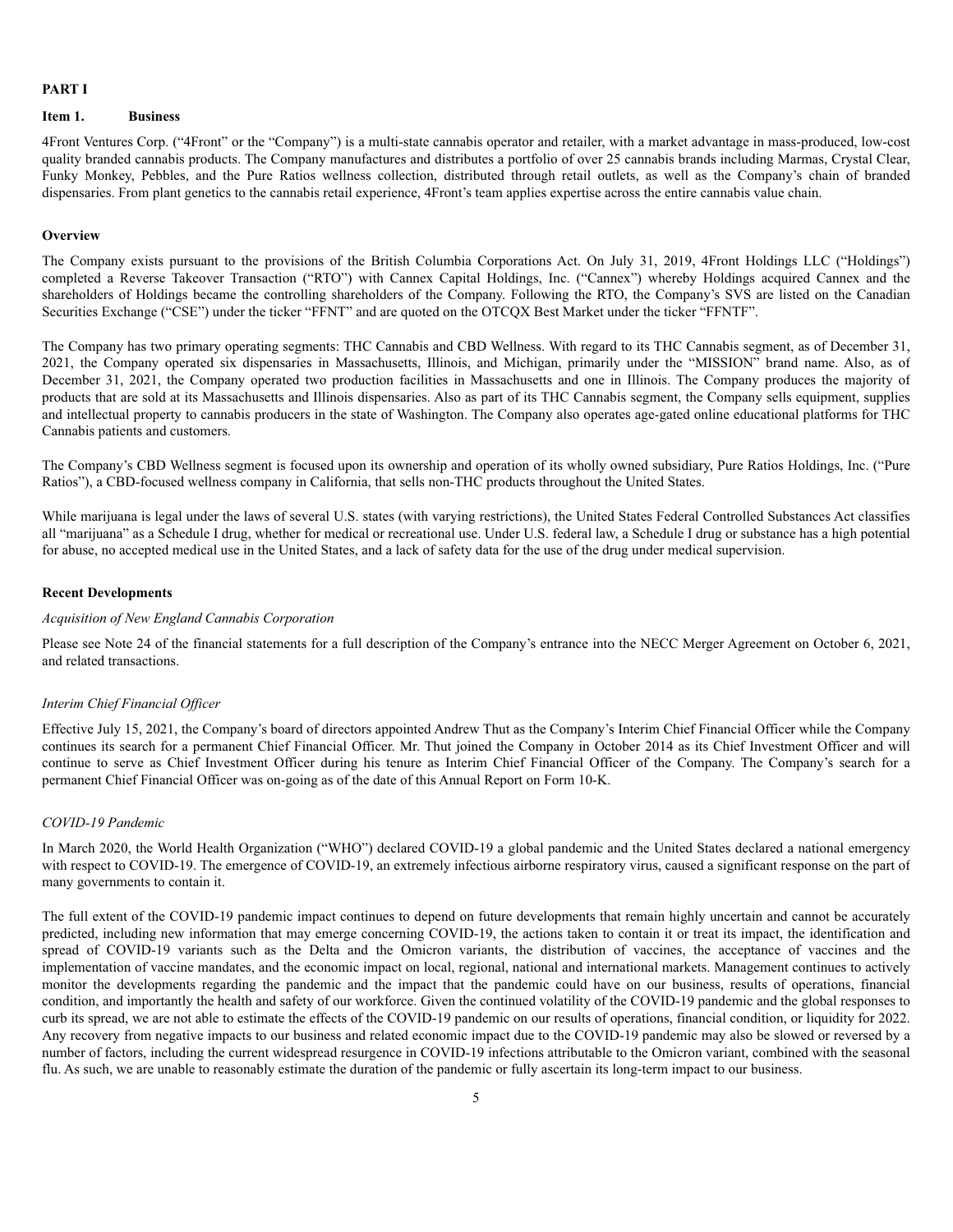#### *Business Segments Reduction*

As the Company grows and undergoes changes in the nature of operations of its business, it is necessary for management to assess how performance for the segment operations are viewed and measured.

In 2020, the Company determined the four operating segments meet the aggregation criteria set out in ASC Topic 280, Segment Reporting, and is presenting segment information in two reportable segments:

- THC Cannabis Production and cultivation of THC cannabis, manufacturing and distribution of cannabis products to own dispensaries and third party retail customers, ancillary services supporting wholesale operations, and retail sales direct to end consumers
- CBD Cannabis Pure Ratios which encompasses the production and sale of CBD products to third-party customers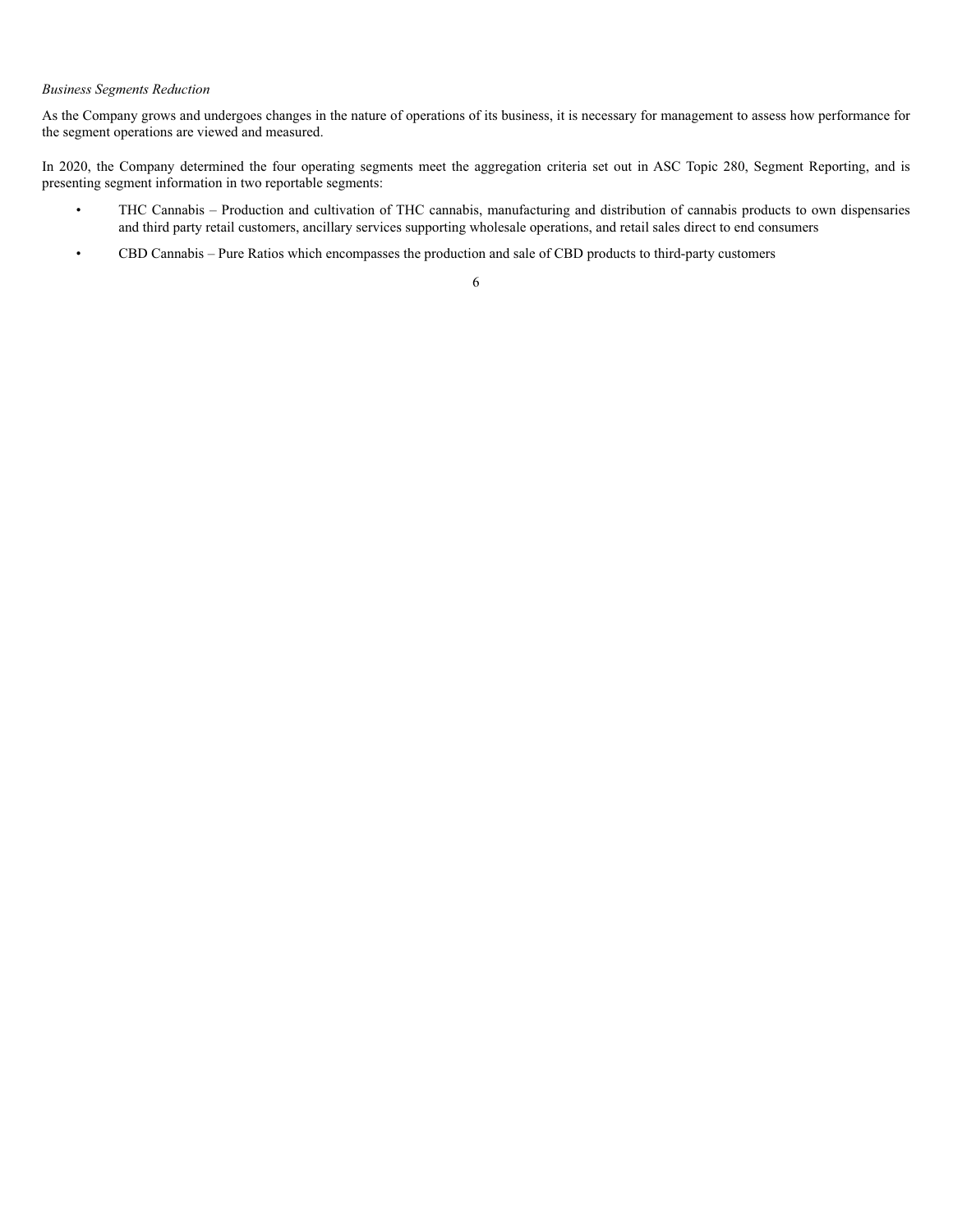#### **Business**

As of December 31, 2021, the Company had two business segments:

- *THC Cannabis* Production and cultivation of THC cannabis, manufacturing and distribution of cannabis products to own dispensaries and third party retail customers, ancillary services supporting wholesale operations, and retail sales direct to end consumers
- *CBD Wellness*  Pure Ratios which encompasses the production and sale of CBD products to third-party customers

#### *THC Cannabis - Retail*

As part of its THC Cannabis segment, the Company owns and operates three dispensaries in Massachusetts, and two dispensaries in Illinois and one dispensary in Michigan. The Company leases the real estate in connection with the Worcester, Massachusetts property, the Calumet City dispensary and the Om of Medicine LLC ("Om") dispensary in Michigan and owns the real estate in connection with Mission South Shore and Georgetown Mission facilities. The Company also completed the sale and leaseback of the Company's cultivation and production facilities in Tumwater, Washington and Georgetown, Massachusetts.

The Company's dispensaries are, with the exception of Om in Michigan, branded under the "MISSION" retail brand. The dispensaries sell products which are either: (1) purchased from licensed cannabis producers in the state in which they operate, if allowed under state law and regulation; or, (2) transferred from the Company's owned or managed production operations within the relevant state market as in the case of markets where "vertical integration" (i.e. jurisdictions in which the Company can and does own both retail and production cannabis assets such as Illinois or Massachusetts). Product availability varies depending on conditions in the Company's key retail markets, and the performance of the Company's own production assets. Product shortages are common during the initial launch of an adult use cannabis regime, such as in Illinois. Interstate commerce of cannabis is illegal under state and federal law and therefore the Company may not transfer inventory between key retail markets currently.

The Company is focused on expanding its own production assets in order to provide better product availability for the retail segment, especially focusing on increasing supply of high-quality dried cannabis flower in markets where such product is in relatively short supply, such as in Illinois and Massachusetts.

The Company sells cannabis packaged goods in accordance with applicable state law and regulation, generally through retail dispensaries (i.e. in store). However, due to the COVID-19 pandemic, the Company has expanded its services in certain markets to accommodate online ordering, curbside pickup and delivery where such activities are permitted by applicable state law and regulation.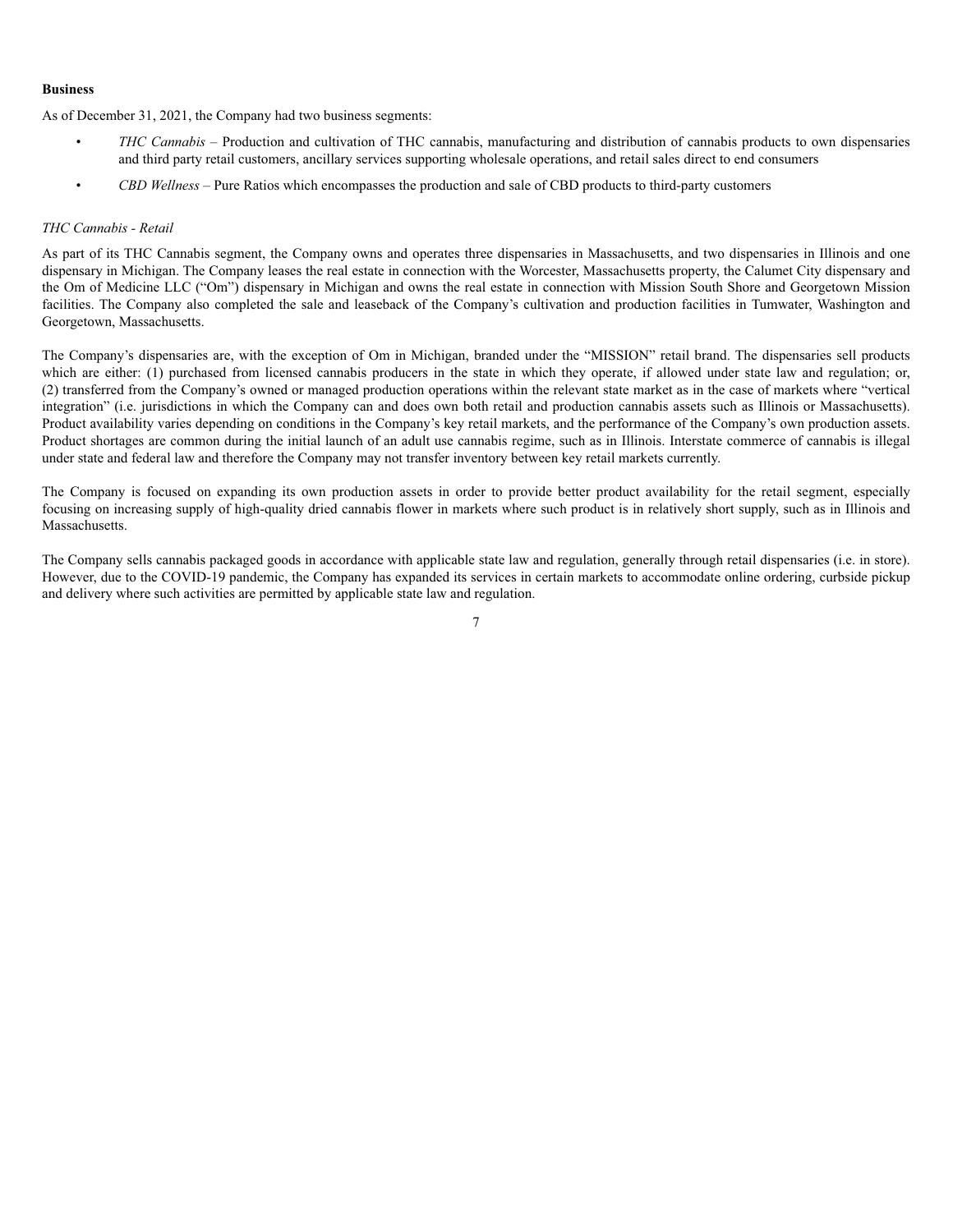The Company operates age-gated online educational platforms (https://4frontventures.com/ and https://missiondispensaries.com/) for patients and customers of its dispensaries (the "Online Platform"). The content of such websites is not deemed to be incorporated by reference in this report or filed with the SEC. Prior to launching the Online Platform, the Company's compliance team and internal and external counsel undertook a review of the applicable federal and state privacy, advertising and cannabis laws and launched the Online Platform in a manner intended to ensure compliance with such laws. The Online Platform allows patients and customers to understand the cannabis products that the Company offers and view real-time pricing and product availability at the Company's dispensaries, and as a repository of miscellaneous corporate and investor information. The Online Platform does not provide any education, information or any other functionalities with respect to any third-party dispensaries.

No purchase or sale transactions occur on the Online Platform. A patient or customer may reserve products using the Online Platform, but the patient or customer must be physically present at one of the Company's dispensaries to consummate the purchase and sale of products. This requirement allows the Company and dispensary staff to ensure that the Company's standard operating procedures (including its compliance program(s)) are applied to all patients and customers in connection with the purchase and sale of products.

In jurisdictions where medical cannabis is legal, upon arrival of the patient at the applicable dispensary, dispensary staff must verify the patient's identity and accreditation (such as a state-issued medical cannabis card) and confirm the patient's allotment to ensure the user is not exceeding the state's allotment limits. Once the foregoing is verified, the patient may pay for the product(s) to complete the purchase. If the customer does not have valid identification and accreditation, the customer will not be able to purchase medical cannabis at the applicable Company dispensary, irrespective of any reservation(s) made on the Online Platform.

In jurisdictions where recreational cannabis is legal, upon arrival of the customer at the applicable dispensary, dispensary staff must verify that the customer is at least 21 years of age by verifying the customer's government-issued identification. Once the identification is verified, the customer may pay for the product(s) to complete the transaction. If the customer does not have valid identification, the customer will not be able to purchase recreational cannabis at the applicable Company dispensary, irrespective of any reservation(s) made on the Online Platform.

#### *THC Cannabis - Production*

Also as part of its THC Cannabis segment, the Company operates two production facilities in Massachusetts, one in Illinois, and one in California.

The Company produces dried cannabis flower and trim, extracted cannabis products such as wax and distillate, and cannabis infused edible products in its production facilities.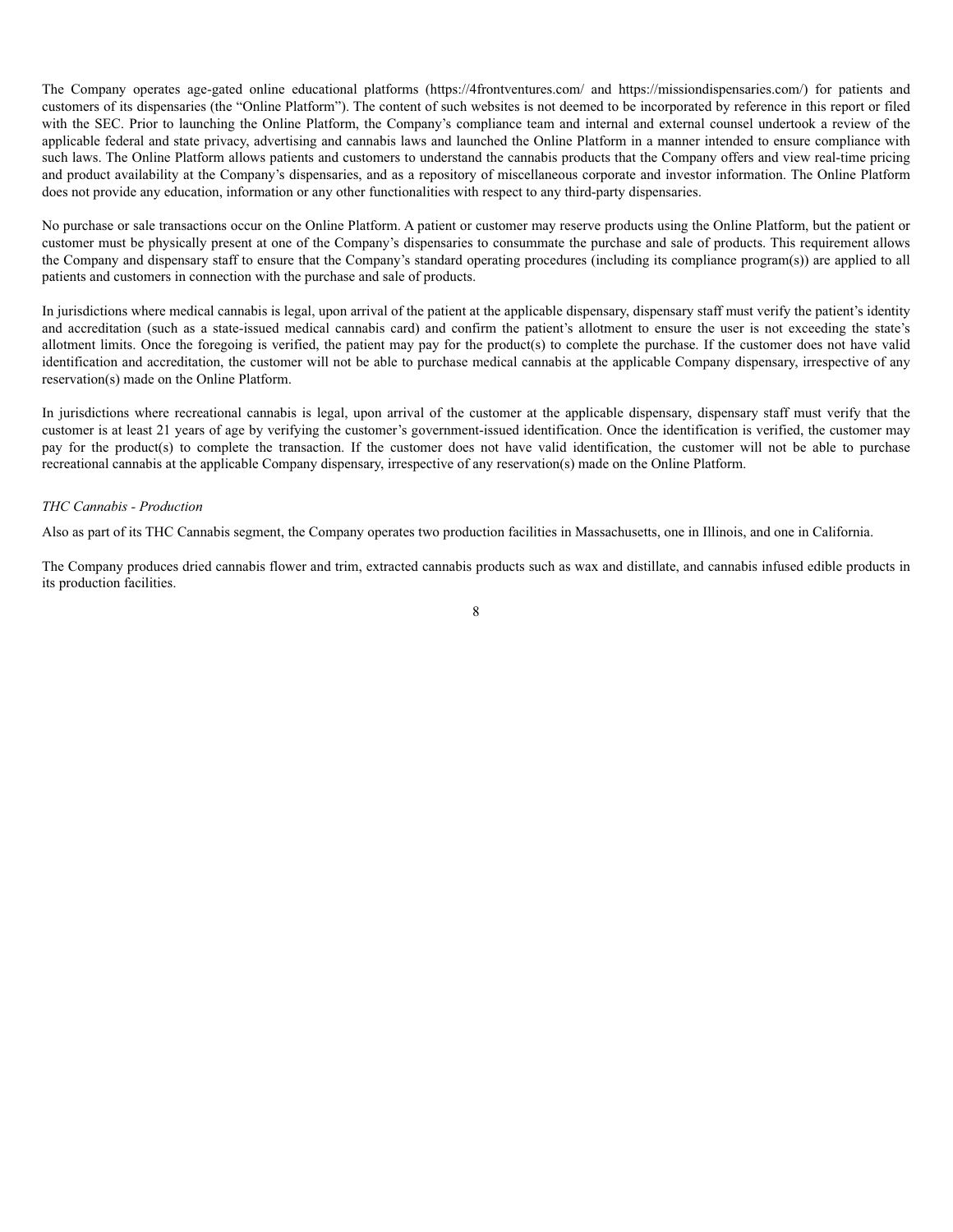The production segment utilizes certain raw materials to produce cannabis flowers and other extracted products. To produce and dry cannabis flower, the Company utilizes growing medium, nutrients, water, electrical power, soil adjuvants, and certain beneficial pests as part of its integrated pest management efforts. There are many sources for such products (except for water and power, which are provided by the local utility), and prices are reflective of commodity pricing worldwide. Some of these raw material inputs are sourced internationally, so changes in import laws or duties are a potential risk. The prices of power and water are generally stable and set through processes that involve governmental approvals over any increases, but the prices of growing medium, nutrients, etc. are all at least somewhat exposed to underlying commodity price volatility.

For extract products, an additional input is butane or propane for use as a solvent. These gases are largely a commodity, their pricing is reflective of worldwide conditions, and they are supplied to the Company's operations by local suppliers of industrial gases and materials in the relevant jurisdictions. Prices for such inputs may be volatile, as with any other commodity.

The Company employs certain state registered and unregistered trademarks in association with its cannabis goods, including the dried cannabis flower brands "FUNKY MONKEY" and "LEGENDS," the edibles brands "LEFT HANDED" and "VERDURE," and the extracts brands "GOLDEN GOO" and "CRYSTAL CLEAR".

#### *CBD Wellness*

The Company's CBD Wellness segment is focused upon its ownership and operation of its wholly owned subsidiary, Pure Ratios. Pure Ratios is a cannabidiol ("CBD") products company in California that sells a variety of CBD products, both directly to consumer, business to business, and through third party fulfilment vendors. The products include CBD patches, salves, roll-ons, and tablets containing CBD with apoptogenic mushroom ingredients. Pure Ratios produces certain base ingredients, such as the CBD plus proprietary ingredient mixtures which are then injected into the finished patches by contract manufacturers. The Company also sells its Pure Ratios branded products through its CBD e-commerce platform www.pureratios.com. The content of such websites is not deemed to be incorporated by reference in this report or filed with the SEC.

The Pure Ratios segment utilizes certain raw materials to produce its CBD source materials, as do its contract manufacturers. These products include CBD source material, and certain herbs and other Ayurvedic ingredients which are part of Pure Ratios' formulations. These raw materials are generally commodities and their prices are reflective of worldwide commodity prices and volatility.

Pure Ratios utilizes reservoir patch technology, trade secrets and other intangible knowhow in the creation and formulation of the proprietary blend of herbs and other ingredients which are combined with CBD in its products. Pure Ratios allows NWCS (as defined below) to use its intellectual property for product sales.

Pure Ratios creates certain of its CBD source materials through its proprietary processes and techniques, but creation and assembly of finished goods (e.g. salves, patches, etc.) is contracted to third party contract manufacturers. Additionally, Pure Ratios contracts with an internet sales organization which advertises Pure Ratios products, and then fulfils those products as well. Pure Ratios is therefore economically dependent on such third party manufacturers, and the third party advertising/fulfilment company.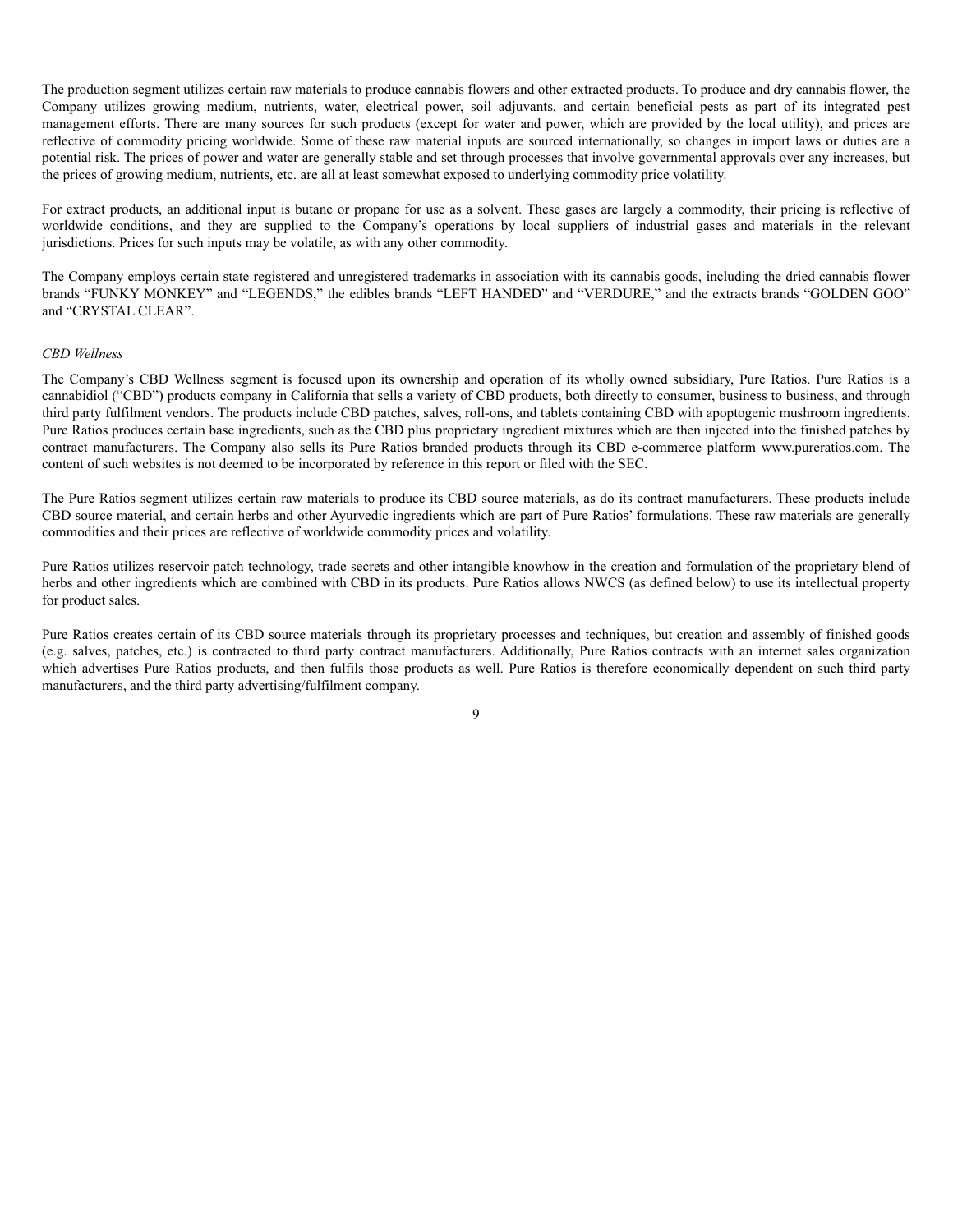In 2020, the market experienced a significant decrease in pricing across CBD products as additional suppliers entered the market. However, if federal and state policies change in favor of the industry, and if the FDA begins to test and regulate the quality of related consumer products, the downward trend in pricing could reverse. Please see the "Description of the U.S. Legal Cannabis Industry" section for further information on the regulatory landscape in which the Company operates.

#### **Corporate Structure**

4Front Ventures Corp. is a corporation existing under the provisions of the Business Corporations Act (British Columbia). The Company currently owns or manages licensed cannabis facilities in state-licensed markets in the United States. On July 31, 2019, 4Front Holdings LLC (**"Holdings"**) and Cannex Capital Holdings Inc. (**"Cannex"**) completed a business combination which resulted in the business of each of Holdings and Cannex becoming the business of the Company (the **"Business Combination"**).

The following is an organizational chart that represents the current intercorporate relationships among the Company and its subsidiaries.



#### Notes:

100% interest in each of Harborside Illinois Grown Medicine, Inc. and IL Grown Medicine, LLC are beneficial interests only, held by a Nominee Holder (as defined herein).

The Company is, through certain subsidiaries, and intends to be, directly or indirectly, through additional subsidiaries and proposed acquisition targets, directly engaged in the cultivation, processing, sale and distribution of cannabis in the cannabis marketplaces in Michigan, Illinois, California, Washington and Massachusetts. Although the Company's business activities are compliant with applicable U.S. state and local law, strict compliance with state and local laws with respect to cannabis may neither absolve the Company of liability under U.S. federal law, nor may it provide a defense to any federal proceeding which may be brought against the Company.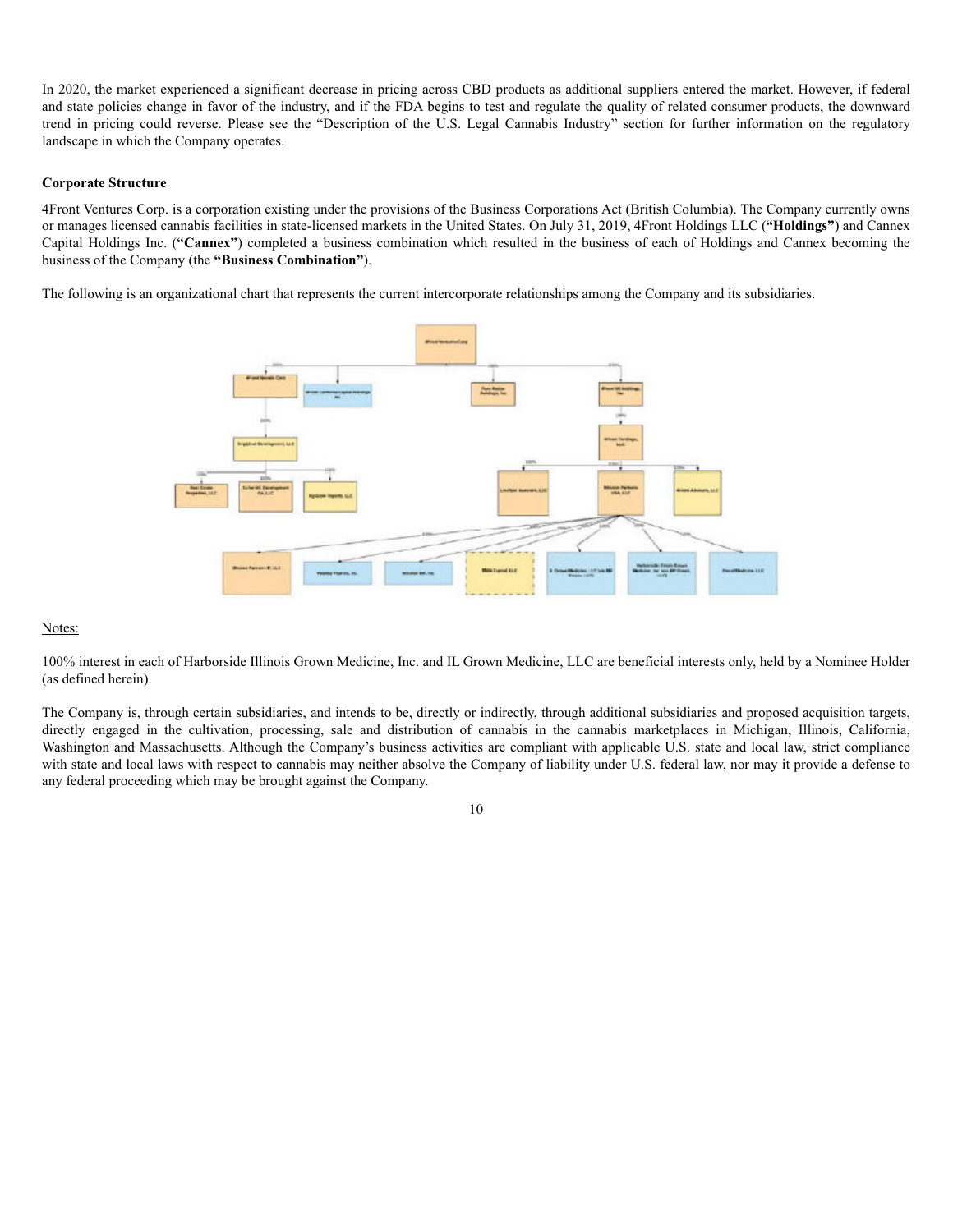The Company directly or indirectly owns and controls the voting shares of all the subsidiaries in the percentages below. In addition, 4Front has a 100% beneficial interest in each of Harborside Illinois Grown Medicine, Inc., the holder of two dispensary licenses in Illinois, and IL Grown Medicine, LLC, the holder of a cultivation license in Illinois; each of these entities represents 10% or more of the total assets of 4Front or 10% or more of the total revenues of 4Front.

| <b>Holding Entity</b>                                                                                   | % Owned | <b>State</b> | <b>License Number</b>                                                               | <b>Expiry Date</b>                                                                                                      | <b>Description</b>                                                                                                                                                                                                                                                                                                                                      |
|---------------------------------------------------------------------------------------------------------|---------|--------------|-------------------------------------------------------------------------------------|-------------------------------------------------------------------------------------------------------------------------|---------------------------------------------------------------------------------------------------------------------------------------------------------------------------------------------------------------------------------------------------------------------------------------------------------------------------------------------------------|
| Healthy Pharms Inc.                                                                                     | 100%    | <b>MA</b>    | <b>RMD285</b><br><b>RMD285</b><br><b>RMD285</b><br>MC281631<br>MP281450<br>MR281754 | June 27, 2022 June 27,<br>2022 June 27, 2022<br>March 12, 2023<br>March 12, 2023 March<br>11, 2023                      | Medical Cultivation<br>Medical Production<br>Medical Dispensary<br><b>Adult Use Cultivation</b><br>(renewal application<br>under review; in good<br>standing)<br><b>Adult Use Production</b><br>(renewal application<br>under review; in good<br>standing)<br><b>Adult Use Dispensary</b><br>(renewal application<br>under review; in good<br>standing) |
| Mission MA, Inc.                                                                                        | 100%    | MA           | MTC1125<br>MTC1125<br>MTC1125<br>MC281288<br>MP281312<br>MR282028                   | September 17, 2022<br>September 17, 2022<br>September 17, 2022<br>August 24, 2022<br>August 24, 2022<br>August 24, 2022 | Medical Cultivation<br>Medical Production<br>Medical Dispensary<br><b>Adult Use Cultivation</b><br><b>Adult Use Production</b><br><b>Adult Use Dispensary</b>                                                                                                                                                                                           |
| New England Cannabis<br>Corporation, Inc.                                                               | 100%    | MA           | MC281251<br>MP281466                                                                | November 20, 2022<br>November 20, 2022                                                                                  | <b>Adult Use Cultivation</b><br><b>Adult Use Production</b>                                                                                                                                                                                                                                                                                             |
| MMA Capital, LLC                                                                                        | 95%     | MA           | N/A                                                                                 | N/A                                                                                                                     | Finance Company                                                                                                                                                                                                                                                                                                                                         |
| 4Front California Capital<br>Holdings, Inc. (formerly<br>known as Cannex Holdings<br>(California), Inc. | 100%    | CA           | CDPH-10002723<br>C11-0000825-LIC                                                    | April 23, 2022<br>July 16, 2022                                                                                         | Medical and Adult Use<br>Production (renewal<br>application under<br>review; in good<br>standing)<br>Medical and Adult Use<br>Distribution                                                                                                                                                                                                              |
| Harborside Illinois Grown<br>Medicine, Inc.                                                             | 100%    | IL           | 280.000053<br>284.000027-AUDO<br>284.000075-AUDO                                    | June 8, 2022<br>March 31, 2024<br>March 31, 2024                                                                        | Medical Dispensary<br><b>Adult Use Dispensary</b><br><b>Adult Use Dispensary</b>                                                                                                                                                                                                                                                                        |
| IL Grown Medicine, LLC                                                                                  | 100%    | IL           | 1504160768<br>1504160768-AU<br>1504160768-TR                                        | April 16, 2023<br>March 31, 2023<br>July 14, 2022                                                                       | Medical Cultivation and<br>Production<br><b>Adult Use Cultivation</b><br>and Production<br>Medical and Adult Use<br>Transporter                                                                                                                                                                                                                         |
| Om of Medicine, LLC                                                                                     | 100%    | MI           | PC-000123<br>AU-R-000133                                                            | September 10, 2022<br>December 17, 2022                                                                                 | Medical Dispensary<br><b>Adult Use Dispensary</b>                                                                                                                                                                                                                                                                                                       |
| Real Estate Properties, LLC                                                                             | 100%    | WA           | $\rm N/A$                                                                           | N/A                                                                                                                     | Real Estate Holding                                                                                                                                                                                                                                                                                                                                     |
| Ag-Grow Imports, LLC                                                                                    | 100%    | WA           | $\rm N/A$                                                                           | $\rm N/A$                                                                                                               | Importer of Equipment                                                                                                                                                                                                                                                                                                                                   |
| Brightleaf Development, LLC                                                                             | 100%    | WA           | $\rm N/A$                                                                           | N/A                                                                                                                     | Holding Company                                                                                                                                                                                                                                                                                                                                         |
| Fuller Hill Development Co,<br>${\rm LLC}$                                                              | 100%    | WA           | $\rm N/A$                                                                           | N/A                                                                                                                     | Real Estate Holding                                                                                                                                                                                                                                                                                                                                     |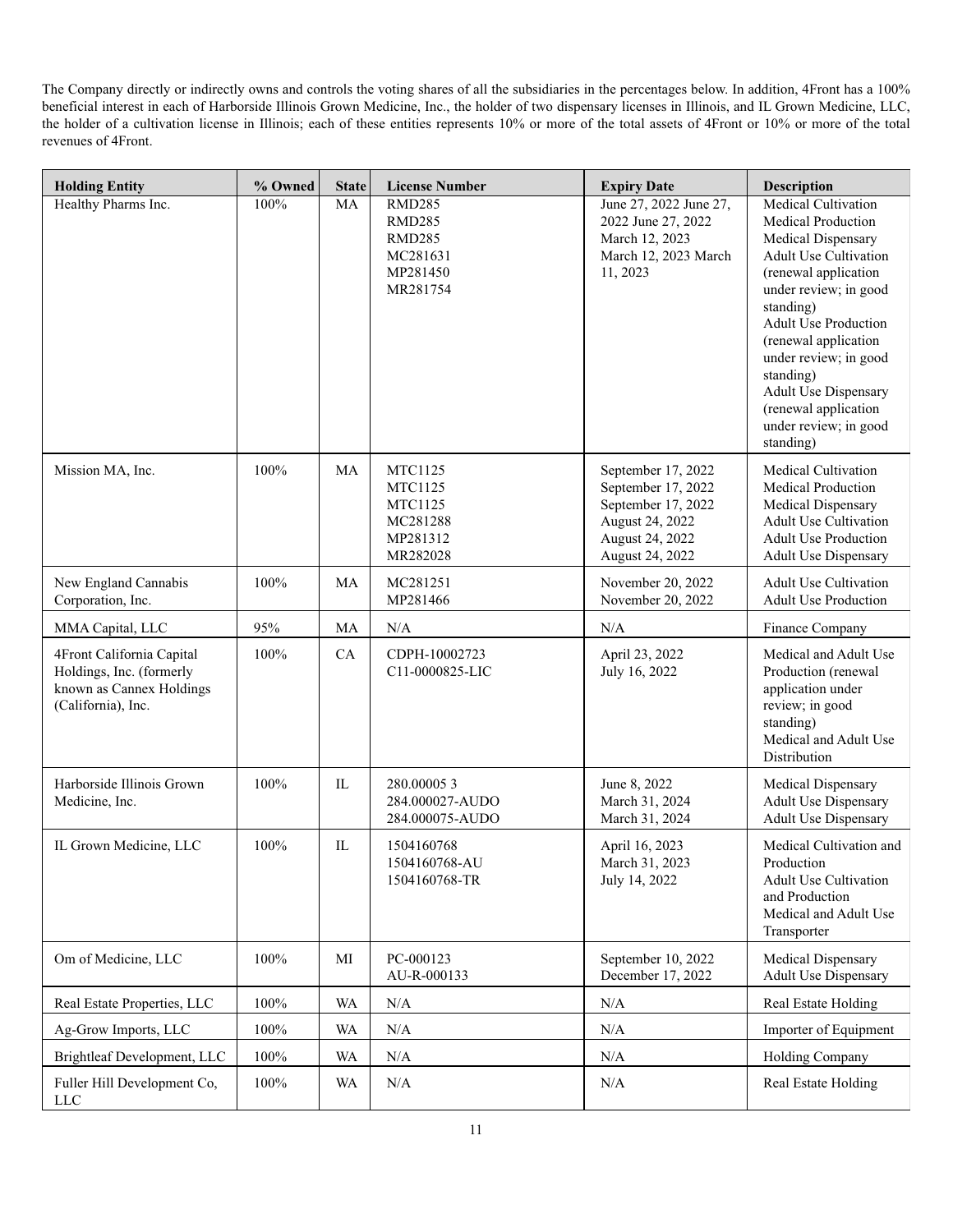| Pure Ratios Holdings, Inc. | 100%    | DE        | N/A | N/A | Online CBD Retail         |
|----------------------------|---------|-----------|-----|-----|---------------------------|
| 4Front US Holdings, Inc.   | $100\%$ | DE        | N/A | N/A | <b>Holding Company</b>    |
| 4Front Holdings, LLC       | 100%    | DE        | N/A | N/A | <b>Holding Company</b>    |
| Mission Partners IP, LLC   | 100%    | DE        | N/A | N/A | IP Holding Company        |
| Mission Partners USA, LLC  | 100%    | DE        | N/A | N/A | <b>Investment Company</b> |
| Linchpin Investors, LLC    | $100\%$ | DE        | N/A | N/A | Finance Company           |
| 4Front Advisors, LLC       | 100%    | AZ        | N/A | N/A | <b>Consulting Company</b> |
| 4Front Nevada Corp.        | 100%    | <b>NV</b> | N/A | N/A | <b>Holding Company</b>    |

#### **DESCRIPTION OF THE U.S. LEGAL CANNABIS INDUSTRY**

In accordance with Canadian Securities Administrators Staff Notice 51-352 – Issuers with U.S. Marijuana-Related Activities ("Staff Notice 51-352"), below is a discussion of the federal and state-level U.S. regulatory regimes in those jurisdictions where the Company is directly involved through certain subsidiaries and investees and expects to be involved in the U.S. legal cannabis industry. The Company is, through certain subsidiaries, and intends to be, directly or indirectly, through additional subsidiaries and proposed acquisition targets, directly engaged in the cultivation, processing, sale and distribution of cannabis in Michigan, Illinois, California, Washington and Massachusetts.

The following table is intended to assist readers in identifying those parts of this 10-K that address the disclosure expectations outlined in Staff Notice 51-352.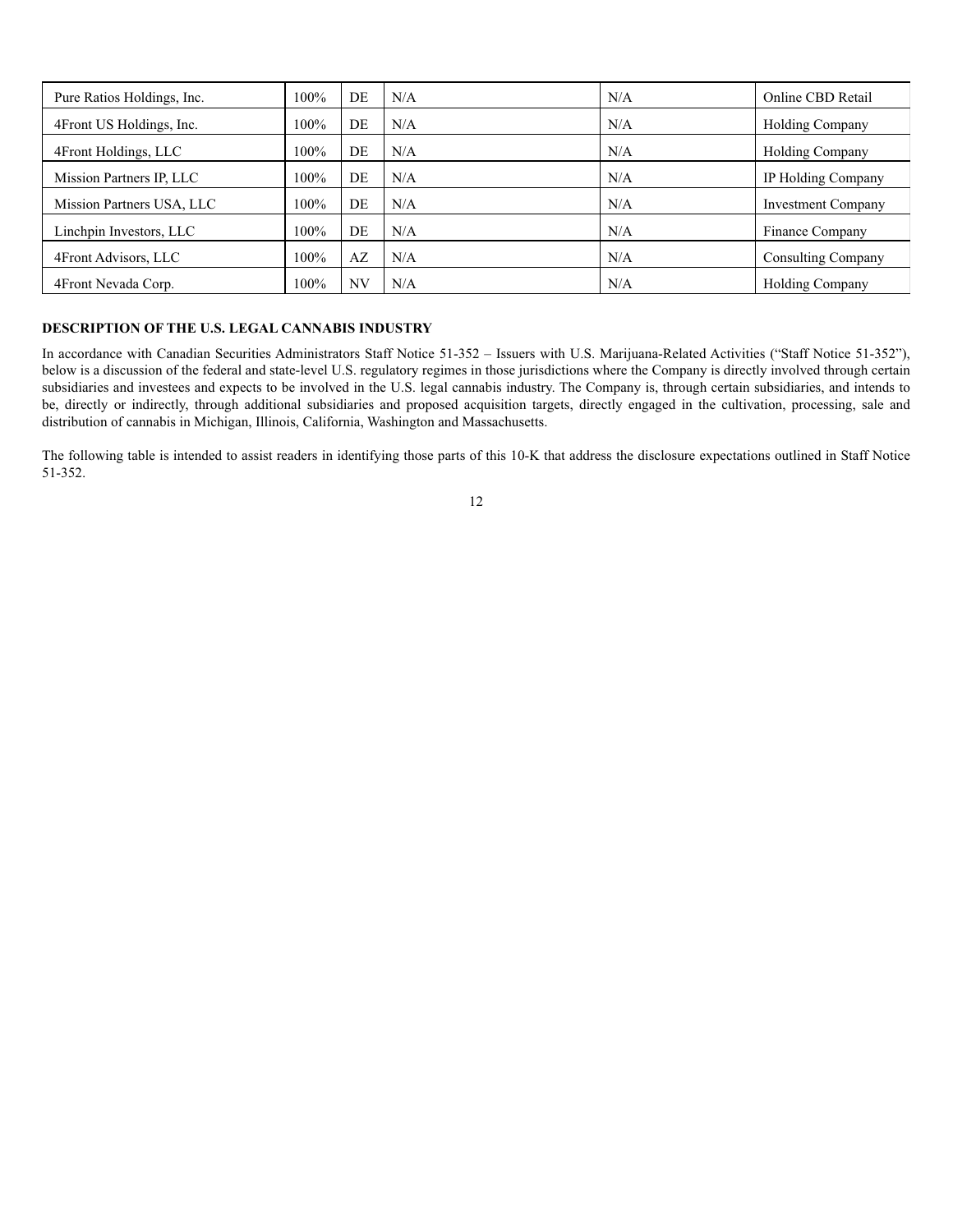|                                                              | <b>Specific Disclosure Necessary to</b><br><b>Fairly Present all Material Facts,</b><br><b>Risks and Uncertainties</b>                                                                                                                                                 | <b>Cross Reference</b>                                                                                                      |
|--------------------------------------------------------------|------------------------------------------------------------------------------------------------------------------------------------------------------------------------------------------------------------------------------------------------------------------------|-----------------------------------------------------------------------------------------------------------------------------|
| <b>Industry Involvement</b>                                  |                                                                                                                                                                                                                                                                        |                                                                                                                             |
| All issuers with U.S. Marijuana-Related<br><b>Activities</b> | Describe the nature of the Corporation's<br>involvement in the U.S. marijuana industry and<br>include the disclosures indicated for at least one<br>of the direct, indirect and ancillary industry<br>involvement types noted in this table.                           | Item 1. Business - Description of the<br>$\bullet$<br>U.S. Legal Cannabis Industry                                          |
|                                                              | Prominently state that marijuana is illegal under<br>U.S. federal law and that enforcement of<br>relevant laws is a significant risk.                                                                                                                                  | Item 1. Business - Description of the U.S.<br>Legal Cannabis Industry - Legal and<br><b>Regulatory Matters</b>              |
|                                                              | Discuss any statements and other available<br>guidance made by federal authorities or<br>prosecutors regarding the risk of enforcement<br>action in any jurisdiction where the Corporation<br>conducts U.S. marijuana-related activities.                              | Item 1. Business - Description of the U.S.<br>$\bullet$<br>Legal Cannabis Industry - Legal and<br><b>Regulatory Matters</b> |
|                                                              | Outline related risks including, among others,<br>the risk that third-party service providers could<br>suspend or withdraw services and the risk that<br>regulatory bodies could impose certain<br>restrictions on the Corporation's ability to<br>operate in the U.S. | Item 1. Business - Description of the U.S.<br>$\bullet$<br>Legal Cannabis Industry - Legal and<br><b>Regulatory Matters</b> |
|                                                              | Given the illegality of marijuana under U.S.<br>federal law, discuss the Corporation's ability to<br>access both public and private capital and<br>indicate what financing options are/are not<br>available in order to support continuing<br>operations.              | Item 1. Business - Description of the U.S.<br>Legal Cannabis Industry - Legal and<br><b>Regulatory Matters</b>              |
|                                                              | Quantify the Corporation's balance sheet and<br>operating statement exposure to U.S. marijuana<br>related activities.                                                                                                                                                  | Item 7. Management's Discussion and<br>$\bullet$<br>Analysis of Financial Condition and<br><b>Results of Operations</b>     |
|                                                              | Disclose if legal advice has not been obtained,<br>either in the form of a legal opinion or<br>otherwise, regarding (a) compliance with<br>applicable state regulatory frameworks and (b)<br>potential exposure and implications arising from<br>U.S. federal law.     | Item 1. Business - Description of the<br>$\bullet$<br>U.S. Legal Cannabis Industry and -<br>Compliance                      |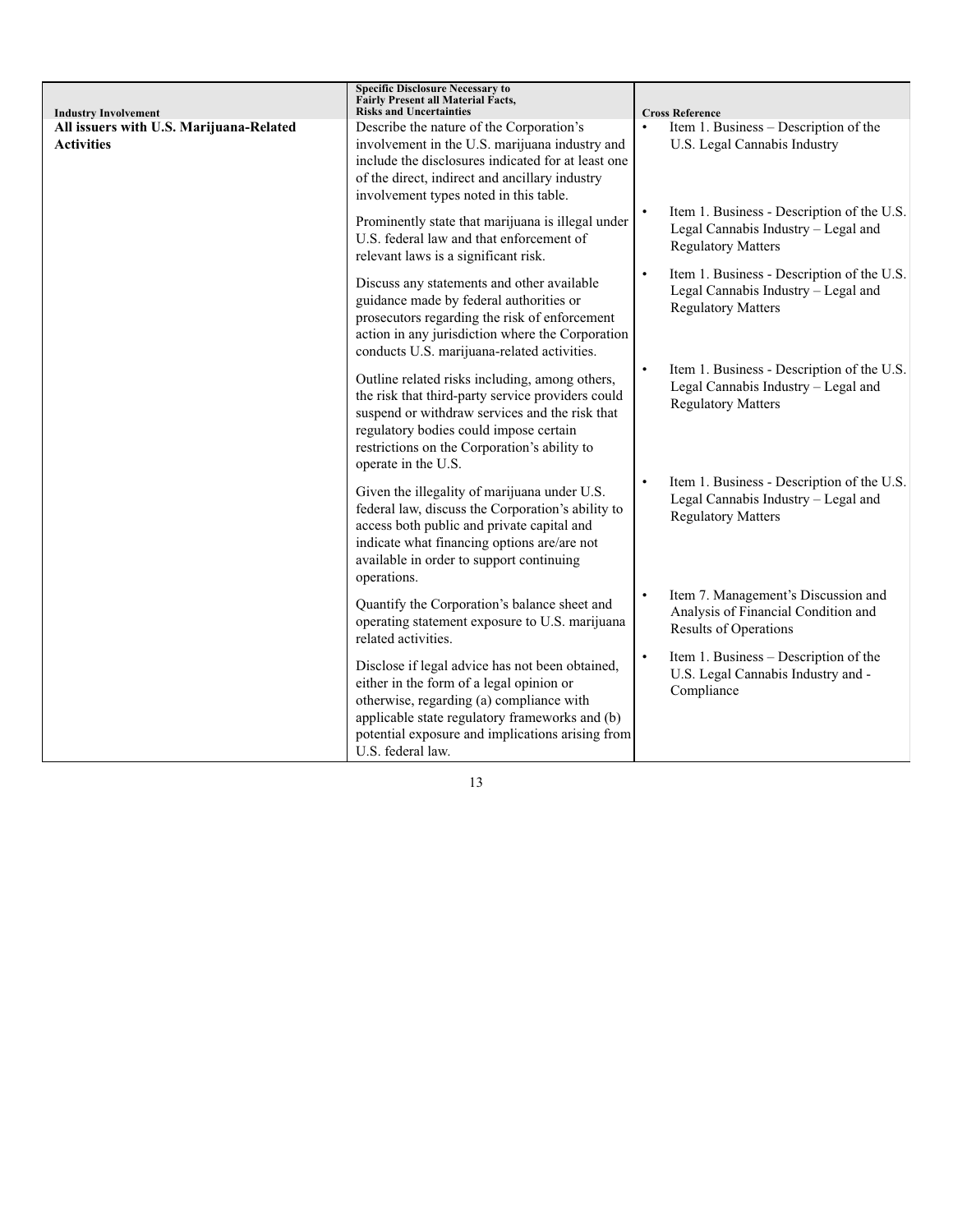| U.S. Marijuana Issuers with direct involvement                | Outline the regulations for U.S. states in which                                                                                                                                                                                                                                                                                                                                                                                                                    | Item 1. Business – Description of the<br>$\bullet$                                                                                                       |
|---------------------------------------------------------------|---------------------------------------------------------------------------------------------------------------------------------------------------------------------------------------------------------------------------------------------------------------------------------------------------------------------------------------------------------------------------------------------------------------------------------------------------------------------|----------------------------------------------------------------------------------------------------------------------------------------------------------|
| in cultivation or distribution                                | the Corporation operates and confirm how the                                                                                                                                                                                                                                                                                                                                                                                                                        | U.S. Legal Cannabis Industry - The                                                                                                                       |
|                                                               |                                                                                                                                                                                                                                                                                                                                                                                                                                                                     |                                                                                                                                                          |
|                                                               | Corporation complies with applicable licensing                                                                                                                                                                                                                                                                                                                                                                                                                      | Regulatory Landscape on a U.S. State                                                                                                                     |
|                                                               | requirements and the regulatory framework                                                                                                                                                                                                                                                                                                                                                                                                                           | Level                                                                                                                                                    |
|                                                               | enacted by the applicable U.S. state.                                                                                                                                                                                                                                                                                                                                                                                                                               |                                                                                                                                                          |
|                                                               | Discuss the Corporation's program for<br>monitoring compliance with U.S. state law on an<br>ongoing basis, outline internal compliance<br>procedures and provide a positive statement<br>indicating that the Corporation is in compliance<br>with U.S. state law and the related licensing                                                                                                                                                                          | Item 1. Business - Compliance                                                                                                                            |
|                                                               | framework. Promptly disclose any non-                                                                                                                                                                                                                                                                                                                                                                                                                               |                                                                                                                                                          |
|                                                               | compliance, citations or notices of violation                                                                                                                                                                                                                                                                                                                                                                                                                       |                                                                                                                                                          |
|                                                               | which may have an impact on the Corporation's                                                                                                                                                                                                                                                                                                                                                                                                                       |                                                                                                                                                          |
|                                                               | license, business activities or operations.                                                                                                                                                                                                                                                                                                                                                                                                                         |                                                                                                                                                          |
| U.S. Marijuana Issuers with indirect                          |                                                                                                                                                                                                                                                                                                                                                                                                                                                                     | Not applicable                                                                                                                                           |
| involvement in cultivation or distribution                    | Outline the regulations for U.S. states in which                                                                                                                                                                                                                                                                                                                                                                                                                    |                                                                                                                                                          |
|                                                               | the Corporation's investee(s) operate.                                                                                                                                                                                                                                                                                                                                                                                                                              |                                                                                                                                                          |
|                                                               | Provide reasonable assurance, through either<br>positive or negative statements, that the<br>investee's business is in compliance with<br>applicable licensing requirements and the<br>regulatory framework enacted by the applicable<br>U.S. state. Promptly disclose any non-<br>compliance, citations or notices of violation, of<br>which the Corporation is aware, that may have<br>an impact on the investee's license, business<br>activities or operations. | Not applicable                                                                                                                                           |
| U.S. Marijuana Issuers with material ancillary<br>involvement | Provide reasonable assurance, through either<br>positive or negative statements, that the<br>applicable customer's or investee's business is<br>in compliance with applicable licensing<br>requirements and the regulatory framework<br>enacted by the applicable U.S. state.                                                                                                                                                                                       | Item 1. Business - Description of the U.S.<br>$\bullet$<br>Legal Cannabis Industry - The<br>Regulatory Landscape on a U.S. State<br>Level and Compliance |

As of the date hereof, 100% of the Company's business is derived from direct or ancillary U.S. Cannabis-related activities. The following chart sets out, the U.S. state(s) in which the Company and its subsidiaries operates in, as more specifically described below.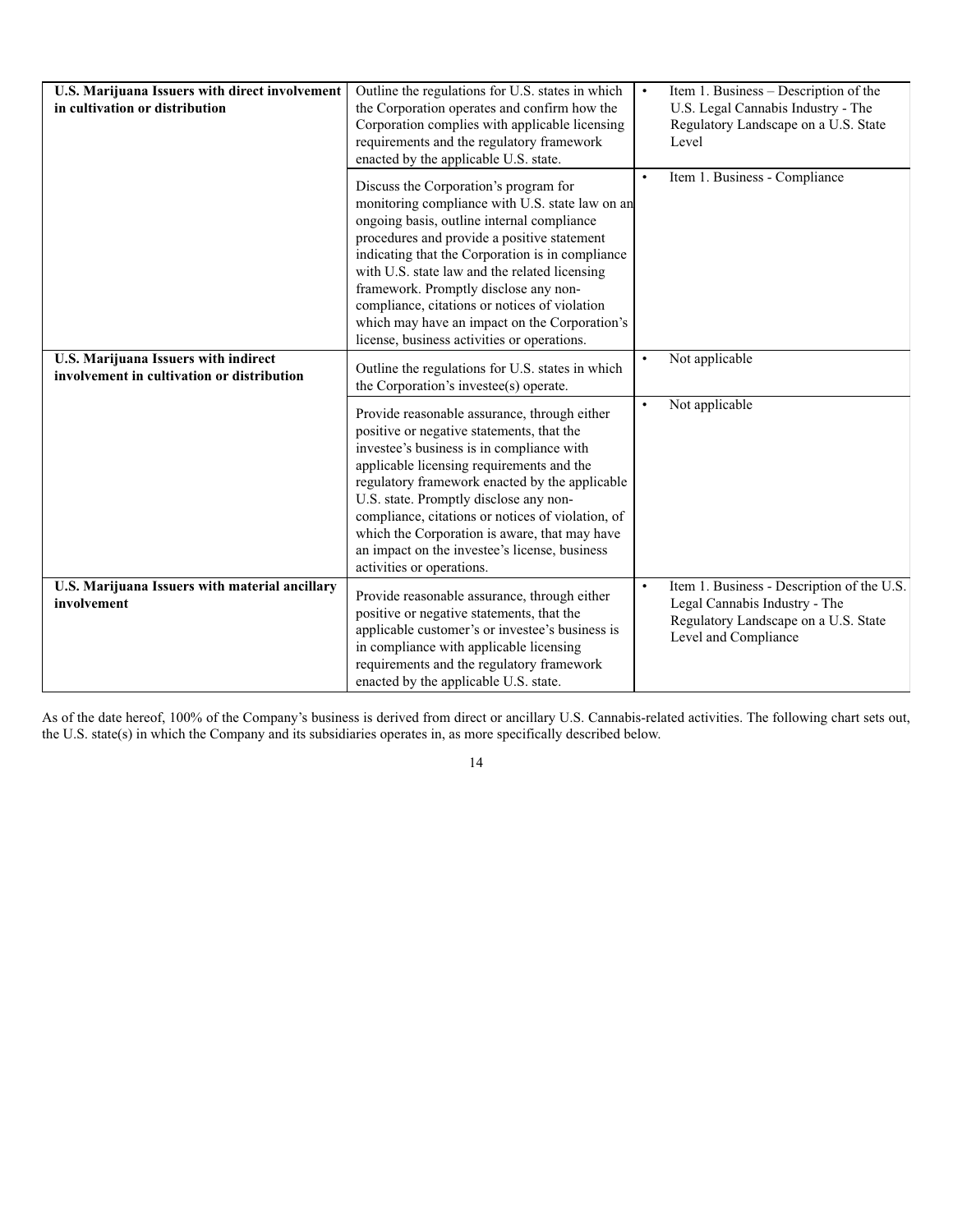| <b>State</b> | <b>Primary Cannabis</b><br><b>Regulator(s)</b>                                                            | Direct, Indirect, or<br><b>Ancillary Involvement in</b><br>the U.S. Cannabis<br>Industry $(1)$ | <b>Currently Operational?</b> | <b>Brief Description of</b>                                                                                                                                                                             |
|--------------|-----------------------------------------------------------------------------------------------------------|------------------------------------------------------------------------------------------------|-------------------------------|---------------------------------------------------------------------------------------------------------------------------------------------------------------------------------------------------------|
| IL           | Dispensary: Illinois<br>Department of Public Health<br>Cultivation: Illinois<br>Department of Agriculture | Direct                                                                                         | Yes                           | Beneficial owner of 1<br>dispensary license (allowing)<br>for the operation of 2<br>dispensaries) and 1<br>cultivation/production license                                                               |
| MA           | Massachusetts Cannabis<br><b>Control Commission</b>                                                       | Direct                                                                                         | Yes                           | Owner of 3 medical treatment<br>center licenses for retail.<br>cultivation and processing (2)<br>operating), 2 adult use retail<br>licenses, and 2 adult use<br>cultivation and processing<br>licenses. |
| МI           | Michigan Department of<br>Licensing and Regulatory<br>Affairs                                             | Direct                                                                                         | Yes                           | Owner of 1 Medical<br>Provisioning Center license<br>and 1 Adult-Use dispensary<br>license.                                                                                                             |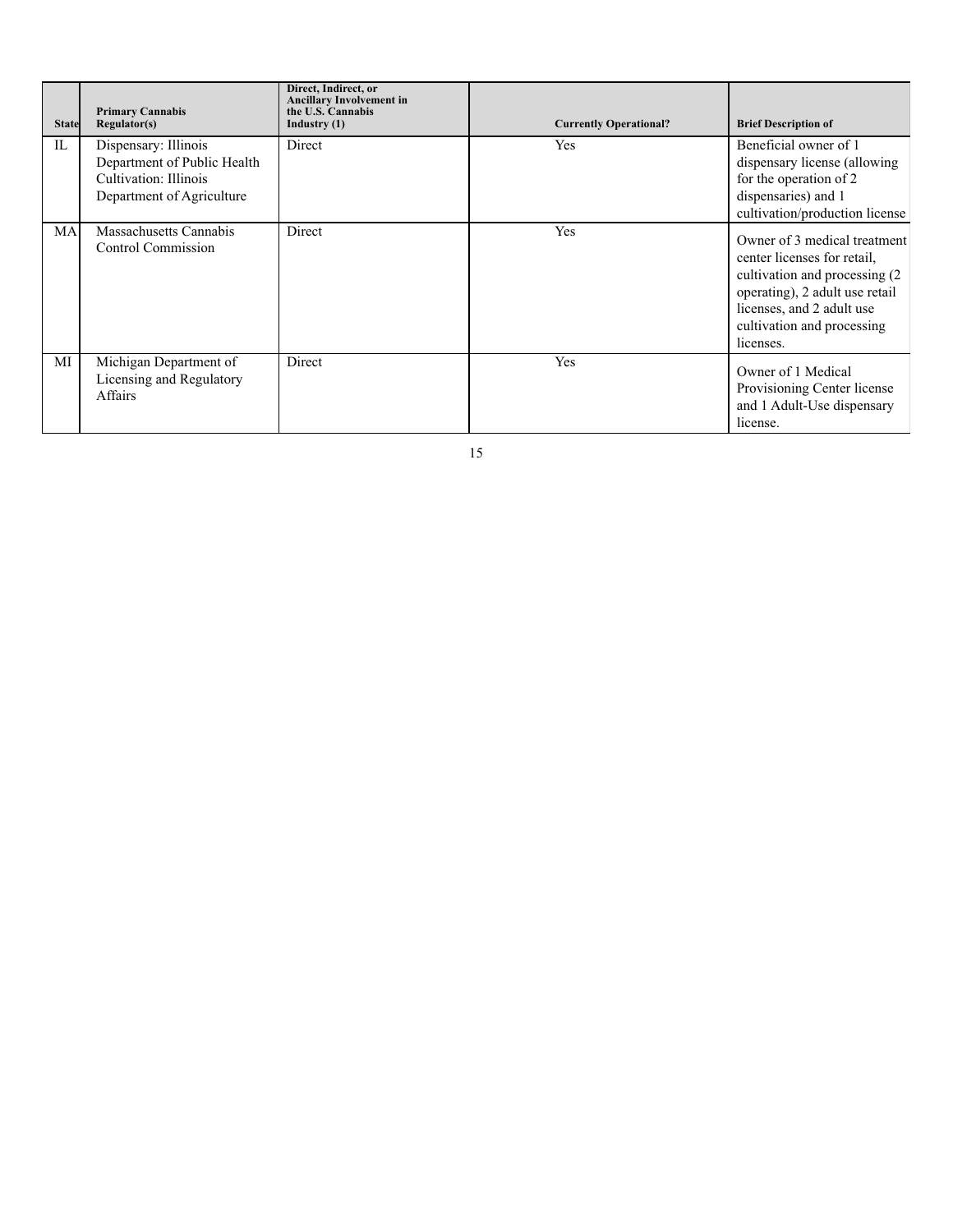| CA        | Manufacturing: California<br>Department of Public Health | Direct and Ancillary | Yes | Direct: The Company owns a<br>subsidiary that holds a local |
|-----------|----------------------------------------------------------|----------------------|-----|-------------------------------------------------------------|
|           | Distribution: California                                 |                      |     | marijuana business permit from                              |
|           | Department of Consumer Affairs,                          |                      |     | the City of Commerce, California,                           |
|           | Bureau of Cannabis Control                               |                      |     | a provisional license from the                              |
|           |                                                          |                      |     | California Bureau of Cannabis                               |
|           |                                                          |                      |     | Control, and an annual license                              |
|           |                                                          |                      |     | from the California Department of                           |
|           |                                                          |                      |     | Public Health, Manufactured                                 |
|           |                                                          |                      |     | Cannabis Safety Branch, allowing                            |
|           |                                                          |                      |     | adult-use and medicinal                                     |
|           |                                                          |                      |     | commercial cannabis                                         |
|           |                                                          |                      |     | manufacturing (volatile                                     |
|           |                                                          |                      |     | extraction) and distribution.                               |
|           |                                                          |                      |     | Ancillary: The Company's                                    |
|           |                                                          |                      |     | subsidiary, Pure Ratios Holdings                            |
|           |                                                          |                      |     | Inc., is engaged in the sale of                             |
|           |                                                          |                      |     | hemp products, and also the                                 |
|           |                                                          |                      |     | licensing of certain intellectual                           |
|           |                                                          |                      |     | property to entities which are                              |
|           |                                                          |                      |     | directly involved in various state                          |
|           |                                                          |                      |     | cannabis operations.                                        |
| <b>WA</b> | Washington State Liquor and                              | Ancillary            | Yes | Landlord and packaging supplier                             |
|           | Cannabis Board                                           |                      |     | to cultivation and production                               |
|           |                                                          |                      |     | licensees.                                                  |

#### **Legal and Regulatory Matters**

#### *Regulation of Cannabis in the United States*

Marijuana (cannabis) is illegal under U.S. federal law, and enforcement of relevant laws governing marijuana-related activities is a significant risk for the Company. The U.S. federal government regulates drugs through, among other things, the Controlled Substances Act ("CSA"), 21 U.S.C. § 801 et seq., which places controlled substances, including marijuana, in a schedule. Marijuana is a Schedule I drug. A Schedule I controlled substance is defined as having no currently accepted medical use and a high potential for abuse. With the limited exception of the U.S. Food and Drug Administration's ("FDA") approving Epidiolex (cannabidiol) (CBD) oral solution for the treatment of seizures associated with two rare and severe forms of epilepsy, Lennox-Gastaut syndrome and Dravet syndrome, the FDA has not approved cannabis or any cannabis-derived compound as safe and effective drug for any indication. FDA has approved Marinol and Syndros for therapeutic uses in the U.S., including for the treatment of anorexia associated with weight loss in AIDS patients. Marinol and Syndros include the active ingredient dronabinol, a synthetic delta-9- tetrahydrocannabinol ("THC"). Another FDA-approved drug, Cesamet, contains the active ingredient nabilone, which has a chemical structure similar to THC and is synthetically derived.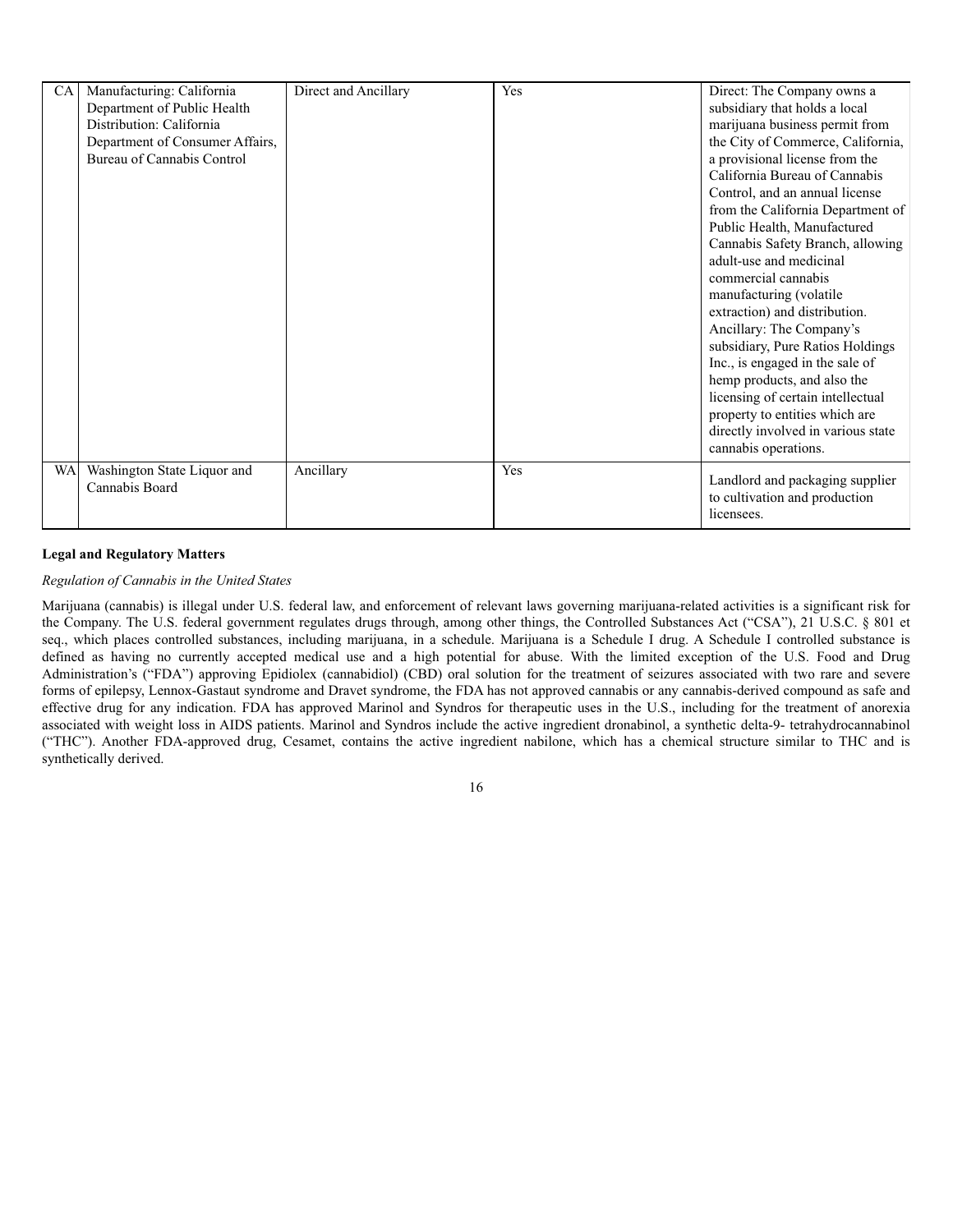Unlike in Canada, which has federal legislation governing the cultivation, distribution, sale, and possession of medical and adult-use cannabis, cannabis is largely regulated at the state level in the United States.

State laws regulating cannabis are in direct conflict with the federal CSA, which makes cannabis use and possession federally illegal. Although certain states and territories of the U.S. authorize medical, and in some cases also adult-use cannabis production and distribution by licensed entities, under U.S. federal law, the possession, use, cultivation, and transfer of cannabis and any related drug paraphernalia is illegal, and any such acts are criminal acts under federal law under any and all circumstances. Although the Company's activities are compliant with applicable state and local laws, strict compliance with state and local laws with respect to cannabis may neither absolve the Company of liability under United States federal law, nor may it provide a defense to any federal proceeding which may be brought against the Company.

Given the illegality of marijuana under U.S. federal law, the Company's access to capital could be negatively affected by public and/or private capital not being available to support continuing operations. At present, management believes that both private and public capital are available to the Company on terms acceptable to the Company, but management also believes that this capital availability could change without notice, requiring the Company to operate solely on internally generated funds. In the event that the Company has insufficient internally generated funds the Company could fail and you could lose all of your investment. Management is not currently aware of any specific U.S. federal or state initiatives that would lessen the Company's capital access.

On January 4, 2018, then-U.S. Attorney General Jeff Sessions issued a memorandum to all U.S. Attorneys in which he rescinded previous guidance from the U.S. Department of Justice ("DOJ") specific to cannabis enforcement in the United States, including the Memorandum drafted by former Deputy Attorney General James Michael Cole in 2013 (the "Cole Memo"). With the Cole Memo rescinded, U.S. federal prosecutors have been given discretion in determining whether to prosecute cannabis related violations of U.S. federal law. If DOJ pursues prosecutions, then the Company could face, among other things: (i) seizure of its cash and other assets used to support or derived from its cannabis subsidiaries; (ii) the arrest of its employees, directors, officers, managers and investors; (iii) charges of ancillary criminal violations of the CSA for aiding and abetting and conspiring to violate the CSA by virtue of providing financial support to cannabis companies that service or provide goods to state-licensed or permitted cultivators, processors, distributors, and/or retailers of cannabis; and/or (iv) barring employees, directors, officers, managers and investors who are not U.S. citizens from entry into the United States for life. On November 7, 2018, Mr. Sessions tendered his resignation as Attorney General at the request of President Donald Trump. Following Mr. Sessions' resignation, William Barr was sworn in as United States Attorney General. During his confirmation hearing on January 15, 2019, Mr. Barr pledged not to pursue marijuana companies that comply with state law. This pledge was made in writing, when responding to written questions from Senators: "As discussed in my hearing, I do not intend to go after parties who have complied with the state law in reliance on the Cole Memorandum." During William Barr's tenure as Attorney General, DOJ did not pursue marijuana companies that comply with state law. On January 6, 2021, then President-elect Joe Biden announced his intention to nominate then-Chief Judge of the United States Court of Appeals for the District of Columbia Circuit Merrick Garland to succeed William Barr as Attorney General. On January 20, 2021, President Biden officially nominated Merrick Garland to serve as Attorney General. On March 10, 2021, the U.S. Senate confirmed Merrick Garland by a vote of 70-30. It is unclear what impact Merrick Garland serving as the U.S. Attorney General will have on DOJ's marijuana-related enforcement. However, during his confirmation hearing on February 22, 2021, then-Chief Judge Garland said, among other things, that "It does not seem to me a useful use of limited resources that we have, to be pursuing prosecutions in states that have legalized and that are regulating the use of marijuana, either medically or otherwise. I don't think that's a useful use. I do think we need to be sure there are no end-runs around the state laws that criminal enterprises are doing. So that kind of enforcement should be continued. But I don't think it's a good use of our resources, where states have already authorized. That only confuses people, obviously, within the state."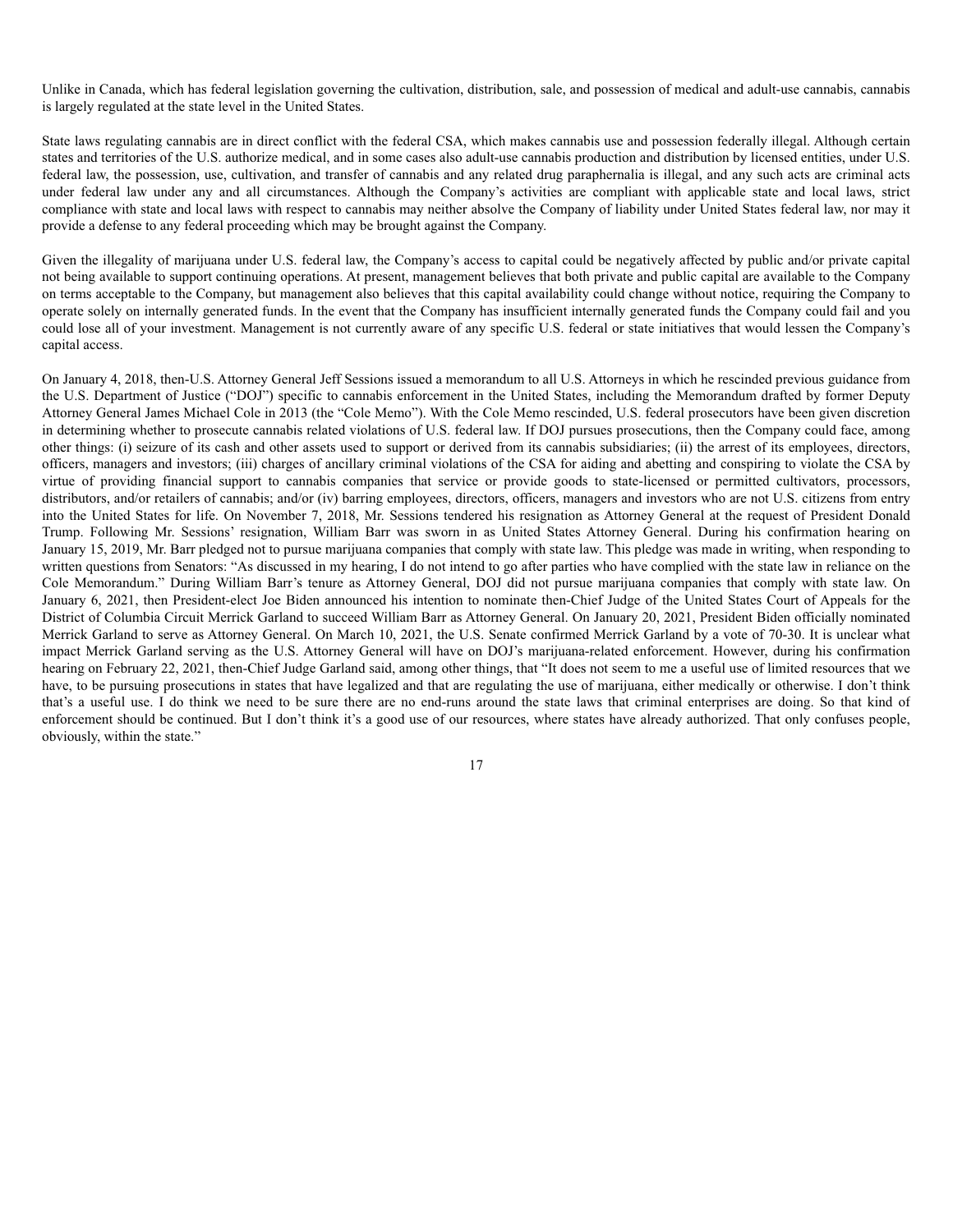Despite uncertainty regarding DOJ's future treatment of marijuana, there has been limited federal legislative protection for the medical cannabis industry. For fiscal years 2015-2018, Congress adopted budget riders to the Consolidated Appropriations Acts (sometimes referred to as the Rohrabacher-Farr or Rohrabacher-Blumenauer Amendment) to prevent the federal government from using appropriated funds to enforce federal marijuana laws against regulated medical cannabis actors operating in compliance with state and local law. The Rohrabacher-Blumenauer Amendment was included in the fiscal year 2018 budget passed on March 23, 2018. The Rohrabacher-Blumenauer Amendment was included in the consolidated appropriations bill signed into legislation by then-President Trump in February 2019. In signing the Rohrabacher-Blumenauer Amendment, President Trump issued a signing statement noting that the Rohrabacher-Blumenauer Amendment "provides that the Department of Justice may not use any funds to prevent implementation of medical marijuana laws by various States and territories," and further stating "I will treat this provision consistent with the President's constitutional responsibility to faithfully execute the laws of the United States." On June 20, 2019, the House approved a broader amendment that, in addition to protecting state medical cannabis programs, would also protect state adult use programs. On September 26, 2019, the Senate Appropriations Committee declined to take up the broader amendment but did approve the Rohrabacher-Blumenauer Amendment for the fiscal year 2020 spending bill.

On September 27, 2019, the Rohrabacher-Blumenauer Amendment was renewed as part of a stopgap spending bill, in effect through November 21, 2019. On July 30, 2020, the House passed an amendment, included in a Commerce, Justice, Science (CJS) Appropriations bill, that protects state-legal cannabis businesses from federal intervention by barring the Department of Justice from using taxpayer funds to enforce federal anti-cannabis laws in U.S. states that have legalized medical and/or adult-use cannabis. On December 27, 2020, the Rohrabacher-Blumenauer Amendment was approved as part of the omnibus spending bill for fiscal year 2021, effective through September 30, 2021. Congress has since been renewed the amendment several times, on September 30, 2021, December 3, 2021, February 18, 2022, and March 11, 2022. As a result, the amendment is effective through September 30, 2022.

Additionally, the Rohrabacher-Blumenauer Amendment may or may not be renewed in future bills in order to prevent the federal government from using congressionally appropriated funds to enforce federal cannabis laws against regulated medical cannabis actors operating in compliance with state and local law. If the Rohrabacher-Blumenauer Amendment is not renewed in the future, potential proceedings could involve significant restrictions being imposed upon the Company or third parties and divert our attention. Such proceedings could also have a material adverse effect on our business, prospects, revenue, results of operation and financial condition, as well as our reputation, even if such proceedings were concluded successfully in our favor.

In spite of the limited federal legislative protection for the medical cannabis industry, there remains inconsistency between federal and state laws, U.S. federal enforcement practices going forward and the inconsistency between U.S. federal and state laws and regulations present major risks for us.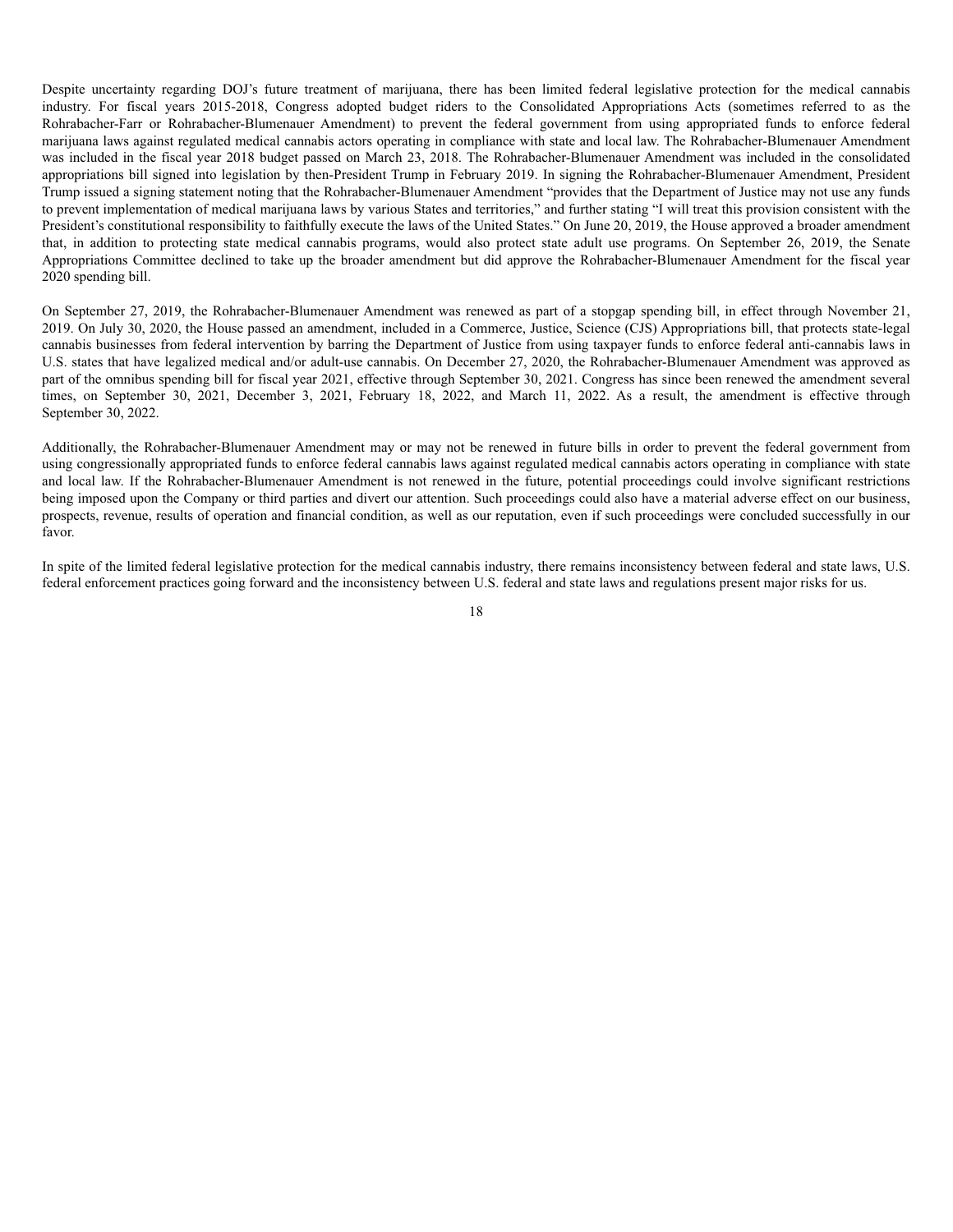#### *Regulation of Industrial Hemp in the United States Federally*

On December 20, 2018, the Agricultural Improvement Act of 2018 (commonly known as the "2018 Farm Bill") was signed into law. The 2018 Farm Bill, among other things, removes industrial hemp and its derivatives, including cannabidiol ("CBD"), from the CSA and amends the Agricultural Marketing Act of 1946 to allow for industrial hemp production and sale in the United States. Under the Farm Bill, industrial hemp is defined as "the plant Cannabis sativa L. and any part of that plant, including the seeds thereof and all derivatives, extracts, cannabinoids, isomers, acids, salts, and salts of isomers, whether growing or not, with a delta-9 tetrahydrocannabinol concentration of not more than 0.3 percent on a dry weight basis."

The 2018 Farm Bill did not legalize CBD derived from "marijuana" (as such term is defined in the CSA), which is and remains a Schedule I controlled substance under the CSA. The U.S. Department of Agriculture ("USDA") is responsible for promulgating regulations under the 2018 Farm Bill. Pursuant to the 2018 Farm Bill, U.S. territories and tribal governments may adopt their own regulatory plans for hemp production even if more restrictive than federal regulations so long as they meet minimum federal standards approved by the USDA. Those territories or tribal governments which choose not to adopt their own hemp production regulations will be governed by USDA regulations.

On October 31, 2019, the USDA issued an interim final ruling governing domestic production of hemp under the 2018 Farm Bill which establishes the U.S. Domestic Hemp Production Program and opened a 60-day public comment period. On January 15, 2021, USDA issued its final hemp production program rule. The rule outlines various USDA requirements for state and tribal hemp programs and provide for a process of state/tribal hemp production plan submission and USDA approval/rejection within 60 days of such submission. There can be no assurances regarding any plan's acceptance, and the final rulemaking may potentially be delayed.

The 2018 Farm Bill also preserved the FDA's authority related to the introduction of hemp and hemp-derived compounds, such as CBD, in foods, beverages, cosmetics, and dietary supplements. FDA's current view is that it is unlawful under the Federal Food, Drug, and Cosmetic Act ("FD&C Act") to introduce food containing added CBD or THC into interstate commerce, or to market CBD or THC products as, or in, dietary supplements. When a substance is excluded from the dietary supplement definition in the FD&C Act, like CBD is, FDA could issue a regulation, after notice and comment, finding that CBD would be lawful under the FD&C Act. To date, FDA has issued no such regulation regarding CBD and there can be no assurances that FDA will issue such a regulation. With regard to topical CBD products (i.e., cosmetics), FDA has said that CBD is not a prohibited cosmetic ingredient (i.e., that CBD topicals are permissible) as long as the product is not intended to affect the structure or function of the body, or to diagnose, cure, mitigate, treat or prevent disease. Despite FDA's position on ingestible CBD products, to date, FDA has not taken enforcement action against producers of such products absent therapeutic claims being made about use of such products. More specifically, FDA has only issued Warning Letters to producers of ingestible CBD products for making therapeutic claims – with a focus on more aggressive claims – involving the treatment of conditions such as COVID-19, AIDS, diabetes, post-traumatic stress disorder, Alzheimer's disease, cancer, neuropathy, chronic pain, and anxiety. So far, selling an ingestible CBD product, but not making treatment claims about the same, has not resulted in FDA enforcement action. Accordingly, even though ingestible CBD products violate the FD&C Act, FDA does not seem interested in pursuing enforcement action against such products unless they bear therapeutic claims. There can be no assurances regarding FDA continuing this approach to CBD enforcement. FDA has also issued Warning Letters to producers of topical CBD products that bear pain relief claims, for falsely claiming that products are FDA registered, for falsely claiming that products are over-the-counter ("OTC") drugs, for including OTC drug ingredients in a CBD product without approval to do so, and/or for violating current good manufacturing practices ("cGMPs").

#### *Nature of the Business Model*

Since the cultivation, processing, production, distribution, and sale of cannabis for any purpose, medical, adult use or otherwise, remain illegal under U.S. federal law, it is possible that the Company may be forced to cease activities. The United States federal government, through, among others, the DOJ, its sub agency the Drug Enforcement Administration ("DEA"), and the U.S. Internal Revenue Service (the "IRS"), has the right to actively investigate, audit and shut down cannabis growing facilities, processors and retailers.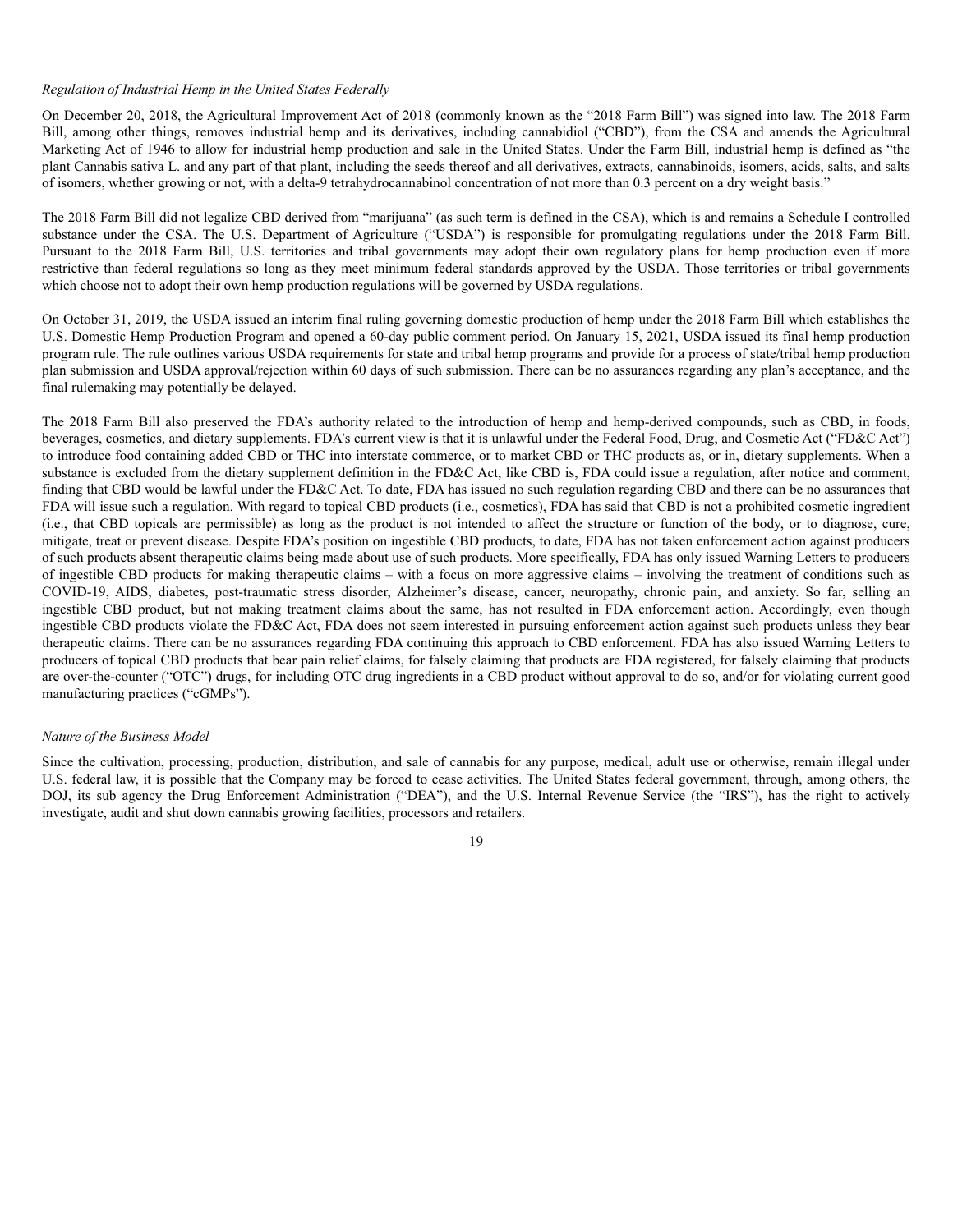#### *U.S. State Regulatory Uncertainty*

There is no assurance that state laws authorizing and regulating the sale and use of cannabis will not be repealed, amended or overturned, or that local governmental authorities will not limit the applicability of state laws within their respective jurisdictions. If the U.S. federal government begins to enforce U.S. federal laws relating to cannabis in states where the sale and use of cannabis is currently legal, or if existing state laws are repealed or curtailed, the Company's business or operations in those states or under those laws would be materially and adversely affected. Federal actions against any individual or entity engaged in the cannabis industry or a substantial repeal of cannabis related legislation could adversely affect the Company, its business and its assets or investments.

Certain U.S. states where medical and/or adult use cannabis is authorized have or are considering special taxes or fees on the cannabis industry. It is uncertain at this time whether other states are in the process of reviewing such additional taxes and fees.

#### *The Company is Subject to Applicable Anti-Money Laundering Laws and Regulations*

The Company is subject to a variety of laws and regulations domestically in the U.S. that involve money laundering, financial record-keeping and proceeds of crime, including the U.S. Currency and Foreign Transactions Reporting Act of 1970 (commonly known as the "Bank Secrecy Act"), as amended by Title III of the Uniting and Strengthening America by Providing Appropriate Tools Required to Intercept and Obstruct Terrorism Act of 2001 (the "USA Patriot Act"), and the rules and regulations thereunder, and any related or similar rules, regulations or guidelines, issued, administered or enforced by governmental authorities in the U.S.. The Company is also subject to similar laws and regulations in Canada, including the Proceeds of Crime (Money Laundering) and Terrorist Financing Act (Canada), as amended. Further, under U.S. federal law, banks or other financial institutions that provide a cannabis business with a checking account, debit or credit card, small business loan, or any other service could be found guilty of money laundering, aiding and abetting, or conspiracy.

Despite these laws, the U.S. Department of the Treasury's Financial Crimes Enforcement Network ("FinCEN") issued a memorandum on February 14, 2014 (the "FinCEN Memorandum") outlining the pathways for financial institutions to bank state-sanctioned cannabis businesses in compliance with federal enforcement priorities. The FinCEN Memorandum echoed the enforcement priorities of the Cole Memorandum. Under these guidelines, financial institutions must submit a Suspicious Activity Report ("SAR") in connection with all cannabis-related banking activities by any client of such financial institution, in accordance with federal money laundering laws. These cannabis-related SARs are divided into three categories - cannabis limited, cannabis priority, and cannabis terminated - based on the financial institution's belief that the business in question follows state law, is operating outside of compliance with state law, or where the banking relationship has been terminated, respectively.

The FinCEN Memorandum states that in some circumstances, it is permissible for banks to provide services to cannabis-related businesses without risking prosecution for violation of federal money laundering laws. It refers to supplementary guidance included in the Cole Memorandum.

The rescission of the Cole Memorandum has not yet affected the status of the FinCEN Memorandum, nor has the Department of the Treasury given any indication that it intends to rescind the FinCEN Memorandum itself.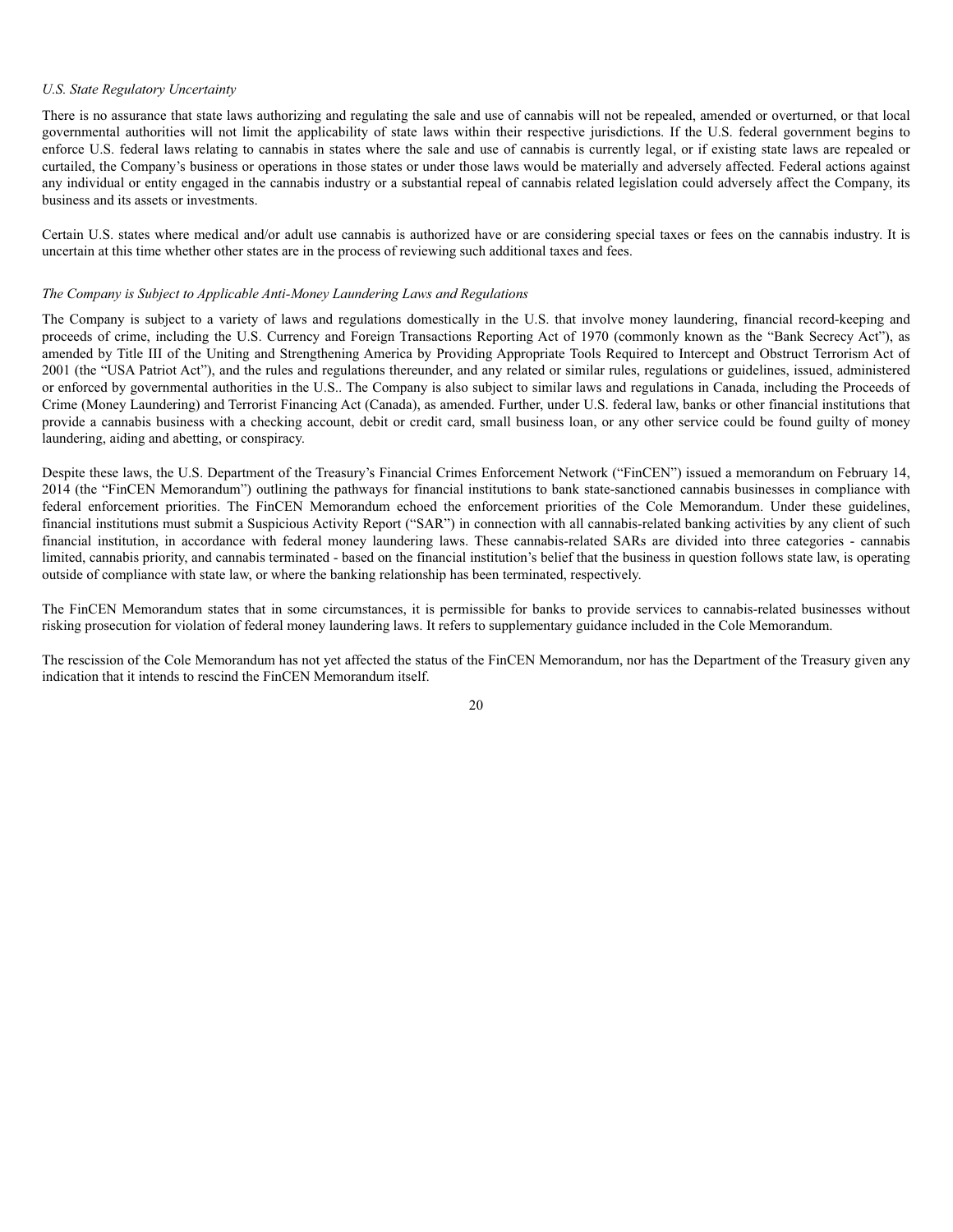Although the FinCEN Memorandum remains intact, it is unclear whether the current administration will continue to follow the guidelines of the FinCEN Memorandum. The DOJ continues to have the right and power to prosecute crimes committed by banks and financial institutions, such as money laundering and violations of the Bank Secrecy Act, that occur in any state including states that have in some form legalized the sale of cannabis. Further, the conduct of the DOJ's enforcement priorities could change for any number of reasons. A change in the DOJ's priorities could result in the DOJ's prosecuting banks and financial institutions for crimes that were not previously prosecuted.

#### *Restricted Access to Banking*

In February 2014, FinCEN issued the FinCEN Memorandum (which is not law) which provides guidance with respect to financial institutions providing banking services to cannabis business, including burdensome due diligence expectations and reporting requirements. This guidance does not provide any safe harbors or legal defenses from examination or regulatory or criminal enforcement actions by the DOJ, FinCEN or other federal regulators. Thus, most banks and other financial institutions in the United States do not appear to be comfortable providing banking services to cannabis-related businesses, or relying on this guidance, which can be amended or revoked at any time by the executive branch. In addition to the foregoing, banks may refuse to process debit card payments and credit card companies generally refuse to process credit card payments for cannabis-related businesses. As a result, the Company may have limited or no access to banking or other financial services in the United States. In addition, federal money laundering statutes and Bank Secrecy Act regulations discourage financial institutions from working with any organization that sells a controlled substance, regardless of whether the state it resides in permits cannabis sales. While the United States House of Representatives has passed the SAFE Banking Act multiple times, which would permit commercial banks to offer services to cannabis companies that are in compliance with state law, it has not yet been passed by the U.S. Senate, and if Congress fails to pass the SAFE Banking Act, the Company's inability, or limitations on the Company's ability, to open or maintain bank accounts, obtain other banking services and/or accept credit card and debit card payments may make it difficult for the Company to operate and conduct its business as planned or to operate efficiently.

#### *Lack of Access to U.S. Bankruptcy Protections; Other Bankruptcy Risks*

Because cannabis remains illegal under U.S. federal law, many courts have denied cannabis businesses bankruptcy protections, thus making it very difficult for lenders to recoup their investments in the cannabis industry in the event of a bankruptcy. If the Company were to experience a bankruptcy, there is no guarantee that U.S. federal bankruptcy protections would be available, which would have a material adverse effect. In addition, bankruptcy or other similar proceedings are often a complex and lengthy process, the outcome of which may be uncertain and could result in a material adverse effect on the Company.

#### *Heightened Scrutiny by Canadian Authorities*

Because cannabis is illegal under U.S. federal law, the business, operations and investments of the Company in the U.S., and any future businesses, operations and investments, may become the subject of heightened scrutiny by securities regulators, stock exchanges and other authorities in Canada. As a result, the Company may be subject to significant direct and indirect interaction with Canadian public officials. There can be no assurance that this heightened scrutiny will not in turn lead to the imposition of certain restrictions on the Company's ability to invest or hold interests in other entities in the U.S. or any other jurisdiction, or have consequences for its stock exchange listing or Canadian reporting obligations, in addition to those described herein. See "The Company's Business Activities are Illegal under U.S. Federal Law".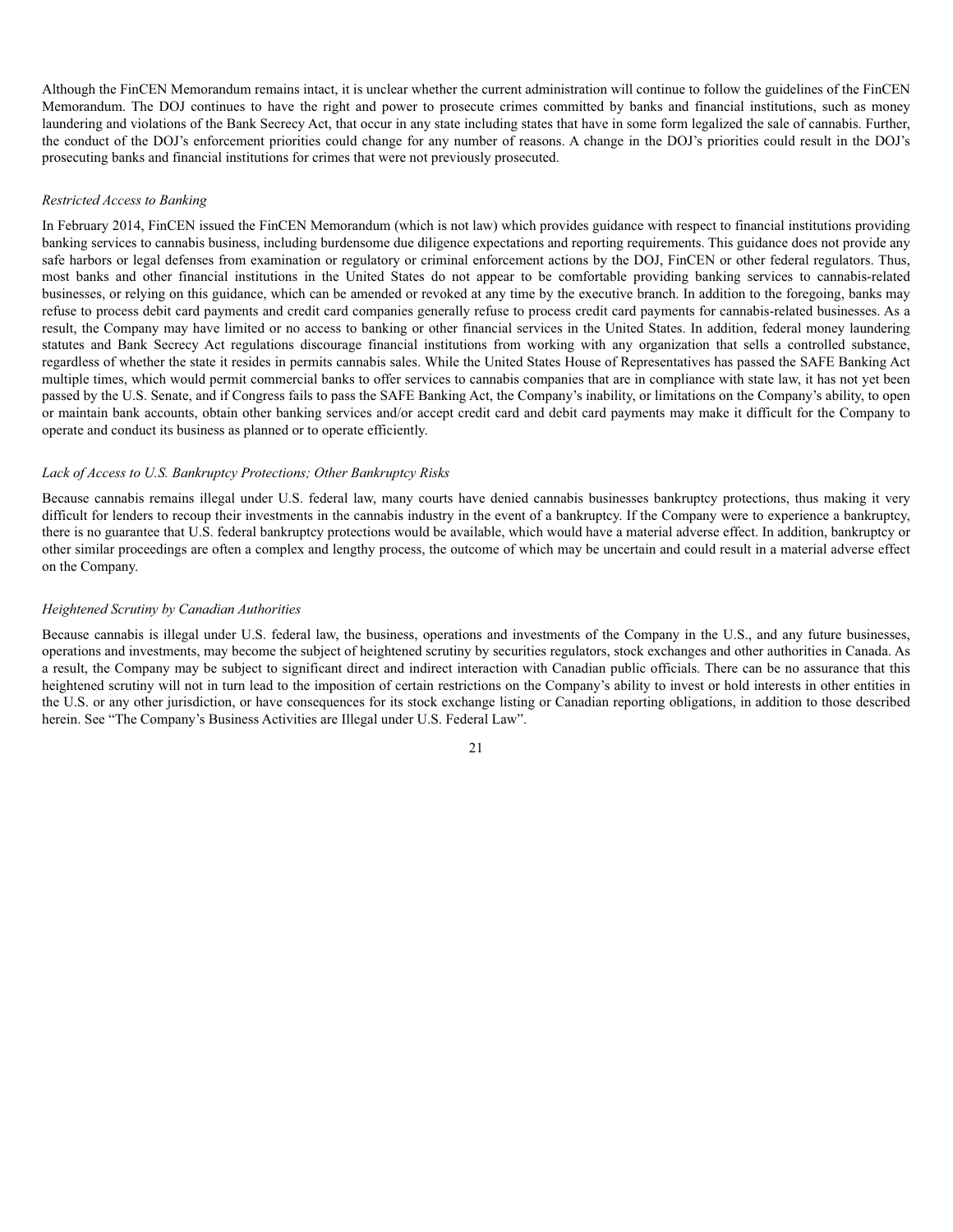On February 8, 2018, the Canadian Securities Administrators published Staff Notice 51-352 - Issuers with U.S. Marijuana-Related Activities ("Staff Notice 51-352") describing the Canadian Securities Administrators' disclosure expectations for specific risks facing issuers with cannabis-related activities in the U.S. Staff Notice 51-352 confirms that a disclosure-based approach remains appropriate for issuers with U.S. cannabis-related activities. Staff Notice 51-352 includes additional disclosure expectations that apply to all issuers with U.S. cannabis-related activities, including those with direct and indirect involvement in the cultivation and distribution of cannabis, as well as issuers that provide goods and services to third parties involved in the U.S. cannabis industry.

CDS Clearing and Depository Services Inc. ("CDS") is Canada's central securities depository, clearing and settling trades in the Canadian equity, fixed income and money markets. On February 8, 2018, following discussions with the Canadian Securities Administrators and recognized Canadian securities exchanges, the TMX Group, which is the owner and operator of CDS, announced the signing of a Memorandum of Understanding ("MOU") with Aequitas NEO Exchange Inc., the CSE and the Toronto Stock Exchange confirming that it relies on such exchanges to review the conduct of listed issuers. The MOU notes that securities regulation requires that the rules of each of the exchanges must not be contrary to the public interest and that the rules of each of the exchanges have been approved by the securities regulators. Pursuant to the MOU, CDS will not ban accepting deposits of or transactions for clearing and settlement of securities of issuers with cannabis-related activities in the U.S. Even though the MOU indicated that there are no plans of banning the settlement of securities of issuers with U.S. cannabis related activities through CDS, there can be no guarantee that the settlement of securities will continue in the future.

#### *Constraints on Marketing Products*

The development of the Company's business and operating results may be hindered by applicable restrictions on sales and marketing activities imposed by government regulatory bodies for products containing cannabis or ingredients derived from cannabis, including but not limited, to the FDA, USDA, the Federal Trade Commission ("FTC"), and state regulatory agencies that may institute new regulatory requirements. The regulatory environment in the United States limits the Company's ability to compete for market share in a manner similar to other industries. If the Company is unable to effectively market its products and compete for market share, or if the costs of compliance with government legislation and regulation cannot be absorbed through increased selling prices for its products, the Company's sales and operating results could be adversely affected.

#### *Reliance on Management or Consulting Services Agreements with Subsidiaries and Affiliates*

The Company's subsidiaries and other affiliates provide assistance and advice regarding the medicinal cannabis business in certain cases through management services agreements entered into with state-licensed entities. Under such agreements, the subsidiaries and affiliates perform certain management and operational services. In exchange for providing these services, the subsidiaries and affiliates receive management fees which are a key source of revenue for the Company. Payment of such fees is dependent on the continuing validity and enforceability of the relevant management services agreements. If such agreements are found to be invalid or unenforceable by regulators, whether on the basis that they relate to activities that are illegal under U.S. federal law or otherwise, or are terminated by the counter-party, this could have a material adverse effect on the Company's business, prospects, financial condition, and operating results.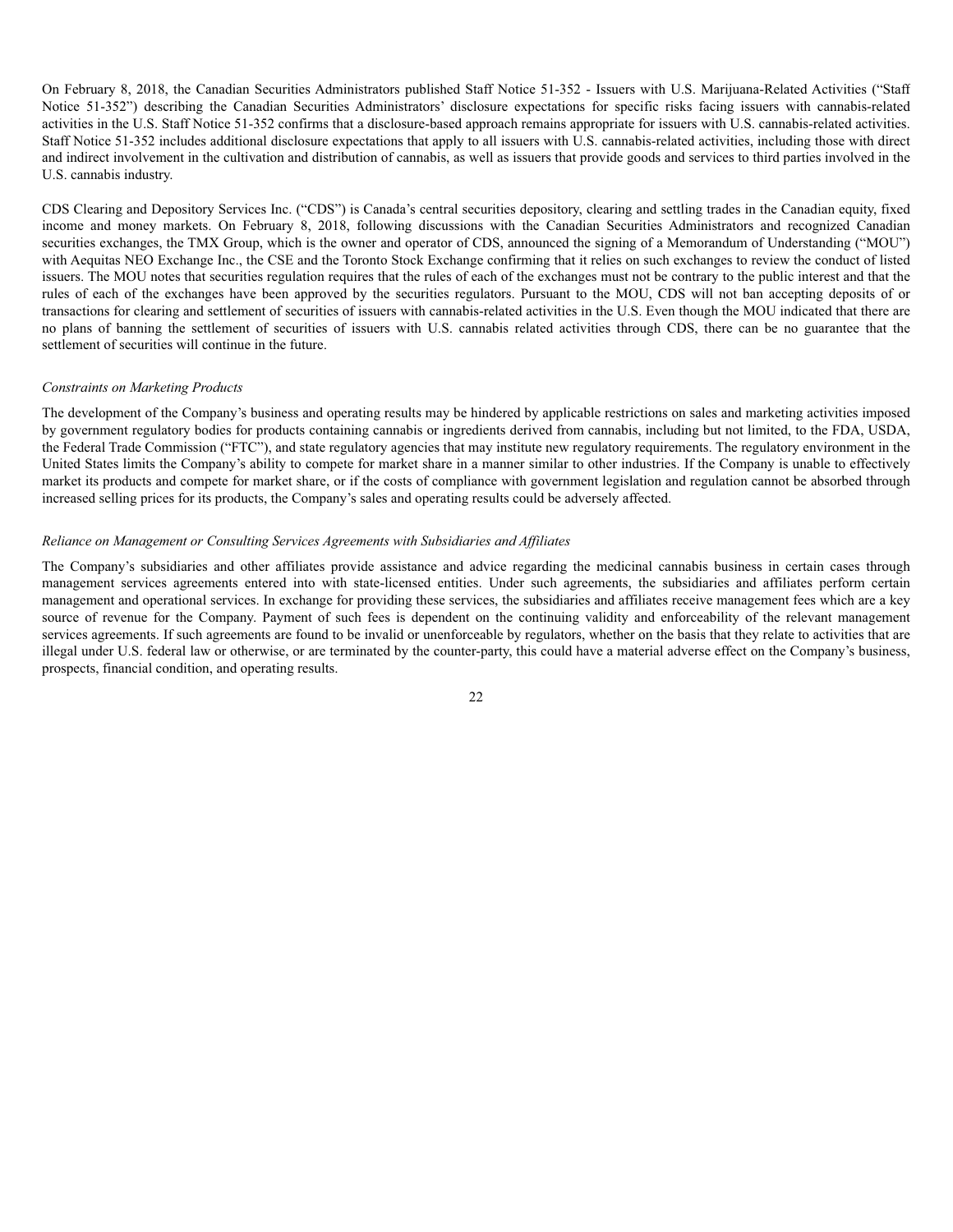#### *Tax Risks Related to Controlled Substances*

Limits on U.S. deductibility of certain expenses may have a material adverse effect on our financial condition, results of operations and cash flows. Section 280E ("Section 280E") of the Internal Revenue Code (the "Code") prohibits businesses from deducting certain expenses associated with the trafficking of controlled substances (within the meaning of Schedule I and II of the CSA). IRS has applied Section 280E in tax audits against various cannabis businesses in the U.S. that are permitted under applicable state laws. Although the IRS issued a clarification allowing the deduction of certain expenses, the scope of such items is interpreted very narrowly, and the bulk of operating costs and general administrative costs are not permitted to be deducted. While there are currently several pending cases before various administrative and federal courts challenging these restrictions, there is no guarantee that these courts will issue an interpretation of Section 280E that is favorable to cannabis businesses.

#### *Limited Trademark Protection*

We will not be able to register any U.S. federal trademarks in classes covering their cannabis-related products or services under the current state of federal law. Because producing, manufacturing, processing, possessing, distributing, and selling cannabis is illegal under the CSA, the United States Patent and Trademark Office ("USPTO") will not permit the registration of any trademark that does not comply with the CSA. As a result, the Company will unlikely be able to protect its cannabis product trademarks beyond the geographic areas in which its subsidiaries conduct business pursuant to the relevant state's law.

#### *Civil Asset Forfeiture*

Because the cannabis industry remains illegal under U.S. federal law, any real or personal property owned by participants in the cannabis industry, such as the Company, which is used in the course of conducting such business, or any property or monies deemed to be proceeds of an illegal cannabis business, could be subject to seizure by law enforcement and subsequent civil asset forfeiture, even in the absence of a criminal charge or conviction.

#### *FDA Regulation*

Cannabis containing more than 0.3% THC (tetrahydrocannabinol) remains a Schedule I controlled substance under U.S. federal law. If the federal government reclassifies cannabis to a Schedule II controlled substance, it is possible that the FDA would regulate it under the FD&C Act, or under the Public Health Service Act. Additionally, the FDA may issue rules, regulations or guidance including good manufacturing practices, related to the growth, cultivation, harvesting and processing of medical cannabis. If regulated by the FDA as a drug, clinical trials would be needed to demonstrate efficacy and safety. It is also possible that the FDA would require that facilities where medical-use cannabis is grown register with the FDA and comply with certain federally prescribed regulations.

In addition, while the FDA has not yet pursued enforcement actions against the cannabis industry, it has sent numerous warning letters to sellers of CBD products making health claims. The FDA could turn its attention to the cannabis industry especially relating to claims of concern. In the event that some or all of these regulations or enforcement actions are imposed, what the impact this would have on the cannabis industry is unknown, including what costs, requirements and possible prohibitions may be enforced.

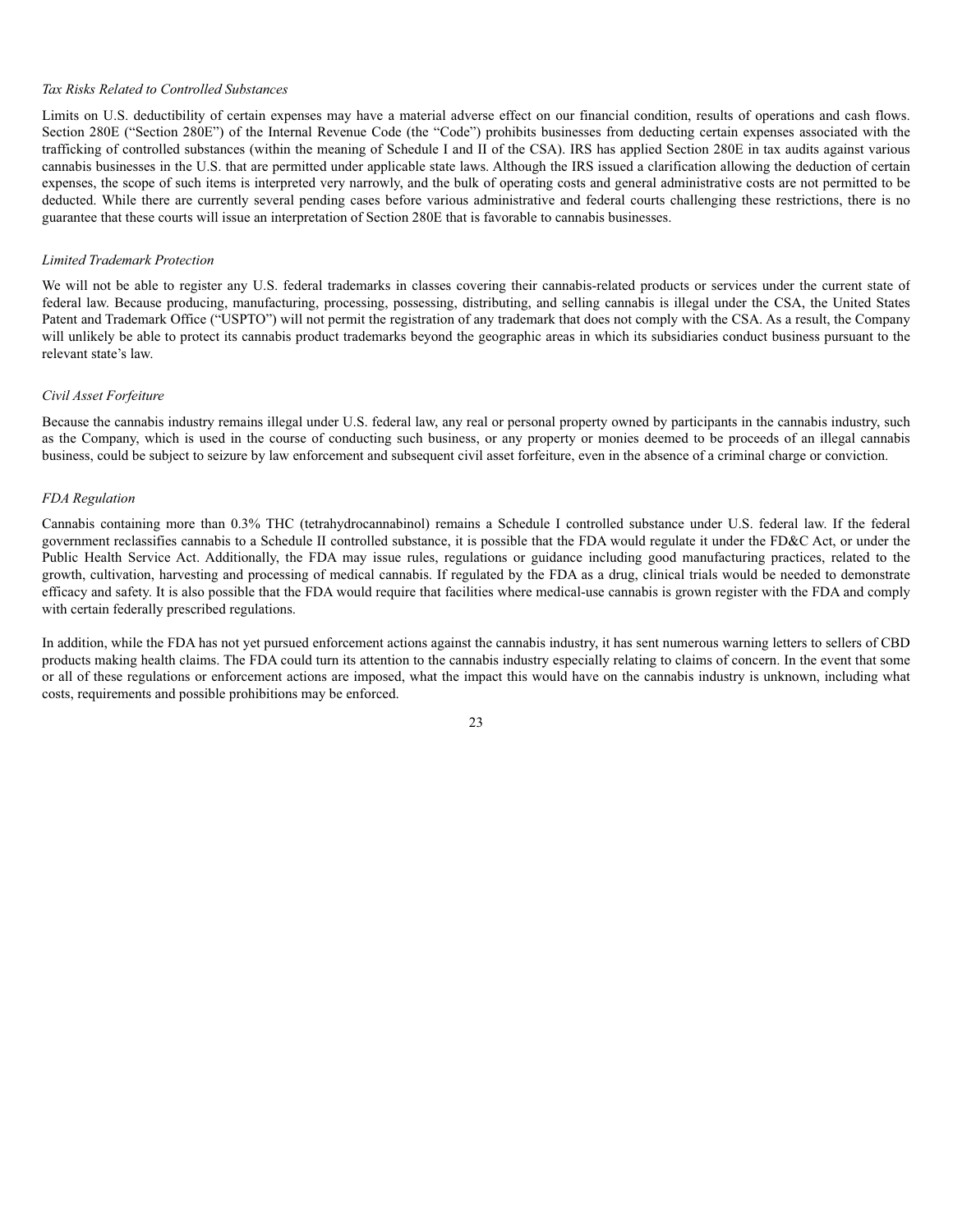#### *Laws and Regulations Affecting the Industry in which the Company Operates are Constantly Changing*

The constant evolution of laws and regulations affecting the cannabis industry could detrimentally affect the Company. The current and proposed operations of the Company and its subsidiaries are subject to a variety of local, state and federal medical cannabis laws and regulations relating to the manufacture, management, transportation, storage and disposal of cannabis, as well as laws and regulations relating to consumable products health and safety, the conduct of operations and the protection of the environment. These laws and regulations are broad in scope and subject to evolving interpretations, which could require the Company to incur substantial costs associated with compliance or alter certain aspects of their business plans. In addition, violations of these laws, or allegations of such violations, could disrupt certain aspects of the business plans of the Company and result in a material adverse effect on certain aspects of their planned operations. These laws and regulations are rapidly evolving and subject to change with minimal notice. Regulatory changes may adversely affect the Company's profitability or cause it to cease operations entirely. The cannabis industry may come under scrutiny or further scrutiny by, the FDA, USDA, DEA, IRS, SEC, the DOJ, the Financial Industry Regulatory Advisory or other federal or applicable state or nongovernmental regulatory authorities or self-regulatory organizations that supervise or regulate the production, distribution, sale or use of cannabis for medical or adult use purposes in the United States. It is impossible to determine the extent of the impact of any new laws, regulations or initiatives that may be proposed, or whether any proposals will become law. The regulatory uncertainty surrounding the industry may adversely affect the business and operations of the Company, including without limitation, the costs to remain compliant with applicable laws and the impairment of its business or the ability to raise additional capital. In addition, the Company will not be able to predict the nature of any future laws, regulations, interpretations or applications, and it is possible that regulations may be enacted in the future that will be directly applicable to its business. For example, see the "Risk Factors - Heightened Scrutiny by Canadian Authorities" related to CDS above.

#### *Limitation on Ownership of Licenses*

In certain states, the cannabis laws and regulations limit not only the number of cannabis licenses issued, but also the number of cannabis licenses that one person or entity may own. For example, in Massachusetts, no person may have an ownership interest, or control over, more than three license holders in any category - cultivation, processing or dispensing. The Company believes that, where such restrictions apply, it may still capture significant share of revenue in the market through wholesale sales, exclusive marketing relations, provision of management or consulting services, franchising and similar arrangement with other operators. Nevertheless, such limitations on the acquisition of ownership of additional licenses within certain states may limit the Company's ability to grow organically or to increase its market share in such states.

#### **The Regulatory Landscape on a U.S. State Level**

#### *Illinois*

#### *Legislative History*

In January 2014, the Compassionate Use of Medical Cannabis Pilot Program Act, which allows individuals diagnosed with certain debilitating or "qualified" medical conditions to access medical marijuana, became effective. In January 2019, the Illinois Department of Health launched the Opioid Alternative Pilot Program, that allows individuals who have/ could receive a prescription for opioids to access to medical marijuana. In June 2019, Illinois legalized adult use marijuana pursuant to the Cannabis Regulation and Tax Act (the "IL Act"). Effective January 1, 2020, Illinois residents 21 years of age and older may possess up to 30 grams of marijuana (non- residents may possess up to 15 grams). The IL Act authorizes the IDFPR to issue up to 75 Conditional Adult Use Dispensing Organization licenses before May 1, 2020 and an additional 110 conditional licenses during 2021 (no person may hold a financial interest in more than 10 Dispensing Organizations). Existing medical dispensaries were able to apply for an "Early Approval Adult Use Dispensing Organization License" to serve adult users at an existing medical dispensary or at a secondary site. The IDFPR has granted approximately 48 Early Approval Adult Use Dispensing Organization licenses to date. The IDFPR also held an application period for Conditional Adult Use Cannabis Dispensary Licenses from December 10, 2019 through January 2, 2020. Licenses from this round of applications have not yet been awarded, and the anticipated award date has been delayed due to the COVID-19 pandemic and challenges to the application process.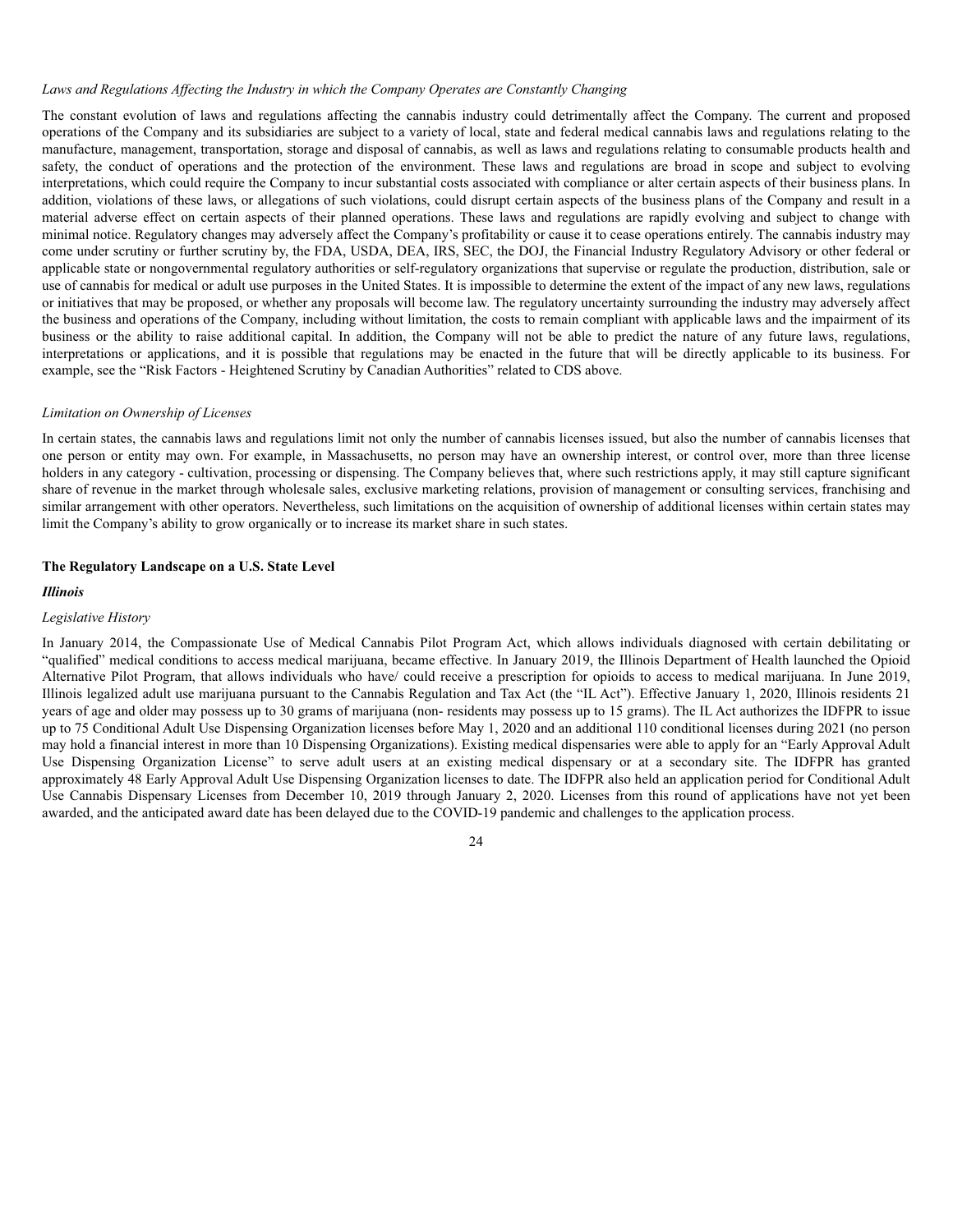The Illinois Department of Agriculture (the **"IL Ag. Department"**) is authorized to make up to 30 cultivation center licenses available between the state's medical and adult-use programs. Existing cultivation centers were able to apply for an "Early Approval Adult Use Cultivation Center License" and approximately 21 have been issued to date. No person can hold a financial interest in more than three cultivation centers, and the centers are limited to 210,000 square feet of canopy space. Cultivation center are also prohibited from discriminating in price when selling to dispensaries, craft growers, or infuser organizations. The IL Ag. Department recently closed an application period for craft growers, infusers, and cannabis transporters.

The IL Act imposes several operational requirements on adult-use licensees. Licensees must establish methods for identifying, recording, and reporting diversion, theft, or loss, correcting inventory errors, and complying with product recalls. Licensees also must comply with detailed inventory, storage, and security requirements. Cultivation licenses are subject to similar operational requirements, such as complying with detailed security and storage requirements, and must also establish plans to address energy, water, and waste-management needs. Dispensary licenses will be renewed bi-annually, and cultivation licenses, craft grower licenses, infuser organization licenses, and transporter licenses will be renewed annually.

#### *Licenses and Regulation*

Oversight and implementation of the IL Act and CRTA are divided among three Illinois state departments: the Department of Public Health (the **"IL DPH"**), the Department of Agriculture (the **"IL DOA"**), and the Department of Financial and Professional Regulation (the **"IDFPR"**). The IL DPH oversees the following IL Act mandates: (a) establish and maintain a confidential registry of caregivers and qualifying patients authorized to engage in the medical use of cannabis, (b) distribute educational materials about the health risks associated with the abuse of cannabis and prescription medications, (c) adopt rules to administer the patient and caregiver registration program, and (d) adopt rules establishing food handling requirements for cannabis-infused products that are prepared for human consumption. It is the responsibility of the IL DOA to administer and enforce provisions of the IL Act and the CRTA Act relating to the oversight and registration of cultivation centers, craft growers, infusers, transporters, and agents, including the issuance of identification cards and establishing limits on potency or serving size for cannabis or cannabis products. The IDFPR enforces the provisions of the CRTA & IL Act relating to the registration and oversight of dispensing organizations.

Under the IL Act, dispensary, grower, and production licenses are valid for one year. After the initial term, licensees are required to submit renewal applications. Pursuant to the IL Act, registration renewal applications must be received 45 days prior to expiration and may be denied if the licensee has a history of non-compliance and penalties.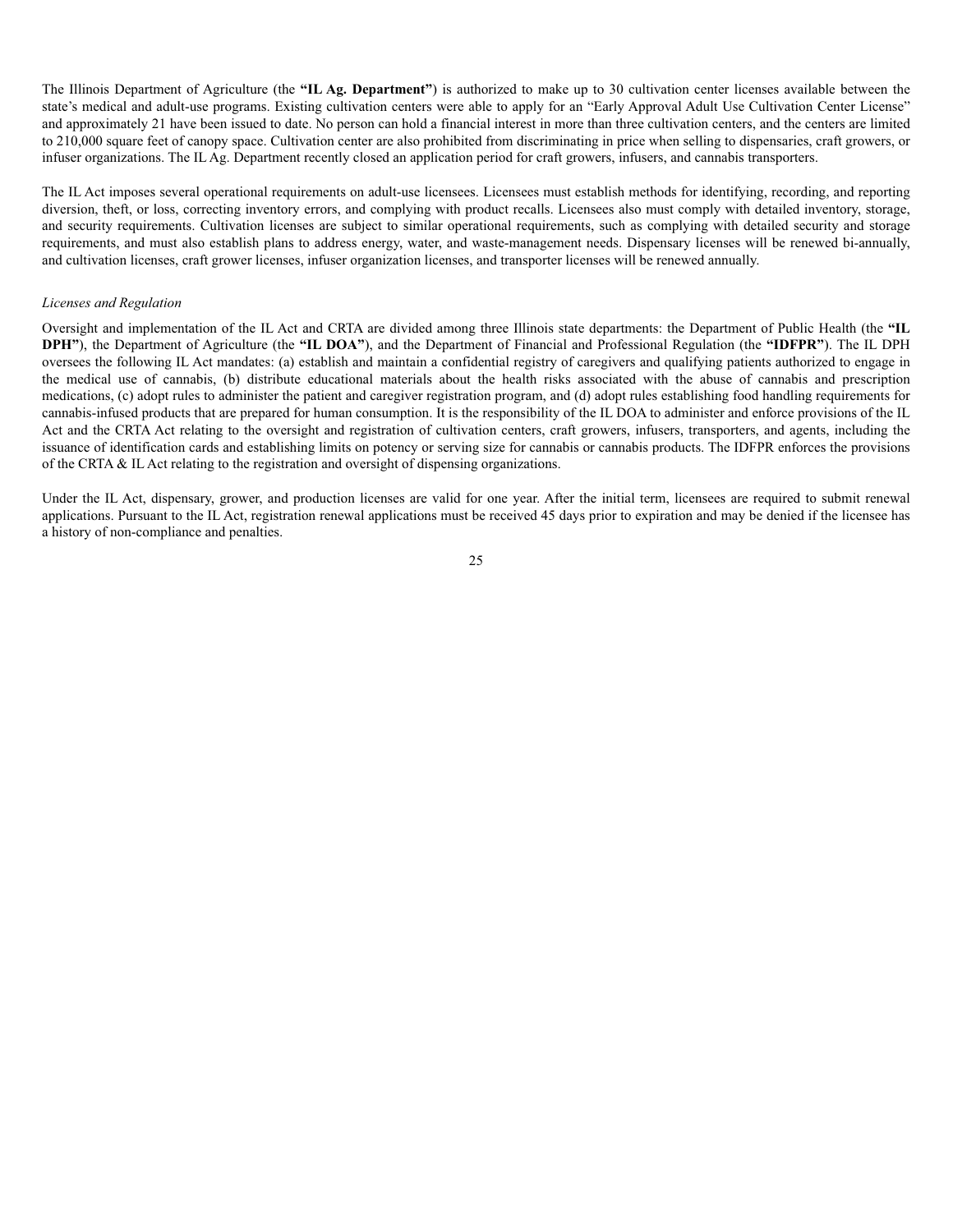Under the CRTA, all cannabis business licenses, and agent cards must be renewed annually. Similar to the IL Act, after the initial term, licensees are required to submit renewal applications. Registration renewal applications must be received 45 days prior to expiration and may be denied if the licensee has a history of non-compliance and penalties.

Under the CRTA, cultivation centers may grow cannabis, extract cannabis concentrates and infuse cannabis into products. All cannabis plants in a cultivation center must be grown in an enclosed place with restricted access.

All products grown and made in cultivation centers will be sold solely to dispensing organizations, craft growers, or infusers. If there is a shortage of cannabis supply, priority must be given to medical patient supplies. When it comes to pricing, the same price should apply for all buyers, the cultivation centers are prohibited from discrimination.

#### *Storage and Security*

Mission dispensaries must store inventory on-site in a secured and restricted-access area and enter information into the State's tracking system in accordance with applicable law. Dispensing facilities are also required to implement security measures designed to deter and prevent unauthorized entry into the facility (and restricted-access areas) and theft, loss or diversion of cannabis or cannabis products including a commercial grade alarm and surveillance system.

#### *Reporting Requirements*

The state of Illinois uses BioTrack THC as its inventory tracking system. All dispensing organization licensees are required to use a real-time, webbased inventory tracking/point-of-sale system that is accessible to IDFPR at any time, and at a minimum, tracks date of sale, amount, price, and currency. Mission uses LeafLogix for both inventory management and as a point-of-sale system, which directly reports sales and inventory data to the state's BioTrack system. Licensees are also required to track each sales transaction at the time of the sale, daily beginning and ending inventory, acquisitions (including information about the supplier and the product) and disposal.

#### *Transportation Requirements*

Currently, licensed cultivation centers may transport cannabis and cannabis products in accordance with certain guidelines including with respect to manifest records and sealed packaging; however, cultivation centers will be prohibited from transporting adult-use cannabis without obtaining a separate transporting organization license.

#### *Massachusetts*

#### *Legislative History*

The Massachusetts Medical Use of Cannabis Program (the **"MA Program"**) was established pursuant to the Act for the Humanitarian Medical Use of Cannabis (the **"MA ACT"**). The MA Program allows registered persons to purchase medical cannabis and applies to any patient, personal caregiver, Registered Cannabis Dispensary (each, a **"RMD"**), and RMD agent under the MA Program. To qualify, patients must suffer from one of 14 debilitating conditions as defined by the MA Program. The Cannabis Control Commission (the **"MA CCC"**) is responsible for the administration of the MA Program. Massachusetts enacted An Act to Ensure Safe Access to Cannabis, and established the MA CCC in 2017. The MA CCC reviews applications and issues licenses for adult-use Cannabis Establishments (**ME's**) and Medical Cannabis Treatment Centers (**MTC's**), formerly known as Registered Cannabis Dispensaries (**RMD's**).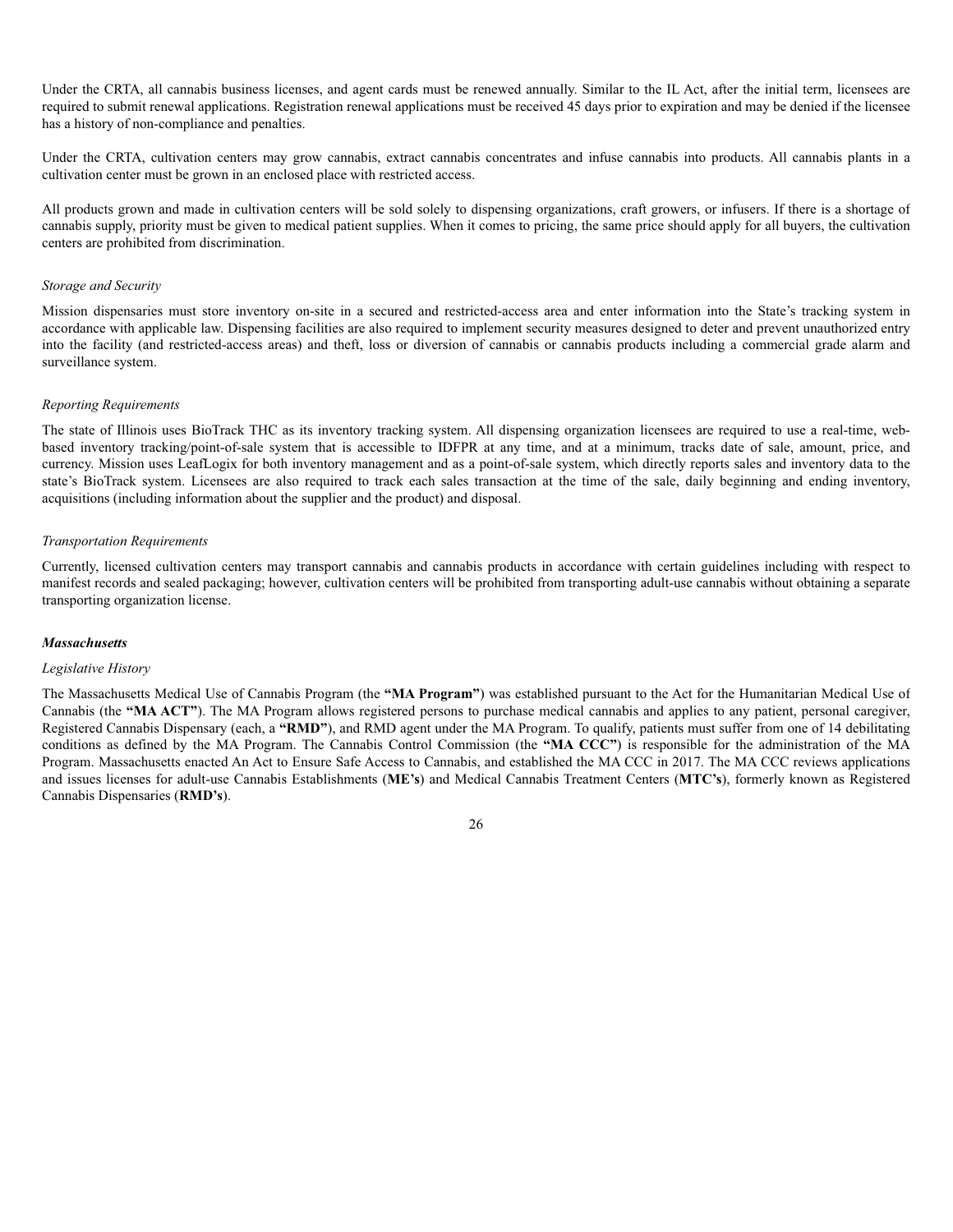The Legalization of adult recreational sales of cannabis in Massachusetts went into effect in July 2018. As of April 14, 2022, there were approximately 83 cultivation centers, 7 delivery couriers, 11 independent testing labs, 2 marijuana transporters with other existing marijuana establishment licenses, 5 microbusinesses, 1 microbusiness with a delivery endorsement, 63 product manufacturers, 215 retailers, and 4 third-party transporters that had been authorized to commence operations in Massachusetts.

#### *Licenses*

An MTC is an entity licensed under the medical regulations. An MTC cultivates, processes, acquires, transports, distributes and dispenses, products containing cannabis or cannabis, related supplies, or educational materials to registered qualifying patients or their personal caregivers for medical use. MTCs may deliver cannabis and cannabis products directly to patients and caregivers after receiving MA CCC approval.

A Cannabis Cultivator may cultivate, process, and package cannabis, to transfer cannabis to other MEs, but not to consumers. Cultivators must select what tier they will be in by determining the total canopy they will cultivate.

A Cannabis Retailer is an entity authorized to purchase and transport cannabis and cannabis products from other MEs, and to sell or otherwise transfer cannabis and cannabis products to other MEs and to consumers. A Cannabis Retailer provides a retail location which may be accessed by consumers 21 years of age or older or, if the retailer is co-located with an MTC, by individuals who are also registered qualifying patients or personal caregivers.

Each license type is valid for one year and must be renewed no later than 60 calendar days prior to expiration. As in other states where cannabis is legal, the MA CCC can deny or revoke licenses and renewals for multiple reasons, including (a) submission of materially inaccurate, incomplete, or fraudulent information, (b) failure to comply with any applicable law or regulation, (c) failure to submit or implement a plan of correction, (d) attempting to assign registration to another entity, (e) insufficient financial resources, (f) committing, permitting, aiding, or abetting of any illegal practices in the operation of all cannabis businesses, (g) failure to cooperate or give information to relevant law enforcement related to a licensed cannabis business, and (h) lack of responsible operations. License holders must ensure that no cannabis is sold, delivered, or distributed by a producer from or to a location outside of this state.

#### *Record-keeping/Reporting*

Records of a cannabis business establishment must be available for inspection by the Commission, on request including financial records, operating procedures, inventory records, seed-to-sale tracking records for all cannabis and cannabis infused products, personnel records, business records and waste disposal records.

Massachusetts uses METRC as the T&T system. Individual licensees, whether directly or through a third-party application programming interface, are required to push data to the state to meet all reporting requirements.

#### *Inventory/Storage*

Through the T&T system, licensed cannabis businesses are required to record all actions related to each individual cannabis plant from seed and cultivation, through growth, harvest and preparation of cannabis infused products, if any, to final sale of finished products. This system must chronicle every step, ingredient, activity, transaction, and dispensary agent, registered qualifying patient, or personal caregiver who handles, obtains, or possesses the product. Licensed businesses must also establish and abide by inventory controls and procedures for conducting inventory reviews and comprehensive inventories of cultivating, finished, and stored cannabis products.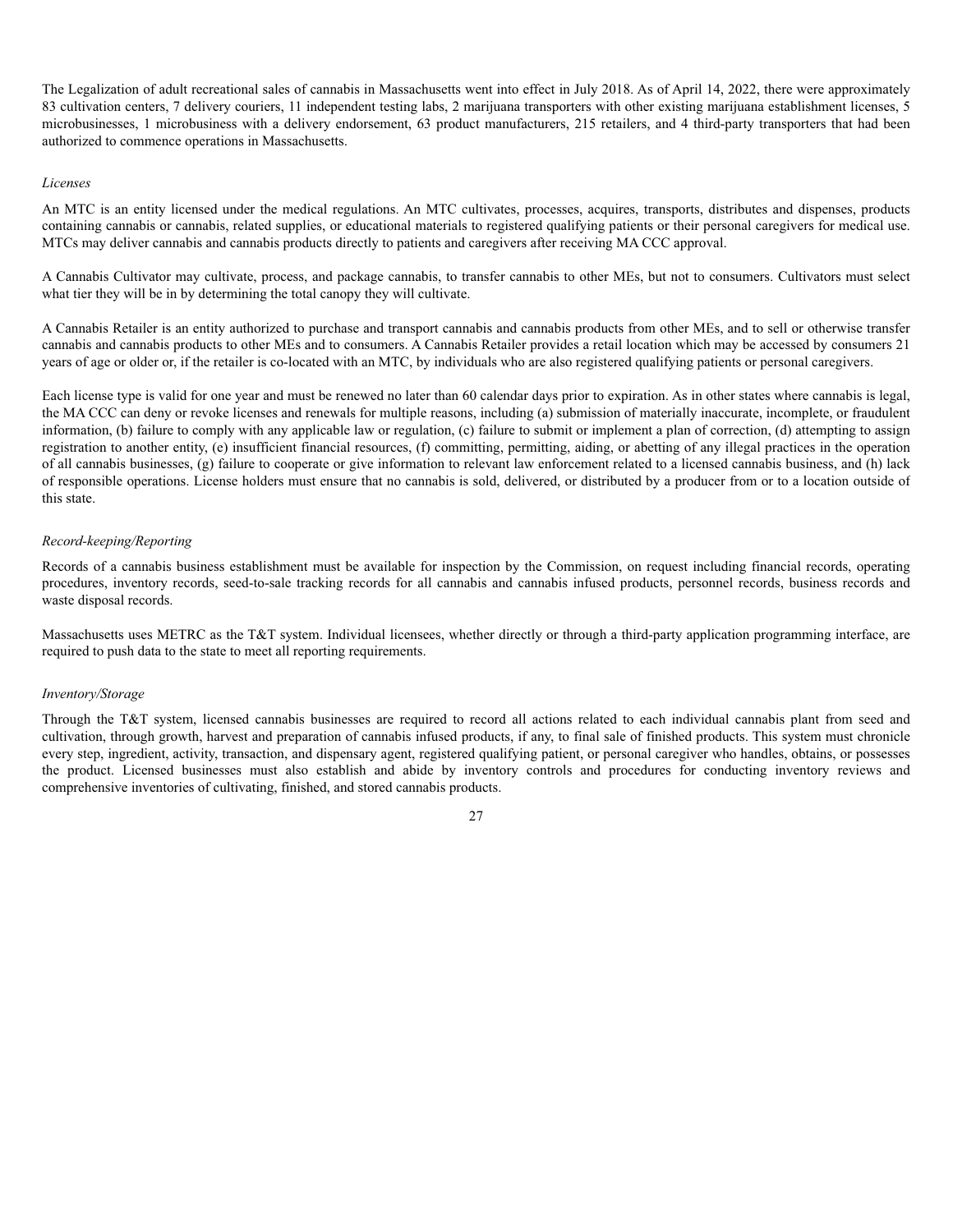Licensees are required to ensure that all cannabis and cannabis infused products be securely stored and all safes, vaults, and other equipment or areas used for the production, cultivation, harvesting, processing, or storage of cannabis and cannabis infused products are securely locked and protected against unauthorized entry with restricted access.

#### *Security*

Adequate commercial grade security systems that prevent and detect diversion, theft, or loss of cannabis are required of each cannabis business under the regulations including perimeter alarms, notification systems for surveillance system failures, surveillance cameras and duress alarm, panic alarm, or holdup alarm connected to local public safety or law enforcement authorities.

#### *Transportation*

The MA Program regulates the means and methods by which cannabis is transported including with respect to security, segregation, manifest maintenance, alarm systems and randomized routes. Cannabis and cannabis infused products may not be transported outside Massachusetts.

#### *Advertising*

The regulations also govern advertising, promotional items, marketing restrictions, misleading statements and use of cannabis images. Cannabis may be displayed within the establishment, and price lists may be printed and displayed in the establishment and on the establishment's website.

#### *Michigan*

#### *Legislative History*

In 2008, the Michigan Compassionate Care Initiative established a medical cannabis program for serious and terminally ill patients. The Michigan Medical Cannabis Act ("**MMM Act**") came into force in December 2008.

In 2016, the Michigan legislature passed two new acts and also amended the original MMM Act. The first act, the Medical Marihuana Facilities Licensing Act ("**MMFLA**") establishes a licensing and regulation framework for medical cannabis growers, processors, secure transporters, provisioning centers, and safety compliance facilities. The second act, the Marihuana Tracking Act ("**MTA**") establishes a "seed-to-sale" system to track cannabis that is grown, processed, transferred, stored, or disposed of under the Medical Cannabis Facilities Licensing Act.

The Bureau of Medical Cannabis Regulation is responsible for the oversight of medical cannabis in Michigan and consists of the Medical Cannabis Facility Licensing Division and the Michigan Medical Cannabis Program Division. The MMM Act provides access to state residents to cannabis and cannabis related products under several debilitating conditions.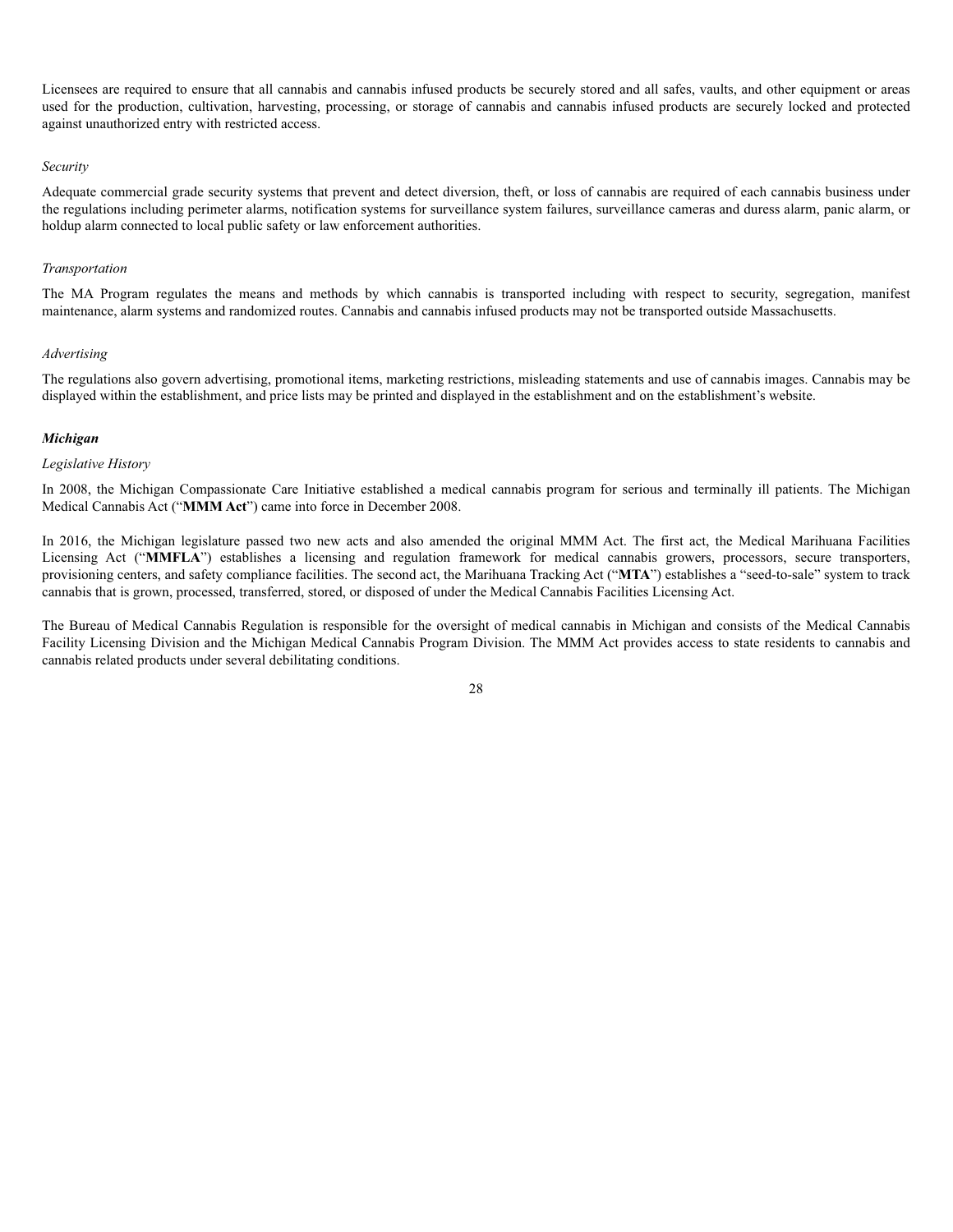In November of 2018, Michigan voters approved the Michigan Regulation and Taxations of Marihuana Act ("MRTMA"), which established a licensing and regulatory framework for adult-use growers, processors, secure transporters, retailers, microbusinesses, event organizers, designated consumption establishments, and safety compliance facilities. Recreational cannabis was legalized by ballot initiative, Proposition 1, in November 2018. The initiative mandates that the Michigan Department of Licensing and Regulatory Affairs (**"LARA"**) also known as the Marijuana Regulatory Agency (**"MRA"**), began accepting applications for retail stores December 2019. The initial application period is limited to existing medical cannabis license holders.

Proposition 1 allows adults 21 years of age and older to use cannabis recreationally and grow up to 12 plants, sets a 10-ounce limit for cannabis stored in residences (quantities over 2.5 ounces must be kept in a locked container), and establishes a state licensing system for cannabis businesses. A 10 percent tax is imposed on all cannabis sales, which are directed towards education, transportation infrastructure, and local governments. It also changes violations from crimes to civil infractions.

The Emergency Rules for Adult-Use Marijuana Establishments promulgated on July 3, 2019 allow a person to obtain equivalent licenses and – when those equivalent licenses have common ownership – to operate those equivalent licenses at the same location. On April 8, 2020, MRA issued an advisory bulletin regarding transfer of marijuana between equivalent licenses. Per the bulletin, beginning on December 1, 2019, MRA restricted certain transfers from/to growers, processors, and provisioning centers.

The MRA and State of Michigan attempted to combine the medical and adult-use markets during the 2019-2020 legislative session, but the proposed bill did not receive a vote in both legislative bodies. However, while the MMFLA and MRTMA remain separate and distinct laws, the MRA adopted topicbased Administrative Rules in June 2020 which address both medical facilities and adult-use establishments.

On September 27, 2021, the MRA held a public hearing to receive comments on updated Administrative Rules that are intended to provide clarity and consistency to licensees in both the medical and adult-use markets. Final drafts of the amended Administrative Rules were published in January 2022. There is no official date at this time for the updated Administrative Rules to become effective.

Under both the MMFLA and MRTMA Michigan municipalities can choose if they will allow cannabis establishments or facilities, and the type and number of establishments or facilities within their jurisdiction. This includes licensing and zoning ordinances for many municipalities. Because each municipality is able to devise a unique set of rules for cannabis licenses, each facility or establishment in a different Michigan municipality may be subject to a different set of local ordinances.

#### *Licensing*

Any combination of a (a) grower, (b) processor, or (c) dispensary (**"provisioning center"**) may operate as separate cannabis facilities at the same location. Each license will be required to have separate entrances and exits, inventory, record keeping, and point of sale operations, if applicable. A cannabis facility operating at a same location under this rule with multiple state operating licenses may transfer cannabis product or money between facilities authorized to operate at the same location as long as certain conditions are met, including with regard to common ownership, an employee at each facility monitoring and executing transfers, manifests in the statewide monitoring system being created, and receipt of transfer being recorded in the statewide system.

The Department and the Board cannot limit the number of licenses issued. The number of licenses issued will be based on the local municipality which may limit the type and number of facilities authorized within its boundaries.

#### *Inventory*

METRC is Michigan's state-wide seed-to-sale cannabis tracking system that uses serialized tags attached to every plant and labels attached to wholesale packages to track cannabis inventory.

The following tests must be completed prior to product be sold: (a) Moisture content, (b) Potency analysis, (c) THC level, (d) THCa level, (e) CBD and CBDa levels, (f) Foreign matter inspection, (g) Microbial and mycotoxin screening, (h) Pesticides, (i) Chemical residue, (j) Fungicides, (k) Insecticides, (l) Heavy metals screening, (m) Residual solvents levels, (n) Terpene analysis, & (o) Water content.

Prior to a cannabis product being sold or transferred to or by a dispensary, the product must be labelled with the following information: name & license number of the producer and processor, unique identification number, date of harvest, name of strain, net weight, concentration of THC or CBD, activation time expressed in words or through a pictogram, name of testing facility, universal warning symbol, and all required warning language.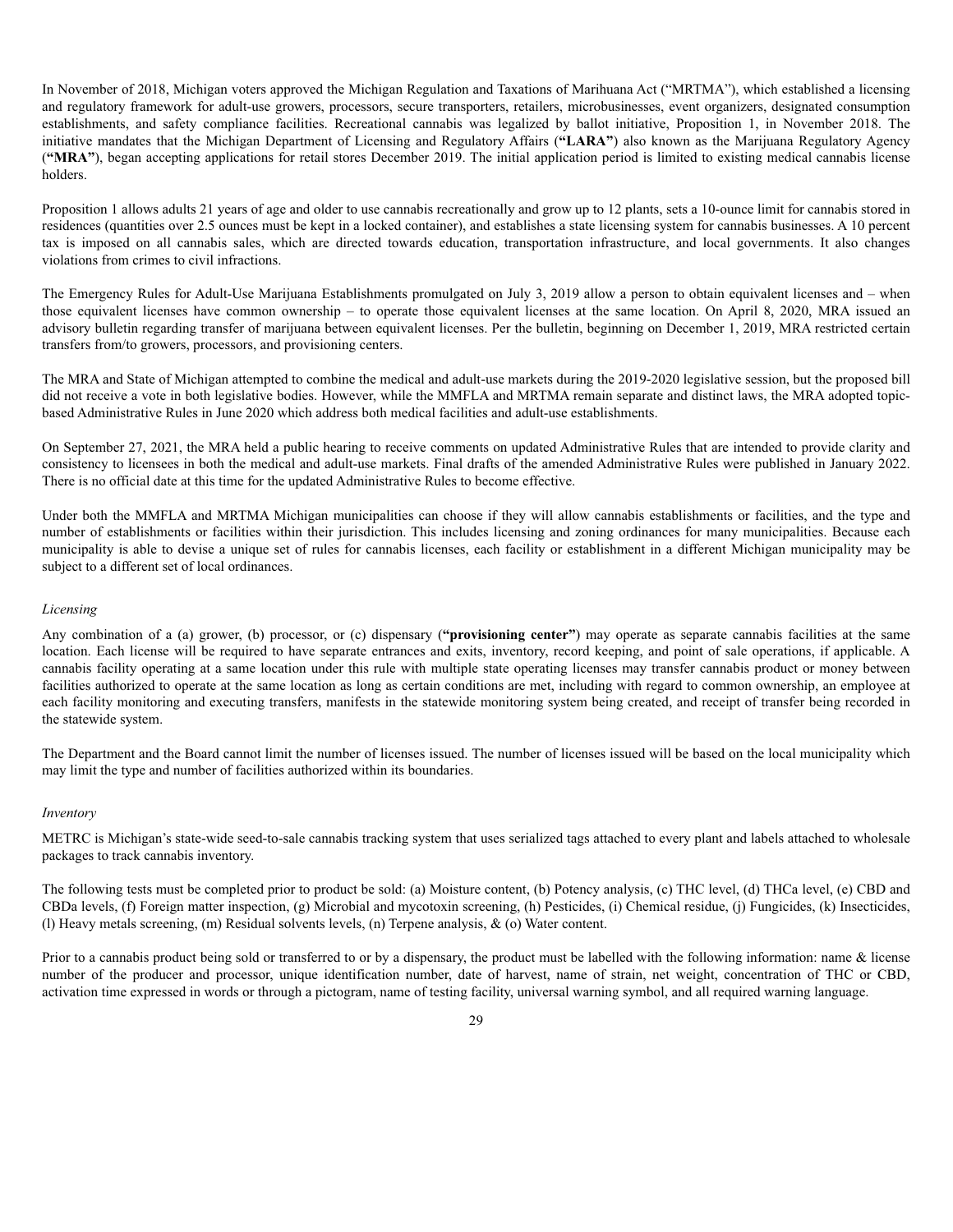#### *Recordkeeping*

MRA requires mandatory electronic record retention, financial and business record retention, method of retention documentation, and a mandatory backup. Required records include, but are not limited to: books, ledgers, documents, writings, photocopies, correspondence, electronic records, videotapes, surveillance footage, electronic stage media, electronically stored records, money receptacles, equipment in which records are stored, including data or information in the state monitoring system, or any other document that is used for recording information. All licensees' records must be maintained and made available to the agency upon request.

All cannabis products sold or transferred between facilities must have the tracking identification number that is assigned by the statewide monitoring system affixed, tagged, or labelled and recorded. To ensure access to safe sources of cannabis products, the department may recall any cannabis products, issue safety warnings, and require a cannabis facility to provide informational material or notifications.

#### *Security*

Licensees must maintain adequate lighting, physical security, video, backup power and alarm systems at the facility in accordance with applicable law. All inventory of cannabis products must be stored at a cannabis facility in a secured limited access area or restricted access area that requires identification for access. Inventory and access to restricted areas must be tracked consistently with the statewide monitoring system.

A provisioning center must store all cannabis products for transfer or sale behind a counter or other barrier separated from stock rooms. A monthly physical inventory reconciliation must be performed.

#### *Transportation*

Secure Transporters are licensed to obtain cannabis from cannabis establishments in order to transport cannabis between establishments.

#### *Advertising*

Generally, licenses cannot engage in advertising that is false or misleading and must not be marketed or advertised to individuals under 21 years of age. Licensees cannot advertise cannabis products where the advertisement is visible to the public from any street, sidewalk, park, or other public place. Cannabis facilities must comply with municipal ordinances, state law, and these rules regulating signs and advertising.

#### *Washington*

Brightleaf Development LLC (**"Brightleaf"**) and Ag-Grow are landlords, packaging and equipment suppliers, and consultants to multiple Washington licensees. The Company does not have an ownership interest in any Washington licensees.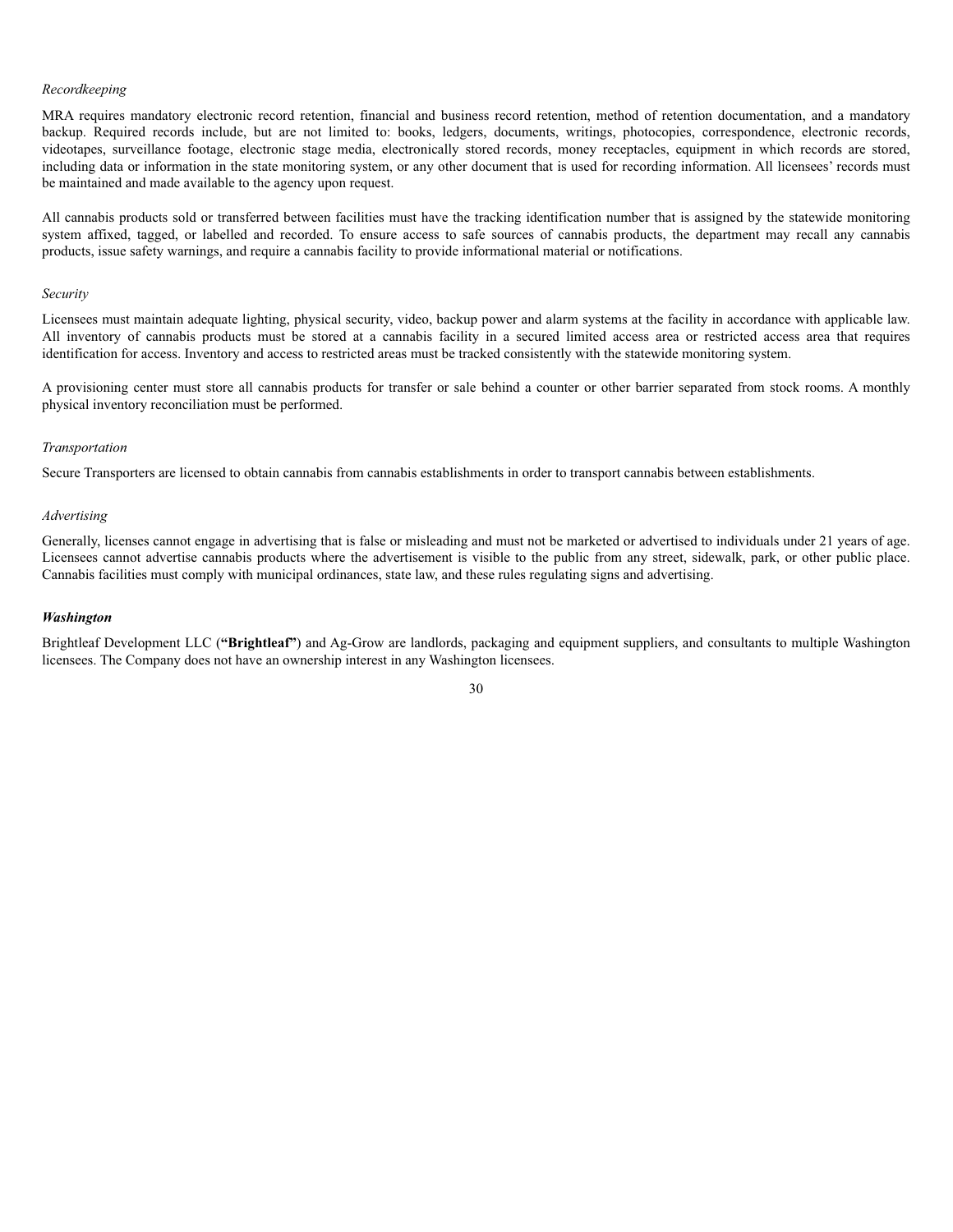#### *Legislative History*

Washington has authorized the cultivation (sometimes referred to as production), possession, processing, wholesaling, retail sale, and transportation of both medical and adult-use cannabis by certain licensed Washington businesses. The original medical marijuana law, passed by voters in 1998, allows physicians to authorize cannabis for an inclusive set of qualifying conditions including chronic pain and created a patient/caregiver system without explicitly permitting businesses. When Initiative 502 legalized marijuana for adults 21 years of age and older in 2012, it regulated adult-use marijuana businesses and left the unregulated medical marijuana establishments in a precarious situation. In 2015, the Governor of Washington signed Senate Bill 5052, which forced the closure of existing unregulated medical dispensaries and allows existing adult-use retail marijuana stores to apply for a "medical marijuana endorsement" to sell medical marijuana tax free to registered qualifying patients and their designated caregivers. The Washington State Liquor and Cannabis Board (**"WSLCB"**) regulates Washington's cannabis regulatory program. Brightleaf is advised by legal counsel and/or other advisors in connection with Washington's cannabis regulatory program. Brightleaf only engages in transactions with Washington cannabis businesses that hold WSLCB licenses and are in compliance with Washington's cannabis regulatory program. To the extent required by Washington's cannabis regulatory program, Brightleaf has fully disclosed and/or registered its and/or its subsidiaries relationships with Washington cannabis businesses. Brightleaf and Brightleaf's subsidiaries, REP, FHD and Ag-Grow and the business licensees contracting with such subsidiaries are in compliance with Washington's cannabis regulatory program.

#### *Licenses*

Every individual with an ownership or equity interest, with a right to receive a percentage of gross or net profits, or who exercises control over a licensed cannabis operator must apply for licensing with the WSLCB and be approved. Each applicant must be over 21 years of age and a Washington resident. Applicants must provide the WSLCB with specified financial information about the applicant and sources of funds and any financiers along with personal and criminal history. Any change in the initial ownership of a cannabis entity must receive prior approval through the WSLCB and undergoes a review of the same rigor and breadth as an initial application.

#### *Operations*

An applicant must provide an operational plan that includes a detailed description of all applicable areas of: security; traceability; employee qualifications and training; transportation of product including packaging for transportation; destruction of waste product; description of growing operation including growing media, size of grow space allocated for plant production, space allocated for any other business activity, description of all equipment used in the production process, and a list of soil amendments, fertilizers, other crop production aids, or pesticides, utilized in the production process; description of the types of products to be processed with a complete description of all equipment including all cannabis-infused edible processing facility equipment and solvents, gases, chemicals and other compounds used to create extracts and for processing of cannabis-infused products; testing procedures and protocols; employee compensation and benefits data; description of packaging and labeling of products; and the array of products to be sold and how are the products are to be displayed to consumers.

Any significant change in the operational plan (e.g. adding volatiles, processing capabilities, expanding the floorplan of the cannabis business, etc.) of a licensed cannabis entity must receive prior approval through the WSLCB, and undergoes a review of the same rigor and breadth as an initial application.

#### *Inspections*

The WSLCB sends an enforcement officer to inspect each proposed cannabis facility prior to granting approval to be authorized to begin cultivation, processing, or dispensing. Licensed operators must permit WSLCB enforcement officers to inspect the premises, vehicles, records, and cannabis products at any time, and random inspections are conducted frequently by enforcement officers.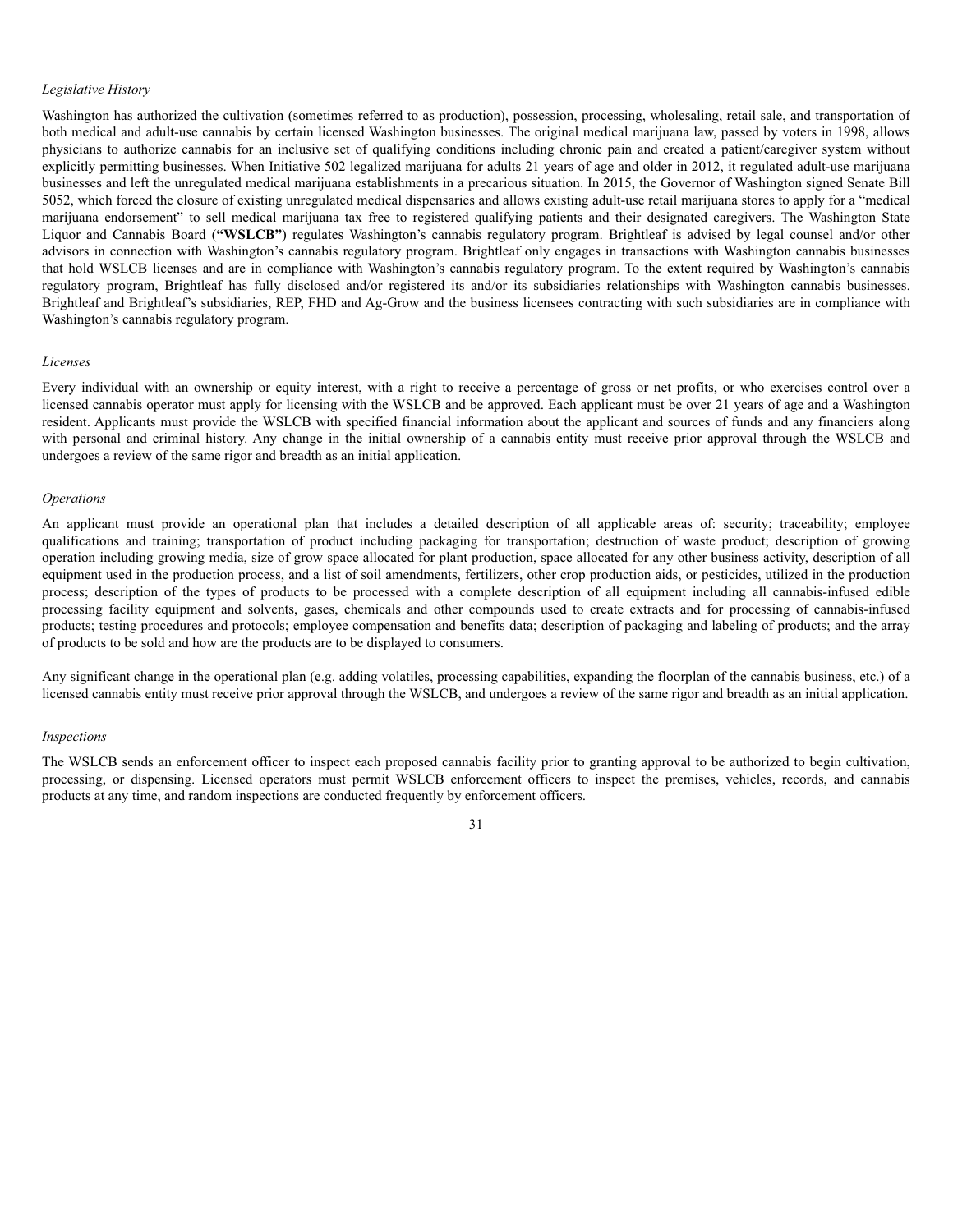In 2019, after significant debate about inconsistent WSLCB cannabis enforcement, the legislature passed SB5318. It directed the WSLCB to adopt a voluntary compliance education program (VCP) allowing licensees to request on-site enforcement visits designed to identify potential violations and corrective actions without risk of an Administrative Violation Notice AVN. As codified in RCW 69.50.342, it states: The board must adopt rules to perfect and expand existing programs for compliance education for licensed cannabis businesses and their employees. The rules must include a voluntary compliance program created in consultation with licensed cannabis businesses and their employees. Currently, the WSLCB is in the process of developing and refining the VCP rules and forms with stakeholder and enforcement feedback.

#### *Security*

The WSLCB requires all licensed operators, employees, and non-employee visitors other than retail customers to display an identification badge at all times on the premises. Each licensed operator must keep a log of all visitors other than retail customers to the premises.

All premises must have a security alarm system on all perimeter entry points and perimeter windows along with a complete video surveillance system that meets specified requirements.

#### *Record-keeping/Reporting*

Washington requires use of a seed-to-sale tracking system. Licensed operators must use an inventory control system that identifies and tracks the plant from the time it reaches a height of eight inches through harvest, processing, packaging, wholesale, and retail sale. Vehicles transporting cannabis must have: (i) a vehicle security system, including separate, secure, locking compartment to store any cannabis product; and (ii) a transportation manifest reported through the seed-to-sale tracking system with specified information. Licensed operators must retain traceability records for three years and make records available upon request for inspection by the WSLCB or other law enforcement.

On February 1, 2018, the WSLCB launched the Leaf Data Systems state reporting program. All licensed operators are now required to provide all traceability records to the WSLCB directly through the Leaf Data System or via an Application Programming Interface (API) through a third-party software integrator.

#### *Pricing and Prohibited Practices*

Cannabis products must be sold at a price indicative of true value. Licensed retailers may not sell cannabis products below the wholesale acquisition price of the product. Licensed cannabis producers and processors are prohibited from offering conditional sales, discounts, loans, rebates, free products, or any agreement that causes undue influence over another licensed operator. Licensed producers and processers are allowed to provide licensed retailers certain promotional items of nominal value such as hats, mugs, etc. which can then be handed out only to retail employees.

#### *Testing*

The WSLCB requires quality assurance testing for of each lot of final cannabis product be conducted by an independent, state certified, third-party testing laboratory. The quality assurance tests required for cannabis flowers and infused products currently include moisture content, potency analysis, foreign matter inspection, microbiological screening, and residual solvent levels.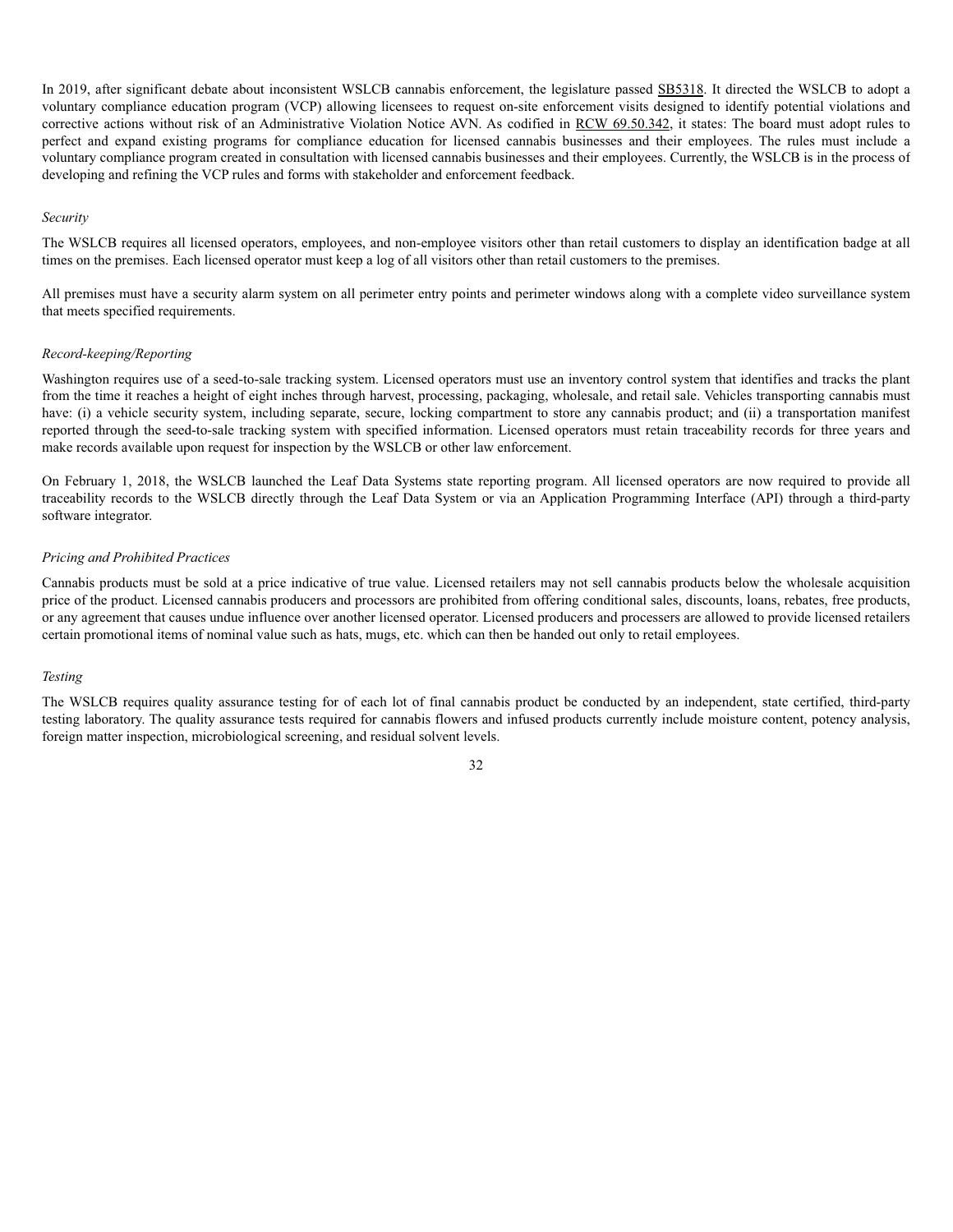The results of the inspection and testing are submitted to the WSLCB through the traceability system. In conjunction with the Washington State Department of Agriculture, the WSLCB conducts random screening for pesticide residues. All test results are required to be provided to retailers and/or end consumers upon request.

#### *Packaging and Labelling*

Each package containing cannabis or a cannabis product must have affixed a label including required warnings for all cannabis products and for the specific product type. The label must also include identifying information for the producer and retailer of the cannabis product. Each edible cannabisinfused product must be packaged in child-safe packaging and contain under 10 mg of active THC per serving.

#### *Advertising*

The WSLCB restricts advertising by licensee cannabis operators. Advertising in any form is prohibited within 1,000 feet of school grounds, playgrounds, recreation centers or facilities, childcare centers, public parks, libraries, or game arcades with unrestricted admission. Advertising is also prohibited on public transit vehicles or transit shelters, and on any publicly owned or operated property. Advertising visible from a public roadway may only contain the name, location, and nature of the business. No advertising may target youth or use objects likely to be appealing to youth. All advertising, including digital advertising, must include required warnings prescribed by regulation.

#### *California*

The Company owns Pure Ratios Holdings, Inc., which is indirectly involved in the California licensed cannabis industry because of its occasional engagement of licensed cannabis entities to contract manufacture certain products which contain THC. The Company also owns a subsidiary in California which possesses a local marijuana business permit from the City of Commerce, California, a provisional license from the California Bureau of Cannabis Control, and an annual license from the California Department of Public Health, Manufactured Cannabis Safety Branch, allowing adult-use and medicinal commercial cannabis manufacturing (volatile extraction) and distribution.

#### *Legislative History*

In 1996, California voters passed Proposition 215, the Compassionate Use Act allowing physicians to legally recommend medical cannabis for patients who would benefit from cannabis. The Compassionate Use Act legalized the use, possession and cultivation of medical cannabis for a set of qualifying conditions. In September 2015, the California legislature passed three bills, collectively known as the "Medical Cannabis Regulation and Safety Act". The Medical Cannabis Regulation and Safety Act established a licensing and regulatory framework for the medical cannabis businesses in California. Multiple agencies oversee different aspects of the program and require businesses obtain a state license and local approval to operate.

In November 2016, voters in California passed Proposition 64, the Adult Use of Cannabis Act (**"AUMA"**) creating an adult-use cannabis program for individuals 21 years of age or older. In June 2017, the California State Legislature passed Senate Bill No. 94, known as the Medicinal and Adult-Use Cannabis Regulation and Safety Act (**"MAUCRSA"**), which combined the Medical Cannabis Regulation and Safety Act and AUMA to provide a set of regulations to govern medical and adult-use licensing regime for cannabis businesses. The three agencies that regulate cannabis at the state level are: (a) the California Department of Food and Agriculture, via CalCannabis, which issues licenses to cannabis cultivators, (b) the California Department of Public Health, via the Manufactured Cannabis Safety Branch, which issues licenses to cannabis manufacturers and (c) the California Department of Consumer Affairs, via the Bureau of Cannabis Control, which issues licenses to cannabis distributors, testing laboratories, retailers, and microbusinesses.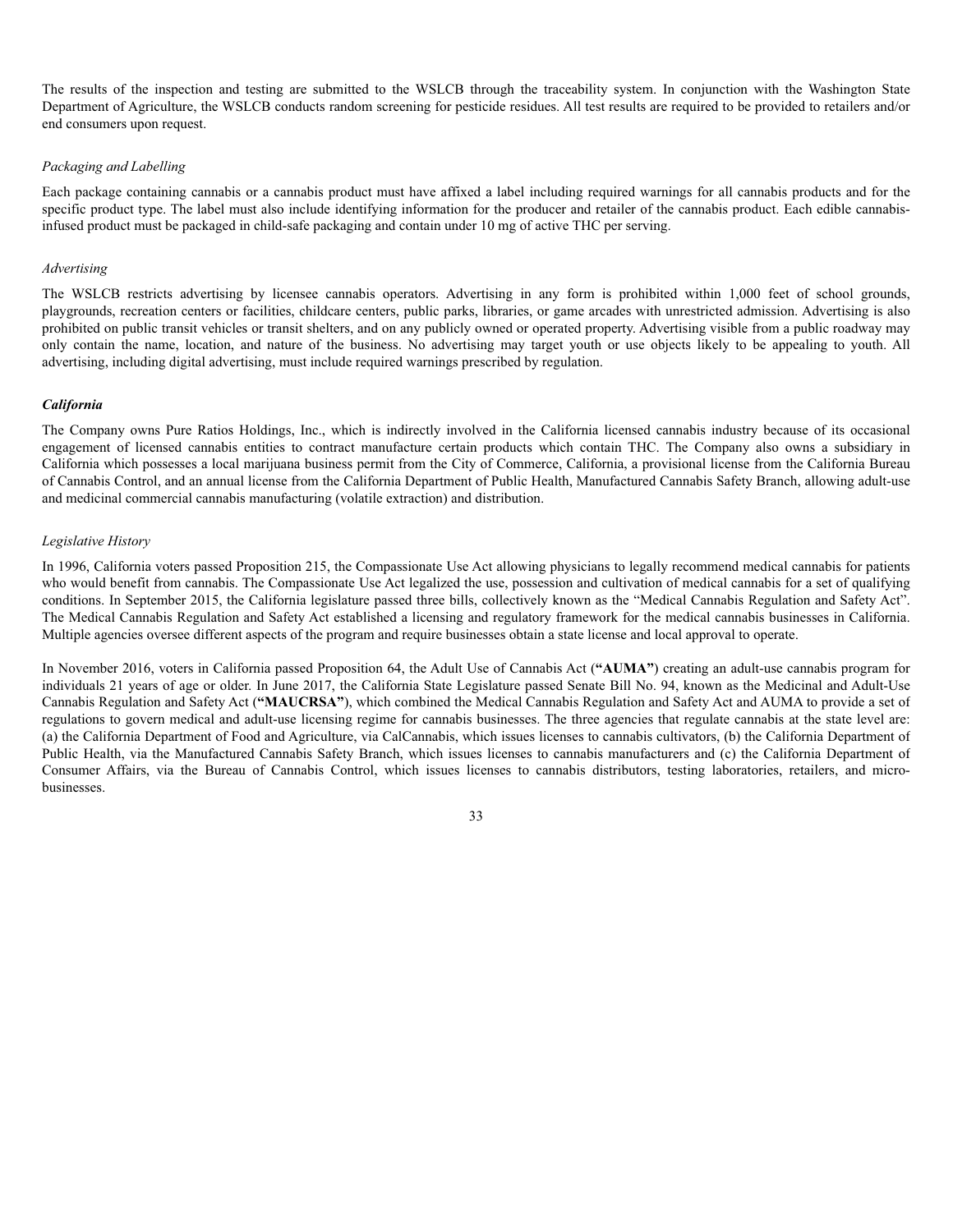To legally operate a medical or adult-use cannabis business in California, the operator must have both local approval and a state license. This requires license holders to operate in localities with cannabis licensing and approval programs. Municipalities in California are authorized to determine the number of licenses they will issue to cannabis operators, or can choose to outright ban the cultivation, manufacturing or the retail sale of cannabis.

On June 6, 2018, a proposal by the California Department of Consumer Affairs, the California Department of Public Health and the California Department of Food and Agriculture to re-adopt their emergency cannabis regulations went into effect. Among the changes, applicants may now complete one license application, allowing for both medical and adult use cannabis activity. On January 16, 2019, the California Department of Consumer Affairs, the California Department of Public Health and the California Department of Food and Agriculture approved the state regulations for cannabis businesses across the supply chain. These new regulations became effective immediately and superseded the emergency cannabis regulations that California had previously enacted.

Local authorization is a prerequisite to obtaining a state license, and local governments are permitted to prohibit or otherwise regulate the types and number of cannabis businesses allowed in their locality. All three state regulatory agencies require confirmation from the applicable locality that the operator is operating in compliance with local requirements and was granted authorization to continue or commence commercial cannabis operations within the locality's jurisdiction. Applicants are required to comply with all local zoning and land use requirements and provide written authorization from the property owner where the commercial cannabis operations are proposed to take place, which must dictate that the applicant has the property owner's authorization to engage in the specific state-sanctioned commercial cannabis activities proposed to occur on the premises. The State has not set a limit on the number of state licenses an entity may hold, unlike other states that have restricted how many cannabis licenses an entity may hold in total or for various types of cannabis activity. Although vertical integration across multiple license types is allowed under MAUCRSA, testing laboratory licensees may not hold any other licenses aside from a laboratory license. There are also no residency requirements for ownership of a state license under MAUCRSA.

California state licenses, and some local licenses, are renewed annually. Each year, licensees are required to submit a state renewal application to the relevant regulatory authority, and all applicable local renewal applications to the applicable local regulatory body (for local licenses) such as the Department of Cannabis Regulation in the City of Los Angeles.

On July 12, 2021, Governor Gavin Newsom signed AB-141 into law, triggering the consolidation of CalCannabis, the MCSB, and the BCC into the newly created Department of Cannabis Control (the "**DCC**"). The DCC was created in an effort to centralize regulatory authority and facilitate a more easily navigable regulatory regime. All licenses obtained under the previous regulatory authorities automatically transferred to the DCC, which will be responsible for issuing and renewing all cannabis licenses moving forward. In September 2021 the DCC issued emergency regulations, which were approved and went into effect the same month. The emergency regulations, among other things, include revised definitions clarifying who are considered to be owners or holders of a financial stake in cannabis businesses, and provisions allowing for the sale of branded products between businesses.

#### *Licenses (Pipeline)*

There are five principal license categories in California: (1) cultivation, (2) manufacturing, (3) distribution, (4) retailer, and (5) testing. License holders are held to strict license renewal application requirements.

Cultivation licenses permit commercial cannabis cultivation activity involving the planting, growing, harvesting, drying, curing, grading or trimming of cannabis. Such licenses further permit the production, labeling and packaging of a limited number of non-manufactured cannabis products and permit the licensee to sell cannabis to certain licensed entities (both medical and adult use licensees) within the State of California for resale or manufacturing purposes.

Manufacturing licenses authorize manufacturers to process marijuana biomass into certain value-added products with the use of volatile or non-volatile solvents, depending on the license type.

Distribution licenses authorize distributors to obtain cannabis and cannabis products from licensed cultivators and manufacturers and to transport and provide the cannabis and cannabis products to licensed cannabis retailers.

Retailer licenses permit the sale of cannabis and cannabis products to both medical patients and adult use customers. Only certified physicians may provide medicinal marijuana recommendations. An adult-use retailer license permits the sale of cannabis and cannabis products to any adult 21 years of age or older. It does not require the individual to possess a physician's recommendation. Under the terms of such licenses, the holder is permitted to sell adult use cannabis and cannabis products to any person, provided the local jurisdiction permits the sale of adult use cannabis and the person is 21 years of age or older.

Testing laboratory licenses authorize laboratories, facilities, or other entities in California to conduct required tests of cannabis and cannabis products from licensed cultivators and manufacturers (e.g., cannabinoids, microbials, residual solvents, residual pesticides, and the like).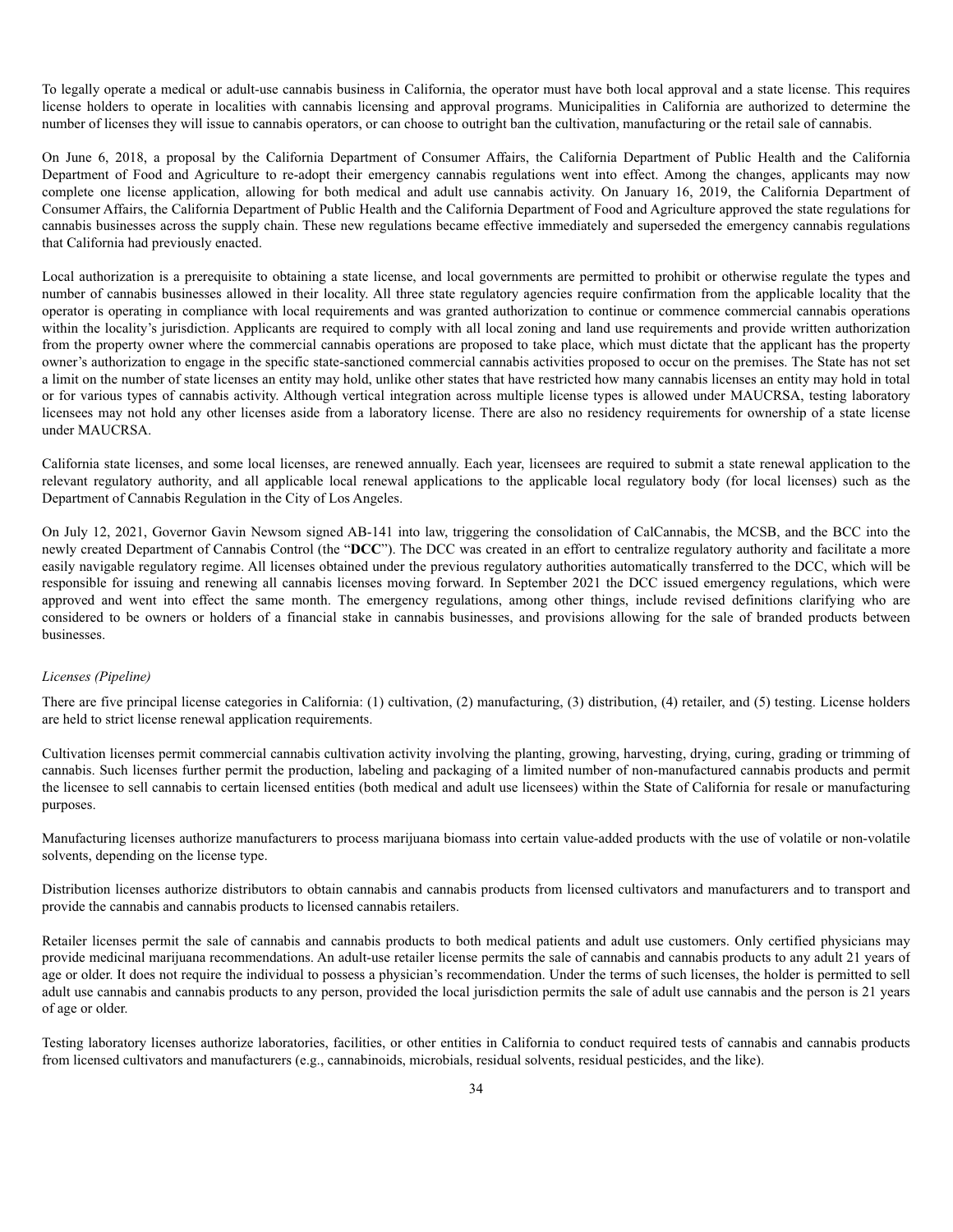#### *Record-keeping/Reporting*

California has selected METRC as the T&T system used to track commercial cannabis activity. As of January 2nd, 2020, all California cannabis businesses must be using METRC to track all inventory.

Licensees are required to maintain records for at least seven years from the date a record is created. These records include: (a) a cultivation plan, (b) all supporting documentation for data or information input into the T&T system, (c) all unique identifiers (**"UID"**) assigned to product in inventory and all unassigned UIDs, (d) financial records related to the licensed commercial cannabis activity, including bank statements, tax records, sales invoices and receipts, and records of transport and transfer to other licensed facilities, (e) records related to employee training for the  $T&T$  system, and (f) permits, licenses, and other local authorizations to conduct the licensee's commercial cannabis activity.

#### *Inventory/Storage*

Each licensee is required to assign an account manager to oversee the T&T system. The account manager is fully trained on the system and is accountable to record all commercial cannabis activities accurately and completely. The licensee is expected to correct any data that is entered into the T&T system in error within three (3) business days of discovery of the error.

The licensee is required to report information in the T&T system for each transfer of cannabis or non-manufactured cannabis products to, or cannabis or non-manufactured cannabis products received from, other licensed operators. Licensees must use the T&T system for all inventory tracking activities at a licensed premise, including, but not limited to, reconciling all on premise and in-transit cannabis or non-manufactured cannabis product inventories at least once every 14 business days. The licensee must store cannabis and cannabis products in a secure place with locked doors.

#### *Security*

A licensee is required to maintain an alarm system in accordance with specified requirements and ensure a professionally qualified alarm company operator or one of its registered alarm agents installs, maintains, monitors, and responds to the alarm system. The manufacturing and cultivation of cannabis must use a digital video surveillance system that satisfy specified requirements.

#### *Transportation*

Transporting cannabis goods between licensees and a licensed facility may only be performed by persons holding a distributor license. The vehicle or trailer used must not contain any markings or features on the exterior which may indicate or identify the contents or purpose. All cannabis products must be locked in a box, container, or cage that is secured to the inside of the vehicle or trailer. When left unattended, vehicles must be locked and secured. At a minimum, the vehicle must be equipped with an alarm system. Motion detectors, pressure switches, duress, panic, and hold-up alarms may also be used.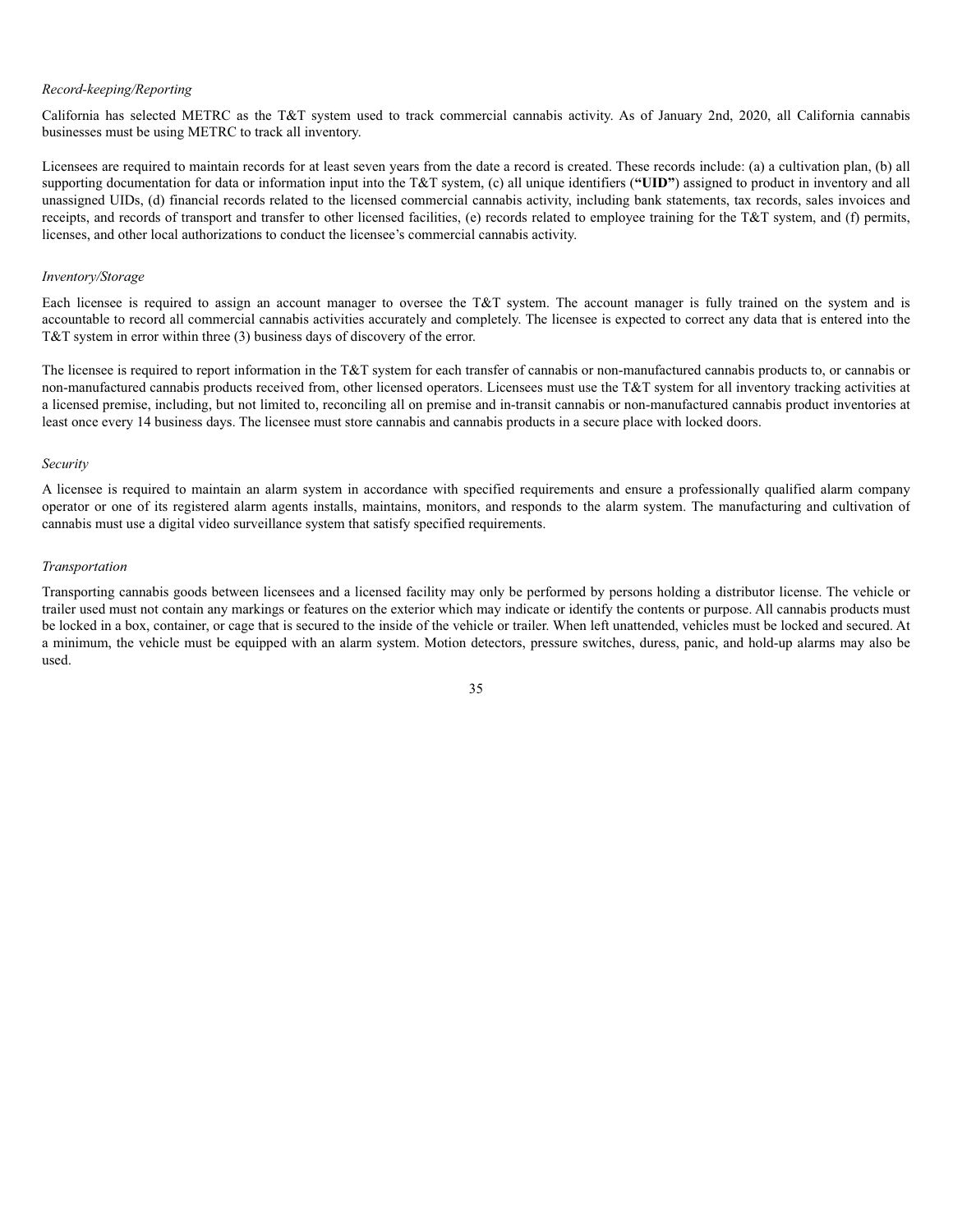### **COMPLIANCE**

Under the direction of the Company's internal compliance team and outside legal counsel, the Company oversees, maintains, and implements a compliance program in conjunction with its operations in each jurisdiction. In addition, the Company has local regulatory/compliance counsel engaged in every jurisdiction (state and local) in which it operates. The Company, together with onsite management in each jurisdiction, is responsible for ensuring operations and that employees strictly comply with applicable laws, regulations, and licensing conditions and ensure that operations do not endanger the health, safety or welfare of the community. The Company designates a duly qualified and experienced manager at each location who is responsible to coordinate with operational units within each facility (to extent applicable) to ensure that the operation and all employees are following and complying with the Company's written security procedures and all regulatory compliance standards.

In conjunction with the Company's human resources and operations departments, the compliance and quality control departments help oversee and implement training for all employees, including on compliance with state and local laws, compliance with state and local laws, cultivation/manufacturing/dispensing/transport procedures (as applicable), security and safety policies and procedures, inventory control, T&T, seed-tosale, and point of sale systems training (as applicable); and quality control.

The Company's compliance program emphasizes security and inventory control to ensure strict monitoring of cannabis (including living plants and harvested plant material) and cannabis product inventory. Only authorized, properly trained employees in accordance with local and state regulations are allowed to access the Company's inventory management systems.

The Company and local outside counsel, monitor all compliance notifications from the regulators and inspectors in each market, timely resolving any issues identified. The team maintains records of all compliance notifications received from the state regulators or inspectors and how and when the issue was resolved. The Company has created comprehensive standard operating procedures that include detailed descriptions and instructions for receiving shipments of inventory, inventory tracking, recordkeeping and record retention practices related to inventory, as well as procedures for performing inventory reconciliation and ensuring the accuracy of inventory tracking and recordkeeping. The Company maintains accurate records of its inventory at all licensed facilities. Adherence to the Company's standard operating procedures is mandatory and ensures that the Company's operations are compliant with the rules set forth by the applicable state and local laws, regulations, ordinances, licenses and other requirements. Training on these standard operating procedures is mandatory by all employees and defined by function and role.

The Company has developed and continues to refine a robust compliance program designed to ensure operational and regulatory requirements continue to be satisfied and has worked closely with experts and outside counsel to develop compliance procedures intended to assist the Company in monitoring compliance with U.S. state law on an ongoing basis. The Company will continue to work closely with outside counsel and other compliance experts to further develop, enhance and improve its compliance and risk management and mitigation processes and procedures in furtherance of continued compliance with the complex regulatory frameworks of the states where the Company operates. The internal compliance program currently in place includes continued monitoring by the Company's management team, outside counsel, and the Company's subsidiaries to ensure that all operations conform to and comply with required laws, rules, regulations and standard operating procedures. The Company further requires its operating subsidiaries to report and disclose all instances of non-compliance, regulatory, administrative, or legal proceedings that may be initiated against them to the appropriate point of contact as set forth in the Company's standard operating procedures.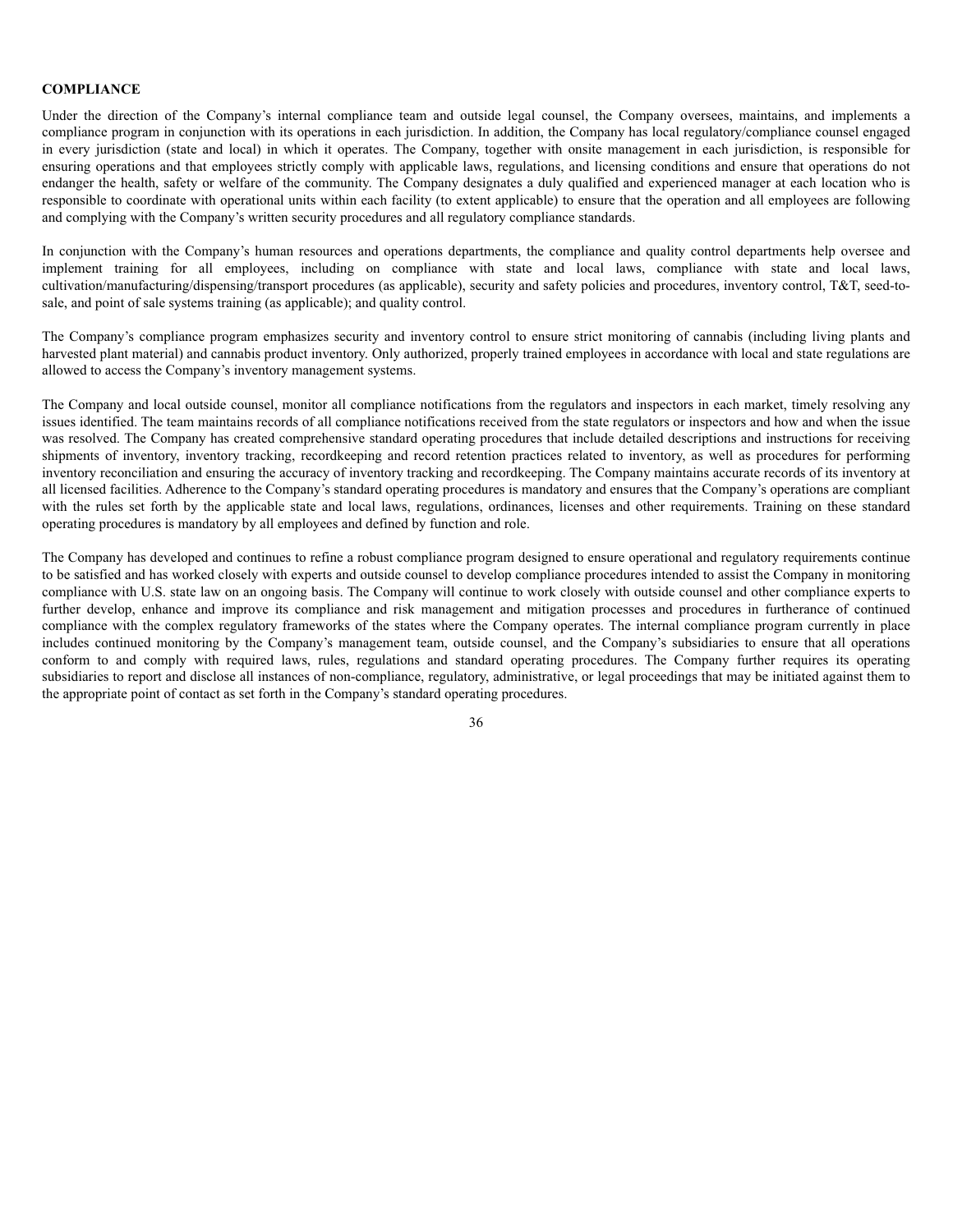Notwithstanding the foregoing, from time to time, as with all businesses and all rules, it is anticipated that the Company, through its subsidiaries and establishments to which the Company provides operational support, may experience incidences of non-compliance with applicable rules and regulations, which may include minor matters such as:

- improper illumination of external signage;
- missing fields entries in a visitor log;
- total or partial obstruction of camera views;
- supplemental use of onsite surveillance room (i.e., storage);
- minor inventory discrepancies with regulatory reporting software;
- uptime issues regarding regulatory reporting software;
- missing fields in regulatory reports;
- cleaning schedules not available on display;
- inability to strictly adhere to curbside purchase protocols as written;
- updated staffing plan not immediately available on site; and
- marijuana infused product utensils improperly stored.

In addition, either on an inspection basis or in response to complaints, such as from neighbors, customers or former employees, State or local regulators may, among other things, issue investigatory- or demand-type letters, give warnings to or cite businesses which the Company operates or for which the Company provides operational support for violations, including those listed above. Such regulatory actions could lead to a requirement or directive to submit and thereafter comply with (for example) a plan of correction. Depending on the jurisdiction, it is also possible regulators may assess penalties and/or amendments, suspensions or revocations of licenses or otherwise take action that may impact the Company's licenses, business activities, operational support activities or operations.

To address such potential notices of non-compliance, the Company has implemented ongoing compliance reviews to ensure its subsidiaries and establishments to which it provides operational support are operating in conformance with applicable State and local cannabis rules and regulations. In the event non-compliance is discovered, during a compliance review or via internal audit, the Company will promptly remedy the same, including by self-reporting to applicable State and local cannabis regulators as and when required by law and will make all requisite and appropriate public disclosures of non-compliance, citations, notices of violation and the like which may have an impact on its licenses, business activities, operational support activities or operations.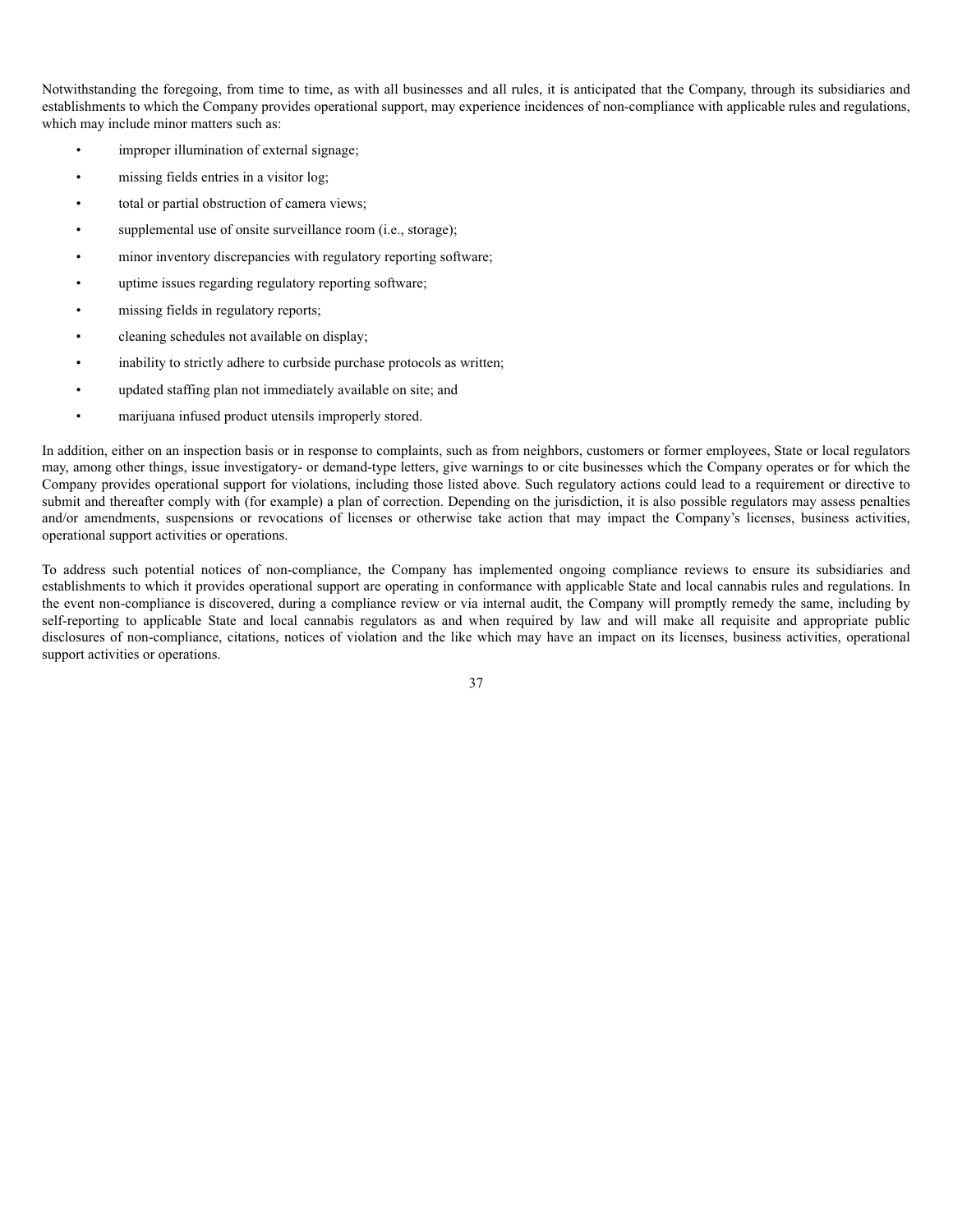The Company is in compliance with the laws of each of the states of Illinois, Massachusetts, Michigan, Washington and California and the related cannabis licensing framework. Other than as disclosed in this 10-K, there are no current incidences of non-compliance, citations or notices of violation outstanding which may have an impact on the Company's licenses, business activities or operations in these states. Notwithstanding the foregoing, like all businesses the Company may from time to time experience incidences of non-compliance with applicable rules and regulations in the states in which the Company operates and such non-compliance may have an impact on the Company's licenses, business activities or operations in the applicable state. However, the Company takes steps to minimize, disclose and remedy all incidences of non-compliance which may have an impact on the Company's activities or operations in all states in which the Company operates.

Strict compliance with state and local laws with respect to cannabis may neither absolve the Company of liability under U.S. federal law, nor may it provide a defense to any federal proceeding which may be brought against the Company.

#### **Industry Overview**

The legal marijuana industry is comprised of several sub-sectors and is legal under different guidelines in many U.S. states though it remains illegal federally in the U.S. Notwithstanding, the overall sector is generally recognized to be one of the fastest growing in the U.S. Independent projections and publicized reports from sources such as New Frontier Data, expect combined medical and adult-use cannabis revenue of US\$35 billion or more in 2025, both as the sector gains in credibility and acceptance, and as more and more states legalize either medical use or adult recreational use; or both. As of the date hereof, 37 states, the District of Columbia, and four U.S. territories have authorized cannabis for medical use. In addition, 18 states, the District of Columbia, and two U.S. territories have authorized cannabis for adult use.

### **Product Research and Development**

Our branded products portfolio includes stock keeping units ("SKUs") across a range of product categories, including flower, pre-rolls, concentrates, vape, capsules, tinctures, edibles, topicals and other cannabis-related products. Furthermore, we engage in research and development activities focused on developing new extracted or infused cannabis consumer packaged products.

### **Customers and Revenue**

Customers of our consumer packaged goods business include legal state-licensed cannabis dispensaries within each U.S. state in which we operate, as well as national retail channels, including department stores and specialty boutiques. The majority of our branded consumer packaged goods are distributed to unrelated third-party licensed retail cannabis stores. We are not dependent upon a single customer, or a few customers, the loss of any one or more of which would not have a material adverse effect on the business. No customer accounted for 10% or more of our consolidated net revenue during fiscal 2021 or 2020.

#### **Sales, Marketing and Brand Development**

The Company employs full-time, in-house marketing, retail, and product development functions. These functions engage in a range of brand-building activities and strategies, including market research, consumer insights research, new brand development, product innovation, copy & content production, design, packaging, retail operations and sales, to support business performance and growth at the local and national levels.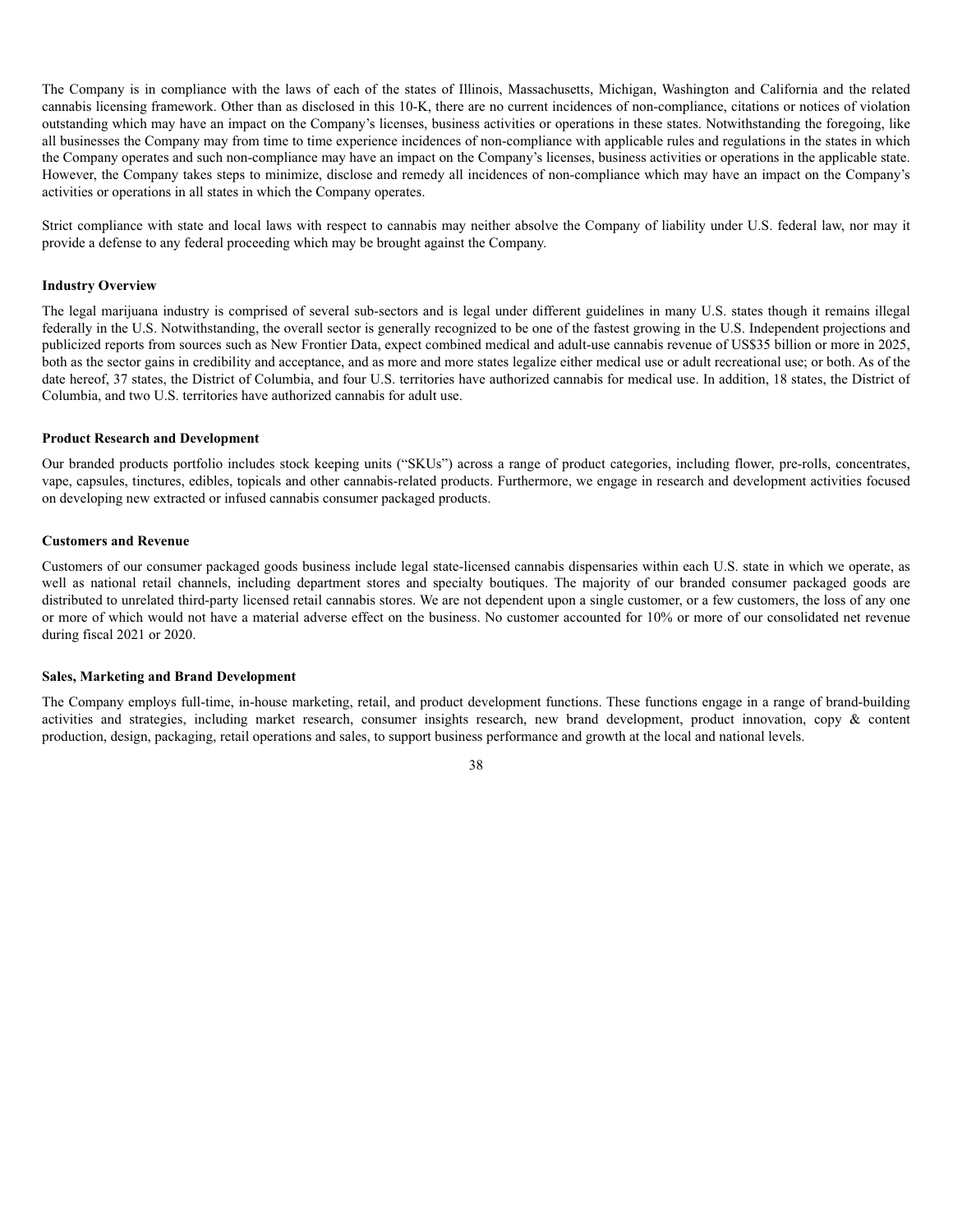The Company sells its developed, acquired, and licensed branded products in five states, with plans to significantly increase distribution and expend form factors in 2022. The Company's portfolio of product brands includes the following:

- Edibles: *Chewee's, Ka'Kau, KOKO Gemz, Hi-Burst, Left-Handed Brand, Mari's Mints, Marmas, Pebbles, Verdure*
- Wellness and Pain Relief: *Pure Ratios (CBD), Verdure*
- Concentrates: *Crystal Clear, Terp Stix, Golden Goo, Evergreen, EZ Vape, Melo Premium Vape*
- Flower: *Funky Monkey, Private Reserve, Legends, Mini Budz*

### **Competition**

The cannabis industry is highly competitive. We compete on quality, price, brand recognition, and distribution strength. Our cannabis products compete with other products for consumer purchases, as well as shelf space in retail dispensaries and wholesaler attention. We compete with thousands of cannabis producing companies from small "mom and pop" operations to multi-billion-dollar market cap multi-state operators. Our principal multi-state operator competitors include but are not limited to Curaleaf Holdings, Inc., Harvest Health & Recreation, Inc., iAnthus Capital Holdings, Inc., Green Thumb Industries Inc. and Cresco Labs Inc.

#### **Sources and Availability of Production Materials**

The principal components in the production of our cannabis consumer packaged goods include cannabis grown internally or acquired through wholesale channels, other agricultural products, and packaging materials (including glass, plastic and cardboard). Due to the U.S. federal prohibition on cannabis, we must source cannabis within each individual state in which it operates. While there are opportunities for centralized sourcing of some packaging materials, given each state's unique regulatory requirements, multi-state operators do not currently have access to nationwide packaging solutions.

To produce and dry cannabis flower, the Company utilizes growing medium, nutrients, water, electrical power, soil adjuvants, and certain beneficial pests as part of its integrated pest management efforts. There are many sources for such products (except for water and power, which are provided by the local utility), and prices are reflective of commodity pricing worldwide. Some of these raw material inputs are sourced internationally, so changes in import laws or duties are a potential risk. The prices of power and water are generally stable and set through processes that involve governmental approvals over any increases, but the prices of growing medium, nutrients, etc. are all at least somewhat exposed to underlying commodity price volatility.

For our extract products, an additional input is butane or propane for use as a solvent. These gases are largely a commodity, their pricing is reflective of worldwide conditions, and they are supplied to the Company's operations by local suppliers of industrial gases and materials in the relevant jurisdictions. Prices for such inputs may be volatile, as with any other commodity.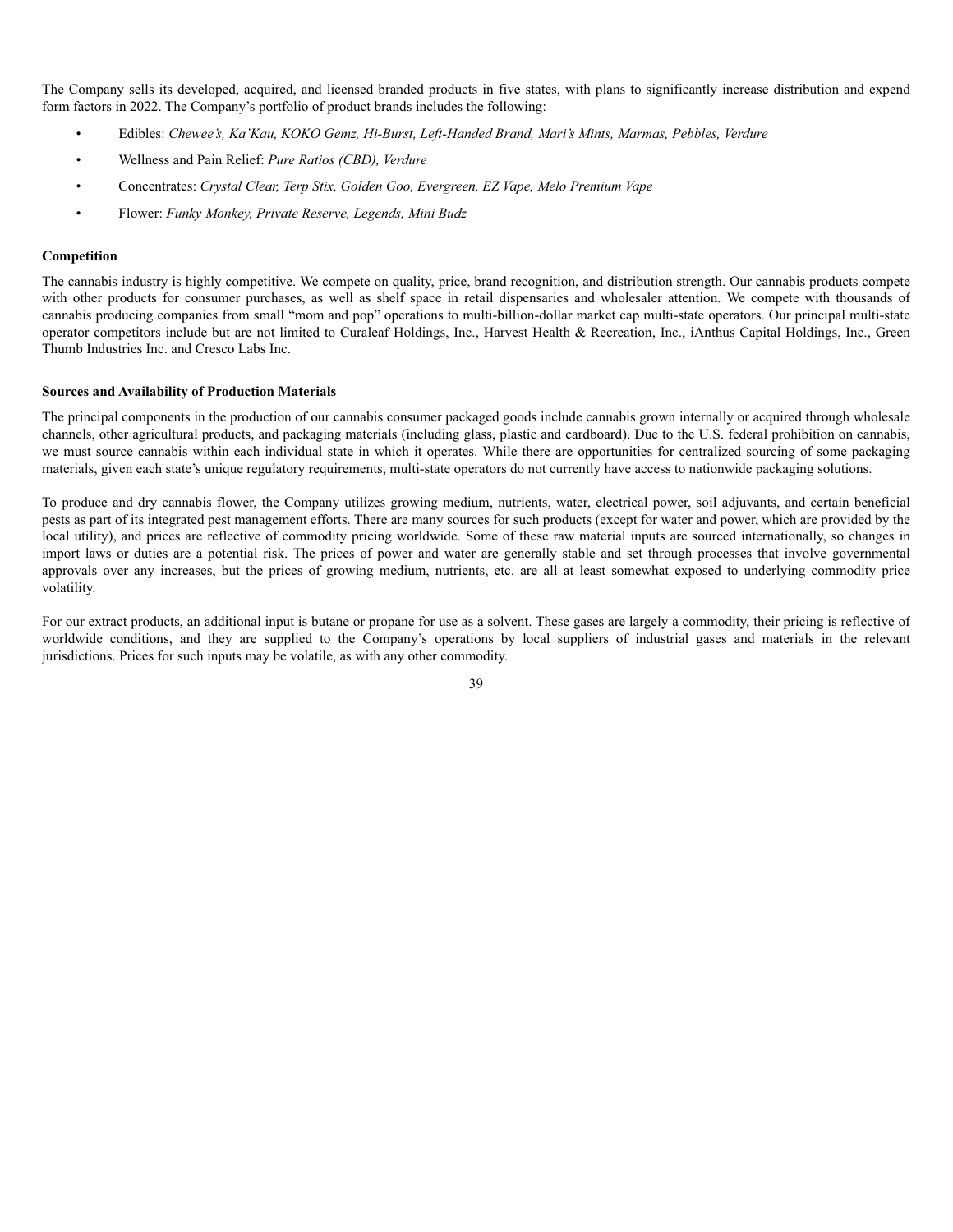Our CBD products segment utilizes certain raw materials such as CBD source material, and certain herbs and other Ayurvedic ingredients which are part of Pure Ratios' formulations. These raw materials are generally commodities and their prices are reflective of worldwide commodity prices and volatility.

#### **Seasonality**

In certain regions, especially on the West Coast, the cannabis industry can be subject to seasonality in some states that allow home grow. Because homegrown plants are typically harvested in the late summer or early fall, there can be some deceleration in retail and wholesale sales trends during these months as these private supplies are consumed.

### **Intellectual Property**

We protect our brands and trademarks to the extent permissible under applicable law. We hold certain state registered and unregistered trademarks in association with its cannabis goods listed below:

- Edibles: *Chewee's, KOKO Gemz, Hi-Burst, Left-Handed Brand, Mari's Mints, Marmas, Pebbles*
- Wellness and Pain Relief: *Pure Ratios*
- Concentrates: *Crystal Clear, Golden Goo, Evergreen, EZ Vape*
- Flower: *Mini Budz, Funky Monkey, Legends*
- Other: *Lotionz, Magic Kitchen, Potionz, THCaps, Verdure*

Pure Ratios utilizes reservoir patch technology, trade secrets and other intangible knowhow in the creation and formulation of the proprietary blend of herbs and other ingredients which are combined with CBD in its products.

### **Employees**

As of April 14, 2022, we had 464 full time employees, 47 part-time employees, and 3 consultants. None of our employees are represented by a union or parties to a collective bargaining agreement. We believe our employee relations to be good.

#### **Corporate Information**

Our website is http://www.4FrontVentures.com. The information regarding our website and its content is for your convenience only. The content of our website is not deemed to be incorporated by reference in this report or filed with the SEC.

The Company's registered office is located at 550 Burrard St., Suite. 2900, Vancouver, BC and its head corporate office, which is the Company's mailing address, is located at 5060 N. 40th St., Suite. 120, Phoenix, AZ. The Company's telephone number is (602) 633-3067.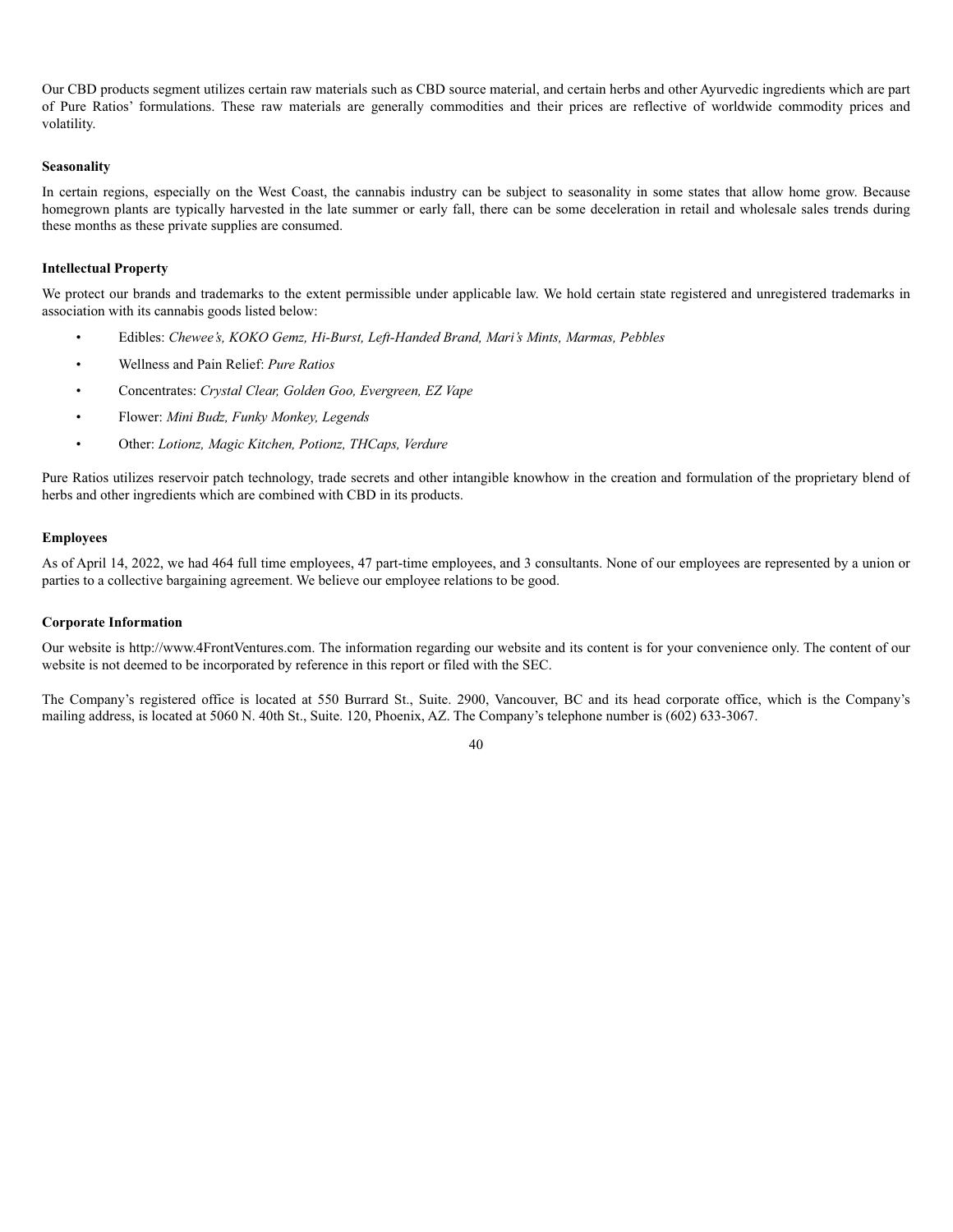#### **Available Information**

Our filings with the Securities and Exchange Commission ("SEC"), including our annual report on Form 10-K, quarterly reports on Form 10-Q, current reports on Form 8-K and amendments to those reports, filed or furnished pursuant to Section 13(a) or 15(d) of the Securities Exchange Act of 1934, are accessible free of charge at http://www.4FrontVentures.com as soon as reasonably practicable after we electronically file such material with, or furnish it to, the SEC. Our website also provides links to the charters for our audit and compensation committees as well as our Board Mandate and Code of Business Conduct and Ethics, which can be accessed free of charge at https://4frontventures.com/about-us/.The information provided on our website is not part of this Annual Report and is therefore not incorporated by reference unless such information is otherwise specifically referenced elsewhere in this Annual Report. The SEC also maintains a website at http://www.sec.gov that contains reports, proxy and information statements, and other information regarding our company that we file electronically with the SEC.

### **Implications of Being an Emerging Growth Company**

We are an "emerging growth company" as defined in the Jumpstart Our Business Startups Act of 2012 (the "JOBS Act"). For as long as we are an emerging growth company, unlike public companies that are not emerging growth companies under the JOBS Act, we will not be required to:

- provide an auditor's attestation report on management's assessment of the effectiveness of our system of internal control over financial reporting pursuant to Section 404(b) of the Sarbanes-Oxley Act of 2002 (the "Sarbanes Oxley Act");
- provide more than two years of audited financial statements and related management's discussion and analysis of financial condition and results of operations;
- comply with any new requirements adopted by the Public Company Accounting Oversight Board (the "PCAOB") requiring mandatory audit firm rotation or a supplement to the auditor's report in which the auditor would be required to provide additional information about the audit and the financial statements of the issuer;
- provide certain disclosure regarding executive compensation required of larger public companies or hold stockholder advisory votes on the executive compensation required by the Dodd-Frank Wall Street Reform and Consumer Protection Act (the "Dodd-Frank Act"); or
- obtain stockholder approval of any golden parachute payments not previously approved.

We will cease to be an emerging growth company upon the earliest of the:

- last day of the fiscal year in which we have \$1.07 billion or more in total annual gross revenues;
- date on which we become a "large accelerated filer" (the fiscal year-end on which the total market value of our common equity securities held by non-affiliates is \$700,000 or more as of June 30);
- date on which we issue more than \$1.0 billion of non-convertible debt over a three-year period; or
- last day of the fiscal year following the fifth anniversary of our initial public offering.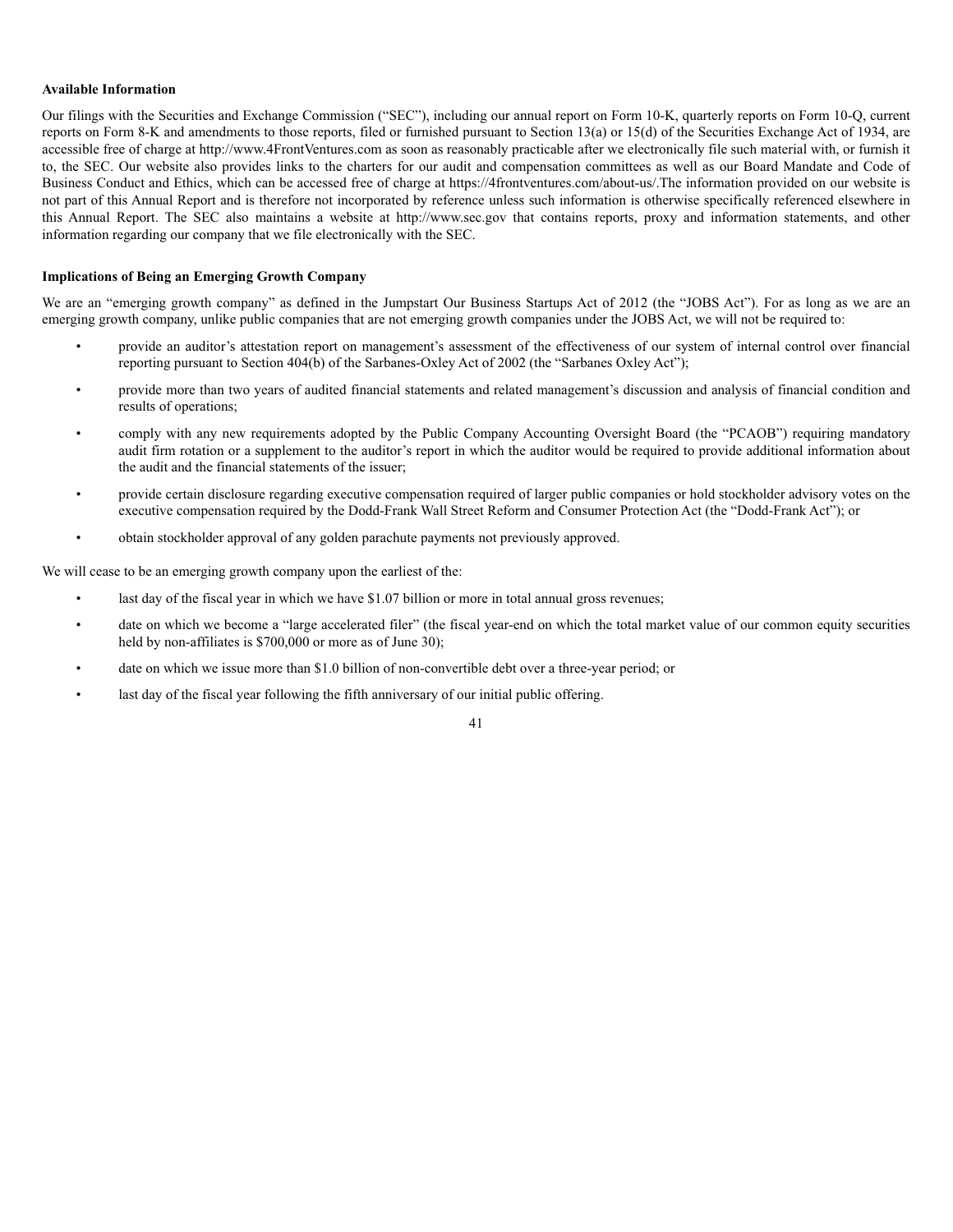We have elected to take advantage of certain of the reduced disclosure obligations in this report, and may elect to take advantage of other reduced reporting requirements in future filings. As a result, the information that we provide to our stockholders may be different than you might receive from other public reporting companies in which you hold equity interests.

In addition, Section 107 of the JOBS Act also provides that an "emerging growth company" can take advantage of the extended transition period provided in Section 7(a)(2)(B) of the Securities Act of 1933, as amended, for complying with new or revised accounting standards. In other words, an "emerging growth company" can delay the adoption of certain accounting standards until those standards would otherwise apply to private companies.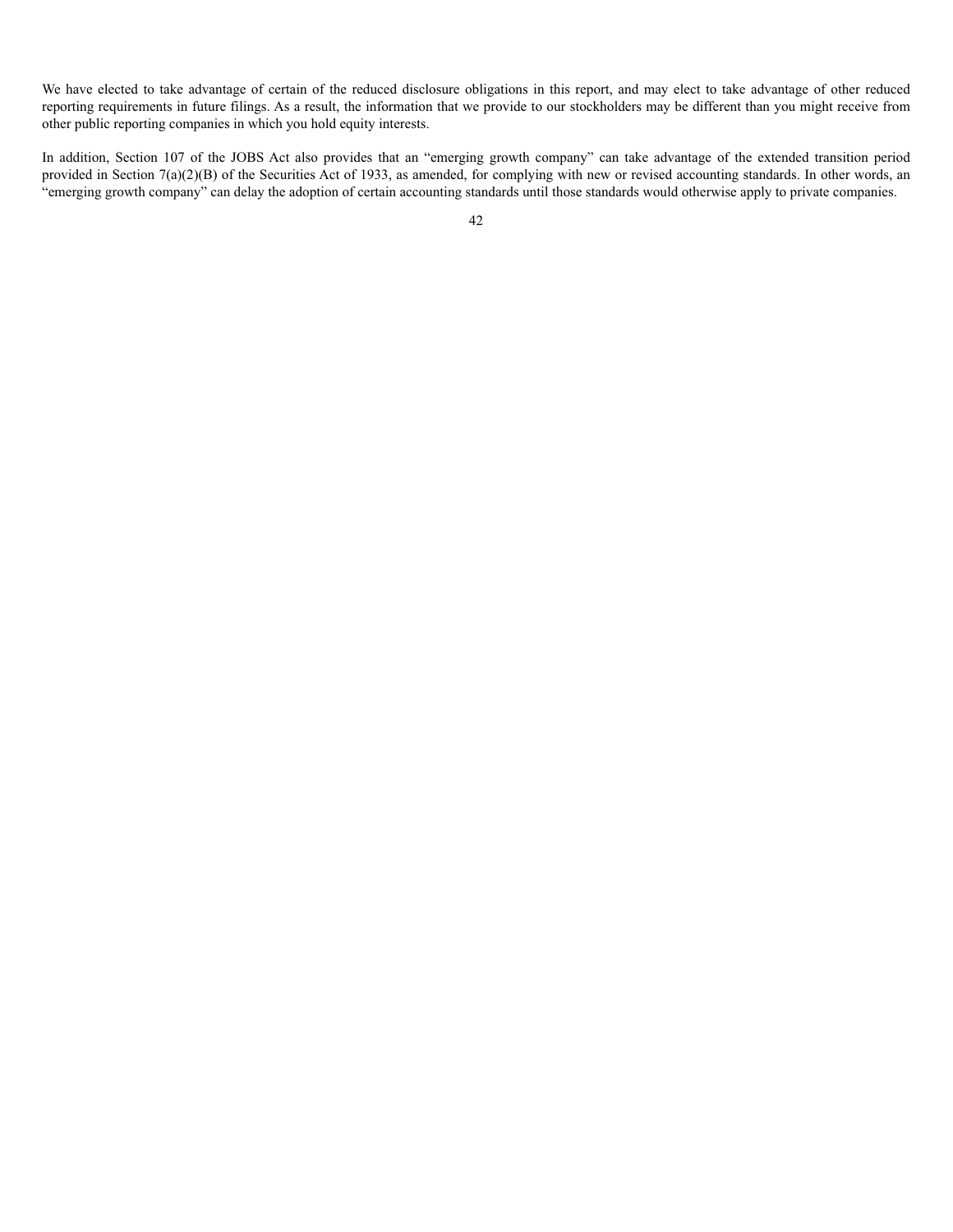## **Item 1A. Risk Factors**

Not applicable to smaller reporting companies.

# **Item 1B. Unresolved Staff Comments**

None.

# **Item 2. Properties**

The following table sets forth our owned and leased locations by geographic location as of April 11, 2022. The Company has entered into sale-andleaseback transactions with Innovative Industrial Properties, Inc. and will continue to enter into such transactions with real estate investment trusts when deemed beneficial to the Company's strategy. As a result, the Company's real estate profile may continue to shift to leased properties.

| Location                                                        | <b>General Character</b><br>of Property                          | Size of<br><b>Property</b>         | <b>Segments Using</b><br>Property                 | <b>Owned or Leased</b>                                                                                                                                                                                                                                                    | <b>Encumbrances</b> |
|-----------------------------------------------------------------|------------------------------------------------------------------|------------------------------------|---------------------------------------------------|---------------------------------------------------------------------------------------------------------------------------------------------------------------------------------------------------------------------------------------------------------------------------|---------------------|
| Phoenix, Arizona                                                | Corporate office                                                 | 2,000 sq. ft.                      | Corporate                                         | Leased                                                                                                                                                                                                                                                                    | None                |
| Georgetown, Massachusetts                                       | Indoor cultivation and<br>processing                             | 168,800 sq. ft.                    | Legalized<br>marijuana<br>production              | Leased                                                                                                                                                                                                                                                                    | None                |
| Boston, Massachusetts                                           | Retail dispensary                                                | 4,000 sq. ft.                      | Retail                                            | Owned                                                                                                                                                                                                                                                                     | None                |
| Elk Grove Village, Illinois                                     | Indoor cultivation and<br>processing                             | 93,870 sq. ft.                     | Legalized<br>marijuana<br>production              | Leased                                                                                                                                                                                                                                                                    | None                |
| Chicago, Illinois                                               | Retail dispensary                                                | 4,200 sq. ft.                      | Retail                                            | Owned                                                                                                                                                                                                                                                                     | None                |
| Calumet City, Illinois                                          | Retail dispensary                                                | $2,600$ sq. ft.                    | Retail                                            | Leased                                                                                                                                                                                                                                                                    | None                |
| Worcester, Massachusetts                                        | Retail dispensary                                                | 24,424 sq. ft.                     | Retail                                            | Leased                                                                                                                                                                                                                                                                    | None                |
| Ann Arbor, Michigan                                             | Retail dispensary                                                | 5,400 sq. ft.                      | Retail                                            | Leased                                                                                                                                                                                                                                                                    | None                |
| Elma, Washington                                                | Warehouse                                                        | $60,000$ sq. ft.                   | Legalized<br>Marijuana<br>Production              | Leased from the Port<br>of Grays Harbor under<br>a lease which allows<br>the Company to<br>extend the lease up to<br>an additional 50 years<br>from October 1, 2016,<br>by exercising the nine<br>$(9)$ consecutive five<br>(5) year extension<br>rights under the lease. | None                |
| Lathrop Industrial Drive,<br>Washington<br>Commerce, California | Indoor Cultivation, 2<br><b>Buildings</b><br>Production facility | 116,500 sq. ft.<br>170,000 sq. ft. | Legalized<br>Marijuana<br>Production<br>Legalized | Leased to and<br>operated by NWCS, a<br>Washington-State<br>licensed cannabis<br>producer/processor<br>Leased                                                                                                                                                             | None<br>None        |
|                                                                 |                                                                  |                                    | marijuana<br>production                           |                                                                                                                                                                                                                                                                           |                     |
| San Diego, California                                           | Office and production<br>facility                                | $2,350$ sq. ft.                    | <b>CBD</b><br>Production                          | Leased                                                                                                                                                                                                                                                                    | None                |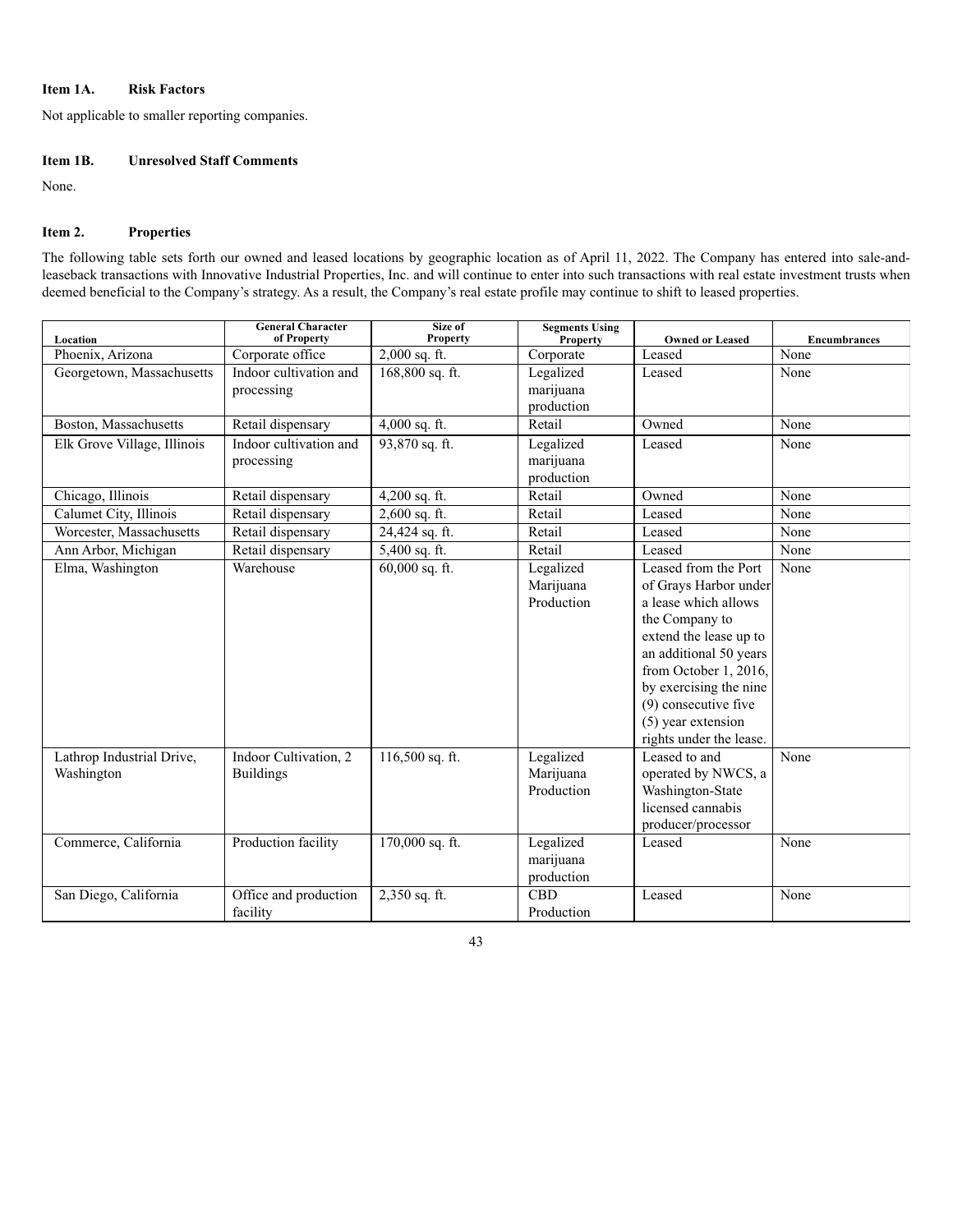#### **Item 3. Legal Proceedings**

On August 5, 2019, Richard Hernandez and Commerce Citizens Against Marijuana Corruption (the "Complainants") filed a complaint (Superior Court of California Case No. 19ST-CV-27029) and writ of mandamus against the City of Commerce, California and certain of its officials alleging procedural errors committed by the City in relation to certain development agreements granted to 22 cannabis operators allowing such operators to operate various cannabis businesses in the City of Commerce. Cannex Holdings (California), Inc., a wholly owned subsidiary of the Company, is one such operator that was named as a Real Party in Interest in the case, and as such, engaged counsel to defend its interests relating to the claims brought against the City of Commerce, California. On April 15, 2021, the court in the matter ruled on a demurrer where certain of the Complainants' claims were dismissed. Additionally, a writ of mandamus hearing (subject to an application for continuance being sought on August 17, 2021) was scheduled for September 30, 2021. If the Complainants' remaining claims were upheld (including through appeals), the City of Commerce could have been required to reissue the "ordinances", "Development Agreements" or other applicable license rights to the current license holders. While the City of Commerce stated in no uncertain terms that it would act immediately to ensure/restore fully licensed status of any of the affected operators, there could be no assurances that such relicensing would be successful or if successful would not result in a significant disruption of operations for the operators. As a result, the Company entered into a confidential settlement with Complainants on or around September 22, 2021 and the matter was dismissed with prejudice as to the Company.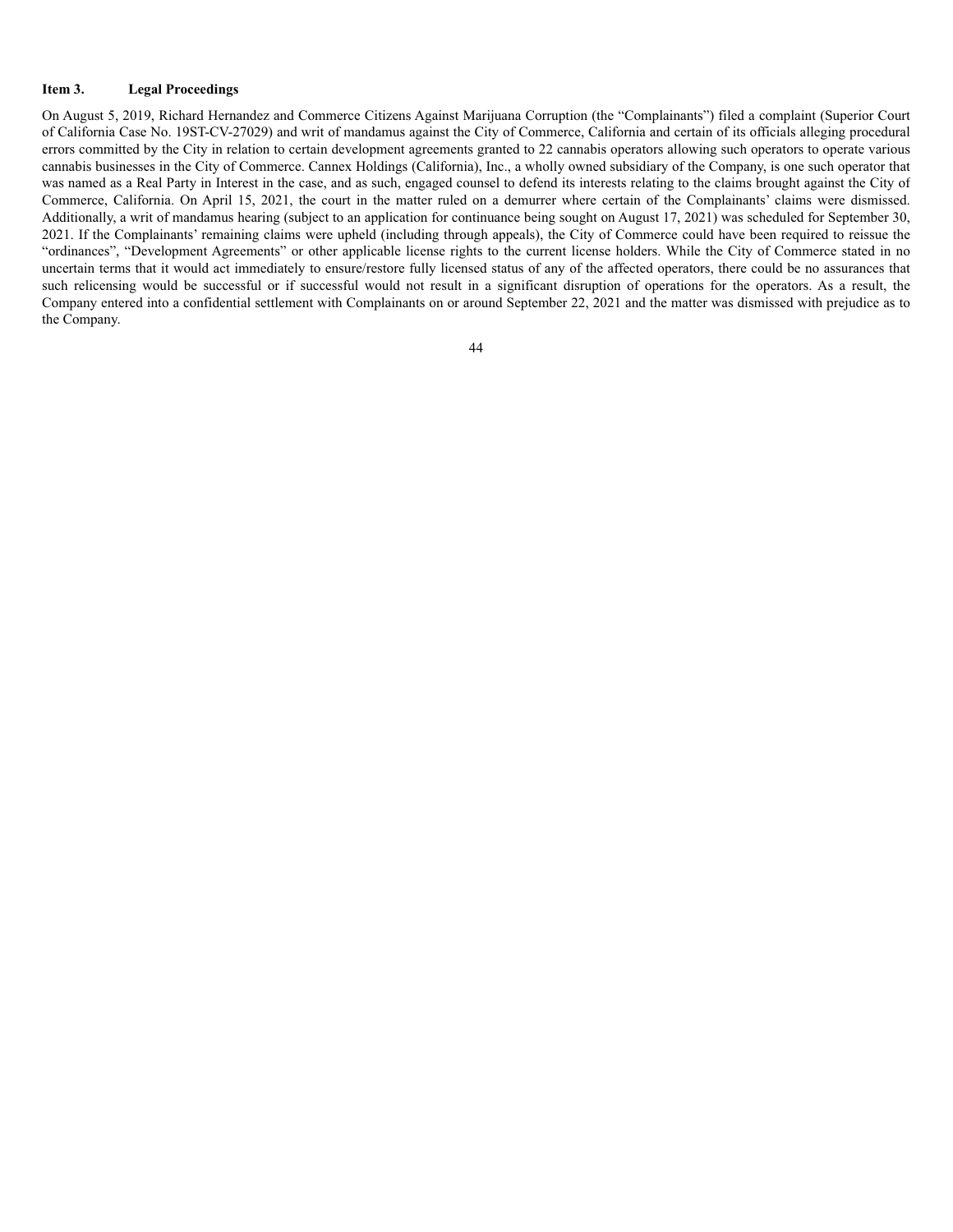In December 2021, the Company settled a dispute with an undisclosed defendant. As part of the settlement, the Company recorded a gain on the settlement of \$3,768.

On January 26, 2022, Savills, Inc. sued the Company in the U.S. District Court for the Southern District of New York. That lawsuit alleges that the Company has breached an alleged agreement with Savills under which the Company was allegedly required to pay Savills a percentage of savings realized under certain incentive programs offered in some jurisdictions, which Savills would assist the Company in obtaining. Savills claims damages of approximately \$19,000 in connection with its claim that it obtained benefits for the Company allegedly valued at over \$129,000. The Company denies these allegations, denies the Company has obtained such benefits, disputes Savills' characterization of the facts, and denies liability. The Company has filed a counterclaim against Savills alleging breach of contract by Savills.

Apart from the foregoing and ongoing legal proceedings, from time to time, we may be subject to various other legal proceedings and claims that are routine and incidental to our business. Although some of the legal proceedings set forth herein may result in adverse decisions or settlements, Management believes that the final disposition of such matters will not have a material adverse effect on our business, financial position, results of operations or cash flows.

# **Item 4. Mine Safety Disclosures**

Not Applicable.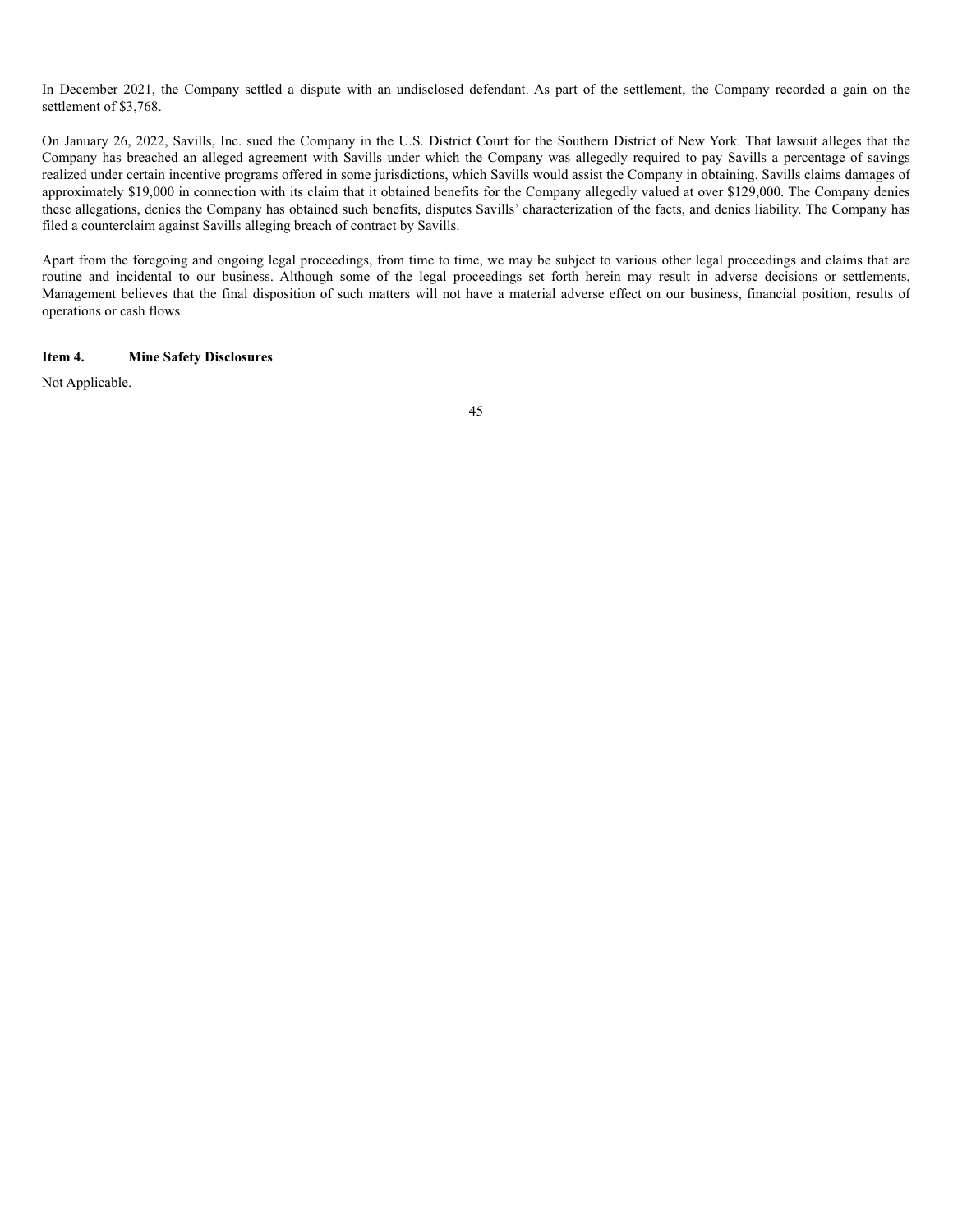### **PART II**

### **Item 5. Market for Registrant's Common Equity, Related Stockholder Matters and Issuer Purchases of Equity Securities**

As of April 14, 2022, the Company has two classes of stock: (i) Class A Subordinate Voting Shares ("SVS"), and (ii) Class C Multiple Voting Shares ("MVS"), both with no par value. The Company is authorized to issue an unlimited number of SVS and an unlimited number of MVS. Holders of SVS are entitled to one vote in respect of each SVS. Holders of MVS are entitled to 800 votes in respect of each MVS, and have certain conversion rights as further described in Note 13 of the Company's Consolidated Financial Statements.

#### **Market Information**

Our SVS are listed and posted for trading on the CSE under the symbol "FFNT". The table below sets forth the monthly high and low closing prices for the SVS traded through the CSE for the period from January 1, 2021 to December 31, 2021 in Canadian dollars.

| 2021      | <b>High</b> | Low    |
|-----------|-------------|--------|
| January   | \$2.52      | \$1.36 |
| February  | \$2.31      | \$1.26 |
| March     | \$1.71      | \$1.32 |
| April     | \$1.74      | \$1.46 |
| May       | \$1.70      | \$1.52 |
| June      | \$1.61      | \$1.38 |
| July      | \$1.45      | \$1.23 |
| August    | \$1.42      | \$1.17 |
| September | \$1.34      | \$1.19 |
| October   | \$1.65      | \$1.15 |
| November  | \$1.39      | \$1.23 |
| December  | \$1.28      | \$0.72 |

The SVS are also quoted on the OTCQX Best Market under the symbol "FFNTF." The table below sets forth the monthly high and low closing prices for the SVS traded through the OTCQX for the period from January 1, 2021 to December 31, 2021 in U.S. dollars.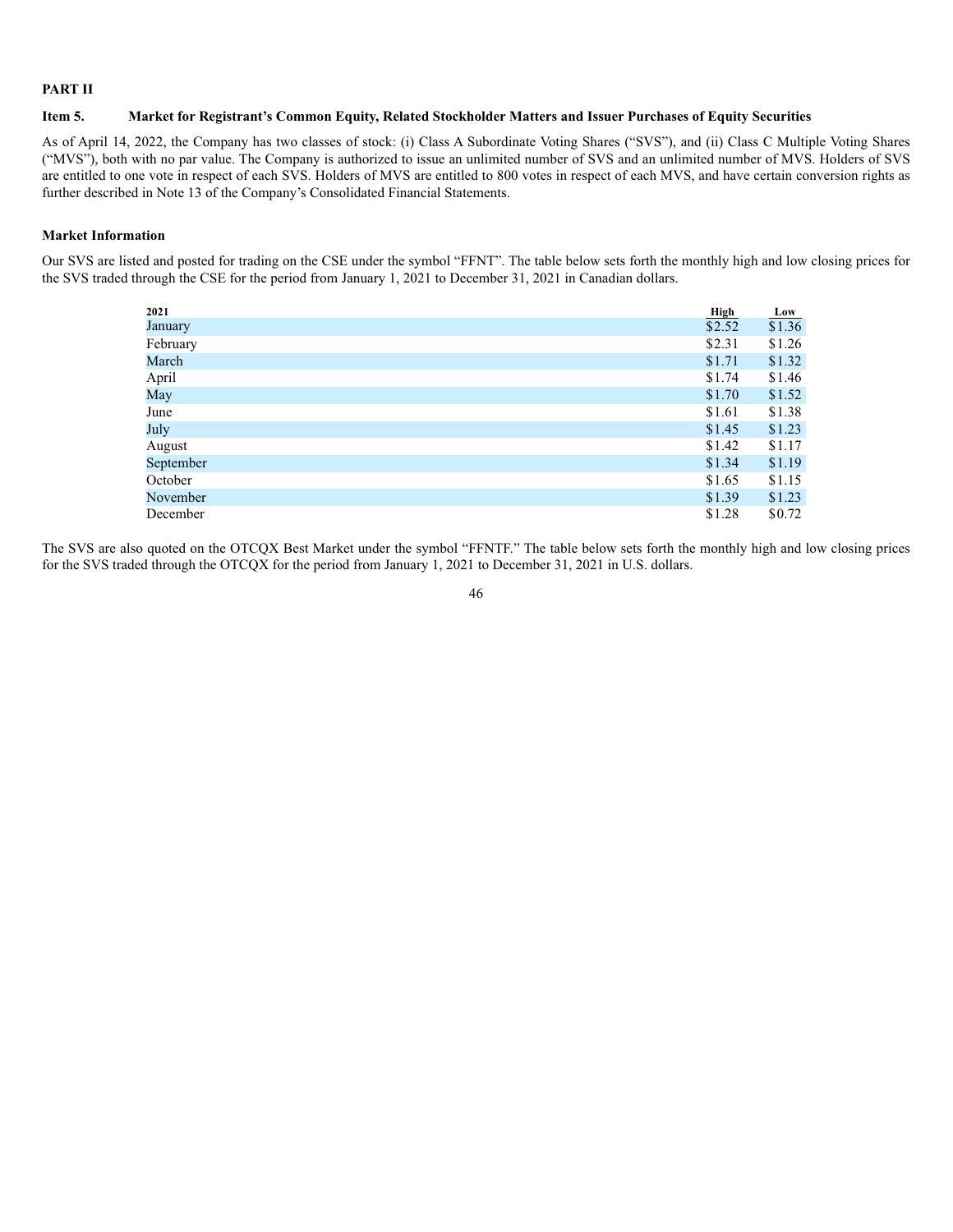| 2021      | <b>High</b> | Low    |
|-----------|-------------|--------|
| January   | \$1.15      | \$1.07 |
| February  | \$1.74      | \$1.51 |
| March     | \$1.19      | \$1.05 |
| April     | \$1.31      | \$1.27 |
| May       | \$1.37      | \$1.31 |
| June      | \$1.29      | \$1.23 |
| July      | \$1.17      | \$1.14 |
| August    | \$1.10      | \$1.02 |
| September | \$1.07      | \$1.00 |
| October   | \$1.06      | \$0.98 |
| November  | \$1.06      | \$1.01 |
| December  | \$1.02      | \$0.99 |

## **Holders of Record**

The approximate number of holders of record of the SVS as of April 11, 2022 was 519.

## **Dividends**

We have not historically declared dividends on our SVS, and we do not currently intend to pay dividends on our SVS. The declaration, amount and payment of any future dividends on SVS, if any, will be at the sole discretion of our board of directors, out of funds legally available for dividends. We anticipate that we will retain our earnings, if any, for the growth and development of our business.

# **Item 6. [RESERVED]**

#### **Item 7. Management's Discussion and Analysis of Financial Condition and Results of Operations**

*Our management's discussion and analysis of financial condition and results of operations should be read in conjunction with our accompanying Consolidated Audited Financial Statements and related notes, as well other information contained in this annual report. The discussion is based upon, among other things, our Consolidated Audited Financial Statements, which have been prepared in accordance with U.S. GAAP. The preparation of financial statements in conformity with U.S. GAAP requires us to, among other things, make estimates and assumptions that affect the reported amounts of assets and liabilities, the disclosures of contingent liabilities at the financial statement dates and the reported amounts of revenues and expenses during the reporting periods. We review our estimates and assumptions on an ongoing basis. Our estimates are based on our historical experience and other assumptions that we believe to be reasonable under the circumstances. Actual results are likely to differ from those estimates under different assumptions or conditions, but we do not believe such differences will materially affect our financial position or results of operations, although they could. All references to results of operations in this discussion are references to results of continuing operations, unless otherwise noted.*

<sup>47</sup>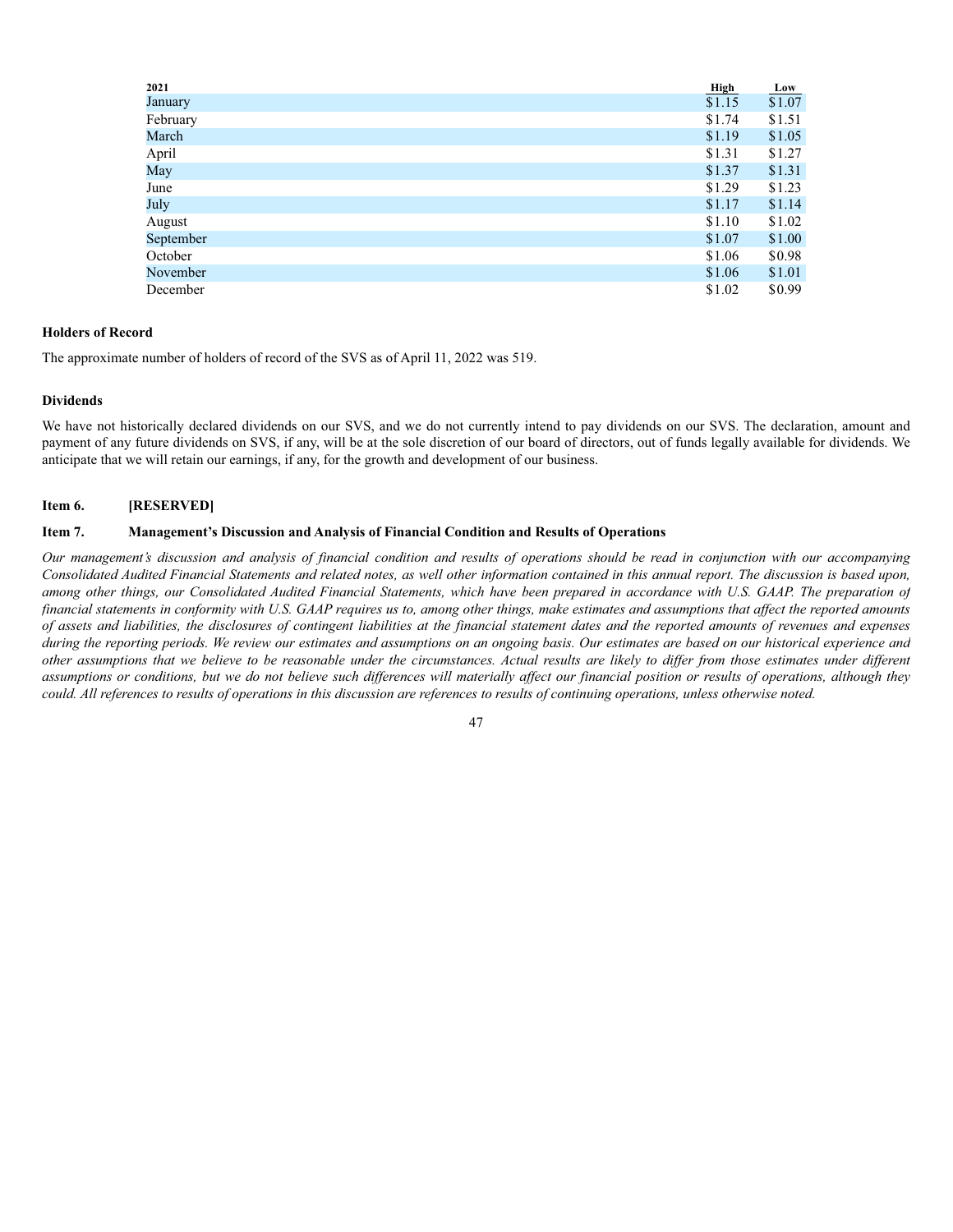#### **Overview**

The Company exists pursuant to the provisions of the *British Columbia Corporations Act* (British Columbia). The Company's SVS are listed on the Canadian Securities Exchange ("CSE") under the ticker "FFNT" and are quoted on the OTC (OTCQX: FFNTF).

The Company has two primary operating segments: THC Cannabis and CBD Wellness. With regard to its THC Cannabis segment, as of December 31, 2021, the Company operated six dispensaries, three in Massachusetts, two in Illinois, and one in Michigan, primarily under the "MISSION" brand name. Also, as of December 31, 2021, the Company operated two production facilities in Massachusetts, one in Illinois, and one in California. The Company produces the majority of products that are sold at its Massachusetts and Illinois dispensaries. Also as part of its THC Cannabis segment, the Company sells equipment, supplies and intellectual property to cannabis producers in the state of Washington.

The Company's CBD Wellness segment is focused upon its ownership and operation of its wholly owned subsidiary, Pure Ratios Holdings, Inc. ("Pure Ratios"), a CBD-focused wellness company in California, that sells non-THC products throughout the United States.

While marijuana is legal under the laws of several U.S. states (with varying restrictions), the United States Federal Controlled Substances Act classifies all "marijuana" as a Schedule I drug, whether for medical or recreational use. Under U.S. federal law, a Schedule I drug or substance has a high potential for abuse, no accepted medical use in the United States, and a lack of safety data for the use of the drug under medical supervision. In late January 2021, Senate Majority Leader Chuck Schumer said lawmakers are in the process of merging various cannabis bills, including his own legalization legislation. He is working to enact reform in this Congressional session. This would include the Marijuana Freedom and Opportunity Act, that would federally deschedule cannabis, reinvest tax revenue into communities most affected by the drug war, and fund efforts to expunge prior cannabis records. It is likely that the Marijuana Opportunity, Reinvestment, and Expungement (MORE) Act would be incorporated. Other federal legislation under review for possible submission includes the Secure and Fair Enforcement Act (the "SAFE Banking Act"), a bill that would allow cannabis companies to access the federally insured banking system and capital markets without the risk of federal enforcement action, and the Strengthening the Tenth Amendment Through Entrusting States Act (the STATES Act), a bill that seeks protections for businesses and individuals in states that have legalized and comply with state laws.

The Company's Financial Statements are prepared in accordance with U.S. generally accepted accounting principles ("U.S. GAAP"), and the financial information contained herein, are reported in thousands (000's) of United States dollars ("\$") unless otherwise specified. Canadian dollar amounts are denoted by "C\$".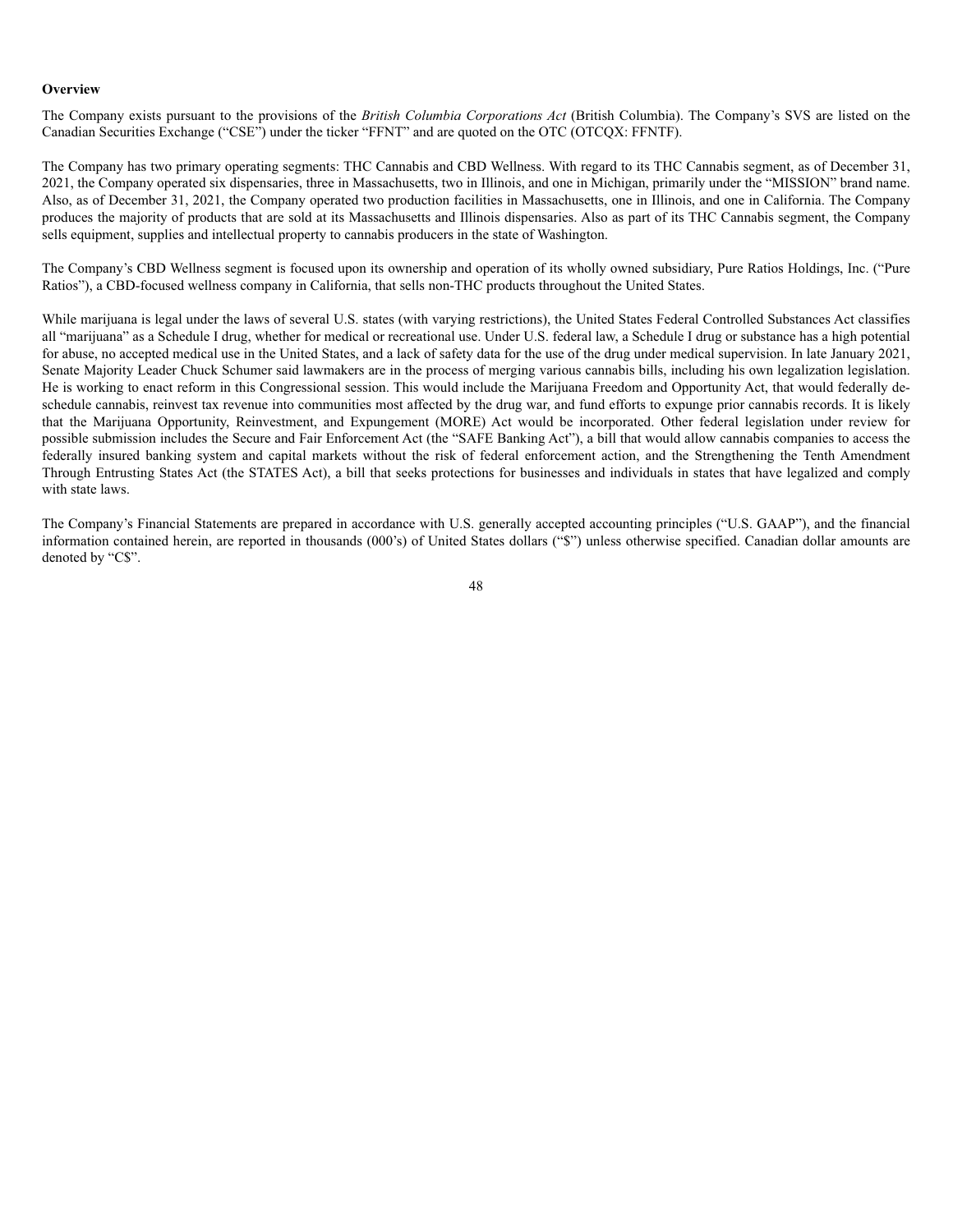#### **COVID-19**

In March 2020, the United States and much of the world began experiencing a rapid increase in COVID-19 cases. The emergence of COVID-19, an extremely infectious airborne respiratory virus, caused a significant response on the part of many governments to contain it. The most relevant containment measure for the Company's business is the implementation of "essential" type business designations and implementation of social distancing protocols. Thus far, the Company's dispensaries and operations have been allowed to continue operating. Social distancing protocols have been implemented at the Company's dispensaries which meet or exceed those required by the local jurisdiction, and health and safety protocols for both employees and customers remain a focus of the Company. Through the date of this filing, sales continue to meet or exceed comparable periods last year, however there is no guarantee that the Company's dispensaries/operations will not see future negative effects from COVID-19.

The situation related to the pandemic and recovery from the pandemic continues to be complex and rapidly evolving. Certain vaccines have been authorized by major regulatory bodies to help fight the infection of COVID-19, and certain other vaccines are in the last stages of development to provide such treatment. Given the daily evolution of COVID-19 and the global responses to curb its spread, the Company is not able to estimate the effects of COVID-19, including specifically the Delta and Omnicron variant or other variants, on its results of operations, financial condition, or liquidity for the year ended December 31, 2021 and beyond. To date, the effects of both the Delta and Omnicron variants have mirrored the impacts of the earlier variants of the virus. While the development and availability of multiple COVID-19 vaccines lessened the impact of COVID-19 in 2021, if COVID-19 continues, it may have a material adverse effect on the Company's financial condition, liquidity, and future results of operations.

#### **War in Ukraine**

In February 2022, the Russian Federation and Belarus commenced a military action with the country of Ukraine. As a result of this action, various nations, including the United States, have instituted economic sanctions against the Russian Federation and Belarus. Further, the impact of this action and related sanctions on the world economy are not determinable as of the date of these financial statements. The specific impact on our financial condition, results of operations, and cash flows is also not determinable as of the date of these financial statements.

### **Recent Accounting Pronouncements**

A description of recently issued accounting pronouncements that may potentially impact our financial position and results of operations is disclosed in "Part IV, Item 15, Note 2 – Significant Accounting Policies" to our consolidated financial statements appearing elsewhere in this Annual Report on Form 10-K.

# **Significant Accounting Judgments, Estimates and Assumptions**

The Company makes estimates and assumptions about the future that affect the reported amounts of assets and liabilities. Estimates and judgments are continually evaluated based on historical experience and other factors, including expectations of future events that are believed to be reasonable under the circumstances. Actual experience may differ from these estimates and assumptions.

The effect of a change in an accounting estimate is recognized prospectively by including it in the statement of operations in the period of the change, if the change affects that period only, or in the period of the change and future periods, if the change affects both.

Information about critical judgments in applying accounting policies that have the most significant risk of causing material adjustment to the carrying amounts of assets and liabilities recognized in the financial statements within the next financial year are discussed below.

Significant estimates made in the preparation of these consolidated financial statements include the following areas:

## *Useful lives of property, plant and equipment and intangible assets*

Property, plant and equipment are amortized or depreciated over their useful lives. Useful lives are based on management's estimate of the period that the assets will generate revenue, which are periodically reviewed for continued appropriateness. Changes to estimates can result in significant variations in the carrying value and amounts charged to the consolidated statement of operations in specific periods.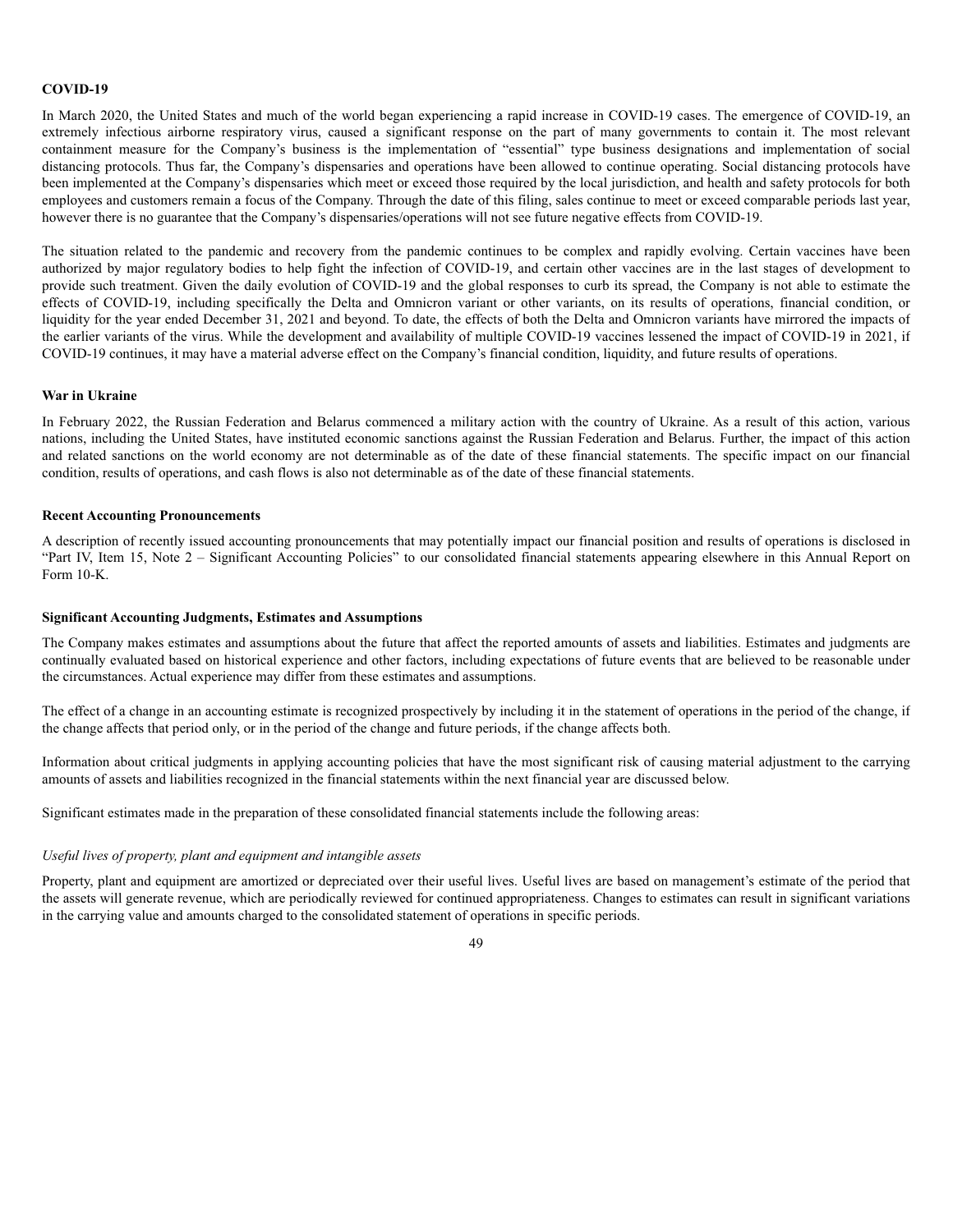Amortization of intangible assets is dependent upon estimates of useful lives based on management's estimate.

#### *Inventory*

The net realizable value of inventories represents the estimated selling price for inventories in the ordinary course of business, less all estimated costs of completion and costs necessary to make the sale. The determination of net realizable value requires significant judgment, including consideration of factors such as shrinkage, the aging of and future demand for inventory, expected future selling price the Company expects to realize by selling the inventory, and the contractual arrangements with customers. The estimates are judgmental in nature and are made at a point in time, using available information, expected business plans, and expected market conditions. As a result, the actual amount received on sale could differ from the estimated value of inventory. Periodic reviews are performed on the inventory balance. The impact of changes in inventory reserves is reflected in cost of goods sold.

#### *Share-based compensation*

Share-based compensation expense is measured by reference to the fair value of the stock options at the date at which they are granted. Estimating fair value for granted stock options requires determining the most appropriate valuation model which is dependent on the terms and conditions of the grant. This estimate also requires determining the most appropriate inputs to the valuation model including the expected life of the option, volatility, dividend yield, and rate of forfeitures. See Note 16.

#### *Fair value of financial instrument*

The individual fair values attributed to the different components of a financing transaction, notably investment in equity securities, derivative financial instruments, convertible debt and loans, are determined using valuation techniques. The Company uses judgment to select the methods used to make certain assumptions and in performing the fair value calculations in order to determine (a) the values attributed to each component of a transaction at the time of their issuance; (b) the fair value measurements for certain instruments that require subsequent measurement at fair value on a recurring basis; and (c) for disclosing the fair value of financial instruments subsequently carried at amortized cost. These valuation estimates could be significantly different because of the use of judgment and the inherent uncertainty in estimating the fair value of these instruments that are not quoted in an active market. The assumptions regarding the derivative liabilities are disclosed in Note 19.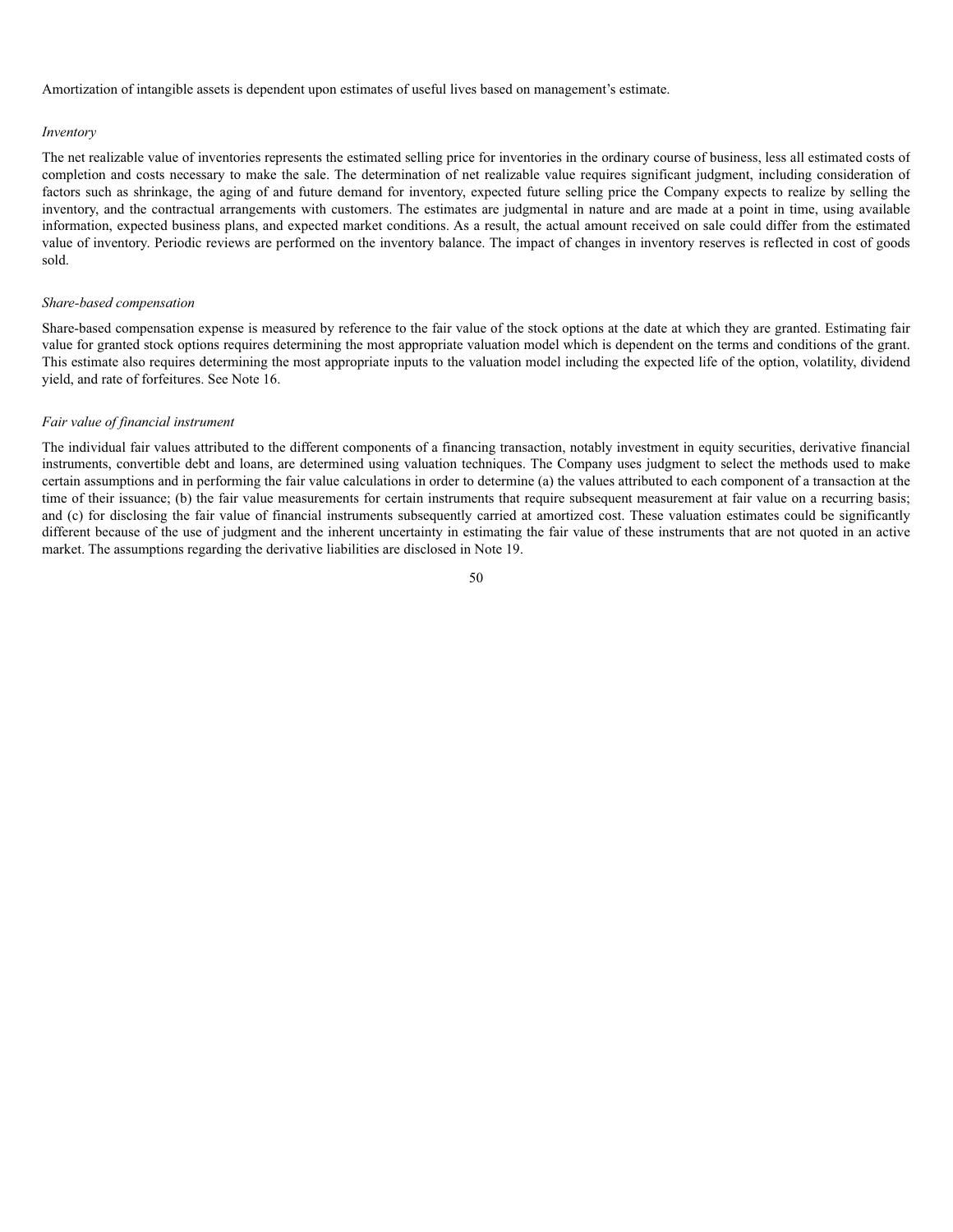#### *Goodwill Impairment*

Goodwill arises from business combinations and is generally determined as the excess of the fair value of the consideration transferred, plus the fair value of any non-controlling interests in the acquiree, over the fair value of the net assets acquired and liabilities assumed as of the acquisition date. Goodwill acquired in a business combination is not amortized but tested for impairment at least annually or more frequently if events and circumstances exist that indicate that a goodwill impairment test should be performed. The Company uses the approach described in ASC Topic 350 which includes both qualitative and quantitative measures to test for impairment. There was no goodwill impairment for the year ended December 31, 2021. Goodwill impairment for the year ended December 31, 2020 was \$13,400 associated with the Pure Ratio's RU.

#### *Determination of Reporting Units*

The Company's assets are aggregated into two reportable segments (THC Cannabis and CBD Wellness). For the purposes of testing goodwill, the Company has identified four reporting units. The Company analyzed its reporting units by first reviewing the operating segments based on retail vs. production operations for THC, and comprehensive operations of Pure Ratios for CBD. The production operating segment was then further divided into two reporting units determined through primary activities for cultivation and production, and ancillary services supporting the production operating segment.

#### *Business combinations*

Classification of an acquisition as a business combination or an asset acquisition depends on whether the assets acquired constitute a business, which can be a complex judgment. Whether an acquisition is classified as a business combination or asset acquisition can have a significant impact on the entries made on and after acquisition.

In determining the fair value of all identifiable assets, liabilities and contingent liabilities acquired, the most significant estimates relate to contingent consideration and intangible assets. Management exercises judgement in estimating the probability and timing of when earn-outs are expected to be achieved which is used as the basis for estimating fair value. For any intangible asset identified, depending on the type of intangible asset and the complexity of determining its fair value, an independent valuation expert or management may develop the fair value, using appropriate valuation techniques, which are generally based on a forecast of the total expected future net cash flows. The evaluations are linked closely to the assumptions made by management regarding the future performance of these assets and any changes in the discount rate applied. See Note 9 for additional details.

#### *Intangible assets*

Intangible assets acquired in a business combination are measured at fair value at the acquisition date. The Company must exercise judgment in identifying intangible assets, in determining their useful life, if any, and in testing for impairment.

### *Segmented reporting*

The Company must exercise judgement in defining its business segments (Note 20) and allocating revenue, expenses and assets among the segments. The Company bases allocations on the groupings used to manage the business and report to senior management.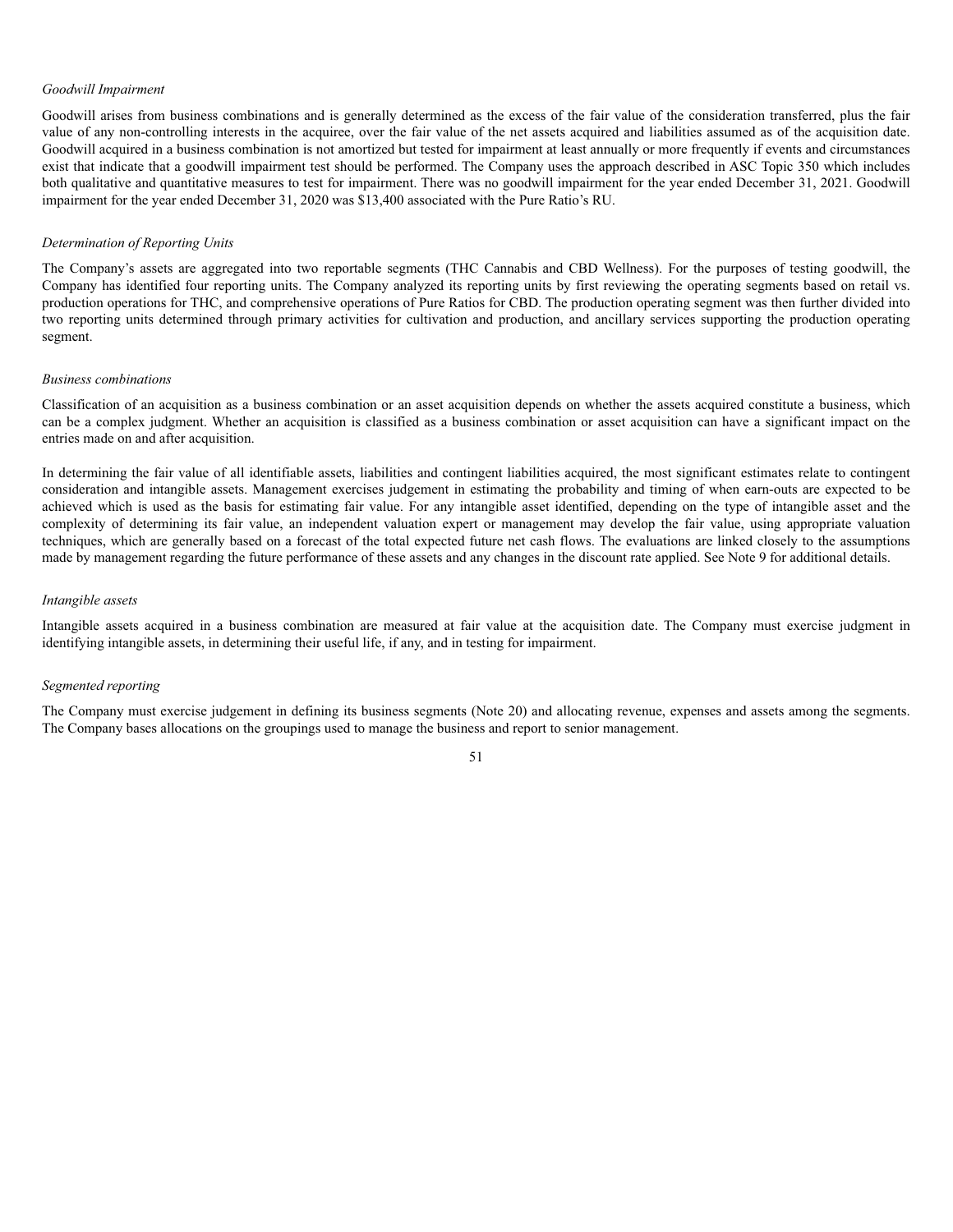#### *Income taxes*

The Company must exercise judgment in determining the provision for income taxes. There are many transactions and calculations undertaken during the ordinary course of business for which the ultimate tax determination is uncertain. The Company recognizes liabilities and contingencies for expected tax audit issues based on the Company's current understanding of the tax law. For matters where it is probable that an adjustment will be made, the Company records its best estimate of the tax liability including the related interest and penalties in the current tax provision.

In addition, the Company recognizes deferred tax assets relating to tax losses carried forward to the extent there are sufficient taxable temporary differences (deferred tax liabilities) relating to the same taxation authority and the same taxable entity against which the unused tax losses can be utilized. However, utilization of the tax losses also depends on the ability of the taxable entity to satisfy certain tests at the time the losses are recouped.

### **Results of Operations**

#### *Year Ended December 31, 2021 Compared With Year Ended December 31, 2020*

The following table sets forth our consolidated statement of operations for the years ended December 31, 2021 and 2020, and the change between the two years (\$ in thousands):

|                                                     |              |             | Change       |         |
|-----------------------------------------------------|--------------|-------------|--------------|---------|
|                                                     | 2021         | <b>2020</b> |              | $\%$    |
| Revenue from Sale of Goods                          | \$93,387     | \$46,616    | \$46,771     | 100%    |
| Real Estate Income                                  | 11,179       | 11,019      | 160          | $1\%$   |
| <b>Total Revenues</b>                               | 104,566      | 57,635      | 46,931       | 81%     |
| Cost of Goods Sold                                  | (55,170)     | (21, 124)   | (34, 046)    | 161%    |
| Gross profit                                        | 49,396       | 36,511      | 12,885       | 35%     |
| <b>Total Operating Expense</b>                      | 63,502       | 69,121      | (5,619)      | $(8)\%$ |
| Income (Loss) from Operations                       | (14,106)     | (32,610)    | 18,504       | 57%     |
| Total Other income (expense), net                   | (10, 252)    | (12, 333)   | 2,081        | 17%     |
| Net Loss Before Income Taxes                        | (24, 358)    | (44, 943)   | 20,585       | 46%     |
| Income Tax Expense                                  | (13,931)     | (15,049)    | 1,118        | $7\%$   |
| Net Loss from Continuing Operations                 | (38, 289)    | (59,992)    | 21,703       | 36%     |
| Net Loss from Discontinued Operations, Net of Taxes |              | 12,987      | (12,987)     | $100\%$ |
| <b>Net Loss</b>                                     | \$ (38, 289) | \$(47,005)  | 8,716<br>\$. | 19%     |
|                                                     |              |             |              |         |

#### *Revenue from Sale of Goods*

Revenue from sale of goods for the year ended December 31, 2021 was \$93,387, an increase of \$46,771 or 100% compared to the year ended December 31, 2020. This increase is primarily due to sales from the Calumet City, IL dispensary that opened in December 2020, sales from the Brookline, MA dispensary that opened in August 2021, and higher sales across other dispensaries with Michigan and Massachusetts dispensaries benefiting from a full twelve months of adult-use sales in 2021.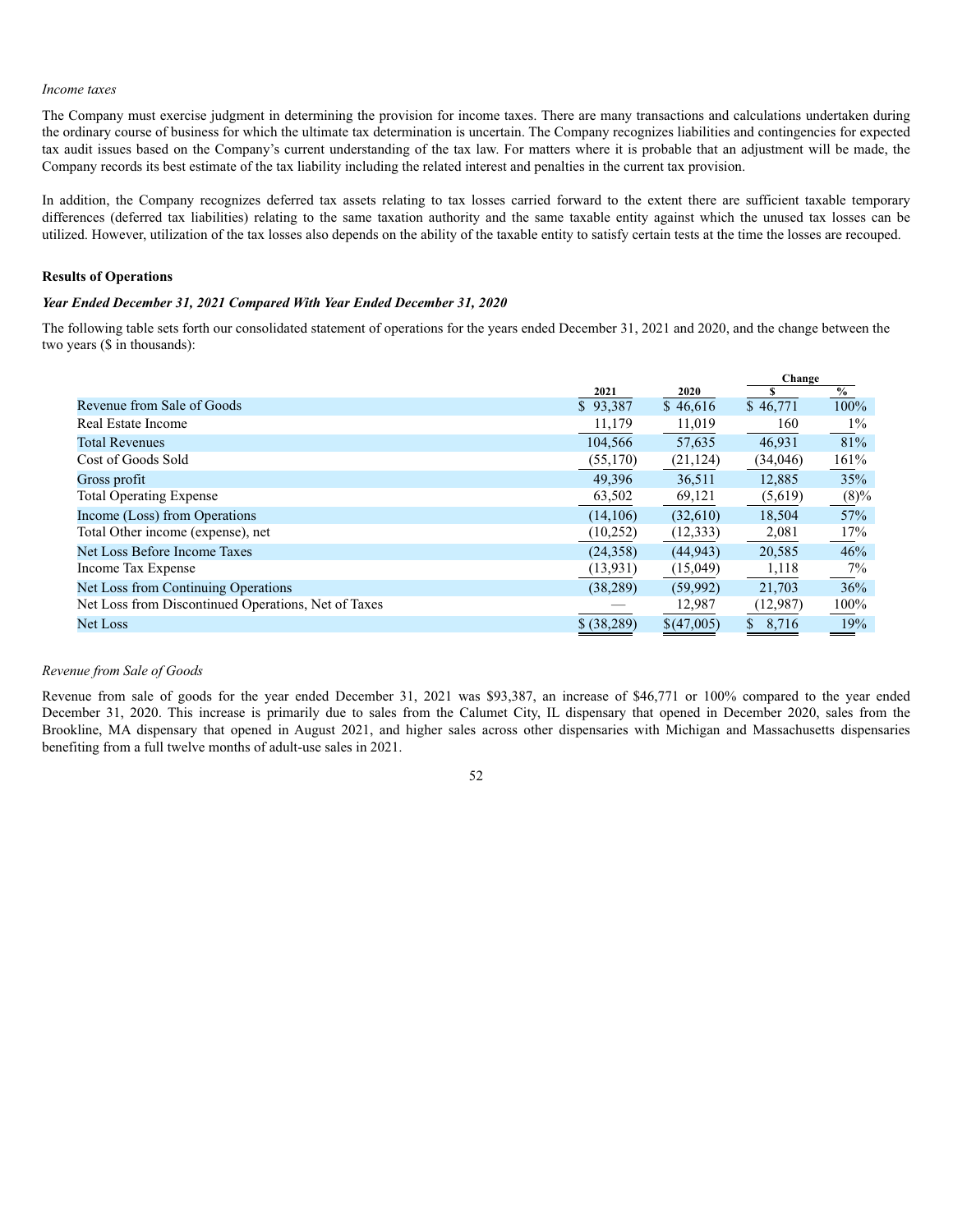#### *Real Estate Income*

Real Estate Income from leasing cannabis production facilities for the year ended December 31, 2021 was \$11,179, an increase of \$160 or 1% which is relatively flat compared to the \$11,019 recognized for the year ended December 31, 2020.

#### *Cost of Goods Sold*

Cost of goods sold ("COGS") increased \$34,046, for the year ended December 31, 2021, which is an increase of 161%, primarily resulting from the increase in revenues. COGS represent costs to cultivate and produce cannabis and CBD products that are produced in our owned facilities and are sold to third parties and through our owned dispensaries. For products that are purchased from third parties, COGS is the cost of inventory for sales to retail customers.

#### *Gross Profit*

Gross profit for the year ended December 31, 2021 was \$49,396 or 47% of revenue compared to \$36,511 or 63% of revenue for the year ended December 31, 2020. The decrease in gross profit percentage of 16% is primarily due to a one-time inventory revaluation adjustment.

### *Total Operating Expenses*

Total operating expenses for the year ended December 31, 2021 were \$63,502, a decrease of \$5,619 or 8%, as compared to the year ended December 31, 2020. This decrease is primarily due to no impairment of goodwill and intangible assets in 2021 and a reduction in selling and marketing expenses of \$2,637 offset by an increase in equity based compensation of \$4,775 and \$7,288 in general and administrative expense.

#### *Total Other Income (Expense), net*

Total Other Income (Expense) for the year ended December 31, 2021 was \$10,252, as compared to \$12,333 for the year ended December 31, 2020. This is primarily driven by lesser interest expense in 2021 of \$2,050 from the GGP and LI Lending loans (Note 11).

#### *Net Loss From Continuing Operations*

Net loss from continuing operations for the year ended December 31, 2021 was \$38,289, compared to a net loss from continuing operations of \$59,992 for the year ended December 31, 2020. The higher loss for the year ended December 31, 2020 is primarily due to the impairment of goodwill from the Cannex business combination.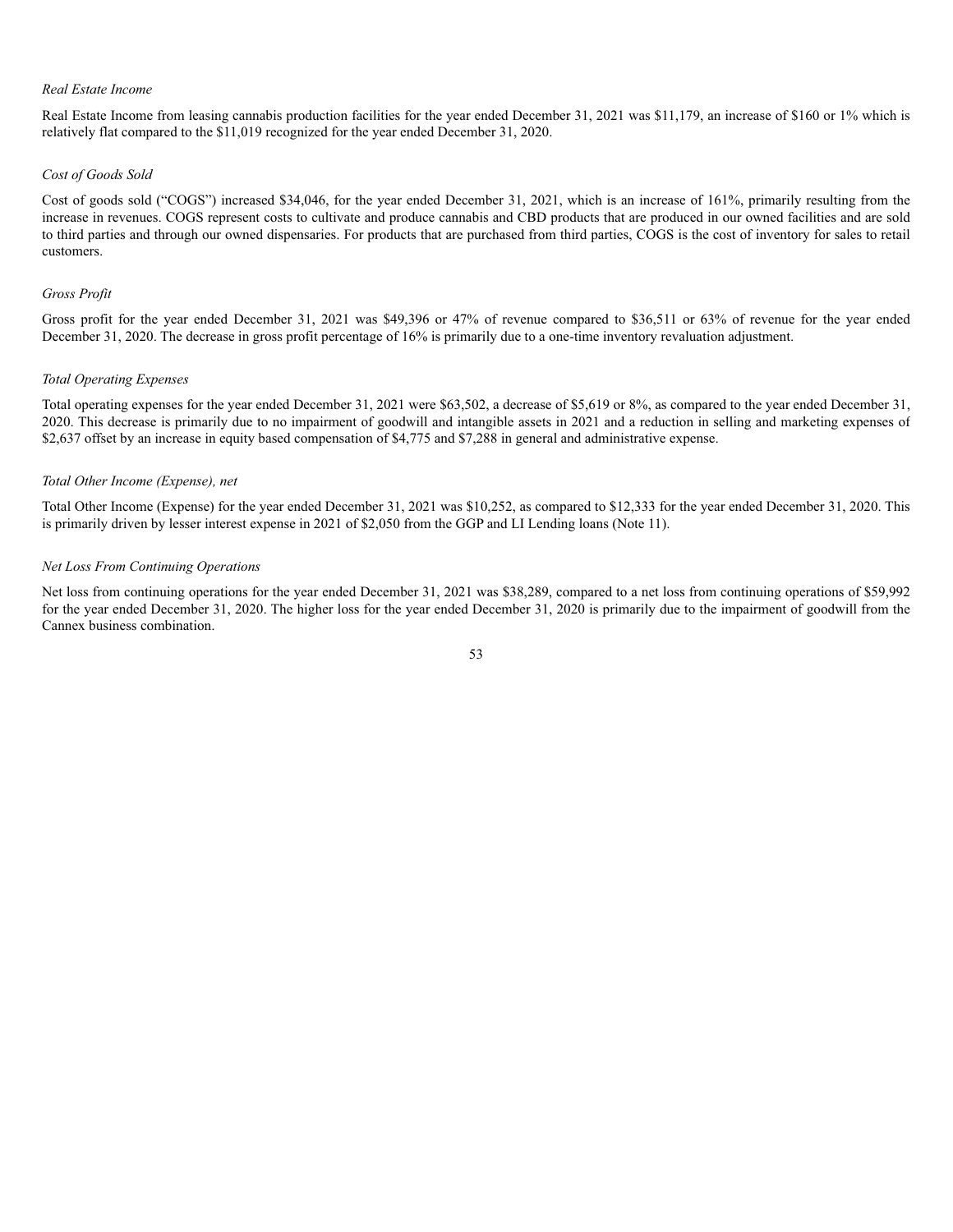#### **Results of Operations – Segments**

The following tables summarize revenues net of sales discounts by segment for the years ended December 31, 2021 and 2020:

| 2020<br>2021<br><b>THC Cannabis</b><br>102.262<br>50.041<br>52.221<br>المصدق | 2021 vs. 2020 |
|------------------------------------------------------------------------------|---------------|
|                                                                              | $\%$          |
|                                                                              | 104%          |
| (5.290)<br><b>CBD</b> Wellness<br>2.304<br>7.594                             | $(70)\%$      |
| 46.931<br>104.566<br>57.635<br><b>Total</b>                                  | 81%           |

### *Year Ended December 31, 2021 Compared With Year Ended December 31, 2020*

Net revenues for the THC Cannabis Segment were \$102,262 for the year ended December 31, 2021, an increase of \$52,221 or 104%, compared to the year ended December 31, 2020. The increase is due to higher sales across other dispensaries with Michigan and Massachusetts dispensaries benefiting from a full twelve months of adult-use sales in 2021.

Net revenues for the CBD Wellness Segment were \$2,304 for the year ended December 31, 2021, a decrease of \$5,290 or 70%, compared to the year ended December 31, 2020. The decrease is largely attributable to changes in marketing strategy prioritizing profitable growth with a focus on achieving positive cash flow.

#### **Non-GAAP Financial and Performance Measures**

In addition to providing financial measurements based on GAAP, we provide additional financial metrics that are not prepared in accordance with GAAP. Management uses non-GAAP financial measures, in addition to GAAP financial measures, to understand and compare operating results across accounting periods, for financial and operational decision making, for planning and forecasting purposes and to evaluate the Company's financial performance. Management uses the non-GAAP measurement of adjusted EBITDA, which we believe reflects our ongoing business in a manner that allows for meaningful comparisons and analysis of trends in the business, as it facilitates comparing financial results across accounting periods. We also believe that this non-GAAP financial measure enables investors to evaluate the Company's operating results and future prospects in the same manner as management. This non-GAAP financial measures may also exclude expenses and gains that may be unusual in nature, infrequent or not reflective of the Company's ongoing operating results. As there are no standardized methods of calculating non-GAAP measures, our methods may differ from those used by others, and accordingly, the use of these measures may not be directly comparable to similarly titled measures used by others. Accordingly, non-GAAP measures are intended to provide additional information and should not be considered in isolation or as a substitute for measures of performance prepared in accordance with GAAP.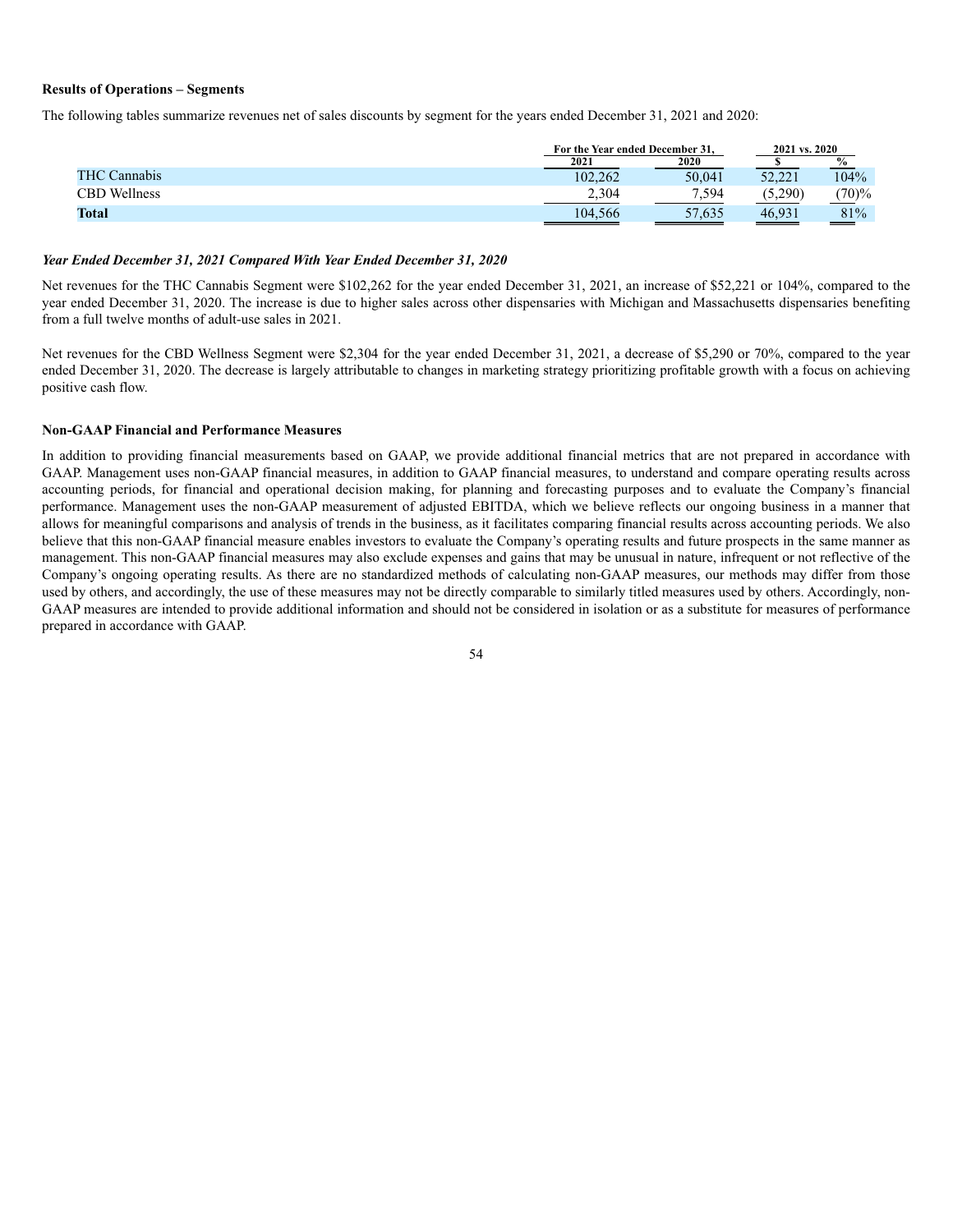### **Adjusted EBITDA**

Adjusted EBITDA is a financial measure that is not calculated in accordance with accounting principles generally accepted in the United States of America ("U.S. GAAP"). Management believes that because adjusted EBITDA excludes (a) certain non-cash expenses (such as depreciation, amortization and stock-based compensation) and (b) expenses that are not reflective of the Company's core operating results over time (such as restructuring costs, litigation or dispute settlement charges or gains, and transaction-related costs), this measure provides investors with additional useful information to measure the Company's financial performance, particularly with respect to changes in performance from period to period. The Company's management uses adjusted EBITDA (a) as a measure of operating performance, (b) for planning and forecasting in future periods, and (c) in communications with the Company's board of directors concerning the Company's financial performance. The Company's presentation of adjusted EBITDA are not necessarily comparable to other similarly titled captions of other companies due to different methods of calculation and should not be used by investors as a substitute or alternative to net income or any measure of financial performance calculated and presented in accordance with U.S. GAAP. Instead, management believes adjusted EBITDA should be used to supplement the Company's financial measures derived in accordance with U.S. GAAP to provide a more complete understanding of the trends affecting the business.

Although adjusted EBITDA is frequently used by investors and securities analysts in their evaluations of companies, adjusted EBITDA has limitations as an analytical tool, and investors should not consider it in isolation or as a substitute for, or more meaningful than, amounts determined in accordance with U.S. GAAP. Some of the limitations to using non-GAAP measures as an analytical tool are (a) they do not reflect the Company's interest income and expense, or the requirements necessary to service interest or principal payments on the Company's debt, (b) they do not reflect future requirements for capital expenditures or contractual commitments, and (c) although depreciation and amortization charges are non-cash charges, the assets being depreciated and amortized will often have to be replaced in the future, and non-GAAP measures do not reflect any cash requirements for such replacements.

Adjusted EBITDA is defined by the Company as earnings before interest, taxes, depreciation and amortization, accretion, share-based compensation expense, legal settlement, change in value of derivative liability, foreign exchange gain (loss), loss on lease termination, other non-cash expenses, and one-time charges related to acquisition costs, financing related costs, extraordinary pre-opening expenses and non-recurring expenses.

We consider these measures to be an important indicator of the financial strength and performance of our business. The following table reconciles adjusted EBITDA to its closest GAAP measure.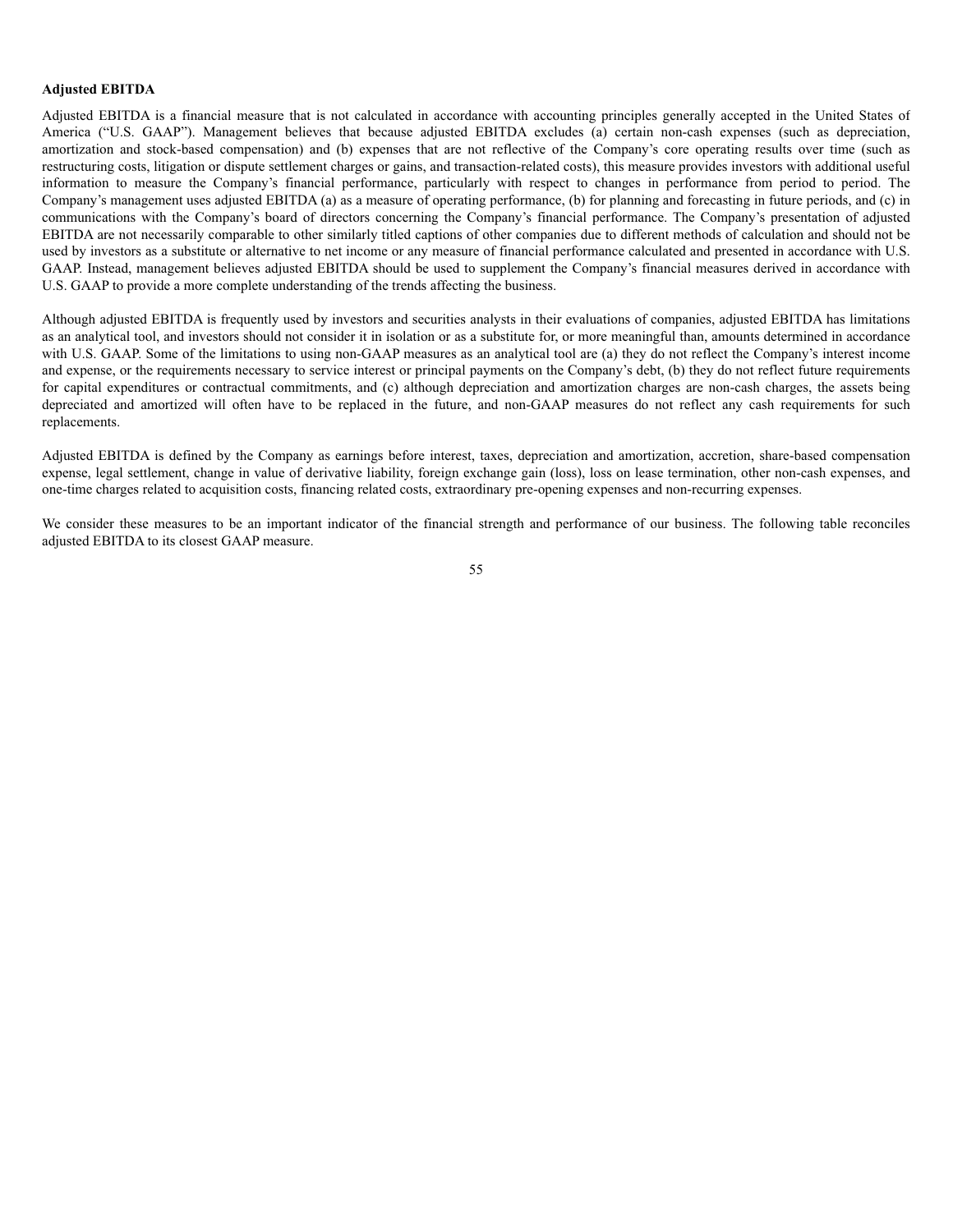For the years ended December 31, 2021 and 2020, adjusted EBITDA consisted of the following:

| Year ended December 31,                            | 2021       | 2020        |
|----------------------------------------------------|------------|-------------|
| Net loss (GAAP)                                    | \$(38,309) | \$(47,051)  |
| Interest income                                    | (15)       | (77)        |
| Interest expense                                   | 13,704     | 15,779      |
| Income tax expense                                 | 13,931     | 15,049      |
| Depreciation and amortization                      | 6,636      | 8,563       |
| Accretion                                          | 5,381      | (643)       |
| Equity based compensation                          | 10,081     | 5,306       |
| Legal settlement                                   | (3,768)    | (2,480)     |
| Change in value of derivative liability            | (832)      | 1,578       |
| Foreign exchange gain (loss)                       |            | (19)        |
| Acquisition, transaction, and other non-cash costs | 9,607      | 3,872       |
| Non-cash inventory adjustment                      | 8,506      | 2,305       |
| Non-cash lease expense                             | 3,814      | 2,404       |
| Loss on lease termination                          | 1,210      |             |
| Investment write-off                               |            | 1,701       |
| Adjustment to contingent consideration             |            | 775         |
| Commerce facility pre-opening expense              | 3,989      |             |
| Impairment of goodwill                             |            | 16,748      |
| Gain on sale of subsidiary                         |            | (12,987)    |
| Gain on sale leaseback transaction                 |            | (3,345)     |
| Gain on restructuring of notes receivable          |            | (380)       |
| Gain on settlement of debt                         |            | (1,218)     |
| Adjusted EBITDA (Non-GAAP)                         | \$33,935   | \$<br>5,880 |

Adjusted EBITDA should not be considered in isolation from, or as a substitute for, net loss. There are a number of limitations related to the use of adjusted EBITDA as compared to net operating loss, the closest comparable GAAP measure. Adjusted EBITDA excludes:

- Interest income and expense
- Current income tax expense
- Non-cash depreciation and amortization expense
- Accretion expense related to a periodic update of the present value of a liability
- Equity based compensation expense, which has been, and will continue to be for the foreseeable future, a significant recurring expense in our business and an important part of our compensation strategy
- Legal settlements
- Non-cash change in fair value of derivative liability
- Non-cash foreign exchange gains or losses, which accounts for the effect of both realized and unrealized foreign exchange transactions; unrealized gains or losses represent foreign exchange revaluation of foreign denominated monetary assets and liabilities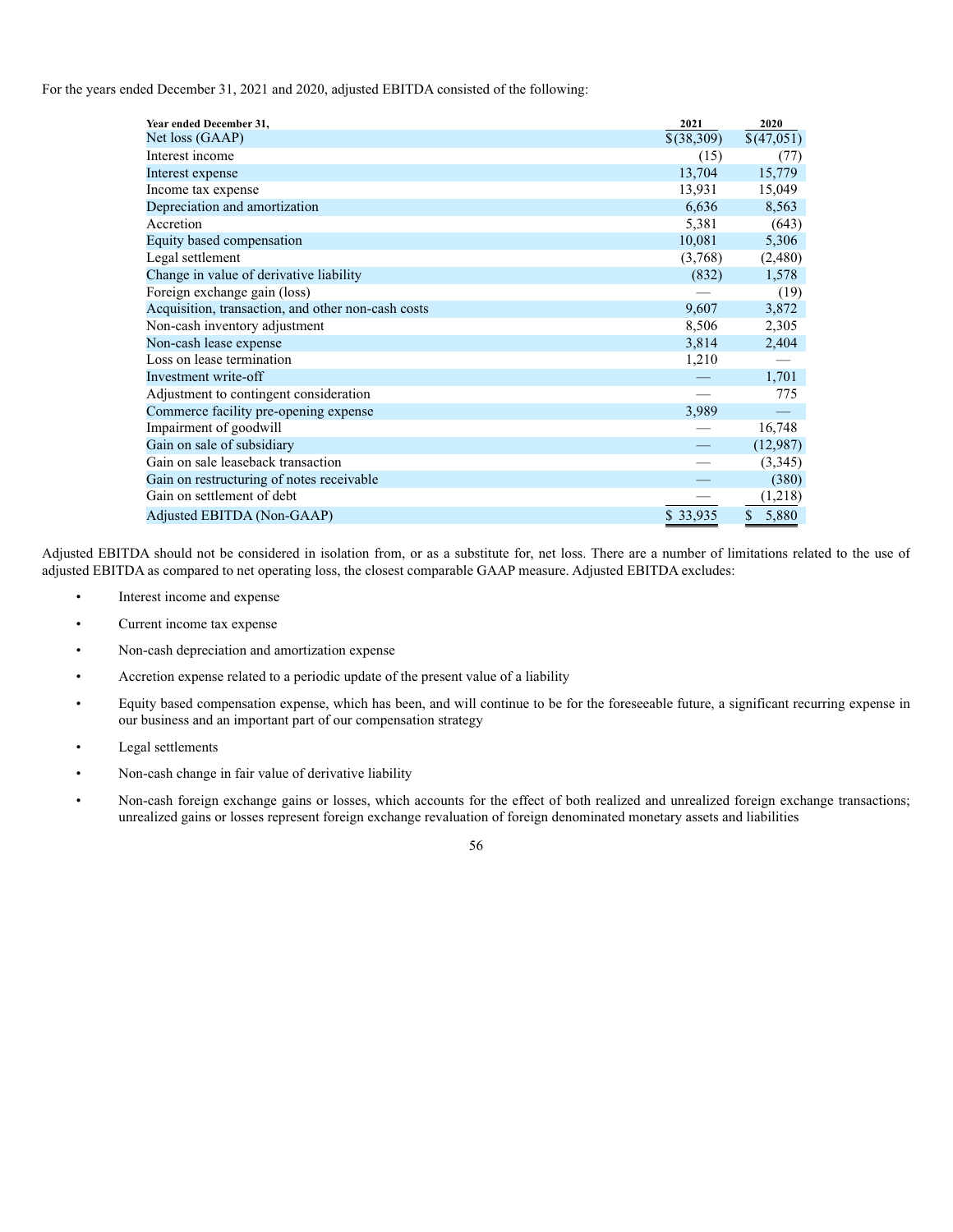- Acquisition, transaction, and other expenses (income), which vary significantly by transactions and are excluded to evaluate ongoing operating results
- Investment write-off
- Non-cash impairment charges, as the charges are not expected to be a recurring business activity

# *Year Ended December 31, 2021 Compared With Year Ended December 31, 2020*

# **Liquidity and Capital Resources**

As of December 31, 2021 and 2020, we had total current liabilities of \$48,838 and \$37,784, respectively, and current assets of \$50,874 and \$44,736, respectively to meet its current obligations. As of December 31, 2021 and 2020, we had working capital of \$2,036 and \$6,952, respectively. The decrease of \$4,916 is driven primarily by an increase in taxes payable, partially offset by increases in cash and cash equivalents and inventory, and decreases in accounts payable and derivative liability.

The Company is an early-stage growth company. It is generating cash from sales and is deploying its capital reserves to acquire and develop assets capable of producing additional revenues and earnings over both the immediate and near term. Capital reserves are being utilized for capital expenditures and improvements in existing facilities, product development and marketing, as well as customer, supplier and investor and industry relations.

## **Cash Flows**

#### *Net Cash provided by (Used in) Continuing Operations*

Net cash provided by continued operating activities was \$5,777 for the year ended December 31, 2021, an increase of \$19,191 as compared to \$13,414 of net cash used in continued operating activities for the year ended December 31, 2020. The increase is due to higher sales at the Company's dispensaries, corporate cost reductions, and improved sell-through in vertically-integrated locations.

Net cash used in continued operating activities was \$13,414 for the year ended December 31, 2020. This was largely due to increased non-cash charges such as depreciation and accrued interest, which was offset by higher interest charges from debt acquired through the Cannex acquisition and from other loans.

#### *Net Cash Provided by (Used in) Continuing Investing*

Net cash used in continued investing activities was \$13,041 for the year ended December 31, 2021, a decrease of \$54,030 as compared to \$41,016 of cash provided by investing activities for the year ended December 31, 2020. The decrease is primarily due to additional purchases of property and equipment for the year ended December 31, 2021 as compared to the year ended December 31, 2020.

Net cash provided by investing activities was \$41,016 for the year ended December 31, 2020. This was largely due to the primary source of proceeds from the sale of our dispensaries and interests in Arizona, Pennsylvania, Maryland and Arkansas, as well as the closing of a sale leaseback transaction. Some of these proceeds were used to purchased \$13,785 in property and equipment during the period.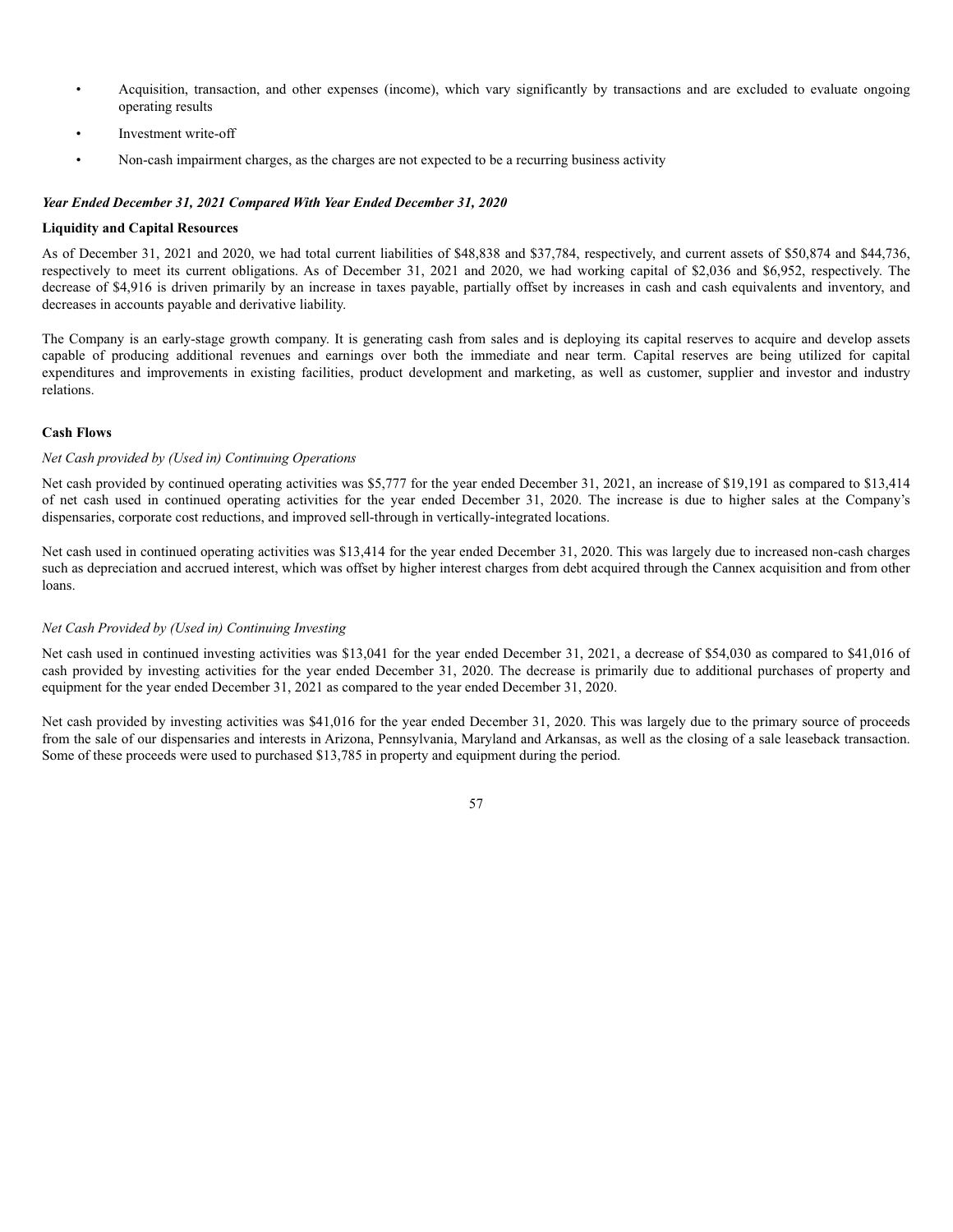# *Net Cash Provided by (Used in) Continuing Financing Activities*

Net cash provided by continued financing activities was \$10,886 for the year ended December 31, 2021, an increase of \$28,894 as compared to \$18,008 of cash used by financing activities for the year ended December 31, 2020. The increase is primarily attributed to the issuance of the new 2021 convertible note.

Net cash used by financing activities was \$18,008 for the year ended December 31, 2020. This was largely due to the repayment of \$37,813 of convertible debentures, which was partially offset by \$8,597 of cash proceeds from issuing convertible debt and \$12,134 from the sale of stock.

### *Net Cash Provided by (Used in) Discontinuing Operations*

The Company did not have any cash provided by or used in discontinued operating, investing, and financing activities in 2021, a decrease of \$1,197 as compared to the year ended December 31, 2020. The Company did not have any discontinued operations for the year ended December 31, 2021.

## **Availability of Additional Funds**

While the Company believes that its current cash on hand is sufficient to meet operating and capital requirements for the next twelve months, there is substantial doubt about continuing as a going concern thereafter that the Company will be able to meet such requirements. The Company may need to raise further capital, through the sale of additional equity or debt securities or otherwise, to support its future operations. The Company's operating needs include the planned costs to operate its business, including amounts required to fund working capital and capital expenditures. If the Company is unable to secure additional capital, it may be required to curtail its research and development initiatives and take additional measures to reduce costs in order to conserve its cash.

Our operating needs include the planned costs to operate our business, including amounts required to fund working capital and capital expenditures. Our future capital requirements and the adequacy of our available funds will depend on many factors, including our ability to successfully commercialize our products and services, competing technological and market developments, and the need to enter into collaborations with other companies or acquire other companies or technologies to enhance or complement our product and service offerings.

## **Contractual Obligations**

The Company has the following gross contractual obligations as of December 31, 2021, which are expected to be payable in the following respective periods:

|                                                       | Less than 1                                                                                                                      |              |              | Greater<br>than 5        |          |
|-------------------------------------------------------|----------------------------------------------------------------------------------------------------------------------------------|--------------|--------------|--------------------------|----------|
|                                                       | year                                                                                                                             | 1 to 3 years | 3 to 5 years | years                    | Total    |
| Accounts payable and accrued liabilities              | \$11.542                                                                                                                         | ,200         |              | $\overline{\phantom{a}}$ | \$12,742 |
| Convertible notes, notes payable and accrued interest | 6.197                                                                                                                            | 64.616       |              |                          | 70,813   |
| Contingent consideration payable                      |                                                                                                                                  | 2.393        |              |                          | 2.393    |
| <b>Total</b>                                          | \$17.739<br><u> Termin de la provincia de la provincia de la provincia de la provincia de la provincia de la provincia de la</u> | \$68,209     |              |                          | \$85,948 |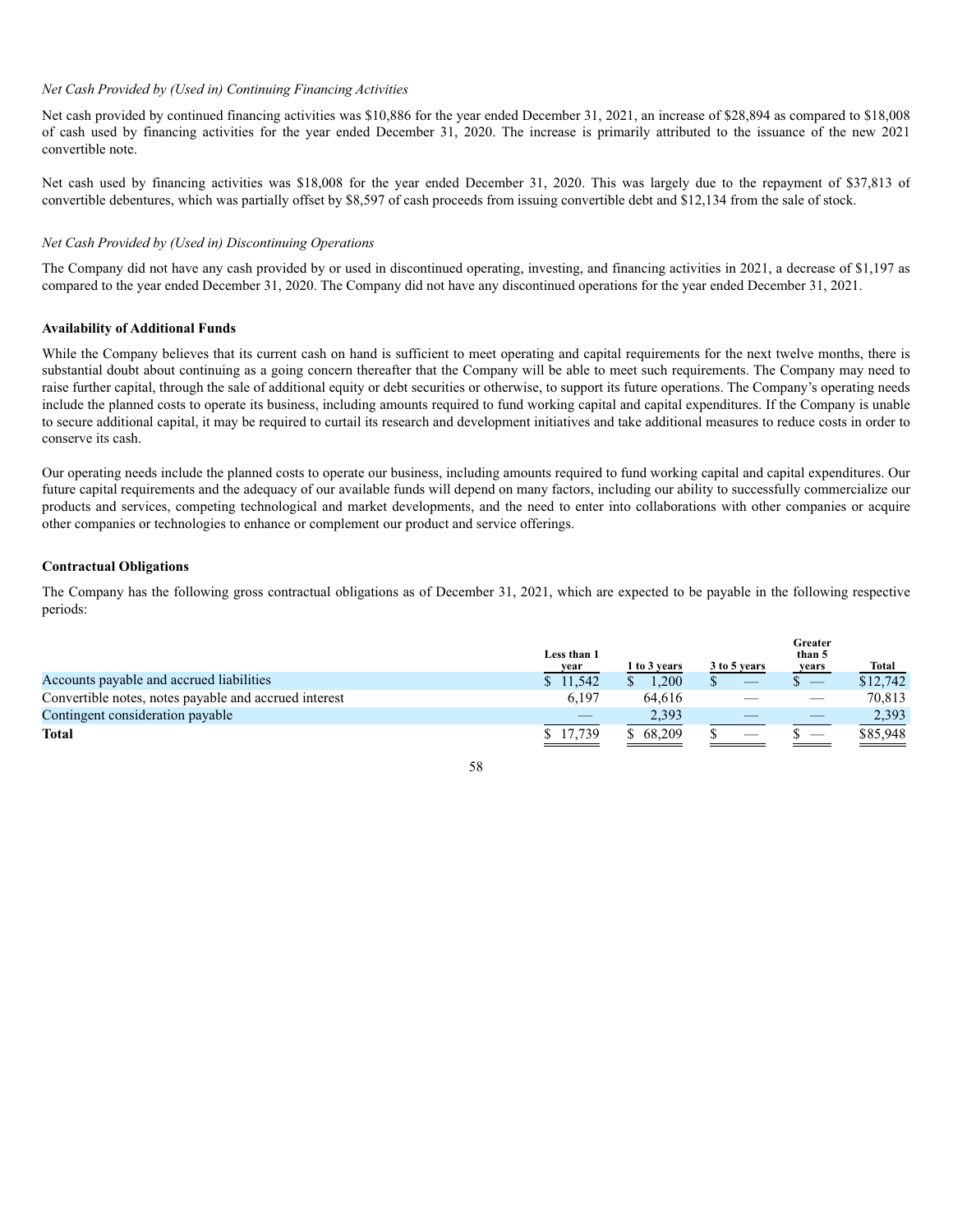### **Off-Balance Sheet Arrangements**

We did not have, during the periods presented, and we do not currently have, any relationships with any organizations or financial partnerships, such as structured finance or special purpose entities, that would have been established for the purpose of facilitating off-balance sheet arrangements or other contractually narrow or limited purposes.

#### **Subsequent Events**

#### *Merger Agreement*

On January 28, 2022 (the "Closing Date"), 4Front Ventures Corp. (the "Company") entered into the First Amendment to that certain agreement and plan of merger (the "Merger Agreement") by and among the Company, New England Cannabis Corporation, Inc., a Massachusetts corporation ("NECC"), Kenneth V. Stevens ("Mr. Stevens"), who is the sole owner of all of the issued and outstanding capital stock of NECC, and 4Front NECC Acquisition Co., a Massachusetts corporation (the "Merger Sub"). Pursuant to the terms and conditions of the Merger Agreement, NECC would be merged with and into the Merger Sub, which will change its name to New England Cannabis Corporation, Inc., and continue its corporate existence as a wholly-owned subsidiary of the Company (the "Merger").

Also on the Closing Date, the parties to the Merger Agreement, as amended, consummated the Merger. At the effective time of the Merger, pursuant to the terms and conditions of the Merger Agreement, as amended, the Company (i) paid Mr. Stevens cash in the amount of USD\$9,000,000, and (ii) issued Mr. Stevens 28,571,428 Class A Subordinate Voting shares of the Company (the "SVS"), with a deemed value of \$1.05 U.S. dollars per share, or a total estimated valuation of USD\$30,000,000.

The foregoing description of the Merger Agreement, as amended, is qualified in its entirety by reference to the Merger Agreement, a complete copy of which was filed as Exhibit 10.1 to the Current Report on Form 8-K filed with the Securities and Exchange Commission by the Company on October 8, 2021, and the First Amendment to the Merger Agreement, a complete copy of which is filed as Exhibit 10.3 hereto, each of which is incorporated herein by reference.

#### *Membership Interest Purchase Agreement*

In connection with the consummation of the Merger, on the Closing Date, the Company, Mission Partners RE, LLC, a Delaware limited liability company wholly-owned by the Company ("Mission Partners RE"), and Mr. Stevens entered into the First Amendment to that certain membership interest purchase agreement (the "Purchase Agreement"), pursuant to which the Company (through Mission Partners RE) completed its acquisition of 100% of the issued and outstanding membership interests of 29 Everett Street LLC, a Massachusetts limited liability company (the "Everett LLC"), which was solely held by Mr. Stevens and which owns certain real property that is currently leased to and used by NECC. Pursuant to the terms and conditions of the Purchase Agreement, as amended, the Company (i) paid Mr. Stevens cash in the amount of USD\$16,000,000, and (ii) issued Mr. Stevens a promissory note (the "Note") in the initial principal amount of USD\$2,000,000, which will bear interest at an annual rate of ten percent (10%) and will mature on the six-month anniversary of the Closing Date.

The foregoing description of the Purchase Agreement, as amended, is qualified in its entirety by reference to the Purchase Agreement, a complete copy of which was filed as Exhibit 10.2 to the Current Report on Form 8-K filed with the Securities and Exchange Commission by the Company on October 8, 2021, the First Amendment to the Purchase Agreement, a complete copy of which is filed as Exhibit 10.4 hereto, and the Note, a complete copy of which is filed as Exhibit 10.5 hereto, each of which is incorporated herein by reference.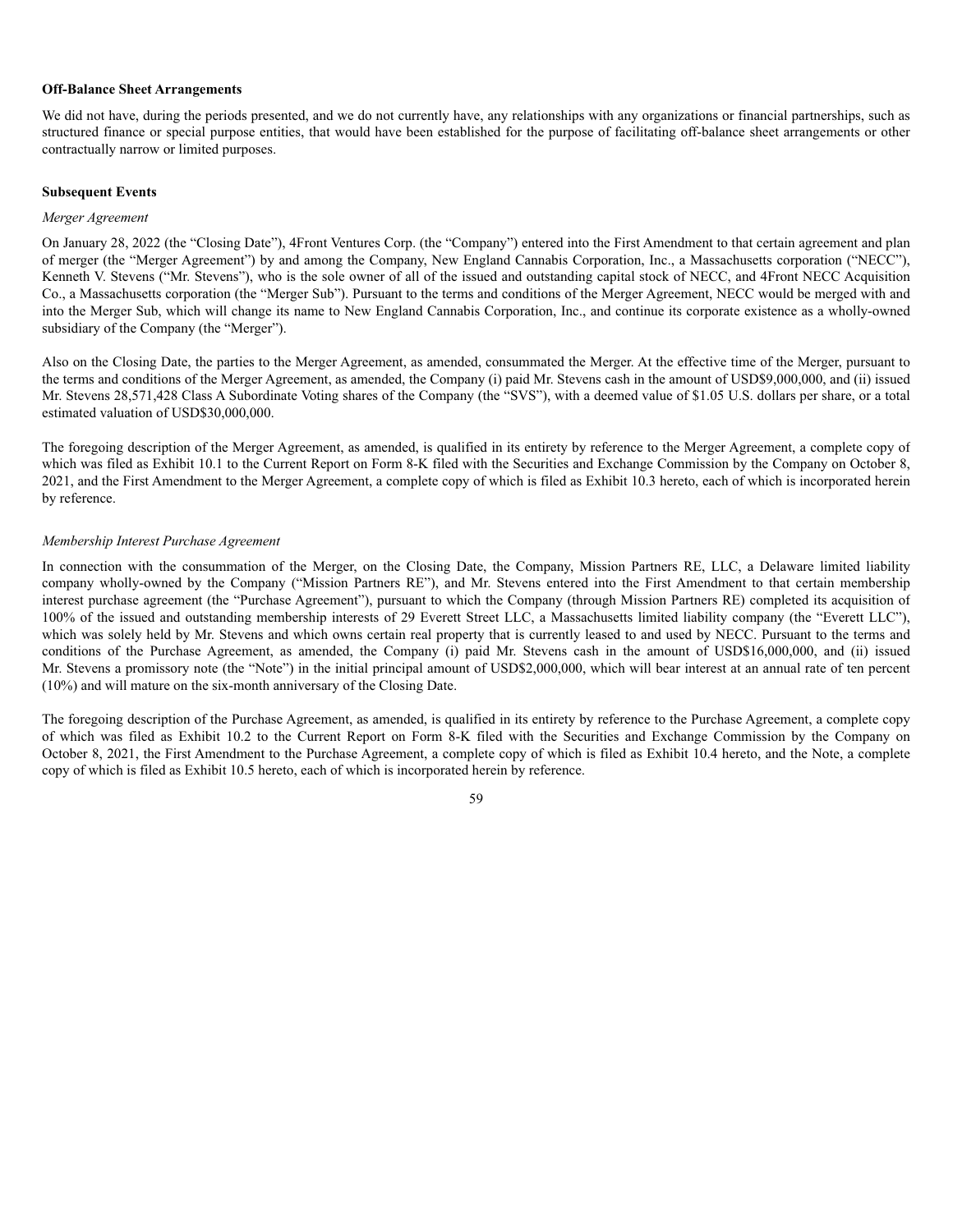On January 14, 2022, Healthy Pharms Inc. Unsecured promissory note with the outstanding balance of \$3,213 at December 31, 2021, was settled in shares. In conjunction with the settlement agreement, the Company agreed to issue a total of 6,235,512 class A subordinate voting shares to the noteholder to settle outstanding debt. The settlement was signed and agreed upon by both parties on the date of the agreement, January 14, 2022.

On January 28, 2022, the Company entered into the first amendment of the merger agreement with New England Cannabis Corporation, Inc., a Massachusetts corporation ("NECC"), Kenneth V. Stevens ("Mr. Stevens"), who is the sole owner of all of the issued and outstanding capital stock of NECC, and 4Front NECC Acquisition Co., a Massachusetts corporation (the "Merger Sub"). At the effective time of the merger, the Company (i) paid Mr. Stevens cash in the amount of USD\$9,000,000, and (ii) issued Mr. Stevens 28,571,428 Class A Subordinate Voting shares of the Company (the "SVS"), with a deemed value of \$1.05 U.S. dollars per share, or a total estimated valuation of USD\$30,000,000.

In connection with the consummation of the Merger on January 28, 2022, Mission Partners RE, LLC, a Delaware limited liability company whollyowned by the Company ("Mission Partners RE"), and Mr. Stevens entered into the first amendment to that certain membership interest purchase agreement (the "Purchase Agreement"). Pursuant to the Purchase Agreement, the Company (through Mission Partners RE) completed its acquisition of 100% of the issued and outstanding membership interests of 29 Everett Street LLC, a Massachusetts limited liability company (the "Everett LLC"), which was solely held by Mr. Stevens and which owns certain real property that is currently leased to and used by NECC. The Company (i) paid Mr. Stevens cash in the amount of \$16,000,000, and (ii) issued Mr. Stevens a promissory note in the initial principal amount of \$2,000,000, which will bear interest at an annual rate of ten percent (10%) and will mature on the six-month anniversary of January 28, 2022.

We are in the process of assessing the fair values of the acquired tangible assets and any intangible assets and liabilities for these acquisitions, and thus, have not presented purchase price allocations as of the date of this filing.

On March 30, 2022, the Company entered into a merger agreement with Island Global Holdings, Inc., a California corporation ("Island"); and Navy Capital SR LLC, a Delaware limited liability company, solely in its capacity as the representative of the Island stockholders (the "Stockholder Representative").

All classes of Island's equity securities are to be converted into a combination of (i) SVS of the Company; and (ii) subordinated promissory notes (the "Merger Notes") to be negotiated and issued by the Company, using formulae to be determined at a later date pursuant to the terms of the Merger Agreement.

We are in the process of assessing the fair values of the acquired tangible assets and any intangible assets and liabilities for these acquisitions, and thus, have not presented purchase price allocations as of the date of this filing.

# **Item 7A. Quantitative and Qualitative Disclosures About Market Risk**

Not required for smaller reporting companies.

#### **Item 8. Financial Statements and Supplementary Data**

The information required by this item is included below in "Item 15. Exhibits and Financial Statement Schedules" and incorporated by reference herein.

### **Item 9. Changes in and Disagreements with Accountants on Accounting and Financial Disclosures**

None.

### **Item 9A. Controls and Procedures**

#### **(a) Evaluation of Disclosure Controls and Procedures**

An evaluation was performed pursuant to Rule 13a-15(b) of the Securities Exchange Act of 1934 (the "Exchange Act") under the supervision and with the participation of our management, including the Chief Executive Officer and the Chief Financial Officer, of the effectiveness of the Company's disclosure controls and procedures (as defined in Rules 13a-15(e) and 15d-15(e) of the Exchange Act) as of the end of the period covered by this annual report. These disclosure controls and procedures are designed to ensure that information required to be disclosed by the Company in our reports under the Exchange Act is recorded, processed, summarized, and reported within the time periods specified in the SEC's rules and forms. Disclosure controls and procedures include, without limitation, controls and procedures designed to ensure that this information is accumulated and communicated to our management, including our principal executive and principal financial officers, or persons performing similar functions, as appropriate to allow timely decisions regarding required disclosure.

Based on the evaluation, our Chief Executive Officer and Chief Financial Officer have concluded that, as a result of the material weaknesses in the Company's internal control described below, the Company's disclosure controls and procedures were not effective as of December 31, 2021.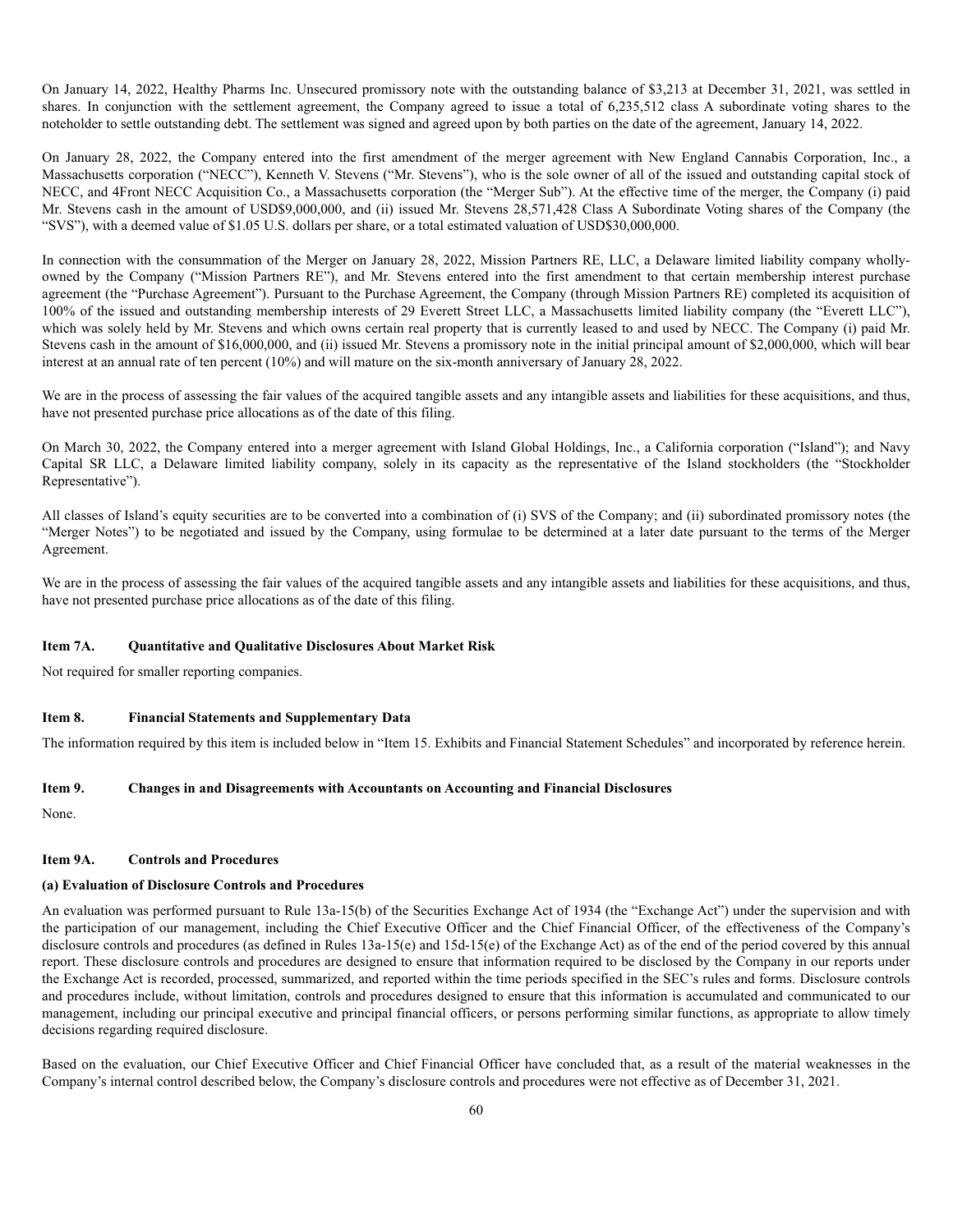## **Management's Report on Internal Control Over Financial Reporting**

Our management is responsible for establishing and maintaining adequate internal control over financial reporting, as such term is defined in the Exchange Act Rule 13a-15(f). Our internal control over financial reporting is a process designed under the supervision of our Chief Executive Officer and Chief Financial Officer to provide reasonable assurance regarding the reliability of financial reporting and the preparation of financial statements for external reporting purposes in accordance with U.S. GAAP. The CEO and CFO are also responsible for disclosing any changes to the Company's internal controls during the most recent period that have materially affected, or are reasonably likely to materially affect, its internal control over financial reporting. The Company's management, under the supervision and with the participation of its CEO and CFO, conducted an evaluation of the effectiveness of the Company´s internal control over financial reporting as of December 31, 2021 based on the criteria established in Internal Control — Integrated Framework (2013) issued by the Committee of Sponsoring Organizations of the Treadway Commission ("COSO").

A material weakness is a deficiency, or a combination of deficiencies, in internal control over financial reporting, such that there is a reasonable possibility that a material misstatement of the Company's annual or interim financial statements will not be prevented or detected on a timely basis by the Company's internal controls. Management concluded that as of December 31, 2021, the Company had a material weakness relating to three components of the COSO framework. The material weaknesses are summarized below, and remediation efforts are outlined in the "Remediation of Material Weaknesses in Internal Control over Financial Reporting" section below

# **Material Weaknesses in Internal Control**

The Company did not fully design and implement effective control activities based on the criteria established in the COSO framework. The Company has identified deficiencies that constitute a material weakness, either individually or in the aggregate. This material weakness is attributable to the following factors:

- We did not have sufficient accounting staff resources to timely perform closing and audit related procedures.
- We did not have effective controls over the review procedures for balance sheet account reconciliations and manual journal entries.
- We did not have documented evidence of review procedures and did not have sufficient segregation of duties within our accounting function.

Due to the existence of the above material weakness, management, including the CEO and CFO, has concluded that our internal control over financial reporting was not effective as of December 31, 2021. This material weakness creates a reasonable possibility that a material misstatement to the consolidated financial statements will not be prevented or detected on a timely basis.

This annual report does not include an attestation report of our independent registered public accounting firm regarding internal control over financial reporting. Management's report was not subject to attestation by our independent registered public accounting firm pursuant to law, rules and regulations that permit us to provide only management's report in this annual report.

#### **Remediation of Material Weaknesses in Internal Control over Financial Reporting**

The Company continues to strengthen our internal control over financial reporting and is committed to ensuring that such controls are designed and operating effectively. The Company is implementing process and control improvements to address the above material weakness as follows:

• The Company will assess sufficient resources, both in accounting staff and related technology, needed to timely perform closing and audit related procedures and align identified resources.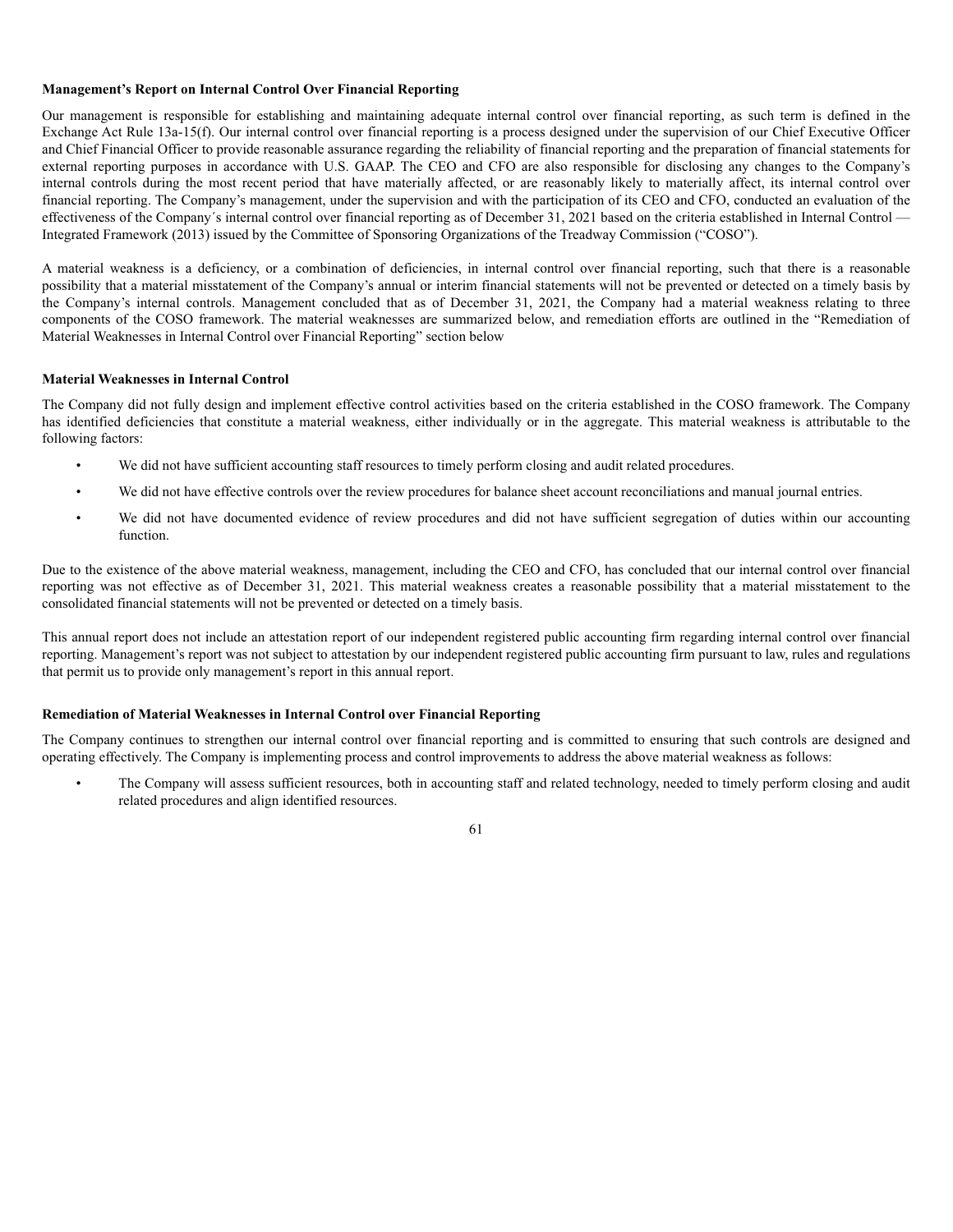- The Company will assess controls needed to effectively review procedures for balance sheet account reconciliations and manual journal entries and implement identified controls.
- The Company will assess review procedures to have sufficient segregation of duties within our accounting function, then standardize and document such procedures for evidence of review.

The material weakness in the Company's internal control over financial reporting will not be considered remediated until the remediated controls operate for a sufficient period of time and management has concluded, through testing, that these controls are operating effectively. The Company is working to have the material weaknesses remediated as soon as possible. However, there is no assurance that the remediation will be fully effective. As described above, the material weakness has not been remediated as of the filing date of this Form 10-K. If these remediation efforts do not prove effective and control deficiencies and material weaknesses persist or occur in the future, the accuracy and timing of the Company's financial reporting may be materially and adversely affected.

## **Inherent Limitations on Effectiveness of Controls**

Management recognizes that a control system, no matter how well conceived and operated, can provide only reasonable, not absolute, assurance that the objectives of the control system are met. Further, the design of a control system must reflect the fact that there are resource constraints, and the benefits of controls must be considered relative to their costs. Because of the inherent limitations in all control systems, no evaluation of controls can provide absolute assurance that all control issues and instances of fraud or error, if any, have been detected. These inherent limitations include the realities that judgments in decision making can be faulty, and that breakdowns can occur because of a simple error or mistake. Additionally, controls can be circumvented by the individual acts of some persons, by collusion of two or more people, or by management override of the controls. The design of any system of controls also is based in part upon certain assumptions about the likelihood of future events, and there can be no assurance that any design will succeed in achieving its stated goals under all potential future conditions; over time, controls may become inadequate because of changes in conditions, or the degree of compliance with policies or procedures may deteriorate. Because of the inherent limitations in a cost-effective control system, misstatements due to error or fraud may occur and not be detected.

## **Changes in Internal Control over Financial Reporting**

Other than those described above, there have been no changes in the Company's internal control over financial reporting during the year ended December 31, 2021, that have materially affected, or that are reasonably likely to materially affect, the Company's internal control over financial reporting.

**Item 9B. Other Information**

None.

# **Item 9C. Disclosure Regarding Foreign Jurisdictions That Prevent Inspections.**

Not applicable.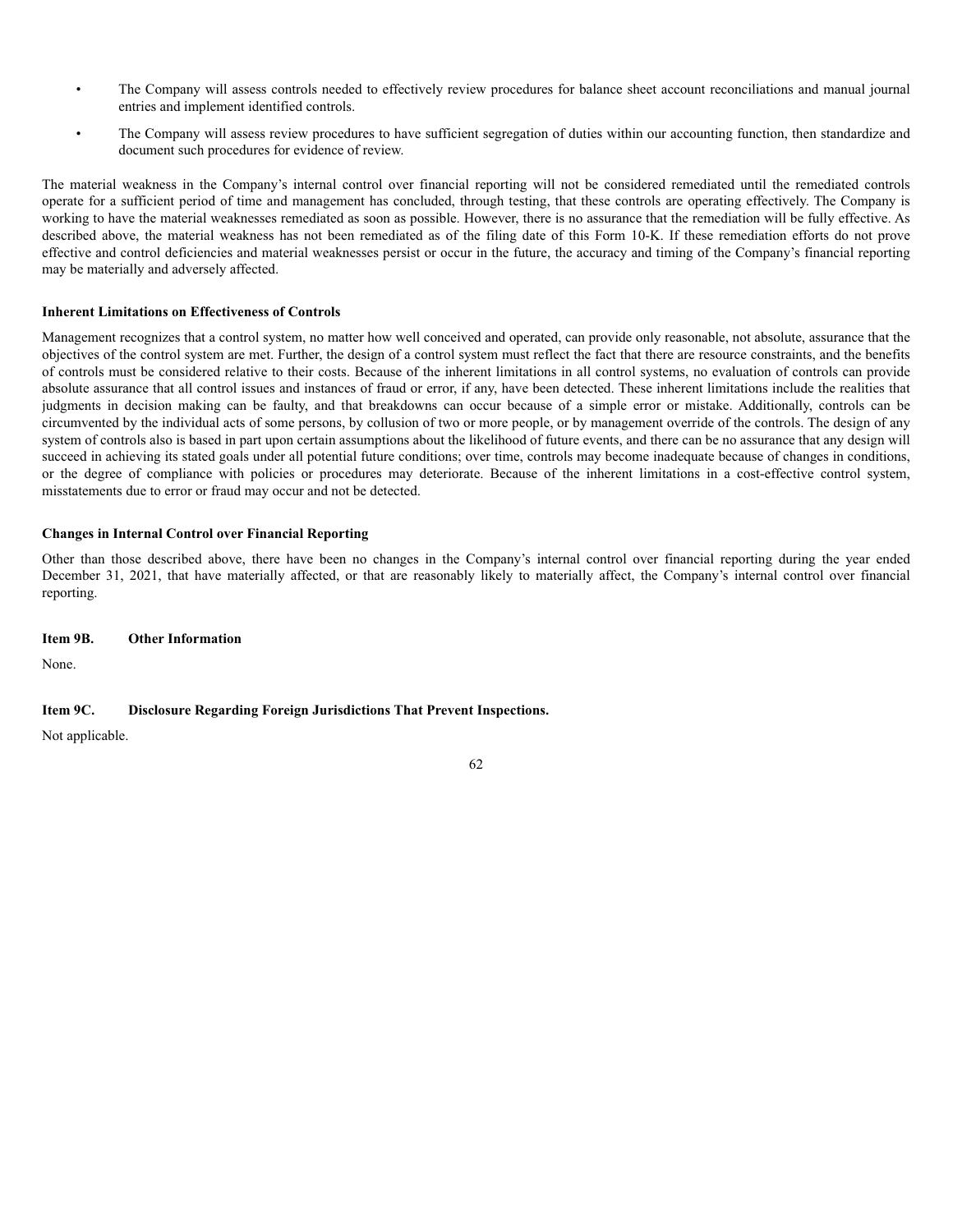### **PART III**

# **Item 10. Directors, Executive Officers and Corporate Governance**

# Directors and Executive Officers

The following table sets forth information about our directors and executive officers as of April 12, 2022:

| <b>Name</b>               |     | Age Position(s)                                            |
|---------------------------|-----|------------------------------------------------------------|
| <i>Executive Officers</i> |     |                                                            |
| Leonid Gontmakher         | 36  | Chief Executive Officer                                    |
| Joseph Feltham            |     | 36 Chief Operating Officer                                 |
| Andrew Thut               | 48  | Chief Investment Officer & Interim Chief Financial Officer |
| Non-Employee Directors    |     |                                                            |
| David Daily $(1)$ $(2)$   | 41  | Director                                                   |
| Chetan Gulati (1)         | 44  | Director                                                   |
| Robert E. Hunt            | 50. | Director                                                   |
| Kathi Lentzsch (2)        | 66  | Director                                                   |
| Amit Patel $(1)$ $(3)$    | 49  | Director                                                   |
| Roman Tkachenko (2)       | 38  | Director                                                   |
|                           |     |                                                            |

(1) Member of the Audit Committee

- (2) Member of the Compensation Committee
- (3) Chair of the Audit Committee

### **Executive Officers**

**Leonid Gontmakher** has served as our Chief Executive Officer since March 2020 and has been a member of our board of directors since August 2019. From 2014 to 2018, Mr. Gontmakher co-founded and then operated Northwest Cannabis Solutions, which under his leadership grew to be one of the largest and most successful producers of cannabis products in Washington state. From March 2018 to July 2019, he also served as Chief Operating Officer at Cannex Capital Holdings, Inc., which merged with 4Front in July 2019. Mr. Gontmakher has significant experience in cannabis facility design, construction management, equipment sourcing, operations, branding, sales and marketing strategy, and software solutions. Before entering the cannabis industry, from 2008 to 2013 he served on the senior management team at North America's largest processor and distributor of specialized seafood products. Mr. Gontmakher hold a Bachelor of Science from Arizona State University.

**Joseph Feltham** joined the Company in July 2014 and has served in a variety of financial and operational roles, including Chief of Staff and EVP, Operations, and was appointed as the Company's Chief Operating Officer in September 2020. He has brought a wealth of experience and support in financial analysis, market research and operations support and is instrumental in implementing new processes and projects for the Company. Mr. Feltham holds a Bachelor of Science from the University of San Francisco.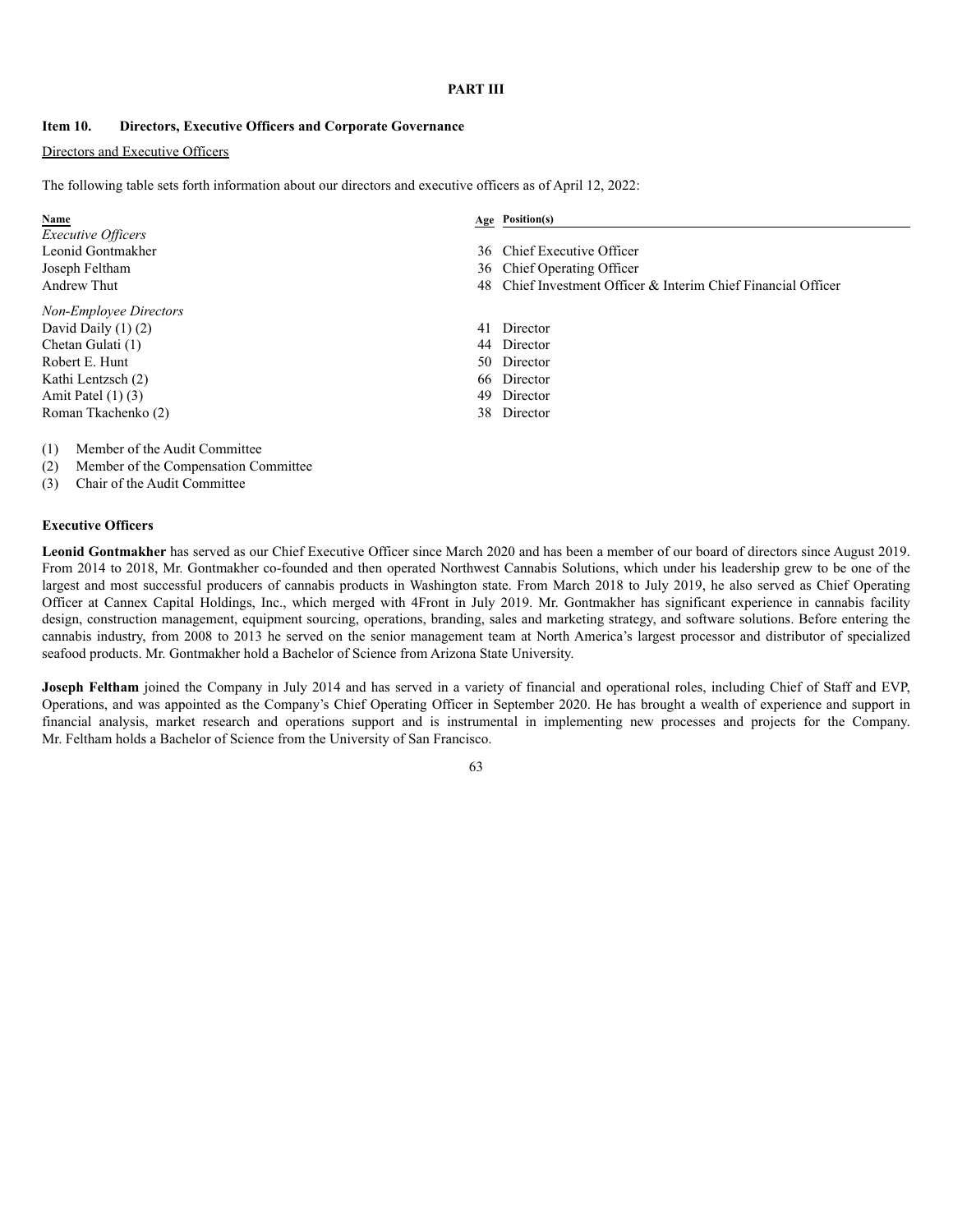**Andrew Thut** was an early investor in 4Front, joining the Company full time as Chief Investment Officer in October 2014 and was appointed Interim Chief Financial Officer in July 2021. He brings to the team a wealth of financial-management experience and business acumen having previously served as Managing Director of the BlackRock Small Cap Growth Fund at BlackRock Advisors LLC. During his 11-year involvement with BlackRock Small Cap Growth Fund, the \$2 billion fund ranked in the top five percent of all domestic small cap growth funds. He also has held positions at MFS Investment Management and BT Alex Brown. Since joining 4Front, he has immersed himself in every facet of the cannabis industry, from the relevant financial drivers of the industry to hands-on experience with dispensaries and cultivation facilities. Mr. Thut holds a Bachelor of Arts from Dartmouth College.

#### **Non-Employee Directors**

**David Daily** has served as a member of the Company's board of directors since July 2019. Mr. Daily is the Chief Executive Officer of Gravitron, LLC which he founded in May 2004. Commonly known as Grav.com or GRAV®, its original invention was the first all-glass gravity bong, the Gravitron, which was an instant success and has become a cult classic. Since the Gravitron, Mr. Daily has designed or led the GRAV® design team to bring over 500 unique top-line products to the cannabis market. Mr. Daily is an investor, board member, mentor, and advisor to over a dozen start-up stage brands in cannabis and consumer packaged goods. He holds a Bachelor of Arts in Economics from The University of Texas at Austin.

**Chetan Gulati** has served as a member of the Company's board of directors since December 2020. He has been a partner and head of research at Navy Capital, a New York-based asset manager focused on the rapidly growing global cannabis sector from 2019 to the present. Mr. Gulati began his career practicing law at Wachtell, Lipton, Rosen and Katz where he focused on corporate restructurings and finance. He then joined Perry Capital in 2007 and was ultimately appointed to run Perry's London operations from 2010-2016. From 2017-2018, Mr. Gulati was a Partner at Smith Cove Capital. He holds a Bachelor of Arts from the University of Rochester and a Juris Doctor from Yale Law School.

**Robert Hunt**, age 49, has more than 15 years' experience in the cannabis industry as an attorney, consultant, and entrepreneur. From January 2018 to the present, Mr. Hunt has served as Managing Member of Linnaea Holdings, a California based cannabis-focused private equity and operating company hybrid venture. From January 2017 to the present, Mr. Hunt has also worked as the Managing Member of Shingle Hill, a boutique cannabis consulting firm. From June 2016 to December 2016, he was employed as President of Teewinot Life Sciences, a cannabinoid producer. From August 2014 to May 2016, Mr. Hunt was a General Partner of Tuatara Capital, L.P., a private equity firm focused on the cannabis industry. In addition, Mr. Hunt has served on a number of boards of directors, including several in the cannabis industry, such as New Dia Fenway, LLC, Ardent, Inc., Wow Organics, and Canna Click, LLC. Mr. Hunt holds a Bachelor of Arts from the University of Vermont, and a Juris Doctor from Suffolk University Law School.

**Kathi Lentzsch** has served as a member of the Company's board of directors since September 2019. She was appointed Chair of the Board in 2021 and Chair of the Compensation Committee in 2019. Ms. Lentzsch has more than three decades of experience in retail and wholesale operations and management with public and privately held companies. From January 2018 until December 2020, Ms. Lentzsch was the Chief Executive Officer, President and a board member of Bartell Drugs, one of the oldest and largest family-owned pharmacy chains in the country. She left this role after successfully leading the sale of the company to Rite Aid, the third largest pharmacy chain in the country. She previously served as Interim Chief Executive Officer of Gumps, a 150-year old retailer of luxury gifts, from 2011 until 2016, while also serving as President of Enesco Gift, a division of Enesco LLC, one of the oldest giftware companies in the nation, and held senior executive roles at Pottery Barn (a division of Williams Sonoma (NYSE:WSM)), Cost Plus World Market (formerly Nasdaq: CPWM) and Pier 1 Imports (formerly NYSE: PIR). It was during her time as Chief Executive Officer of Elephant Pharmacy, a unique retail start-up that offered natural and organic products, alternative remedies and services, with a traditional pharmacy, that Ms. Lentzsch became interested in medical cannabis. She serves as advisor to the Center for Leadership and Strategic Thinking at the Foster School of Business at the University of Washington and holds a Bachelor of Business Administration degree from the College of William and Mary in Virginia.

**Amit Patel**, age 50, has a wide range of experience with investment management funds, investment banking, and the management and oversight of operating companies, including companies undergoing strategic transformations. He has been Managing Partner of Paceline Partners, which makes investments across multiple industries as well as manages various investment funds, since January 2015. Prior to Paceline Partners, Mr. Patel worked at Houlihan Lokey Inc. (NYSE:HLI), an investment bank and financial services provider, for over 15 years. His latest position was as a Managing Director with responsibility for Houlihan Lokey's principal investment fund until it was spun out in August 2015. Prior to that, he was a Managing Director in Houlihan Lokey's Financial Restructuring Group. From November 2020 to April 2022, Mr. Patel was a Board Member of LPF Holdco, LLC d/b/a Loudpack, a California cannabis company, until its merger with Harborside Inc. (OTC:HBORF) in April 2022. He chaired Loudpack's Compensation Committee and was a member of the company's Audit Committee. Since August 2016, he has served on the Limited Partner Advisory Committee of PowerPlant Ventures Fund I, a plant-based emerging consumer company investment fund. Earlier in his career, Mr. Patel worked at the Goldman Sachs Group, Inc.'s (NYSE:GS) Special Situations Group and held various operating roles at PRAM Filtration Corp. Mr. Patel holds a Bachelor of Science from the Wharton School of the University of Pennsylvania.

**Roman Tkachenko** has served as a member of the Company's board of directors since December 2020. From March 2010 to the present, Mr. Tkachenko has served as the Chief Executive Officer and co-founder of Direct Source Seafood LLC, an importer/wholesaler of specialized frozen seafood products. Direct Source Seafood is the largest importer of king and snow crab from Russia, as well as one of the largest importers of Argentine wild caught shrimp. Direct Source Seafood, LLC has annual revenues of \$300,000. From November 2013 to September 2017, Mr. Tkachenko served as the Chief Executive Officer of Marine Treasures International, a company specializing in international sourcing of frozen seafood. Mr. Tkachenko holds a Bachelor of Science in Accounting from Central Washington University.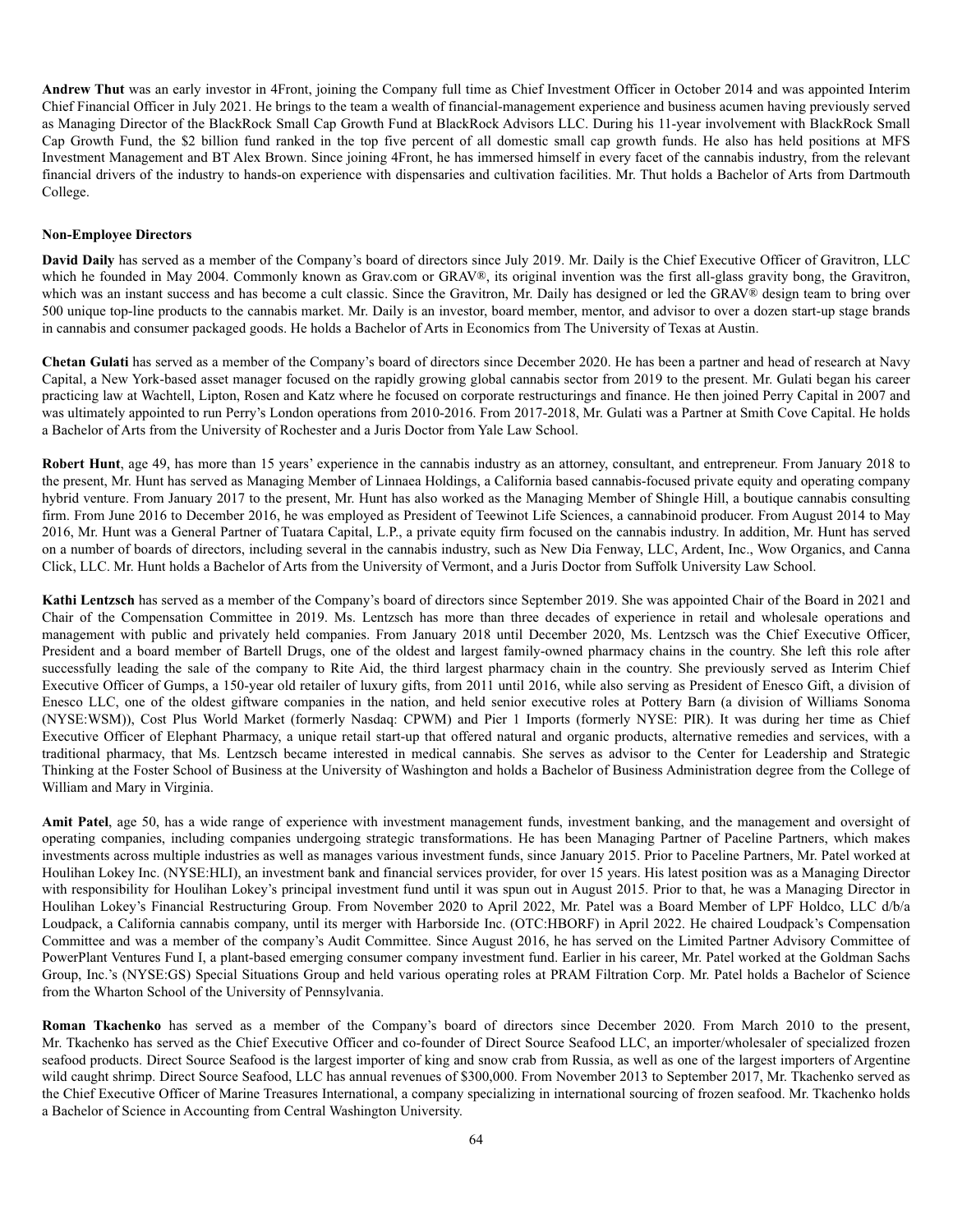#### **Involvement in Certain Legal Proceedings**

To our knowledge, none of our current directors or executive officers has, during the past ten years:

- been convicted in a criminal proceeding or been subject to a pending criminal proceeding (excluding traffic violations and other minor offenses);
- had any bankruptcy petition filed by or against the business or property of the person, or of any partnership, corporation or business association of which he was a general partner or executive officer, either at the time of the bankruptcy filing or within two years prior to that time;
- been subject to any order, judgment, or decree, not subsequently reversed, suspended or vacated, of any court of competent jurisdiction or federal or state authority, permanently or temporarily enjoining, barring, suspending or otherwise limiting, his involvement in any type of business, securities, futures, commodities, investment, banking, savings and loan, or insurance activities, or to be associated with persons engaged in any such activity;
- been found by a court of competent jurisdiction in a civil action or by the SEC or the Commodity Futures Trading Commission to have violated a federal or state securities or commodities law, and the judgment has not been reversed, suspended, or vacated;
- been the subject of, or a party to, any federal or state judicial or administrative order, judgment, decree, or finding, not subsequently reversed, suspended or vacated (not including any settlement of a civil proceeding among private litigants), relating to an alleged violation of any federal or state securities or commodities law or regulation, any law or regulation respecting financial institutions or insurance companies including, but not limited to, a temporary or permanent injunction, order of disgorgement or restitution, civil money penalty or temporary or permanent cease-and-desist order, or removal or prohibition order, or any law or regulation prohibiting mail or wire fraud or fraud in connection with any business entity; or
- been the subject of, or a party to, any sanction or order, not subsequently reversed, suspended or vacated, of any self-regulatory organization (as defined in Section 3(a)(26) of the Exchange Act), any registered entity (as defined in Section 1(a)(29) of the Commodity Exchange Act), or any equivalent exchange, association, entity or organization that has disciplinary authority over its members or persons associated with a member.

Except as set forth in our discussion below in "Certain Relationships and Related Party Transactions," none of our directors or executive officers has been involved in any transactions with us or any of our directors, executive officers, affiliates, or associates which are required to be disclosed pursuant to the rules and regulations of the SEC.

# **Family Relationships**

Leonid Gontmakher and Roman Tkachenko are cousins. There are no other family relationships among any of our executive officers or directors.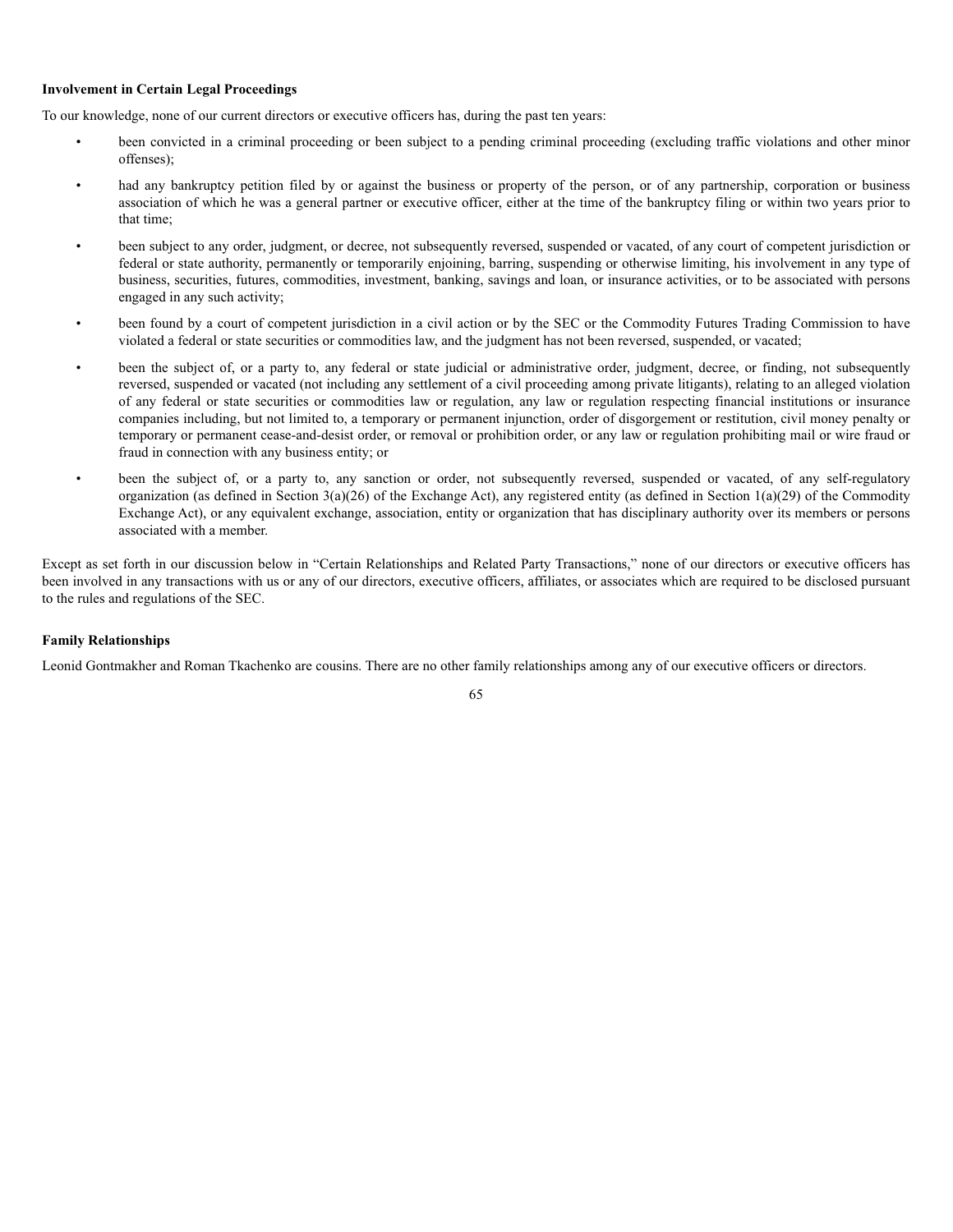#### **Corporate Governance Overview**

We are committed to having sound corporate governance principles, which are essential to running our business efficiently and maintaining our integrity in the marketplace. We understand that corporate governance practices change and evolve over time, and we seek to adopt and use practices that we believe will be of value to our stockholders and will positively aid in the governance of the Company. To that end, we regularly review our corporate governance policies and practices and compare them to the practices of other peer institutions and public companies. We will continue to monitor emerging developments in corporate governance and enhance our policies and procedures when required or when our board determines that it would benefit our Company and our stockholders.

### **Director Independence**

Although we are not listed on The Nasdaq Stock Market, LLC ("Nasdaq"), we intend to apply applicable Nasdaq independence rules, which require a majority of a listed company's board of directors to be comprised of independent directors within one (1) year of listing. In addition, Nasdaq rules require that, subject to specified exceptions, each member of a listed company's audit, compensation and nominating and corporate governance committees be independent, and that audit committee members also satisfy independence criteria set forth in Rule 10A-3 under the Exchange Act. The Nasdaq independence definition includes a series of objective tests, such as that the director is not, and has not been for at least three (3) years, one of our employees, that neither the director nor any of his family members has engaged in various types of business dealings with us and that the director is not associated with the holders of more than five percent (5%) of our common stock. In addition, under applicable Nasdaq rules, a director will only qualify as an "independent director" if, in the opinion of the listed company's board of directors, that person does not have a relationship that would interfere with the exercise of independent judgment in carrying out the responsibilities of a director.

Our board of directors has undertaken a review of the independence of each director. Based on information provided by each director concerning their background, employment and affiliations, our board of directors has determined that three of our five directors, do not have relationships that would interfere with the exercise of independent judgment in carrying out the responsibilities of a director and that each of these directors is "independent" as that term is defined under the listing standards of Nasdaq. In making such determination, our board of directors considered the relationships that each such non-employee director has with us and all other facts and circumstances that our board of directors deemed relevant in determining his independence, including the beneficial ownership of our capital stock by each non-employee director.

#### **Board's Role in Risk Oversight and Management**

Our board of directors, as a whole and through its committees, is responsible for the oversight of risk management, while our management is responsible for the day-to-day management of risks faced by us. The board of directors receives regular reports from members of senior management on areas of material risk to the Company, including operational, financial, legal, regulatory, strategic and reputational risks. In its risk oversight role, our board of directors has the responsibility to satisfy itself that the risk management processes designed and implemented by management are adequate and functioning as designed.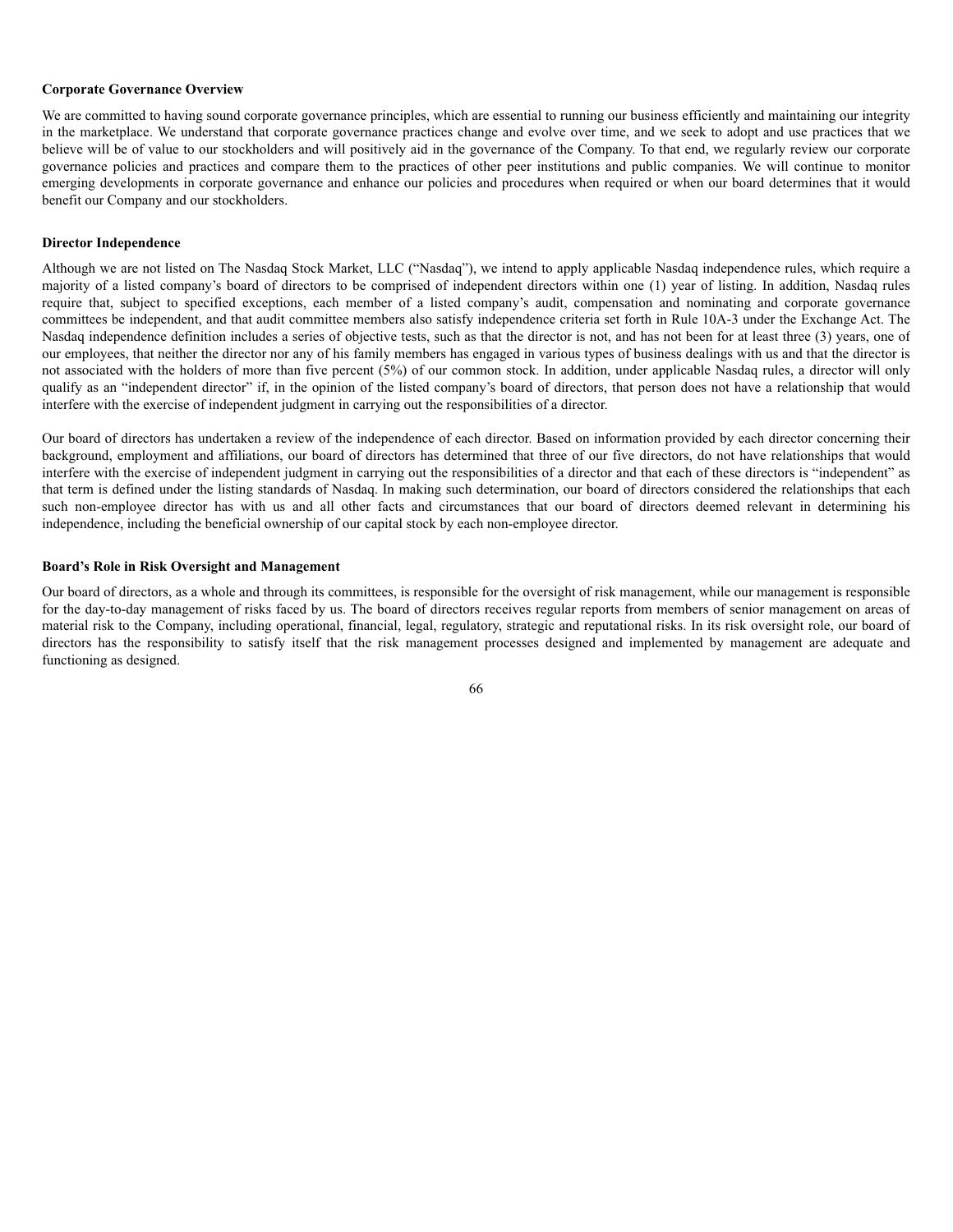#### **Role of Board in Risk Oversight Process**

Our board of directors has responsibility for the oversight of the Company's risk management processes and, either as a whole or through its committees, regularly discusses with management our major risk exposures, their potential impact on our business and the steps we take to manage them. The risk oversight process includes receiving regular reports from board committees and members of senior management to enable our board to understand the Company's risk identification, risk management and risk mitigation strategies with respect to areas of potential material risk, including operations, finance, legal, regulatory, strategic and reputational risk.

The audit committee reviews information regarding liquidity and operations and oversees our management of financial risks. Periodically, the audit committee reviews our policies with respect to risk assessment, risk management, loss prevention and regulatory compliance. Oversight by the audit committee includes direct communication with our external auditors, and discussions with management regarding significant risk exposures and the actions management has taken to limit, monitor or control such exposures. The compensation committee is responsible for assessing whether any of our compensation policies or programs has the potential to encourage excessive risk-taking. The nominating and corporate governance committee manages risks associated with the independence of the board, corporate disclosure practices, and potential conflicts of interest. While each committee is responsible for evaluating certain risks and overseeing the management of such risks, the entire board is regularly informed through committee reports about such risks. Matters of significant strategic risk are considered by our board of directors as a whole.

# **Director Nomination Process**

Our board of directors believes that its directors should have the highest professional and personal ethics and values, consistent with the Company's longstanding values and standards. They should have broad experience at the policy-making level in business, government or civic organizations. They should be committed to enhancing stockholder value and should have sufficient time to carry out their duties and to provide insight and practical wisdom based on their own unique experience. Each director must represent the interests of all stockholders. When considering potential director candidates, our board of directors also considers the candidate's independence, character, judgment, diversity, age, skills, including financial literacy, and experience in the context of our needs and those of our board of directors. Our board of directors believe that diversity is an important attribute of the members who comprise our board of directors and that the members should represent an array of backgrounds and experiences and should be capable of articulating a variety of viewpoints. Our board of directors' priority in selecting board members is the identification of persons who will further the interests of our stockholders through his or her record of professional and personal experiences and expertise relevant to our business.

#### **Stockholder Nominations to the Board of Directors**

Director nominations by a stockholder or group of stockholders for consideration by our stockholders at our annual meeting of stockholders, or at a special meeting of our stockholders that includes on its agenda the election of one or more directors, may only be made in accordance with our Articles and applicable law.

Stockholders' notice for any proposals requested pursuant to Rule 14a-8 under the Exchange Act (including director nominations), must be made in accordance with that rule.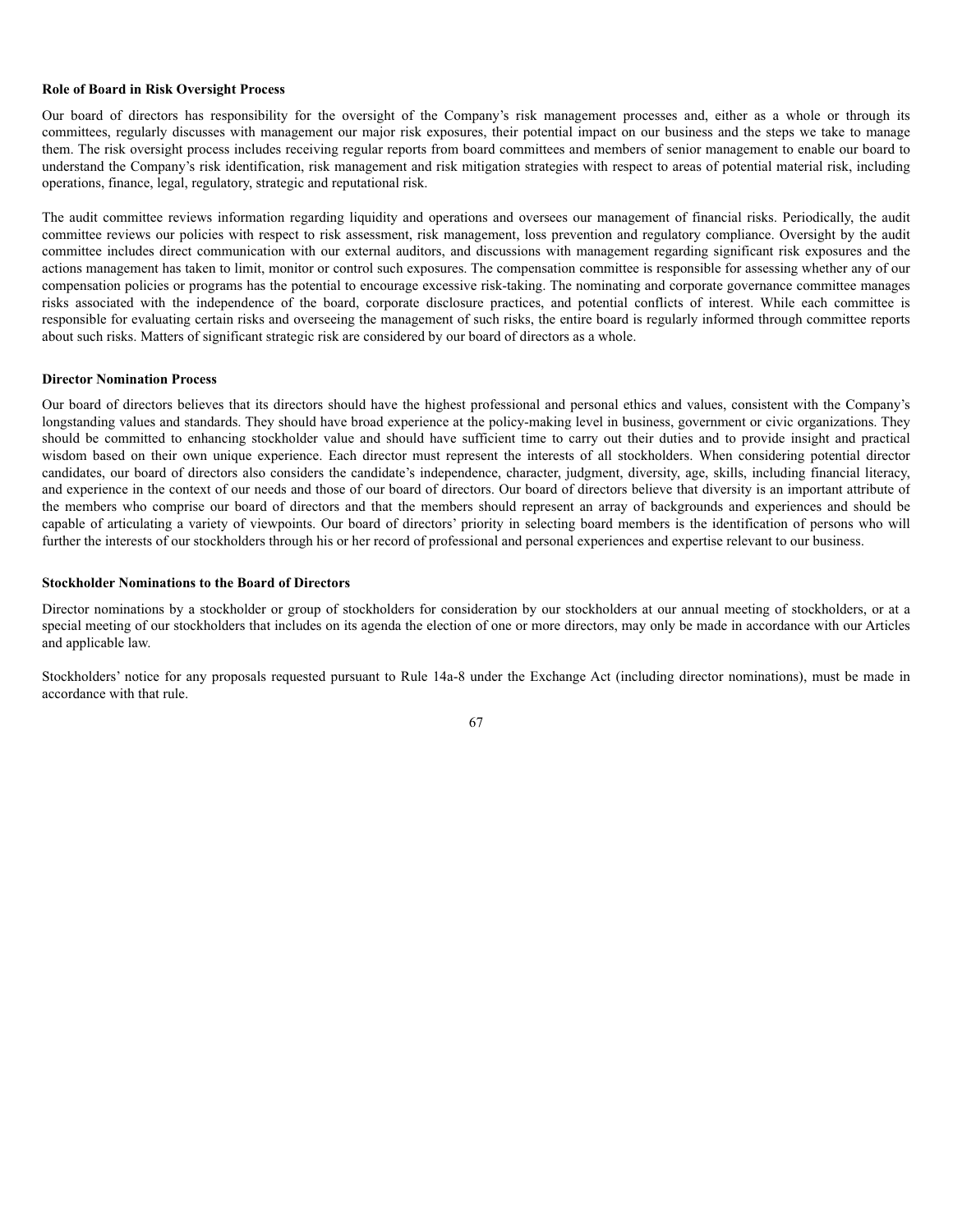#### **Board Mandate and Committees**

The board of directors has a written mandate that governs the board of directors. Additionally, the board of directors is empowered by governing corporate law, the Company's Articles and its corporate governance policies to manage or supervise the management of the affairs and business of the Company. The board of directors carries out its responsibilities directly and through two board of directors committees, the audit committee and the compensation committee, each of which operate under a written committee charters approved by the board of directors. The board of directors meets regularly on a quarterly basis and holds additional meetings as required to deal with the Company's business.

#### **Compliance with Section 16(a) of the Exchange Act**

Section 16(a) of the Exchange Act requires our officers, directors, and persons who own more than ten percent of a registered class of our equity securities to file reports of securities ownership and changes in such ownership with the SEC. Officers, directors, and greater-than-ten-percent stockholders are required by SEC regulations to furnish us with copies of all Section 16(a) forms that they file.

Based solely upon a review of Forms 3, Forms 4, and Forms 5 furnished to us pursuant to Rule 16a-3 under the Exchange Act, we believe that all such forms required to be filed pursuant to Section 16(a) of the Exchange Act during the year ended December 31, 2021 were timely filed, as necessary, by the officers, directors, and security holders required to file such forms, except for the following:

Mr. Joseph Feltham did not timely file a Form 4 with respect to one transaction.

Mr. Chetan Gulati did not timely file a Form 4 with respect to one transaction.

Ms. Kathi Lentzsch did not timely file a Form 4 with respect to one transaction.

Mr. Andrew Thut did not timely file a Form 4 with respect to one transaction.

#### **Code of Business Conduct and Ethics**

The board of directors has adopted the Code of Business Conduct and Ethics which applies to directors, officers, employees, consultants and contractors of the Company and its subsidiaries. The text of the Code of Conduct is available at www.4frontventures.com. The reference to our website address does not constitute incorporation by reference of the information contained at or available through our website, and you should not consider it to be a part of this report.

#### **Item 11. Executive Compensation**

As an emerging growth company under the JOBS Act, we have opted to comply with the executive compensation disclosure rules applicable to "smaller reporting companies" as such term is defined in the rules promulgated under the Securities Act, which permit us to limit reporting of executive compensation to our principal executive officer and our two (2) other most highly compensated named executive officers.

# **Summary Compensation Table**

The following table provides information regarding the compensation awarded to or earned during 2020 and 2021, as applicable, by our named executive officers. All amounts are in whole dollars.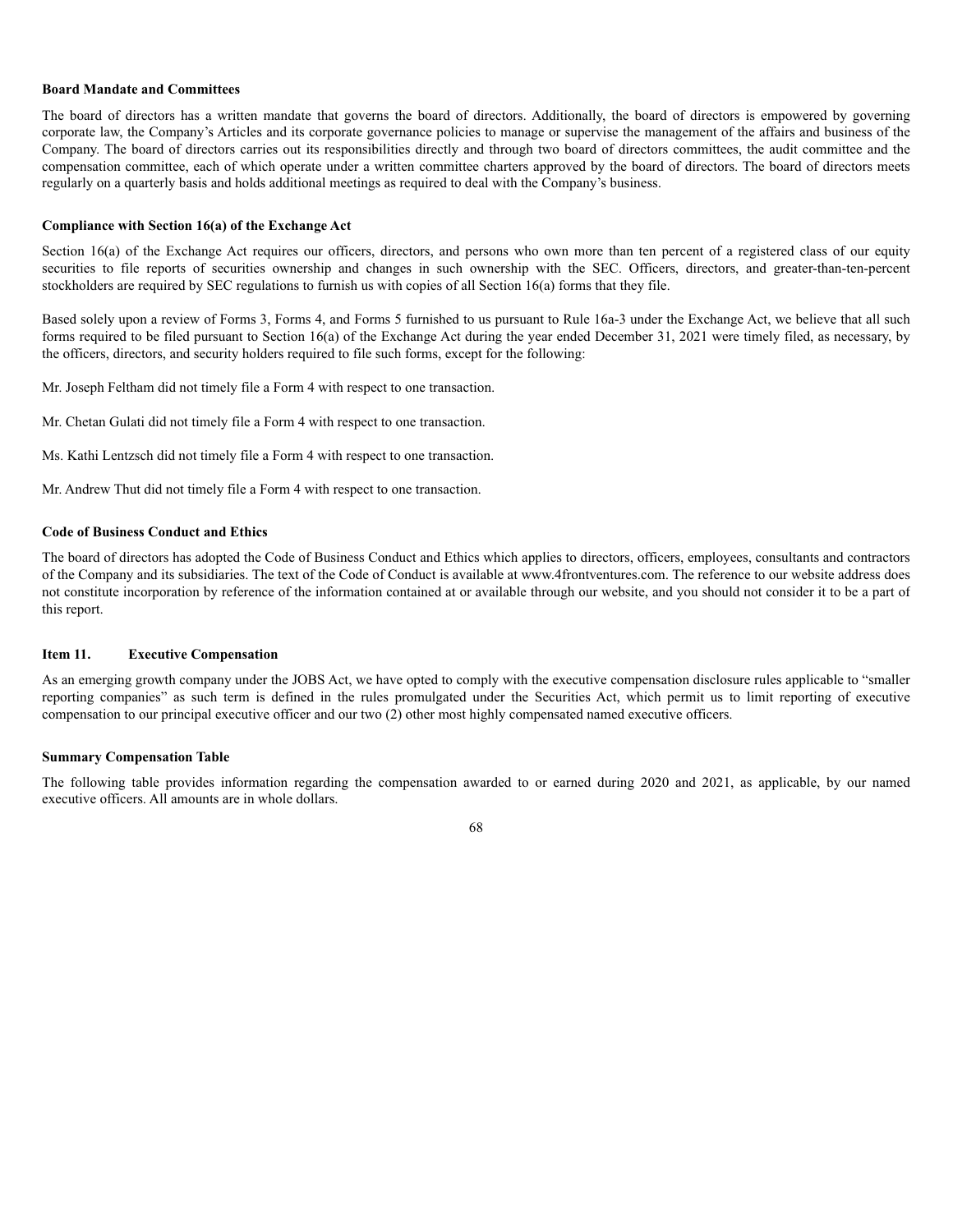|                                                                   |      |               |           | Option                   |              |
|-------------------------------------------------------------------|------|---------------|-----------|--------------------------|--------------|
| <b>Name and Principal</b>                                         |      | <b>Salary</b> | Bonus     | Awards                   | <b>Total</b> |
| Position                                                          | Year |               | $(S)$ (6) | (S)                      | (S)          |
| Leonid Gontmakher (1),                                            | 2021 | 400,000       |           |                          | 400,000      |
| Chief Executive Officer and Director                              | 2020 | 400,000       | 450,000   | 437.393                  | 1,287,393    |
| Andrew Thut.                                                      | 2021 | 300,000       |           |                          | 300,000      |
| Chief Investment Officer $\&$ Interim Chief Financial Officer (2) | 2020 | 222,966       | 250,000   | 151.154                  | 624,120      |
| Joseph Feltham (3),                                               | 2021 | 250,000       |           | $\qquad \qquad - \qquad$ | 250,000      |
| <b>Chief Operating Officer</b>                                    | 2020 | 205,899       | 100,000   | 474.626                  | 780,525      |
|                                                                   |      |               |           |                          |              |

Notes:

(1) Mr. Gontmakher was appointed Chief Executive Officer on March 31, 2020.

- (2) Mr. Thut was appointed Interim Chief Financial Officer on July 15, 2021.
- (3) Mr. Feltham was appointed from EVP, Operations to Chief Operating Officer on September 11, 2020.
- (4) Bonus amounts reflect short-term incentive awards based upon performance in the applicable year and paid in the subsequent year.

### **Narrative to Summary Compensation Table**

#### *Executive Compensation Considerations*

The Company's compensation committee reviews financial information and other performance metrics relative to the historical compensation of executive management and comparative information prepared internally. The compensation committee also reviews management's recommendations for compensation levels of all of the Company's named executive officers and considered these recommendations with reference to relative compensation levels of like-size institutions. The totality of the information reviewed by the compensation committee is considered when establishing current executive salary levels, and similar analysis is expected to be considered when reviewing and establishing future salaries and long-term incentives. The Company's compensation policies and practices are designed to ensure that they do not foster risk taking above the level of risk associated with the Company's business model. For this purpose, the compensation committee generally considers the Company's financial performance, comparing that performance to the performance metrics included in the Company's strategic plan. The compensation committee also generally evaluates management's compensation in light of other specific risk parameters. The Company's compensation programs are aimed at enabling it to attract and retain the best possible executive talent and rewarding those executives commensurate with their ability and performance. The Company's compensation programs consist primarily of base salary, bonus and option awards.

#### *Base Salary*

Base salaries for named executive officers are determined in the same manner as those other salaried employees. Salary guidelines are established by comparing the responsibilities of the individual's position in relation to similar positions in other companies of similar size in our industry.

#### *Employment Agreements; Potential Payments Upon Termination or Change-in-Control*

Effective April 15, 2020, the Company entered into an Executive Employment Agreement with Joshua N. Rosen (the "Rosen Agreement"), to serve as the Company's Chief Executive Officer. The Rosen Agreement was terminated on January 2, 2021, when the Company entered into a Separation and Release Agreement (the "Rosen Separation Agreement") with Mr. Rosen, which supersedes and replaces the Rosen Agreement. Under the Rosen Separation Agreement, Mr. Rosen transitioned from being the Company's Chief Executive Officer to taking on a role as the non-employee Chairman of the Company's board of directors. The Rosen Separation Agreement provides that, among other things, the Company shall pay Mr. Rosen \$350 in 12 monthly installments, the Company may reimburse Mr. Rosen's COBRA premiums over a period of 12 months, and the Company will pay Mr. Rosen director fees of \$13 per month. Mr. Rosen's receipt of the aforementioned payments and benefits is conditioned upon the fulfillment of his obligations under the Rosen Separation Agreement, consideration for the waiver and release of claims set forth in the Rosen Separation Agreement, and Mr. Rosen's compliance with the non-disparagement, and other standard covenants set forth in the Agreement.

On February 3, 2021, the Company entered into a Separation Agreement and Release (the "Dorsey Agreement") with its former Chief Financial Officer, Nicolle Dorsey, under which she continued to provide services to the Company in a temporary support role. Pursuant to the Separation Agreement, upon her final departure from the Company, Ms. Dorsey received (a) an amount equal to six months of notice pay; (b) payment of 100% of Ms. Dorsey's COBRA premiums for six months; and (c) accelerated vesting of certain options. The foregoing severance payments and benefits, including the accelerated vesting of the equity awards, were conditioned on Ms. Dorsey's execution of a customary release of claims and compliance with the terms of the Separation Agreement, which included covenants related to confidentiality, non-disparagement and non-solicitation.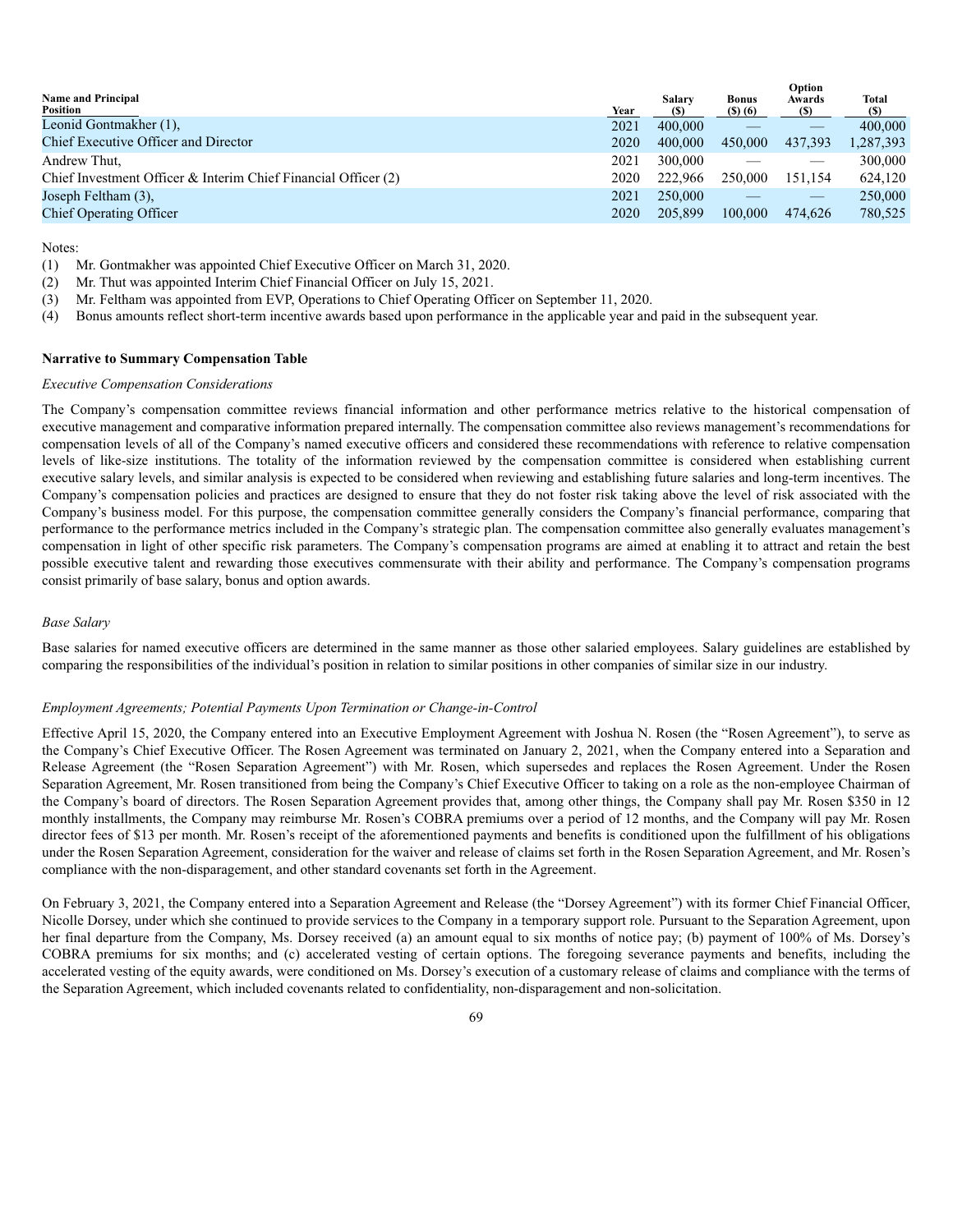### *Section 162(m) of the Code*

Section 162(m) generally disallows the corporate tax deduction for certain compensation paid in excess of \$1,000,000 annually to "covered employees," which include: (1) the Chief Executive Officer, (2) the Chief Financial Officer, and (3) any employee whose total compensation is required to be reported to shareholders under the Securities Exchange Act of 1934 by reason of such employee being among the three highest compensated officers for the taxable year (excluding the CEO and CFO); and (4) any executive who was a "covered employee" for any tax year beginning after December 31, 2016. A "covered employee" includes any individual who meets the definition of a "covered employee" at any time during the year, and also includes executives who are the top three highest paid officers (excluding the CEO or CFO) even if their compensation is not required to be disclosed under existing SEC rules. Section 162(m) of the Code was amended by the Tax Cut and Jobs Act of 2018 so that the exceptions for payment of "performancebased compensation" or commissions have been eliminated.

Certain of our executives have received total compensation in excess of \$1,000 such that we may not be allowed the full federal tax deduction otherwise permitted for such compensation.

## **Outstanding Equity Awards at 2021 Fiscal Year End**

The following table provides information with respect to holdings of unvested options and stock awards held by our named executive officers as of December 31, 2021. All amounts are in whole dollars.

| <b>Name and Principal</b><br>Position                      | <b>Grant Date</b> | <b>Option Awards</b><br>Number of<br><b>Securities</b><br>Underlying<br>Unexercised<br>Options $(\#)$<br>Exercisable | Number of<br><b>Securities</b><br>Underlying<br>Unexercised<br>Options $(\#)$<br>Unexercisable |               | Option<br>Exercise<br>Price<br>(C <sub>s</sub> ) | Option<br><b>Expiration</b><br>Date |
|------------------------------------------------------------|-------------------|----------------------------------------------------------------------------------------------------------------------|------------------------------------------------------------------------------------------------|---------------|--------------------------------------------------|-------------------------------------|
| Leonid Gontmakher,                                         | 12/11/2017        | 1,800,000                                                                                                            |                                                                                                |               | 1.00                                             | 12/11/2022                          |
| Chief Executive Officer and Director                       | 8/22/2019         | 466,666                                                                                                              | 466,667                                                                                        | -S            | 1.00                                             | 8/22/2024                           |
|                                                            | 10/2/2020         | 1,500,000                                                                                                            | 3,000,000                                                                                      | S.            | 0.77                                             | 10/2/2025                           |
| Andrew Thut.                                               | 7/31/2019         | 1,965,440                                                                                                            |                                                                                                | S             | 0.10                                             | 9/16/2024                           |
| Chief Investment Officer & Interim Chief Financial Officer | 8/22/2019         | 333,333                                                                                                              | 166,667                                                                                        | S.            | 1.00                                             | 8/22/2024                           |
|                                                            | 9/15/2020         | 500,000                                                                                                              |                                                                                                | \$            | 0.86                                             | 9/15/2025                           |
|                                                            | 3/18/2021         | 666,666                                                                                                              | 1,333,334                                                                                      | S             | 1.63                                             | 3/18/2026                           |
| Joseph Feltham,                                            | 7/31/2019         | 109,200                                                                                                              |                                                                                                | \$            | 0.10                                             | 9/16/2024                           |
| <b>Chief Operating Officer</b>                             | 8/22/2019         | 500,000                                                                                                              | 500,000                                                                                        | <sup>\$</sup> | 0.80                                             | 8/22/2024                           |
|                                                            | 9/15/2020         | 390,800                                                                                                              |                                                                                                | S             | 0.86                                             | 9/15/2025                           |
|                                                            | 3/18/2021         | 250,000                                                                                                              | 500,000                                                                                        | \$.           | 1.63                                             | 3/18/2026                           |

#### **Non-Employee Director Compensation**

The table below shows the equity and other compensation granted to our non-employee directors during fiscal 2021. All amounts in the table are in whole dollars.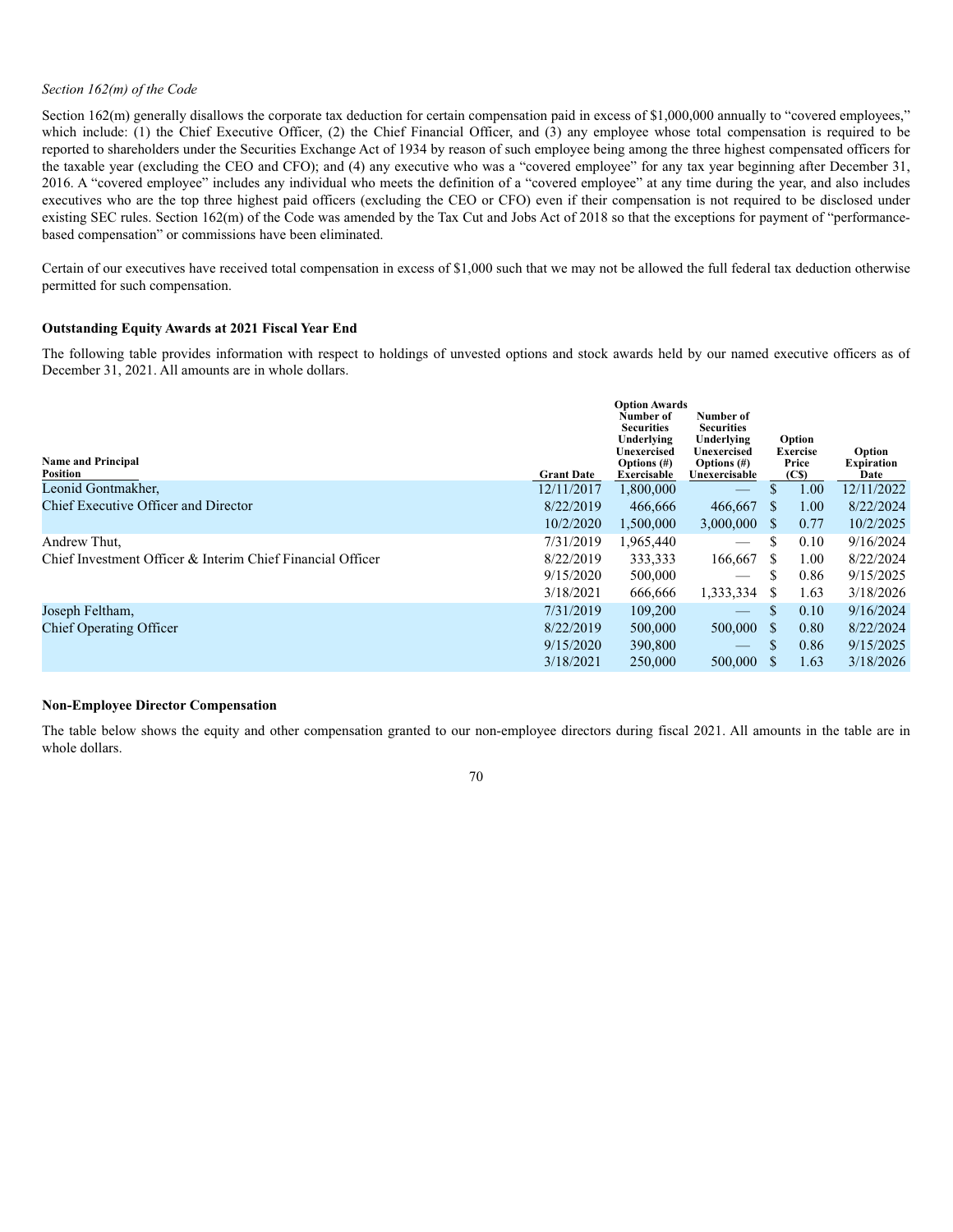| <b>Name</b>     | Fees<br><b>Earned or</b><br>Paid in<br>$\text{Cash}(\$)$ | <b>Stock</b><br>Awards<br>(S)  | Option<br>Awards<br>(S) | <b>Non-Equity</b><br><b>Incentive Plan</b><br>Compensation<br>(S) | Nonqualified<br><b>Deferred</b><br>Compensation<br>Earnings (\$) | All Other<br>Compensation      | <b>Total</b><br>(S) |
|-----------------|----------------------------------------------------------|--------------------------------|-------------------------|-------------------------------------------------------------------|------------------------------------------------------------------|--------------------------------|---------------------|
| Josh Rosen      | \$73,761                                                 |                                |                         |                                                                   |                                                                  |                                | \$73,761            |
|                 |                                                          | $\overbrace{\hspace{25mm}}^{}$ |                         |                                                                   | $\qquad \qquad - \qquad$                                         | $\overbrace{\hspace{25mm}}^{}$ |                     |
| David Daily     | 43,000                                                   |                                |                         |                                                                   |                                                                  | $\overbrace{\hspace{25mm}}^{}$ | 43,000              |
| Chetan Gulati   |                                                          |                                | 426,017                 |                                                                   |                                                                  | $\overbrace{\hspace{25mm}}^{}$ | 426,017             |
| Kathi Lentzsch  | 104,134                                                  |                                | 6,499                   | __                                                                |                                                                  | $\overbrace{\phantom{13333}}$  | 110,633             |
| Eric Rev        | 43,000                                                   |                                |                         |                                                                   |                                                                  | $\overbrace{\hspace{25mm}}^{}$ | 43,000              |
| Roman Tkachenko | 43,000                                                   |                                |                         |                                                                   |                                                                  |                                | 43,000              |

The compensation committee has set the compensation for the independent directors at \$43,583 per year, with the board chair receiving \$150,000 per year. Directors who are officers, employees, or consultants of the Company receive no compensation. The compensation committee will review the compensation paid to the Company's directors annually to ensure that the Company's approach to Board compensation is competitive and reflects best practices taking into account current governance trends.

# **Compensation Committee Interlocks and Insider Participation**

Not applicable to smaller reporting companies.

## **Compensation Committee Report**

Not applicable to smaller reporting companies.

### **Item 12. Security Ownership of Certain Beneficial Owners and Management and Related Stockholder Matters**

The following table sets forth the beneficial ownership of our common stock as of December 31, 2021 by:

- each stockholder known by us to beneficially own more than 5% of our SVS;
- each of our directors:
- each of our named executive officers; and
- all of our directors and executive officers as a group.

We have determined beneficial ownership in accordance with the rules of the SEC. These rules generally provide that a person is the beneficial owner of securities if such person has or shares the power to vote or direct the voting of securities, or to dispose or direct the disposition of securities. A security holder is also deemed to be, as of any date, the beneficial owner of all securities that such security holder has the right to acquire within 60 days after such date through (i) the exercise of any option or warrant, (ii) the conversion of a security, (iii) the power to revoke a trust, discretionary account or similar arrangement or (iv) the automatic termination of a trust, discretionary account or similar arrangement. Except as disclosed in the footnotes to this table and subject to applicable community property laws, we believe that each person identified in the table has sole voting and investment power over all of the shares shown opposite such person's name.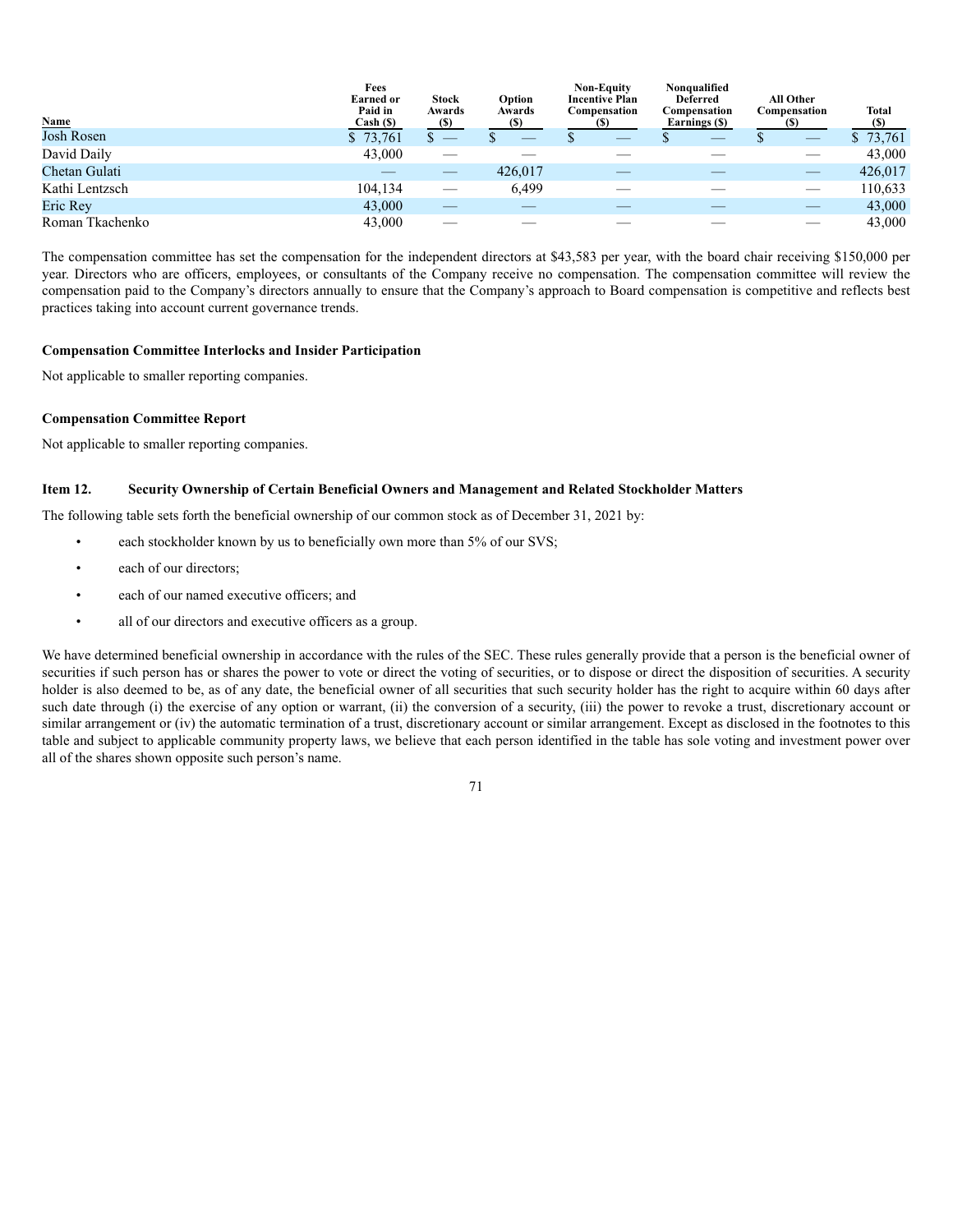The percentage of beneficial ownership is based on 592,905,396 SVS outstanding as of December 31, 2021.

The address for each director and executive officer is c/o 4Front Ventures Corp., 5060 N. 40th Street Suite 120, Phoenix, AZ 85018.

The following table sets out information as of December 31, 2021 with respect to security ownership of certain beneficial owners and management.

|                                                                    | <b>Subordinate</b><br><b>Voting Shares</b>    |                                                                    | <b>Multiple</b><br><b>Voting</b><br><b>Shares</b> |                                                                             | <b>Total</b><br><b>Total</b>                                         |                                                   | <b>Voting</b>                       |
|--------------------------------------------------------------------|-----------------------------------------------|--------------------------------------------------------------------|---------------------------------------------------|-----------------------------------------------------------------------------|----------------------------------------------------------------------|---------------------------------------------------|-------------------------------------|
| <b>Name, Position</b><br>and Address of<br><b>Beneficial Owner</b> | <b>Number</b><br><b>Beneficially</b><br>Owned | % of Total<br><b>Subordinate</b><br><b>Voting</b><br><b>Shares</b> | <b>Number</b><br><b>Beneficially</b><br>Owned     | $%$ of<br><b>Total</b><br><b>Multiple</b><br><b>Voting</b><br><b>Shares</b> | Number of<br>Capital<br><b>Stock</b><br><b>Beneficially</b><br>Owned | $%$ of<br><b>Total</b><br>Capital<br><b>Stock</b> | % of Voting<br><b>Capital Stock</b> |
| Leonid Gontmakher                                                  |                                               |                                                                    |                                                   |                                                                             |                                                                      |                                                   |                                     |
| <b>Chief Executive Officer</b>                                     | 30,313,057                                    | 5.11%                                                              |                                                   | $\frac{0}{0}$                                                               | 30,313,057                                                           | 5.10%                                             | 1.88%                               |
| Joseph Feltham                                                     |                                               |                                                                    |                                                   |                                                                             |                                                                      |                                                   |                                     |
| Chief Operating Officer                                            | 905,840                                       | 0.15%                                                              |                                                   | $- \frac{9}{6}$                                                             | 905,840                                                              | 0.15%                                             | $0.06\%$                            |
| <b>Andrew Thut</b>                                                 |                                               |                                                                    |                                                   |                                                                             |                                                                      |                                                   |                                     |
| <b>Chief Investment Officer</b>                                    | 11,823,960                                    | 1.99%                                                              | 154,956                                           | 12.14%                                                                      | 11,978,916                                                           | 2.02%                                             | 8.41%                               |
| David Daily                                                        |                                               |                                                                    |                                                   |                                                                             |                                                                      |                                                   |                                     |
| Director                                                           | 22,000                                        | $-$ %                                                              |                                                   | $\frac{0}{0}$                                                               | 22,000                                                               | $-$ %                                             | $-$ %                               |
| Chetan Gulati                                                      |                                               |                                                                    |                                                   |                                                                             |                                                                      |                                                   |                                     |
| Director                                                           | 14,165,346                                    | 2.39%                                                              |                                                   | $\frac{0}{0}$                                                               | 14, 165, 346                                                         | 2.38%                                             | 0.88%                               |
| Kathi Lentzsch                                                     |                                               |                                                                    |                                                   |                                                                             |                                                                      |                                                   |                                     |
| Director                                                           |                                               | $-$ %                                                              |                                                   | $-$ %                                                                       |                                                                      | $-$ %                                             | $-$ %                               |
| Eric Rey                                                           |                                               |                                                                    |                                                   |                                                                             |                                                                      |                                                   |                                     |
| Director                                                           | 20,000                                        | $-$ %                                                              |                                                   | $-$ %                                                                       | 20,000                                                               | $-$ %                                             | $- \frac{9}{6}$                     |
| Roman Tkachenko                                                    |                                               |                                                                    |                                                   |                                                                             |                                                                      |                                                   |                                     |
| Director                                                           | 14, 191, 930                                  | 2.39%                                                              |                                                   | $\frac{0}{0}$                                                               | 14,191,930                                                           | 2.39%                                             | $0.88\%$                            |
| All Board directors and named executive                            |                                               |                                                                    |                                                   |                                                                             |                                                                      |                                                   |                                     |
| officers as a group                                                | 71,442,133                                    | 12.03%                                                             | 154,956                                           | 12.14%                                                                      | 71,597,089                                                           | 12.04%                                            | 12.11%                              |
| Camelback Ventures, LLC, Endowment Arm                             | 53,352,000                                    | 9.00%                                                              |                                                   | $-$ %                                                                       | 53,352,000                                                           | 8.98%                                             | 3.31%                               |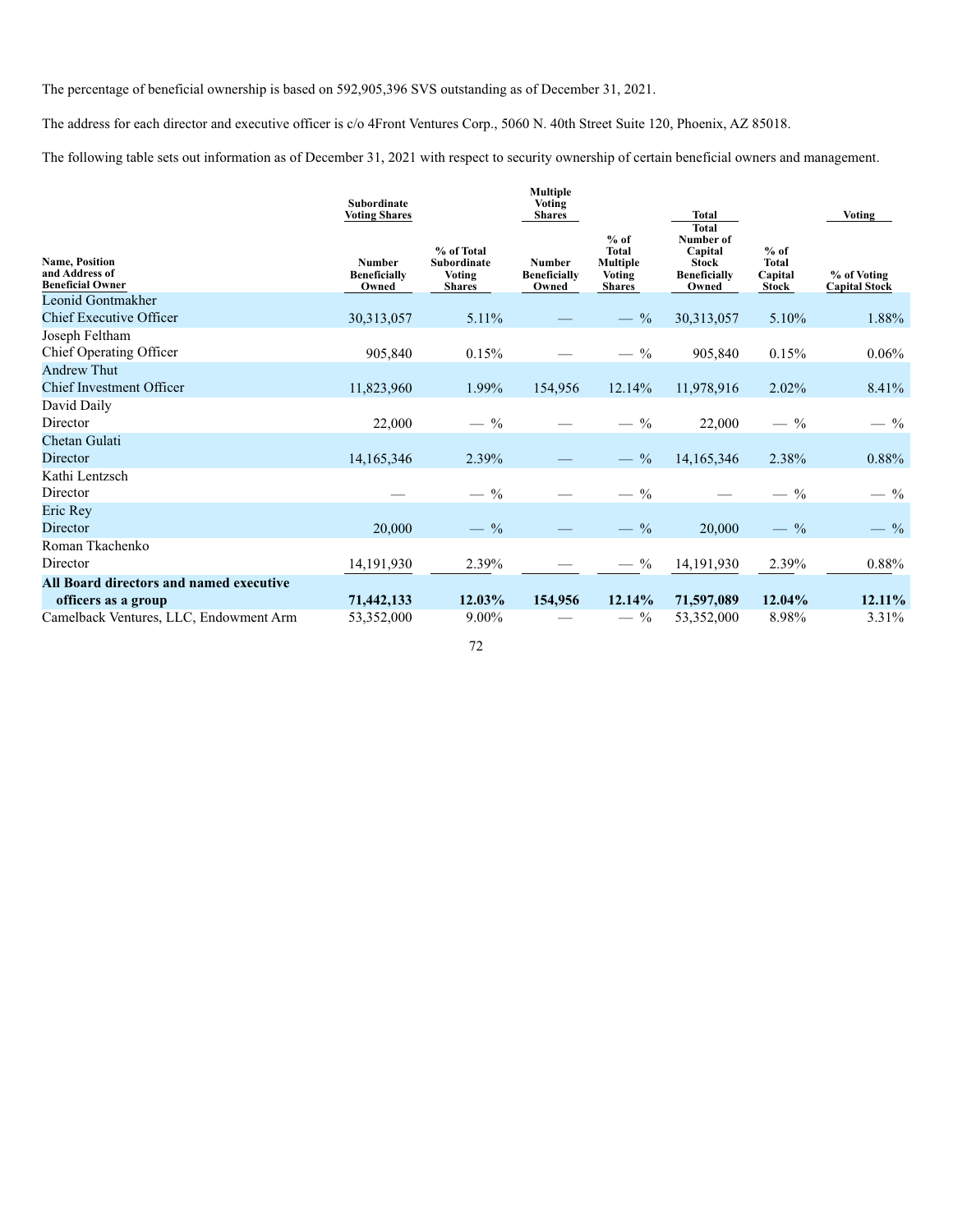#### **Equity Compensation Plan Information**

On July 31, 2019, shareholders approved the 4Front Ventures Corp. 2019 Stock and Incentive Plan (the "Stock and Incentive Plan"). The Stock and Incentive Plan permits the grant of: (i) nonqualified stock options ("NQSOs") and incentive stock options ("ISOs") (collectively, "Options"); (ii) restricted stock awards; (iii) restricted stock units ("RSUs"); (iv) stock appreciation rights ("SARs"); and (v) performance compensation awards, which are referred to herein collectively as "Awards," as more fully described below.

The following table sets out information as of December 31, 2021 with respect to the Stock and Incentive Plan.

| Plan category                 | <b>Number of securities to</b><br>be issued upon exercise<br>of outstanding options,<br>warrants and rights<br>(a) | Weighted-average<br>exercise price of<br>outstanding options,<br>warrants and rights<br>(b) |      | Number of securities remaining<br>available for future issuance<br>under equity compensation<br>plans (excluding securities<br>reflected in column (a))<br>(c) |
|-------------------------------|--------------------------------------------------------------------------------------------------------------------|---------------------------------------------------------------------------------------------|------|----------------------------------------------------------------------------------------------------------------------------------------------------------------|
| Equity compensation plans     |                                                                                                                    |                                                                                             |      |                                                                                                                                                                |
| approved by security holders  | 54, 282, 752                                                                                                       |                                                                                             | 0.75 | 4,450,776                                                                                                                                                      |
| Equity compensation plans not |                                                                                                                    |                                                                                             |      |                                                                                                                                                                |
| approved by security holders  |                                                                                                                    |                                                                                             |      |                                                                                                                                                                |
| Total                         | 54, 282, 752                                                                                                       |                                                                                             | 0.75 | 4,450,776                                                                                                                                                      |

As of December 31, 2021, the following awards were outstanding under the Stock and Incentive Plan: a total of 54,282,752 options, representing approximately 9.27% of the then outstanding share number. As of December 31, 2021, an aggregate of 4,450,776 options remained available for issuance under the Stock and Incentive Plan, representing approximately 0.75% of the then Outstanding Share Number.

### **Summary of Terms and Conditions of the Incentive Plan**

### *Purpose of the Incentive Plan*

The purpose of the Stock and Incentive Plan is to enable the Company and its affiliated companies to: (i) promote and retain employees, officers, consultants, advisors and directors capable of assuring the future success of the Company; (ii) to offer such persons incentives to put forth maximum efforts; and (iii) to compensate such persons through various stock and cash-based arrangements and provide them with opportunities for stock ownership, thereby aligning the interests of such persons and shareholders.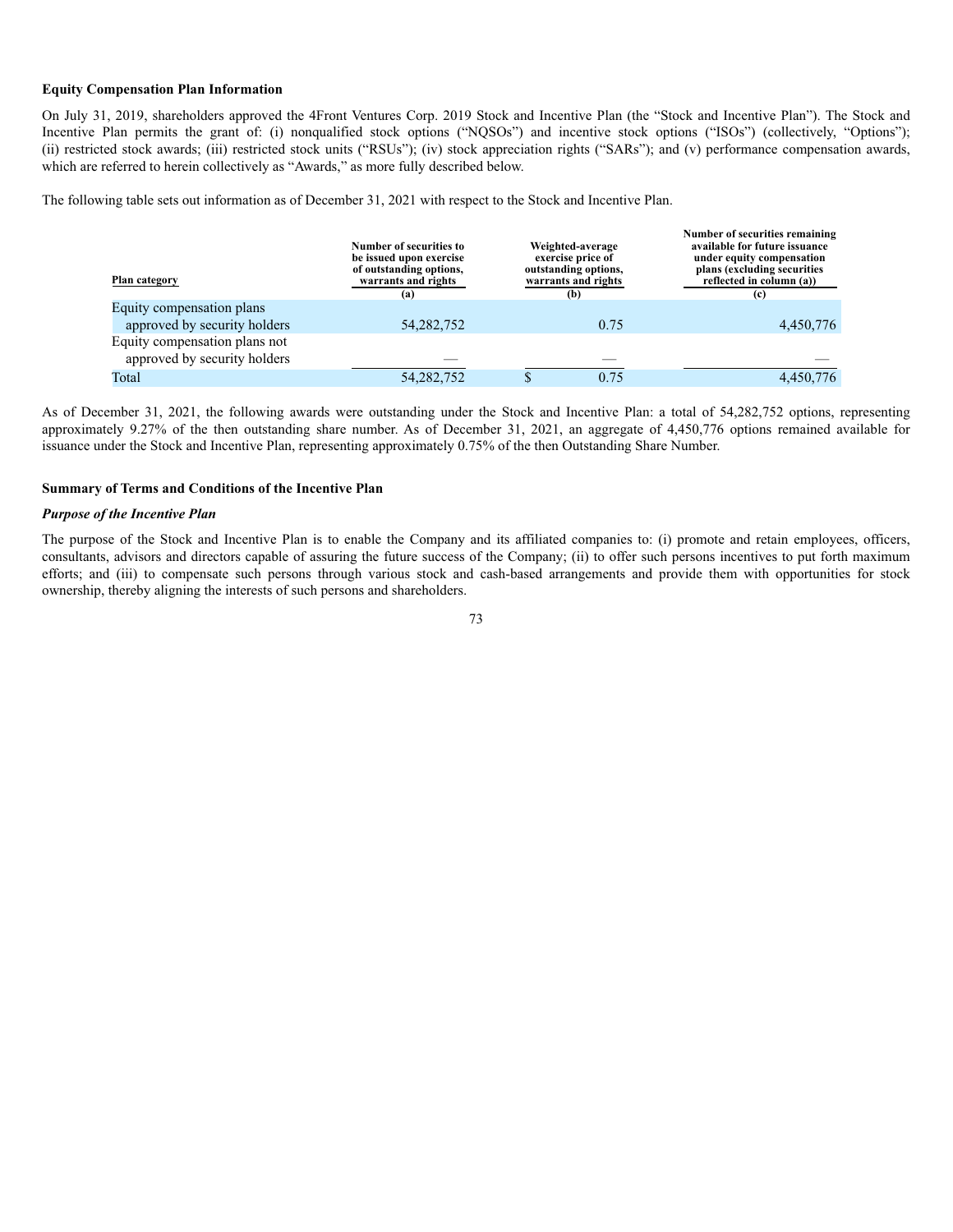### *Eligible Persons*

Any of the Company's employees, officers, directors, consultants (who are natural persons) are eligible to participate in the Stock and Incentive Plan if selected by the compensation committee (as defined herein) (the **"Participants"**). The basis of participation of an individual under the Stock and Incentive Plan, and the type and amount of any Award that an individual will be entitled to receive under the Stock and Incentive Plan, will be determined by the compensation committee based on its judgment as to the best interests of the Company and its shareholders, and therefore cannot be determined in advance.

The maximum number of SVS that may be issued under the Stock and Incentive Plan shall be determined by the board from time to time, but in no case shall exceed, in the aggregate, 10% of the Outstanding Share Number Notwithstanding the foregoing, a maximum of 20,000,000 SVS may be issued as ISOs, subject to adjustment as provided in the Stock and Incentive Plan. Any shares subject to an Award under the Stock and Incentive Plan that are forfeited, cancelled, expire unexercised, are settled in cash, or are used or withheld to satisfy tax withholding obligations of a Participant shall again be available for Awards under the Stock and Incentive Plan.

In the event of any dividend, recapitalization, forward or reverse stock split, reorganization, merger, amalgamation, consolidation, split-up, split-off, combination, repurchase or exchange of SVS or other securities of the Company, issuance of warrants or other rights to acquire SVS or other securities of the Company, or other similar corporate transaction or event, which affects the SVS, or unusual or nonrecurring events affecting the Company, or the financial statements of the Company, or changes in applicable rules, rulings, regulations or other requirements of any governmental body or securities exchange or inter-dealer quotation system, accounting principles or law, the compensation committee may make such adjustment, which is appropriate in order to prevent dilution or enlargement of the rights of Participants under the Stock and Incentive Plan, to: (i) the number and kind of shares which may thereafter be issued in connection with Awards; (ii) the number and kind of shares issuable in respect of outstanding Awards; (iii) the purchase price or exercise price relating to any Award or, if deemed appropriate, make provision for a cash payment with respect to any outstanding Award; and (iv) any share limit set forth in the Stock and Incentive Plan.

# *Description of Awards*

Pursuant to the Stock and Incentive Plan, the Company is authorized to issue option awards to participants.

### **Options**

The compensation committee is authorized to grant Options to purchase Subordinate Voting Shares that are either ISOs meaning they are intended to satisfy the requirements of Section 422 of the U.S. Internal Revenue Code of 1986) (the **"Code"**), or NQSOs, meaning they are not intended to satisfy the requirements of Section 422 of the Code. Options granted under the Stock and Incentive Plan will be subject to the terms and conditions established by the compensation committee. Under the terms of the Stock and Incentive Plan, unless the compensation committee determines otherwise in the case of an Option substituted for another Option in connection with a corporate transaction, the exercise price of the Options will not be less than the fair market value (as determined under the Stock and Incentive Plan) of the shares at the time of grant. Options granted under the Stock and Incentive Plan will be subject to such terms, including the exercise price and the conditions and timing of exercise, as may be determined by the compensation committee and specified in the applicable award agreement. The maximum term of an Option granted under the Stock and Incentive Plan will be ten years from the date of grant (or five years in the case of an ISO granted to a 10% shareholder). Payment in respect of the exercise of an Option may be made in cash or by check, by surrender of unrestricted shares (at their fair market value on the date of exercise) or by such other method as the compensation committee may determine to be appropriate.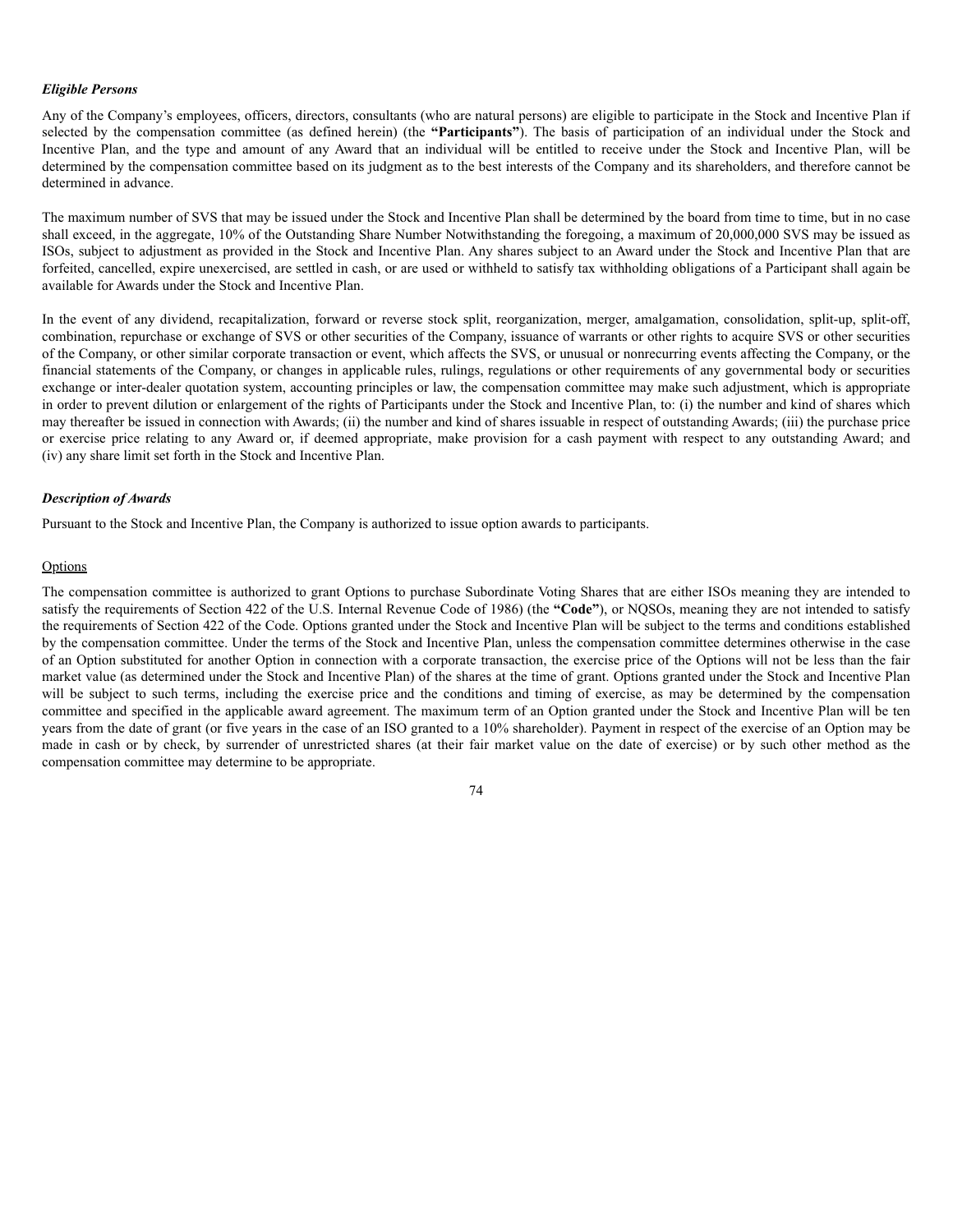#### *Administration of the Stock and Incentive Plan*

The compensation committee may impose restrictions on the grant, exercise or payment of an Award as it determines appropriate. Generally, Awards granted under the Stock and Incentive Plan shall be nontransferable except by will or by the laws of descent and distribution. No Participant shall have any rights as a shareholder with respect to SVS covered by Options, SARs, restricted stock awards, or RSUs, unless and until such Awards are settled in SVS.

No Option (or, if applicable, SARs) shall be exercisable, no SVS shall be issued, no certificates for SVS shall be delivered and no payment shall be made under the Stock and Incentive Plan except in compliance with all applicable laws.

#### *Tax Withholding*

The Company may take such action as it deems appropriate to ensure that all applicable federal, state, local and/or foreign payroll, withholding, income or other taxes, which are the sole and absolute responsibility of a Participant, are withheld or collected from such Participant.

### *Amendments and Termination*

Subject to the provisions of the Stock and Incentive Plan, the board may from time to time amend, suspend or terminate the Stock and Incentive Plan, and the compensation committee may amend the terms of any previously granted Award, provided that no amendment to the terms of any previously granted Award may (except as expressly provided in the Stock and Incentive Plan) materially and adversely alter or impair the terms or conditions of the Award previously granted to a Participant under the Stock and Incentive Plan without the written consent of the Participant or holder thereof. Any amendment to the Stock and Incentive Plan, or to the terms of any Award previously granted, is subject to compliance with all applicable laws, rules, regulations and policies of any applicable governmental entity or securities exchange, including receipt of any required approval from the governmental entity or stock exchange, and any such amendment, alteration, suspension, discontinuation or termination of an Award will be in compliance with CSE policies.

For greater certainty and without limiting the foregoing, the board may amend, suspend, terminate or discontinue the Stock and Incentive Plan, and the compensation committee may amend or alter any previously granted Award, as applicable, without obtaining the approval of shareholders in order to: (i) amend the eligibility for, and limitations or conditions imposed upon, participation in the Stock and Incentive Plan; (ii) amend any terms relating to the granting or exercise of Awards; (iii) make changes that are necessary or desirable to comply with applicable laws, rules, regulations and policies of any applicable governmental entity or stock exchange (including amendments to Awards necessary or desirable to avoid any adverse tax results under the Section 409A of the Code; (iv) amend any terms relating to the administration of the Stock and Incentive Plan; or (v) correct any defect, supply any omission or reconcile any inconsistency in the Stock and Incentive Plan or in any Award or Award agreement.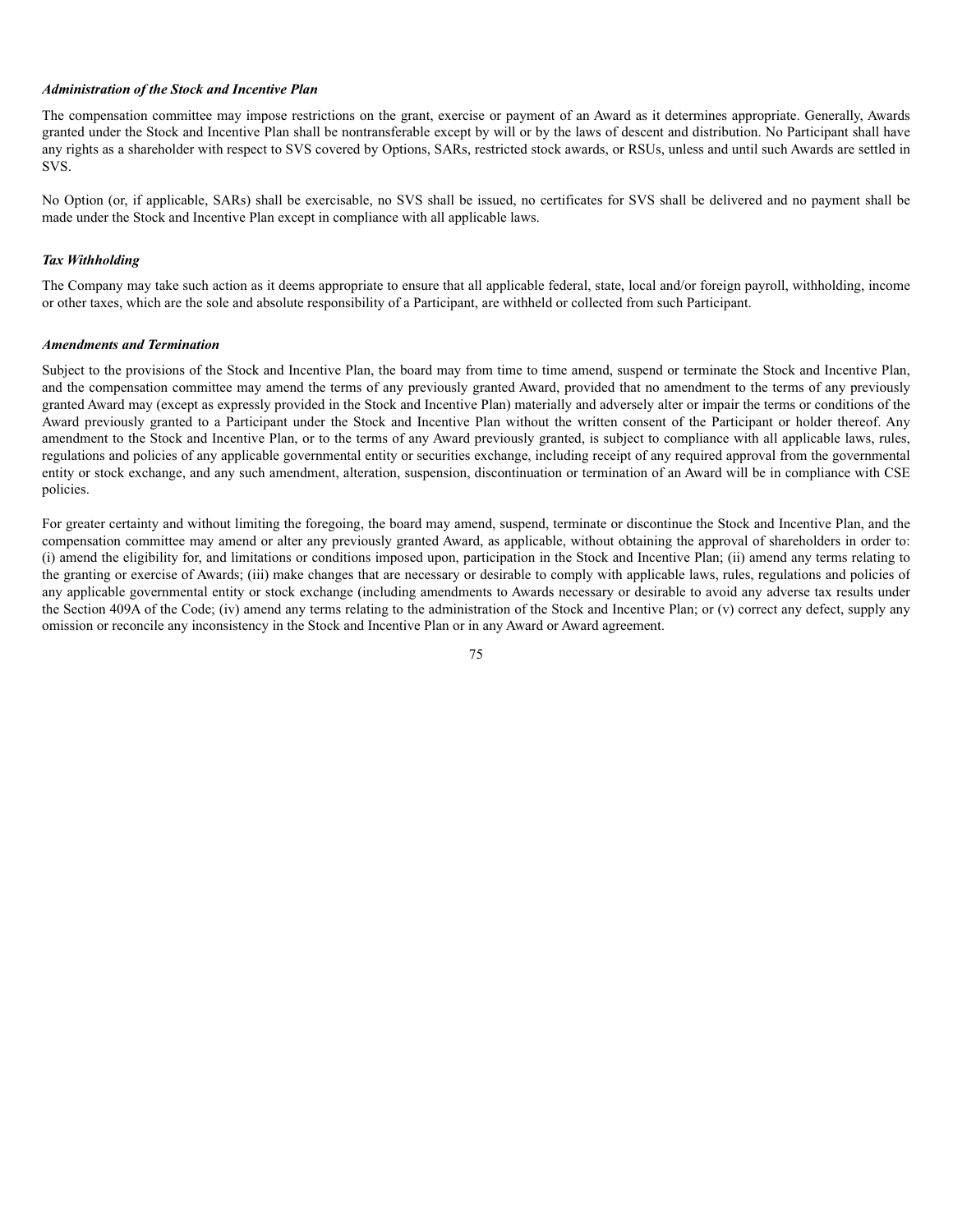Notwithstanding the foregoing, the Stock and Incentive Plan specifically provides that shareholder approval would be required for any amendments to the Stock and Incentive Plan or an Award that would: (i) require shareholder approval under the rules or regulations of securities exchange that is applicable to the Company; (ii) increase the number of shares authorized under the Stock and Incentive Plan; (iii) permit repricing of Options or SARs; (iv) permit the award of Options or SARs at a price less than 100% of the fair market value on the date of the grant; (v) permit Options to be transferable other than in accordance with the provisions of the Stock and Incentive Plan; (vi) amend the termination and amendment provisions of the Stock and Incentive Plan; or (vii) increase the maximum term permitted for Options and SARs under the Stock and Incentive Plan or extend the terms of any Options beyond their original expiry date.

### *Corporate Transactions*

The Stock and Incentive Plan provides that, in the event of any reorganization, merger, consolidation, split-up, spin-off, combination, plan of arrangement, take-over bid or tender offer, repurchase or exchange of SVS or other securities of the Company or any other similar corporate transaction or event involving the Company (or the Company shall enter into a written agreement to undergo such a transaction or event), the compensation committee or the board may, in its sole discretion, provide for any of the following to be effective upon the consummation of the event (or effective immediately prior to the consummation of the event, provided that the consummation of the event subsequently occurs): (i) either (A) termination of the Award, whether or not vested, in exchange for an amount of cash and/or other property, if any, equal to the amount that would have been attained upon the exercise of the vested portion of the Award or realization of the Participant's vested rights, or (B) the replacement of the Award with other rights or property selected by the compensation committee or the board, in its sole discretion; (ii) that the Award be assumed by the successor or survivor company, or a parent or subsidiary thereof, or shall be substituted for by similar Options, rights or awards covering the stock of the successor or survivor company, or a parent or subsidiary thereof, with appropriate adjustments as to the number and kind of shares and prices; (iii) that the Award shall be exercisable or payable or fully vested with respect to all Shares covered thereby, notwithstanding anything to the contrary in the applicable Award agreement; or (iv) that the Award cannot vest, be exercised or become payable after a date certain in the future, which may be the effective date of the event.

### **Item 13. Certain Relationships and Related Transactions, and Director Independence**

# **Related Party Transactions**

Roman Tkachenko, a director and Leonid Gontmakher, the Company's Chief Executive Officer and a director, each hold a 14.28% ownership interest in LI Lending LLC, which extended the Company a real estate improvement/development loan of \$50,000 of which \$48,682 includes the notes payable and accrued interest less debt discount of \$416 that was owed and outstanding as of December 31, 2021.

On November 12, 2020, the Company entered into an Amended and Restated Consulting Agreement (the "Leadership Consulting Agreement") with Ag-Grow Imports, LLC ("AGI"), a Washington limited liability company owned and controlled by Joshua N. Rosen, chair of the Company's board of directors, and Maha Consulting LLC ("Maha"), a Puerto Rican limited liability company owned and controlled by Leonid Gontmakher, the Company's Chief Executive Officer. The Leadership Consulting Agreement provides that, among other things, that AGI shall pay to Maha \$33 per month for consulting services rendered to AGI and the Company, including the support of the Company's intellectual property efforts, key infrastructure projects and leadership services. Additionally, the Leadership Consulting Agreement provides that AGI and/or the Company, each in their sole discretion, may pay cash bonuses and/or issue equity incentive awards to Maha based on its performance under the Leadership Consulting Agreement. The Leadership Consulting Agreement shall continue in full force and effect for a period of 12 months, and shall automatically renew for additional twelve month periods, unless a party to the Leadership Consulting Agreement delivers written notice of non-renewal.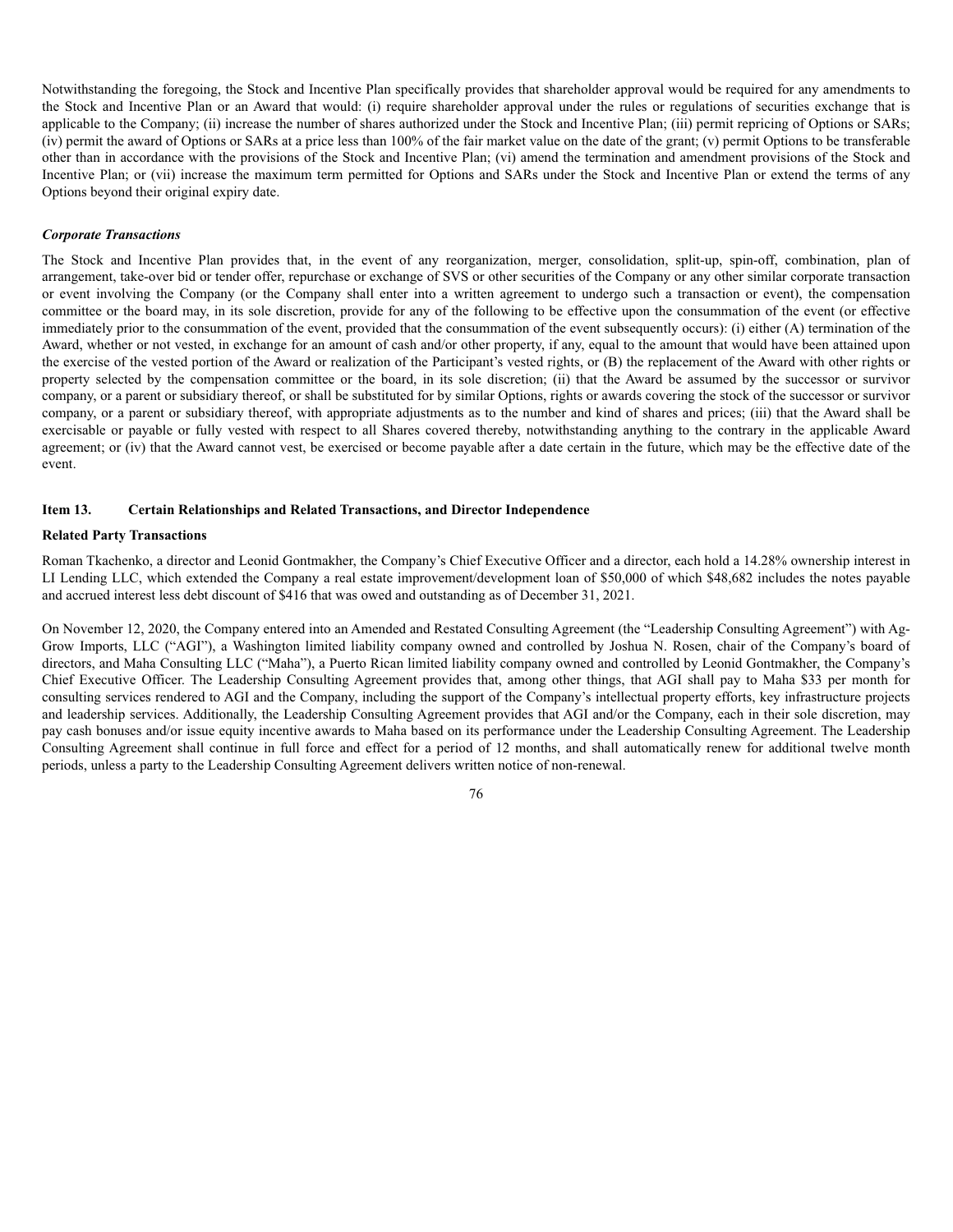The Company has issued notes receivable to related parties that hold or have applied for cannabis licenses or that have secured real estate that can be used for a cannabis facility. The Company did not have a balance as of December 31, 2021. There was \$696 in such notes at December 31, 2020.

# **Item 14. Principal Accounting – Fees and Services**

### **Principal Independent Accountant Fees and Services**

Davidson & Company LLC ("Davidson") has served as our independent registered public accounting firm since July 31, 2019. The engagement of Davidson was approved by the audit committee and the board. Davidson completed the audits of the Company for the year ended December 31, 2021 and 2020.

During the years ended December 31, 2021 and 2020, there were no (1) disagreements with Davidson on any matter of accounting principles or practices, financial statement disclosure or auditing scope or procedure, which, if not resolved to Davidson's satisfaction, would have caused Davidson to make reference thereto in its report on the consolidated financial statements of the Company (as described in Item  $304(a)(1)(iv)$  of Regulation S-K), (2) reportable events (as described in Item 304(a)(1)(v) of Regulation S-K) or (3) "reportable events as such term is defined in NI 51-102.

Aggregate fees billed by our independent auditors for the years ended December 31, 2021 and December 31, 2020 are detailed in the table below.

### **Principal Independent Accountant Fees and Services**

|                        | 2021      | 2020      |
|------------------------|-----------|-----------|
| Audit Fees $(1)$       | \$600,000 | \$800,000 |
| Audit Related Fees(2)  |           | \$74.397  |
| Tax Fees $(3)$         |           |           |
| All Other Fees(4)      |           |           |
| <b>Total Fees Paid</b> | \$600,000 | \$874,397 |

(1) Fees for audit services on an accrued basis.

(2) Fees not included in audit fees that are billed by the auditor for assurance and related services that are reasonably related to the performance of the audit of the financial statements.

- (3) Fees for professional services rendered for tax compliance, tax advice and tax planning.
- (4) All other fees billed by the auditor for products and services not included in the foregoing categories.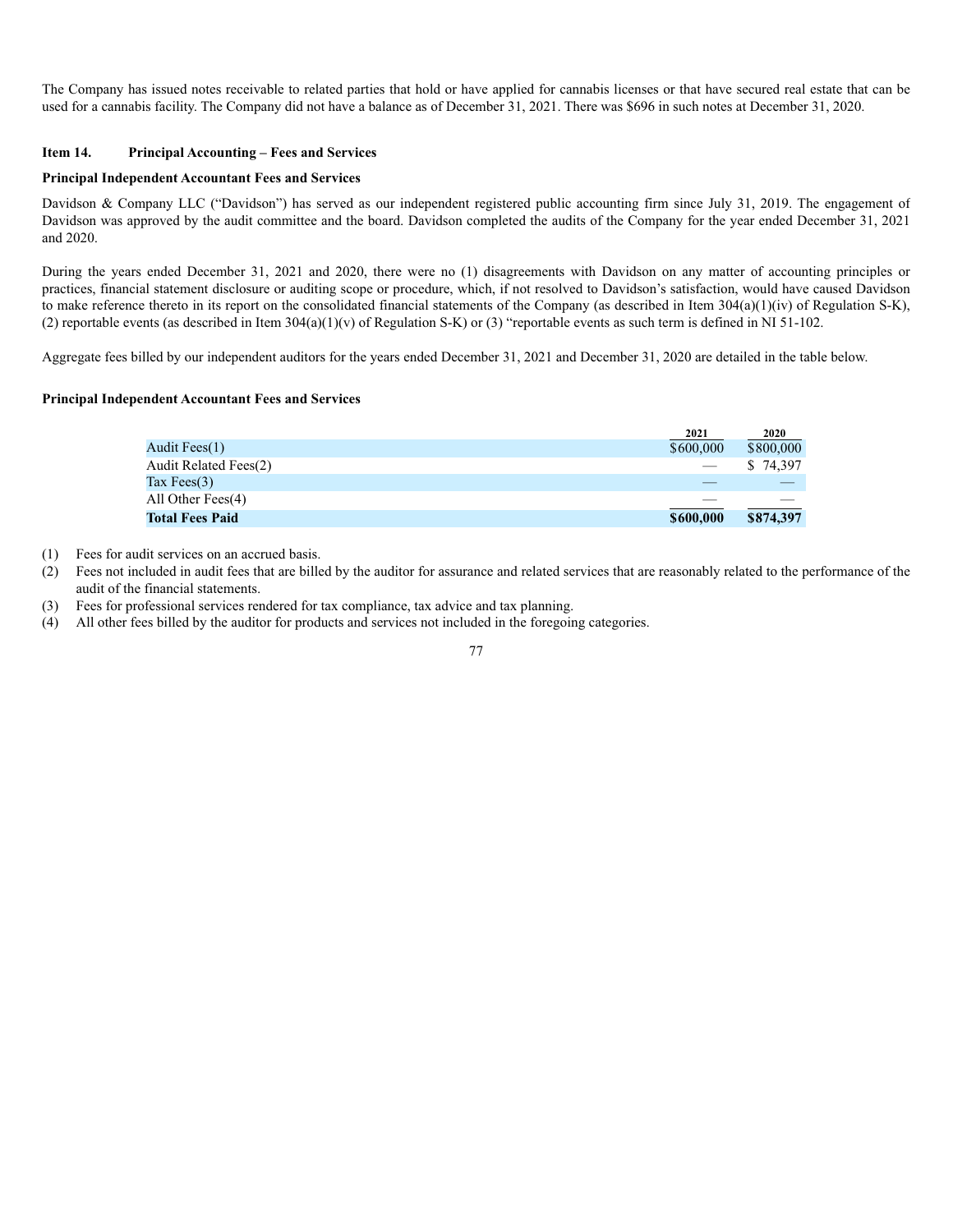### **Pre-approval Policies and Procedures**

Our audit committee has established a policy of reviewing, in advance, and either approving or not approving, all audit, audit-related, tax and other nonaudit services that our independent registered public accounting firm provides to us. This policy requires that all services received from independent registered public accounting firms be approved in advance by the audit committee. The audit committee has delegated pre-approval responsibility to the chair of the audit committee with respect to non-audit related fees and services.

Our audit committee has determined that the provision of the services as set out above is compatible with the maintaining of Davidson's independence in the conduct of their auditing functions.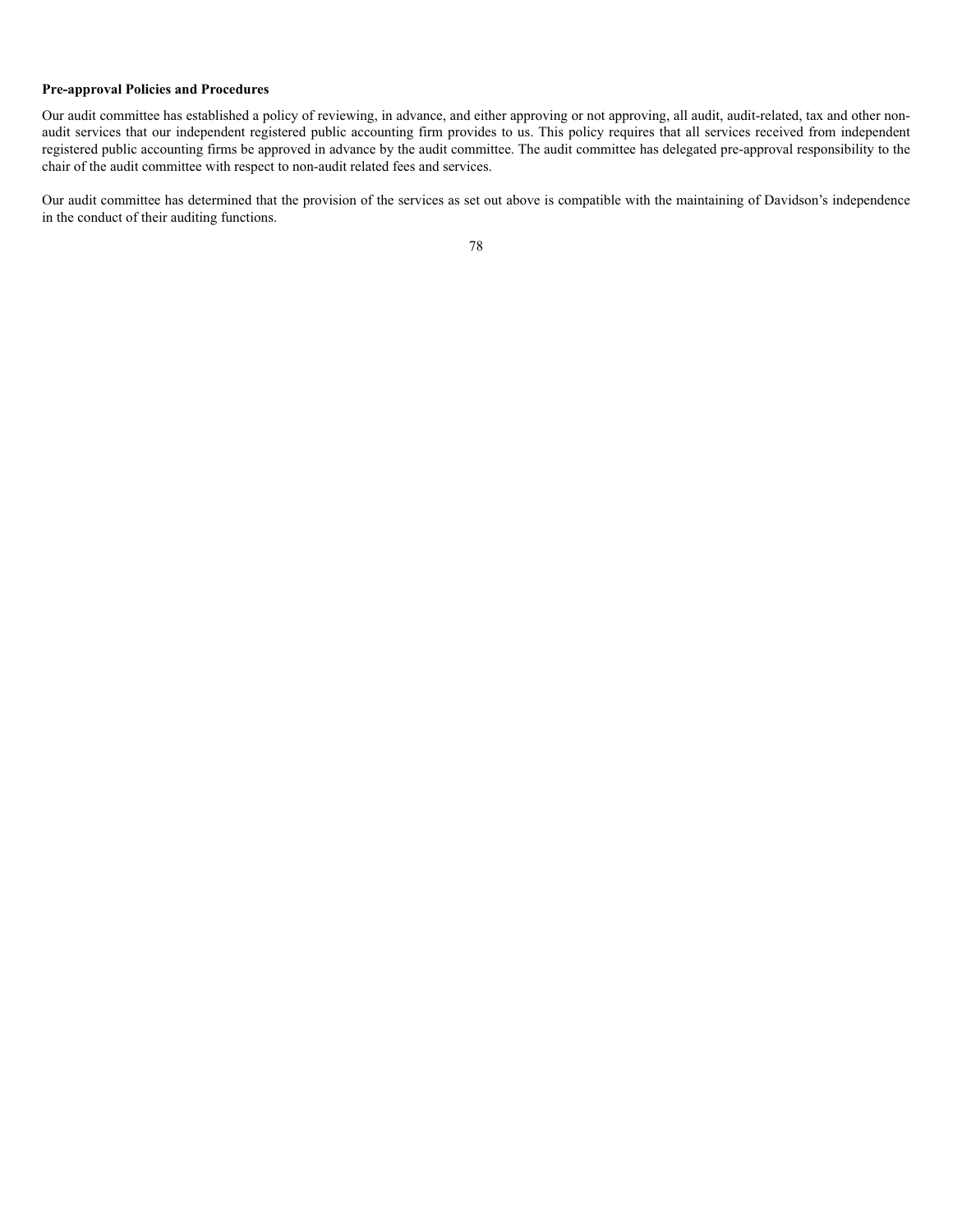### **PART IV**

### **Item 15. Exhibits, Financial Statement Schedules**

(a) The following documents included elsewhere in this annual report on Form 10-K (see F-pages herein regarding financial statement information) are incorporated herein by reference and filed as part of this report:

(1) Financial statements:

The consolidated balance sheets as of December 31, 2021 and 2020, and the consolidated statements of operations, changes in equity and cash flows for the years ended December 31, 2021 and 2020, together with notes thereto.

(2) Financial statement schedule: None

(3) Exhibits required by Item 601 of Regulation S-K:

# **Item 16. Form 10-K Summary**

None.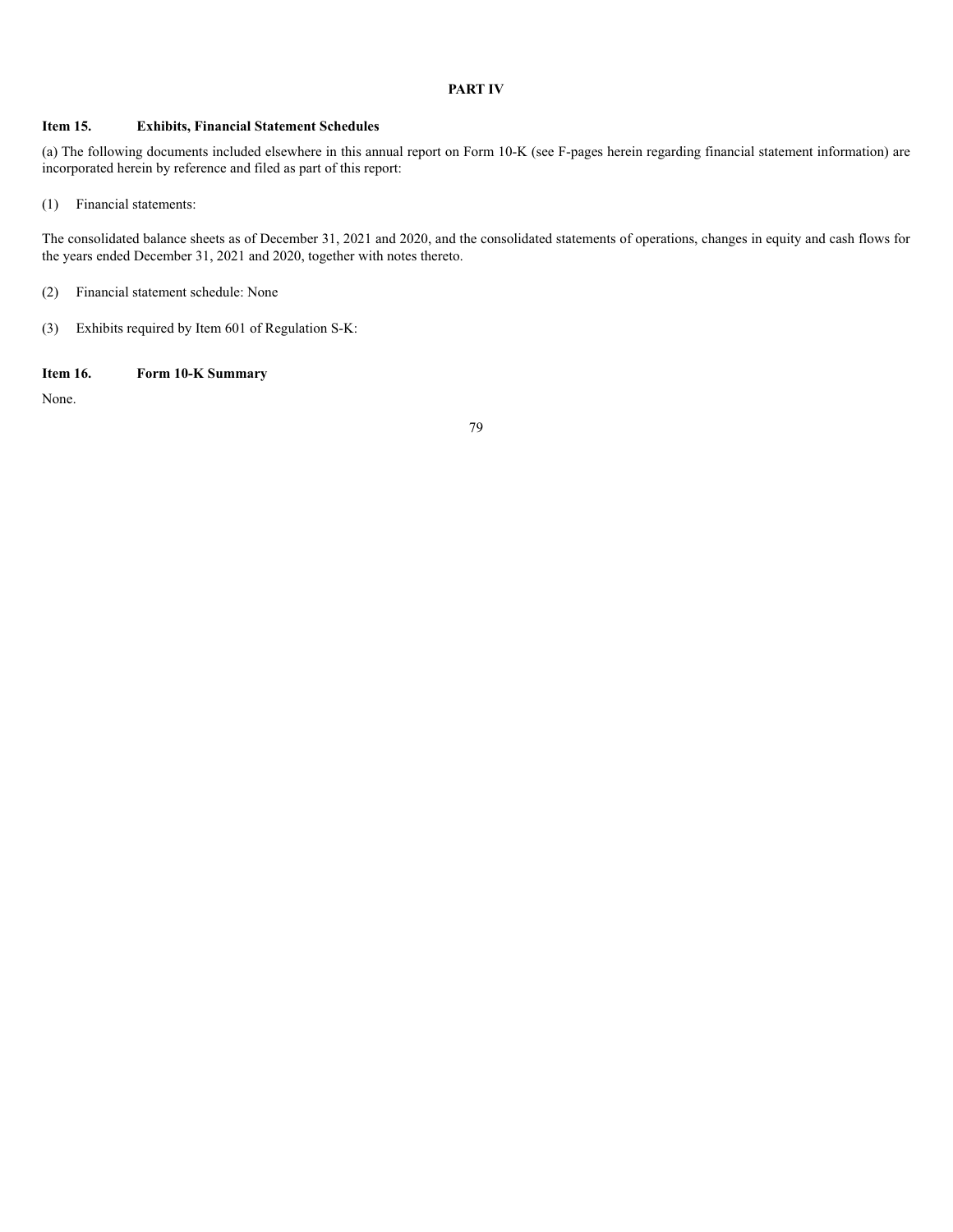# **EXHIBIT INDEX**

| <b>Exhibit</b><br>Number | <b>Exhibit Description</b>                                                                                                                                                                                                                                            | Form    | <b>Filing Date</b> | <b>Exhibit</b><br>Number | Filed<br>Herewith |
|--------------------------|-----------------------------------------------------------------------------------------------------------------------------------------------------------------------------------------------------------------------------------------------------------------------|---------|--------------------|--------------------------|-------------------|
| 3.1                      | <b>Notice of Articles of Registrant</b>                                                                                                                                                                                                                               | $20-F$  | June 30, 2020      | 1.1                      |                   |
| 3.2                      | <b>Articles of Registrant</b>                                                                                                                                                                                                                                         | $20-F$  | June 30, 2020      | 1.2                      |                   |
| 3.3                      | Amended and Restated Articles of Registrant dated December 23, 2020                                                                                                                                                                                                   | $10-K$  | April 7, 2021      | 3.3                      |                   |
| 4.1                      | <b>Description of Securities</b>                                                                                                                                                                                                                                      | $20-F$  | June 30, 2020      | 2.1                      |                   |
| 10.1                     | Business Combination Agreement dated March 1, 2019 between 4Front Holdings LLC.<br>4Front Corp., 1196260 B.C. Ltd. and Cannex Capital Holdings Inc.                                                                                                                   | $20-F$  | June 30, 2020      | 4.1                      |                   |
| 10.2                     | Senior secured convertible notes issued by Cannex Capital Holdings Inc. on November 21,<br>2018 to Gotham Green Fund 1, L.P., Gotham Green Fund 1 (Q), L.P., and Gotham Green<br>Credit Partners SPV 2, L.P.                                                          | $20-F$  | June 30, 2020      | 4.3                      |                   |
| 10.3                     | Construction Loan Agreements dated May 10, 2019, by and between Linchpin Investors<br>LLC, a subsidiary of the Corporation, and LI Lending LLC, in the amount of up-to<br>\$50,000,000 (later modified to up-to \$45,000,000)                                         | $20-F$  | June 30, 2020      | 4.4                      |                   |
| 10.4                     | Stock Purchase Agreement by and among 4Front Holdings LLC, Paul Overgaag, Nathaniel<br>Averill and Healthy Pharms, Inc. dated November 13, 2018                                                                                                                       | $20-F$  | June 30, 2020      | 4.5                      |                   |
| 10.5                     | <u>Contribution Agreement November 13, 2018 between Mission Partners USA, LLC and</u><br><b>4Front Holdings LLC</b>                                                                                                                                                   | $20-F$  | June 30, 2020      | 4.6                      |                   |
| 10.6                     | <u>Agreement and Plan of Merger, dated as of October 6, 2021, by and among 4Front Ventures</u><br>Corp., New England Cannabis Corporation, Inc., Kenneth V. Stevens, and 4Front NECC<br><b>Acquisition Co.</b>                                                        | $8-K$   | October 8, 2021    | 10.1                     |                   |
| 10.7                     | <u>Membership Interest Purchase Agreement, dated as of October 6, 2021, by and among 4Front</u><br>Ventures Corp., Kenneth V. Stevens, and Mission Partners RE, LLC                                                                                                   | $8 - K$ | October 8, 2021    | 10.2                     |                   |
| 10.8                     | Convertible Promissory Note Purchase Agreement, dated as of October 6, 2021, by and<br>among 4Front Ventures Corp., Navy Capital Green Fund, LP, Navy Capital Green Co-Invest<br>Fund, LLC, and HI 4Front, LLC                                                        | $8 - K$ | October 8, 2021    | 10.3                     |                   |
| 10.9                     | <u>First Amendment to Agreement and Plan of Merger, dated as of January 28, 2022, by and</u><br>among 4Front Ventures Corp., New England Cannabis Corporation, Inc., Kenneth V.<br>Stevens, and 4Front NECC Acquisition Co.                                           | $8-K$   | February 3, 2022   | 10.3                     |                   |
| 10.10                    | First Amendment to Membership Interest Purchase Agreement, dated as of January 28, 2022,<br>by and among 4Front Ventures Corp., Kenneth V. Stevens, and Mission Partners RE, LLC.                                                                                     | $8-K$   | February 3, 2022   | 10.4                     |                   |
| 10.11                    | Promissory Note and Pledge Agreement, dated as of January 28, 2022, between 4Front<br>Ventures Corp. and Kenneth V. Stevens.                                                                                                                                          | $8-K$   | February 3, 2022   | 10.5                     |                   |
| 10.12                    | Agreement and Plan of Merger, dated as of April 6, 2022, by and among 4Front Ventures<br>Corp., Island Merger Sub, Inc., Island Global Holdings, Inc., and Navy Capital SR LLC                                                                                        | $8-K$   | April 6, 2022      | 10.1                     |                   |
| 10.13                    | Lock-up agreement dated August 22, 2019, by and among 4Front Ventures Corp. and each of<br>Camelback Ventures, LLC, Joshua Rosen, Trevor Pratte, Karl Chowscano, Andrew Thut,<br>Kris Krane, Leo Gontmakher, Arkadi Gontmakher, Vlad Orlovskii, Oleg Orlovskii, Roman |         |                    |                          |                   |
|                          | <b>Tkachenko and Glenn Backus</b>                                                                                                                                                                                                                                     | $20-F$  | June 30, 2020      | 4.7                      |                   |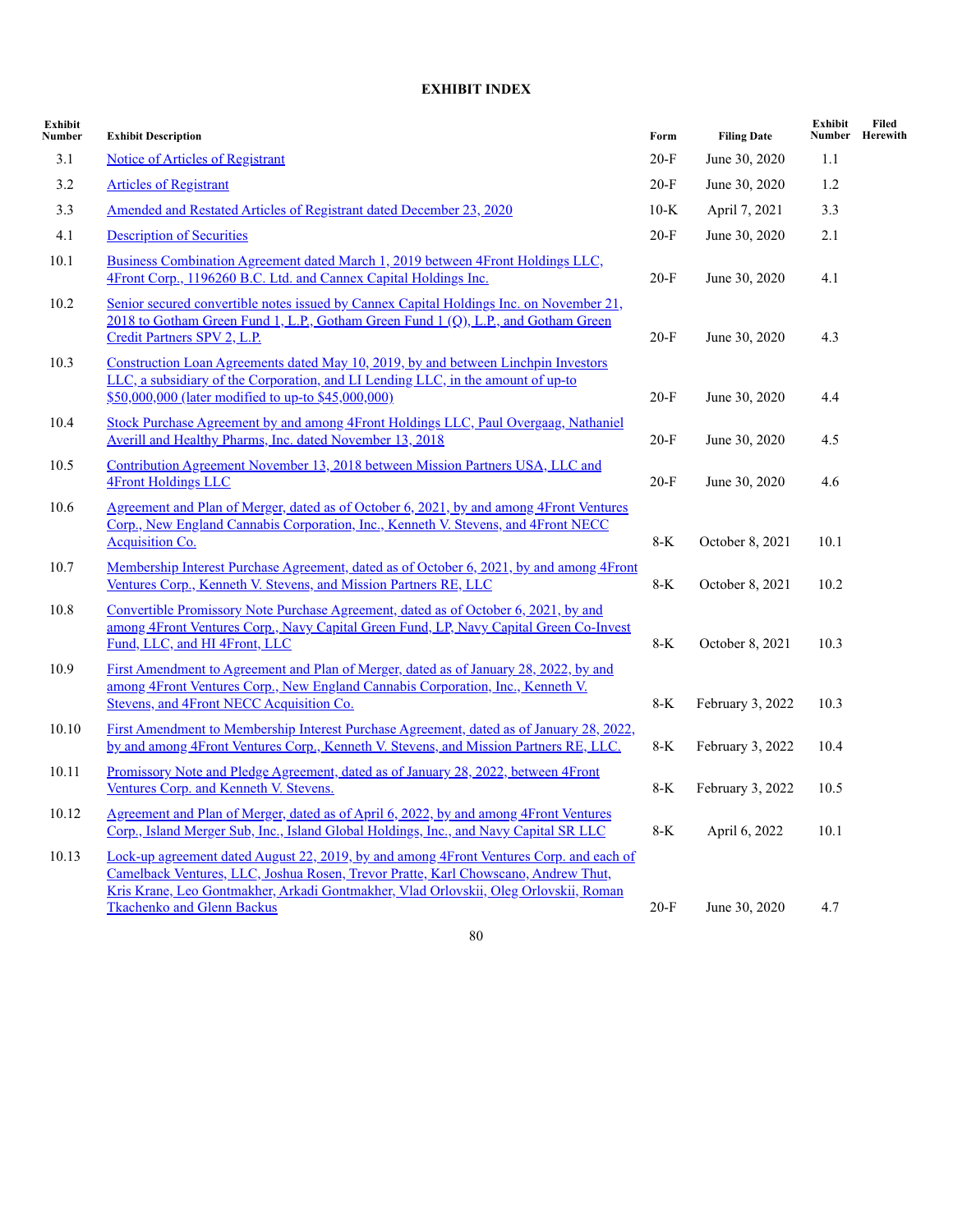| 10.14 | Amended and restated securities purchase agreement dated July 31, 2019 among Gotham Green<br>Fund 1, L.P., Gotham Green Fund 1 (Q), L.P., Gotham Green Credit Partners SPV 2, L.P.,<br>Gotham Green Fund II, L.P., Gotham Green Fund II (Q), L.P., 4Front Ventures Corp., Cannex |        |               |       |
|-------|----------------------------------------------------------------------------------------------------------------------------------------------------------------------------------------------------------------------------------------------------------------------------------|--------|---------------|-------|
|       | Holdings (Nevada) Inc., 4Front Ventures Corp., 4Front U.S. Holdings Inc. and Cannex Holdings<br>(Nevada) Inc., as amended on January 29, 2020 and March 20, 2020                                                                                                                 | $20-F$ | June 30, 2020 | 4.8   |
| 10.15 | Industrial building lease dated September 1, 2015 by and between Kinzie Properties, LLC, 2400<br>Greenleaf Partners, LLC, and IL Grown Medicine LLC                                                                                                                              | $20-F$ | June 30, 2020 | 4.9   |
| 10.16 | Amended and Restated Class B Proportionate Shares Option Plan +                                                                                                                                                                                                                  | $20-F$ | June 30, 2020 | 4.1   |
| 10.17 | <u>Amended and Restated Stock Option Plan +</u>                                                                                                                                                                                                                                  | $20-F$ | June 30, 2020 | 4.11  |
| 10.18 | Form of Director Indemnification Agreement                                                                                                                                                                                                                                       | $20-F$ | June 30, 2020 | 4.12  |
| 10.19 | Amended and Restated Consulting Agreement with Ag-Grow Imports, LLC and Maha Consulting<br>LLC                                                                                                                                                                                   | $10-K$ | April 7, 2021 | 10.15 |
| 10.20 | Separation Agreement and Release with Joshua N. Rosen dated January 2, 2021                                                                                                                                                                                                      | $10-K$ | April 7, 2021 | 10.16 |
| 10.21 | Severance, General Waiver and Release Agreement with Nicolle Dorsey dated February 3, 2021<br>$\pm$                                                                                                                                                                              | $10-K$ | April 7, 2021 | 10.17 |
| 10.22 | Membership Interest Purchase Agreement - Denham dated January 1,                                                                                                                                                                                                                 | $10-K$ | April 7, 2021 | 10.18 |
| 10.23 | <u> Membership Interest Purchase Agreement Amendment 1 – Denham dated March 30, 2020</u>                                                                                                                                                                                         | $10-K$ | April 7, 2021 | 10.19 |
| 10.24 | <u>Membership Interest Purchase Agreement Amendment 2 – Denham dated August 12, 2020</u>                                                                                                                                                                                         | $10-K$ | April 7, 2021 | 10.20 |
| 10.25 | Membership Interest Purchase Agreement - Ethos dated April 30, 2020                                                                                                                                                                                                              | $10-K$ | April 7, 2021 | 10.21 |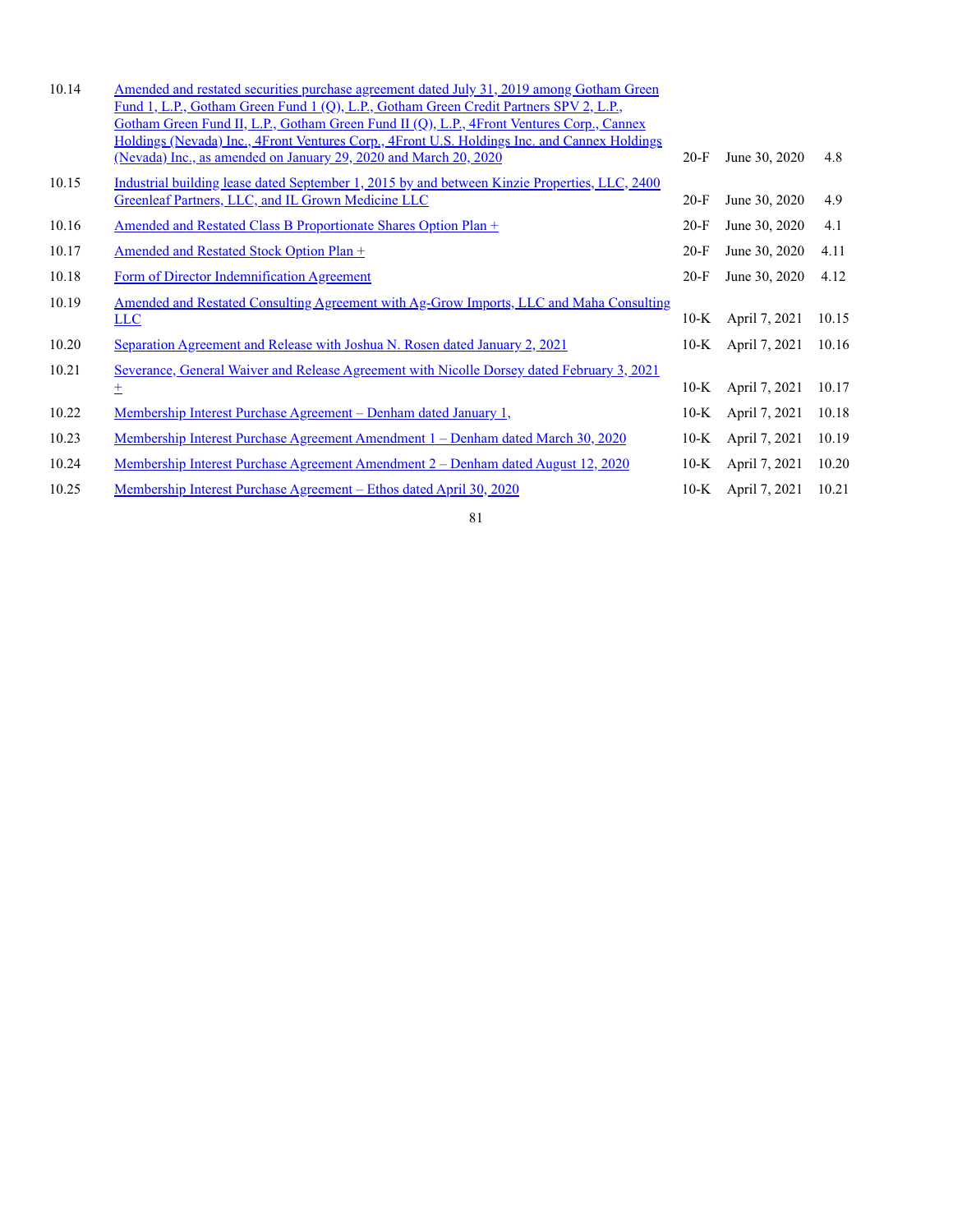| 10.26   | <u> Asset Purchase Agreement – Ethos dated April 30, 2020</u>                                                                                                                                                                  | $10-K$ | April 7, 2021 | 10.22 |              |
|---------|--------------------------------------------------------------------------------------------------------------------------------------------------------------------------------------------------------------------------------|--------|---------------|-------|--------------|
| 10.27   | LI Lending Amended & Restated Promissory Note dated December 17, 2020                                                                                                                                                          | $10-K$ | April 7, 2021 | 10.23 |              |
| 10.28   | Premium Termination Agreement dated August 11, 2020                                                                                                                                                                            | $10-K$ | April 7, 2021 | 10.24 |              |
| 21.1    | <b>List of Subsidiaries</b>                                                                                                                                                                                                    | $10-K$ | April 7, 2021 | 21.1  |              |
| 31.1    | Certification of the Chief Executive Officer (Principal Executive Officer) pursuant to Rule<br>13a-14(a) of the Securities Exchange Act                                                                                        |        |               |       | X            |
| 31.2    | <b>Certification of the Chief Financial Officer (Principal Financial Officer) pursuant to Rule</b><br>13a-14(a) of the Securities Exchange Act                                                                                 |        |               |       | $\mathbf X$  |
| 32.1    | Certification of Chief Executive Officer and Chief Financial Officer Pursuant to Rule 13a-<br><u>14(b) Under the Securities Exchange Act of 1934 and Section 1350 of Chapter 60 of Title</u><br>18 of the United States Code * |        |               |       | $\mathbf{X}$ |
| 101.INS | Inline XBRL Instance Document                                                                                                                                                                                                  |        |               |       | X            |
| 101.SCH | Inline XBRL Taxonomy Extension Schema Document                                                                                                                                                                                 |        |               |       | X            |
| 101.CAL | Inline XBRL Taxonomy Extension Calculation Linkbase Document                                                                                                                                                                   |        |               |       | X            |
| 101.DEF | Inline XBRL Taxonomy Extension Definition Linkbase Document                                                                                                                                                                    |        |               |       | $\mathbf X$  |
| 101.LAB | Inline XBRL Taxonomy Extension Label Linkbase Document                                                                                                                                                                         |        |               |       | $\mathbf{X}$ |
| 101.PRE | Inline XBRL Taxonomy Extension Presentation Linkbase Document                                                                                                                                                                  |        |               |       | $\mathbf X$  |
| 104     | Cover Page Interactive Data File (formatted as Inline XBRL and contained in Exhibit 101)                                                                                                                                       |        |               |       | $\mathbf X$  |
|         |                                                                                                                                                                                                                                |        |               |       |              |

+ Indicates management contract or compensatory plan.<br>\* This certification is being furnished solely to accompa

This certification is being furnished solely to accompany this Annual Report pursuant to 18 U.S.C. Section 1350, and it is not being filed for purposes of Section 18 of the Securities Exchange Act of 1934 and is not to be incorporated by reference into any filing of the Company, whether made before or after the date hereof, regardless of any general incorporation language in such filing.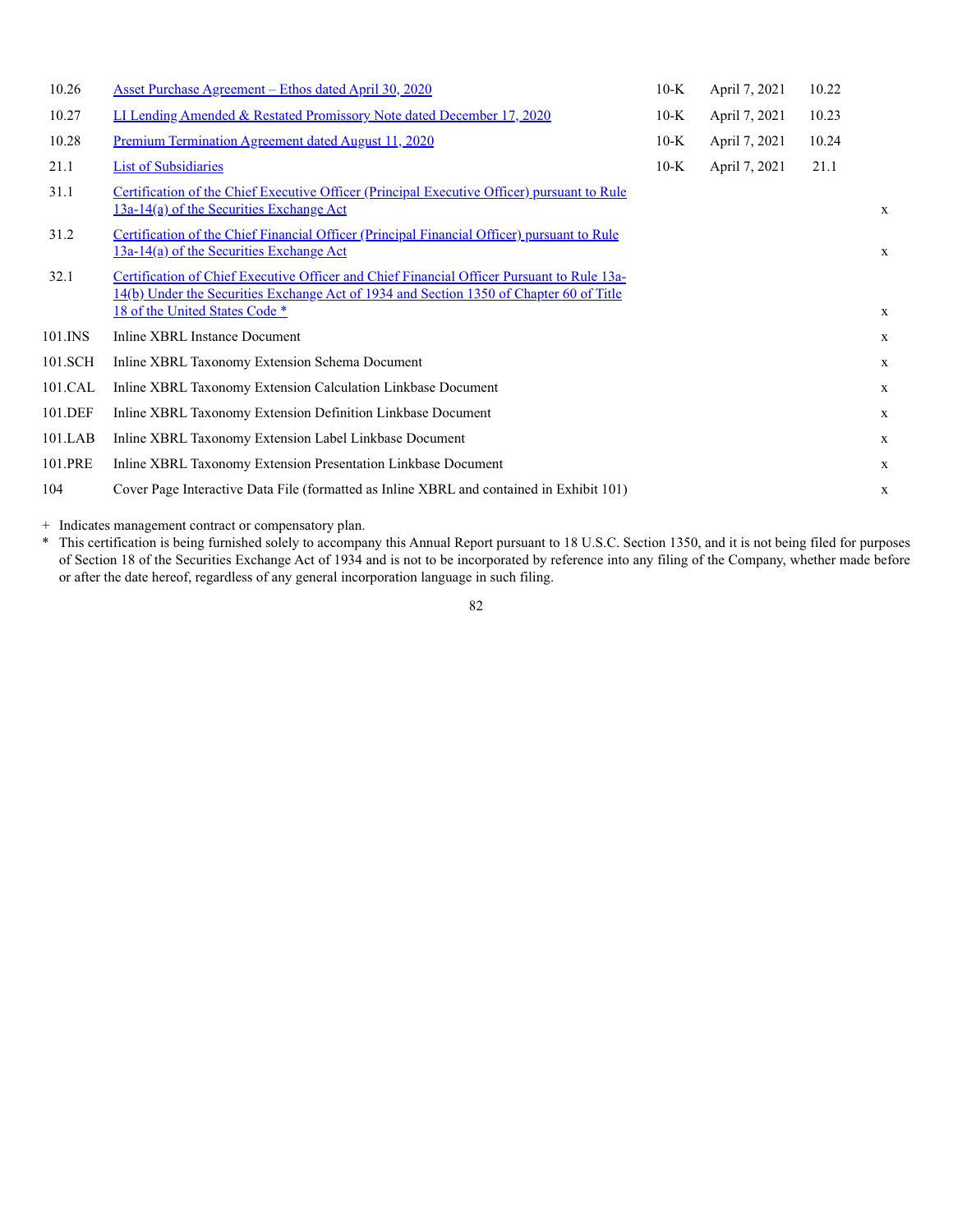### **SIGNATURES**

Pursuant to the requirements of Section 13 or 15(d) of the Securities Exchange Act of 1934, the registrant has duly caused this annual report on Form 10-K to be signed on its behalf by the undersigned, thereunto duly authorized.

### **4FRONT VENTURES CORP.**

Date: April 15, 2022 By: /s/ Leo Gontmakher

 **Leo Gontmakher Chief Executive Officer**

Pursuant to the requirements of the Securities Exchange Act of 1934, this report has been signed below by the following persons on behalf of the registrant and in the capacities and on the dates indicated.

| <b>Signature and Title:</b>                                                                                 | Date:          |
|-------------------------------------------------------------------------------------------------------------|----------------|
| /s/ Leo Gontmakher<br>Leo Gontmakher, Chief Executive Officer and Director (Principal Executive<br>Officer) | April 15, 2022 |
| /s/ David Daily<br><b>David Daily, Director</b>                                                             | April 15, 2022 |
| /s/ Chetan Gulati<br><b>Chetan Gulati, Director</b>                                                         | April 15, 2022 |
| /s/ Kathi Lentzsch<br>Kathi Lentzsch, Director                                                              | April 15, 2022 |
| /s/ Roman Tkachenko<br><b>Roman Tkachenko Director</b>                                                      | April 15, 2022 |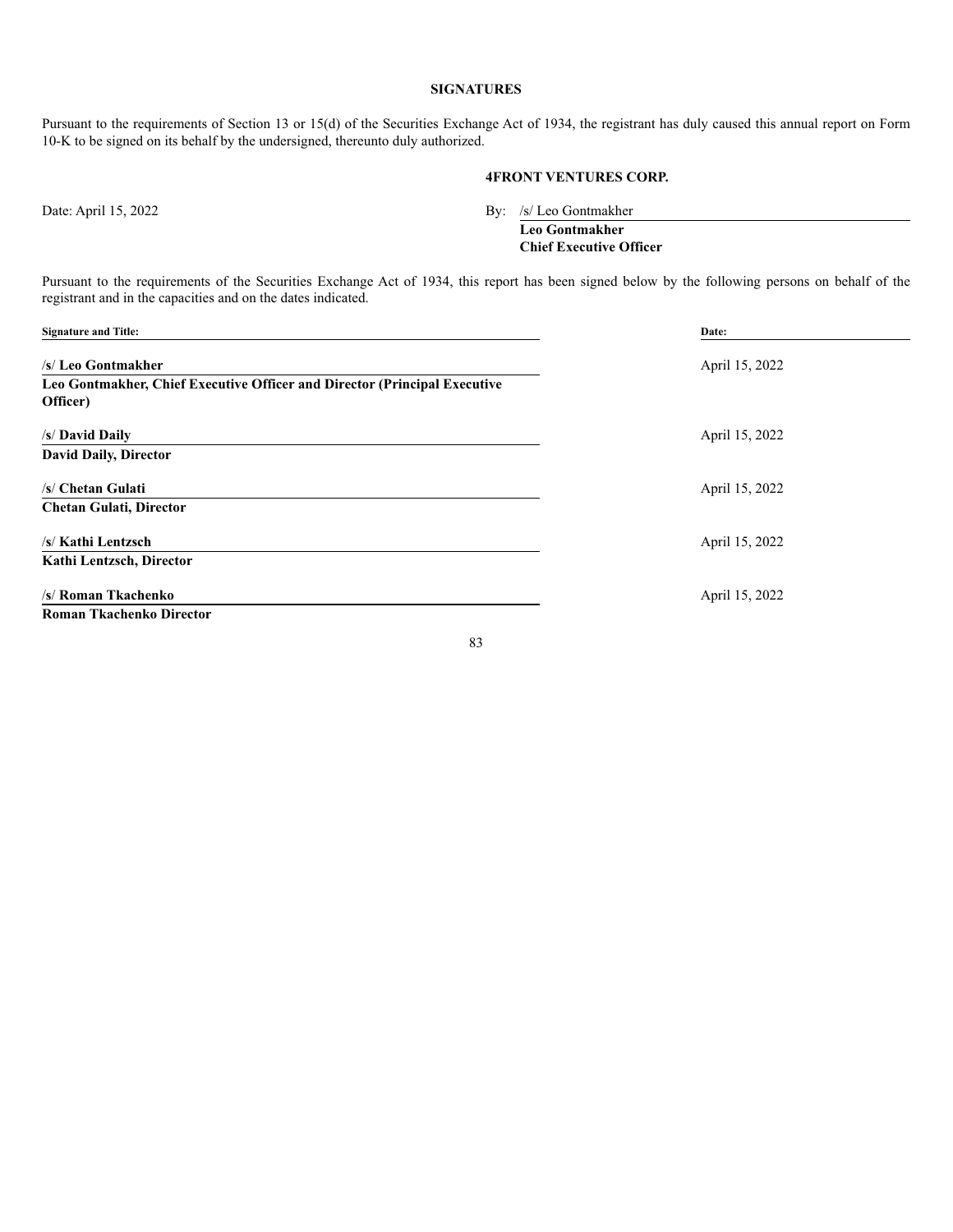# **4FRONT VENTURES CORP. CONSOLIDATED BALANCE SHEETS AS OF DECEMBER 31, 2021 AND 2020**

*(Amounts expressed in thousands of U.S. dollars except for share and per share data)*

|                                                                                                           | Page  |
|-----------------------------------------------------------------------------------------------------------|-------|
| <b>Report of Independent Registered Public Accounting Firm</b>                                            | $F-1$ |
| Consolidated Balance Sheets as of December 31, 2021 and 2020                                              | $F-2$ |
| Consolidated Statements of Operations for the years ended December 31, 2021 and 2020                      | $F-3$ |
| Consolidated Statements of changes in Stockholders' Equity for the years ended December 31, 2021 and 2020 | $F-4$ |
| Consolidated Statements of Cash Flows for the years ended December 31, 2021 and 2020                      | $F-5$ |
| <b>Notes to Financial Statements</b>                                                                      | $F-6$ |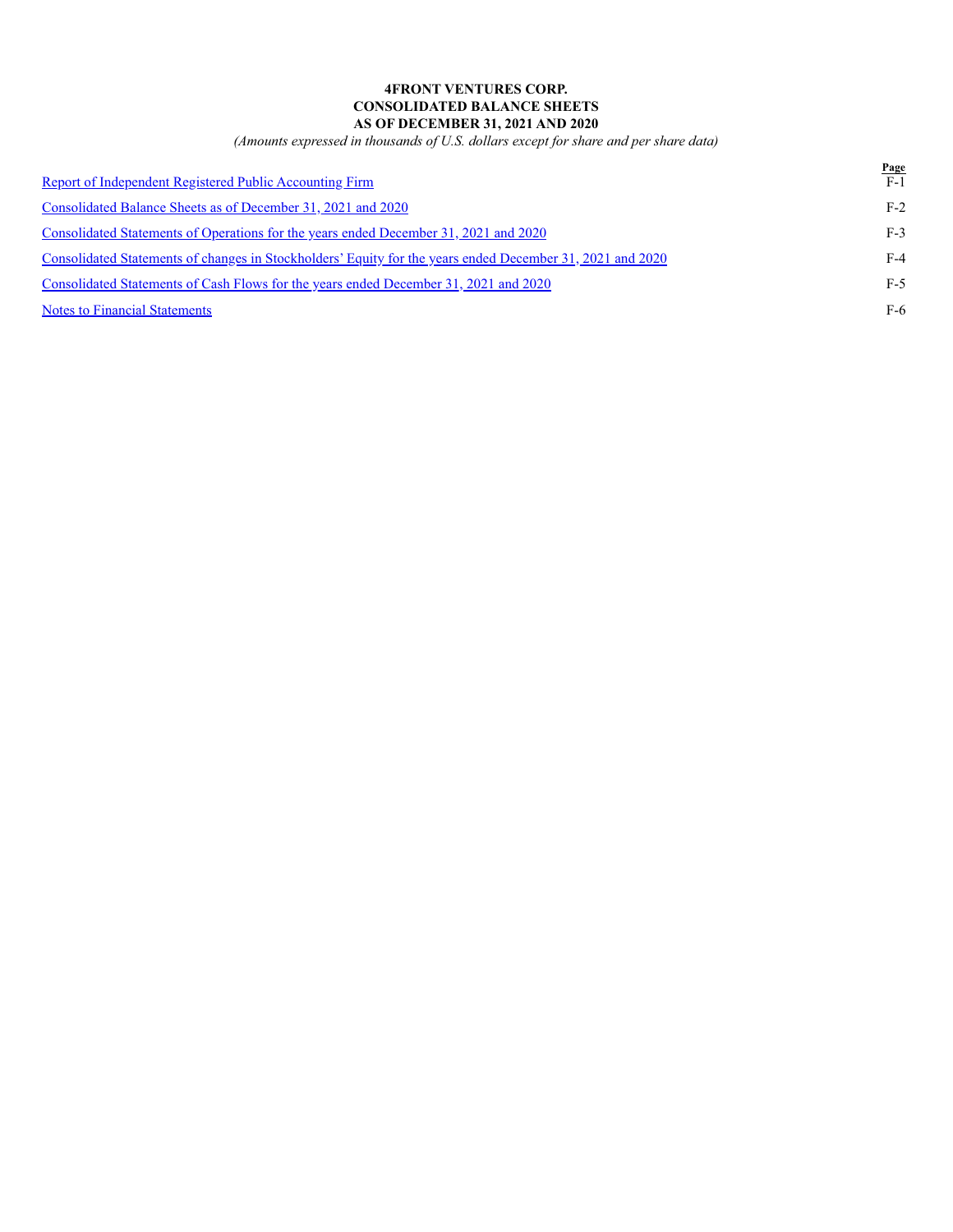### **REPORT OF INDEPENDENT REGISTERED PUBLIC ACCOUNTING FIRM**

To the Shareholders and Directors of 4Front Ventures Corp.

#### *Opinion on the Consolidated Financial Statements*

We have audited the accompanying consolidated balance sheets of 4Front Ventures Corp. (the "Company") as of December 31, 2021 and 2020, and the related consolidated statements of operations and comprehensive loss, changes in shareholder' equity, and cash flows for the years ended December 31, 2021 and 2020, and the related notes (collectively referred to as the "financial statements"). In our opinion, the financial statements present fairly, in all material respects, the financial position of the Company as of December 31, 2021 and 2020, and the results of its operations and its cash flows for the years ended December 31, 2021 and 2020, in conformity with accounting principles generally accepted in the United States of America.

#### *Basis for Opinion*

These financial statements are the responsibility of the Company's management. Our responsibility is to express an opinion on these financial statements based on our audits. We are a public accounting firm registered with the Public Company Accounting Oversight Board (United States) ("PCAOB") and are required to be independent with respect to the Company in accordance with the U.S. federal securities laws and the applicable rules and regulations of the Securities and Exchange Commission and the PCAOB.

We conducted our audits in accordance with the standards of the PCAOB. Those standards require that we plan and perform the audit to obtain reasonable assurance about whether the financial statements are free of material misstatement, whether due to error or fraud. The Company is not required to have, nor were we engaged to perform, an audit of its internal control over financial reporting. As part of our audits we are required to obtain an understanding of internal control over financial reporting but not for the purpose of expressing an opinion on the effectiveness of the entity's internal control over financial reporting. Accordingly, we express no such opinion.

Our audits included performing procedures to assess the risks of material misstatement of the financial statements, whether due to error or fraud, and performing procedures that respond to those risks. Such procedures included examining, on a test basis, evidence regarding the amounts and disclosures in the financial statements. Our audits also included evaluating the accounting principles used and significant estimates made by management, as well as evaluating the overall presentation of the financial statements. We believe that our audits provide a reasonable basis for our opinion.

We have served as the Company's auditor since 2019.

### **/s/ DAVIDSON & COMPANY LLP**

Vancouver, Canada Chartered Professional Accountants

April 15, 2022



1200 - 609 Granville Street, P.O. Box 10372, Pacific Centre, Vancouver, B.C., Canada V7Y 1G6 Telephone (604) 687-0947 Davidson-co.com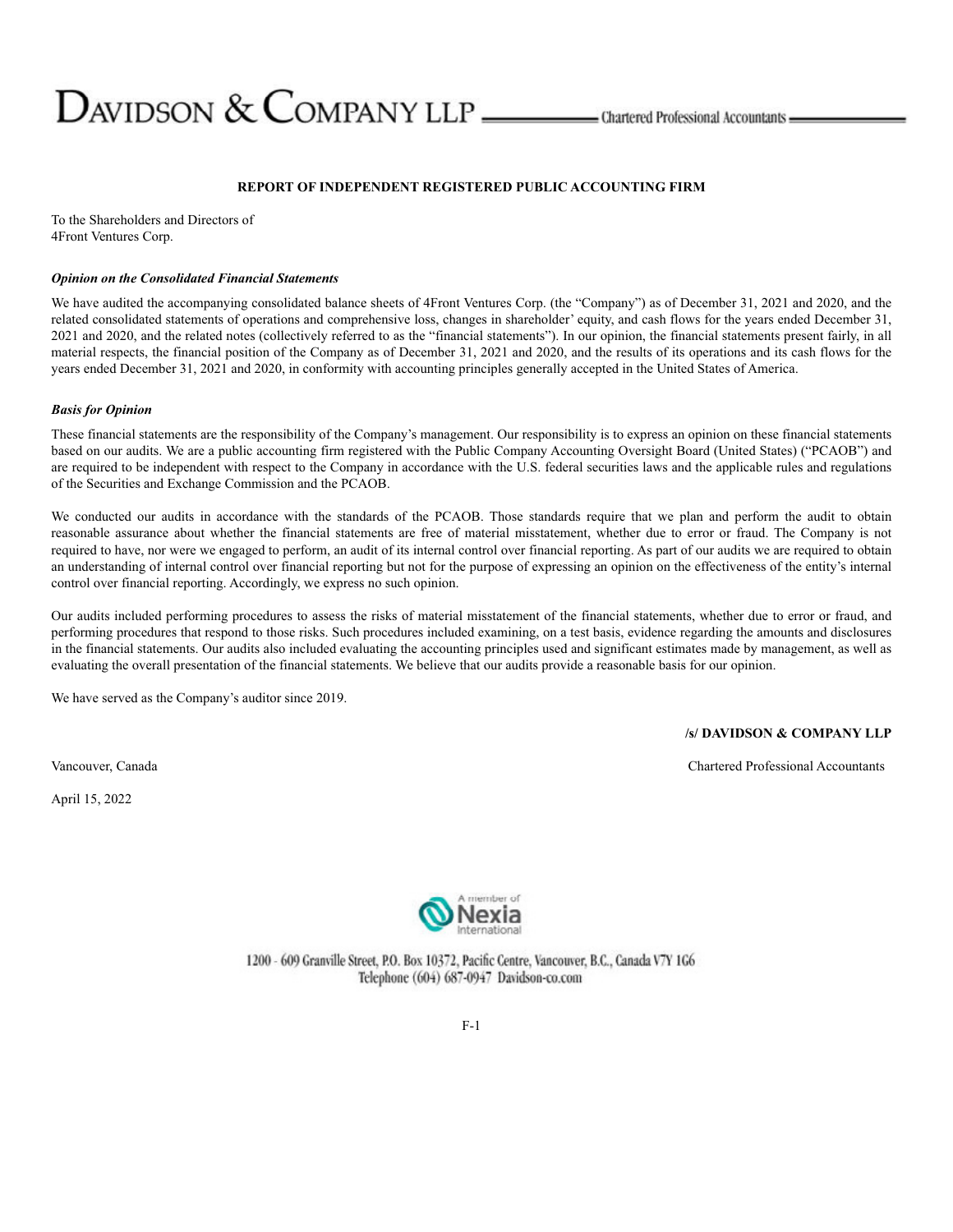# **4FRONT VENTURES CORP. CONSOLIDATED BALANCE SHEETS AS OF DECEMBER 31, 2021 AND 2020**

*(Amounts expressed in thousands of U.S. dollars except for share and per share data)*

|                                                       |                          | As of December 31, |
|-------------------------------------------------------|--------------------------|--------------------|
| <b>ASSETS</b>                                         | 2021                     | 2020               |
| Current assets:                                       |                          |                    |
| Cash                                                  | \$22,581                 | \$18,932           |
| Accounts receivable, net                              | 1,946                    | 437                |
| Other receivables                                     | 289                      | 1,341              |
| Current portion of lease receivables                  | 3,630                    | 3,450              |
| Inventory                                             | 20,087                   | 18,037             |
| Current portion of notes receivable                   | 109                      | 264                |
| Prepaid expenses                                      | 2,232                    | 2,275              |
| Total current assets                                  | 50,874                   | 44,736             |
| Property and equipment, net                           | 42,633                   | 33,618             |
| Notes receivable and accrued interest                 |                          | 91                 |
| Lease receivables                                     | 6,748                    | 7,595              |
| Intangible assets, net                                | 26,246                   | 28,790             |
| Goodwill                                              | 23,155                   | 23,155             |
| Right-of-use assets                                   | 100,519                  | 62,466             |
| Deposits                                              | 5,364                    | 4,305              |
| <b>TOTAL ASSETS</b>                                   | \$255,539                | \$204,756          |
| <b>LIABILITIES AND SHAREHOLDERS' EQUITY</b>           |                          |                    |
| <b>LIABILITIES</b>                                    |                          |                    |
| Current liabilities:                                  |                          |                    |
| Accounts payable                                      | \$<br>2,131              | \$<br>4,722        |
| Accrued expenses and other current liabilities        | 9,411                    | 6,427              |
| Taxes payable                                         | 23,968                   | 11,502             |
| Derivative liability                                  | 3,502                    | 5,807              |
| Current portion of convertible notes                  | 2,784                    | 1,652              |
| Current portion of lease liability                    | 3,629                    | 1,909              |
| Current portion of contingent consideration payable   | $\overline{\phantom{0}}$ | 2,393              |
| Current portion of notes payable and accrued interest | 3,413                    | 3,372              |
| Total current liabilities                             | 48,838                   | 37,784             |
| Convertible notes                                     | 14,641                   | 14,722             |
| Notes payable and accrued interest from related party | 48,266                   | 45,362             |
| Long term notes payable                               | 1,709                    | 1,907              |
| Long term accounts payable                            | 1,200                    | 1,600              |
| Contingent consideration payable                      | 2,393                    | 3,103              |
| Deferred tax liability                                | 7,849                    | 6,530              |
| Lease liability                                       | 93,111                   | 51,545             |
| <b>TOTAL LIABILITIES</b>                              | 218,007                  | 162,553            |
| <b>SHAREHOLDERS' EQUITY</b>                           |                          |                    |
| Equity attributable to 4Front Ventures Corp.          | 274,120                  | 250,583            |
| Additional paid-in capital                            | 52,197                   | 42,116             |
| Deficit                                               | (288, 857)               | (250, 548)         |
| Non-controlling interest                              | 72                       | 52                 |
| <b>TOTAL SHAREHOLDERS' EQUITY</b>                     | 37,532                   | 42,203             |
| TOTAL LIABILITIES AND SHAREHOLDERS' EQUITY            | \$255,539                | \$204,756          |

See accompanying notes to financial statements.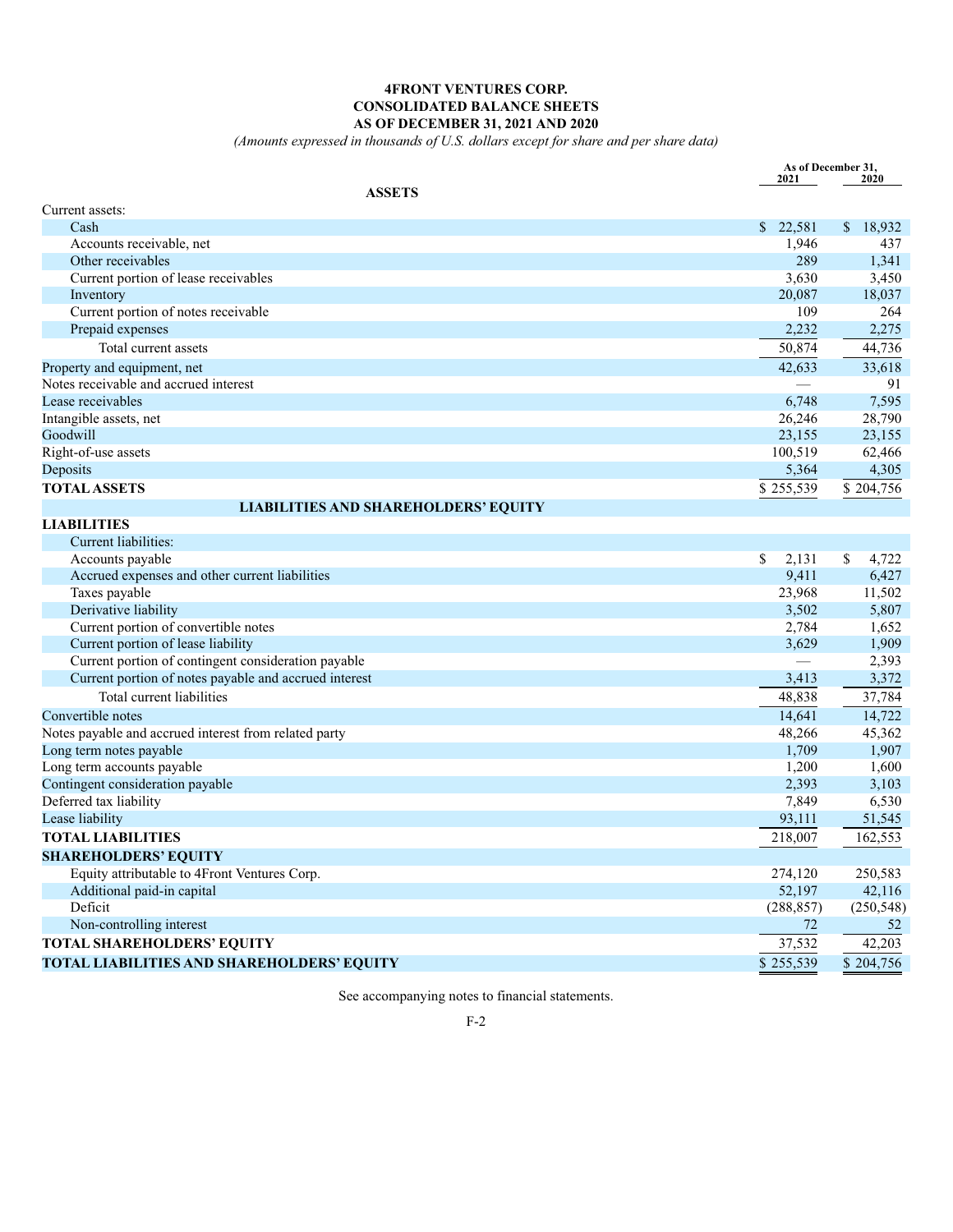# **4FRONT VENTURES CORP.**

# **CONSOLIDATED STATEMENTS OF OPERATIONS AND COMPREHENSIVE LOSS**

*(Amounts expressed in thousands of U.S. dollars except for share and per share data)*

|                                                                  | 2021                  | For the Years Ended December 31,<br>2020 |
|------------------------------------------------------------------|-----------------------|------------------------------------------|
| <b>REVENUE</b>                                                   |                       |                                          |
| Revenue from sale of goods                                       | $\mathbf S$<br>93,387 | S<br>46,616                              |
| Real estate income                                               | 11,179                | 11,019                                   |
| <b>Total revenues</b>                                            | 104,566               | 57,635                                   |
| Cost of goods sold, sale of grown and manufactured products      | (36,212)              | (11, 973)                                |
| Cost of goods sold, sale of purchased products                   | (18,958)              | (9,151)                                  |
| <b>Gross profit</b>                                              | 49,396                | 36,511                                   |
| <b>OPERATING EXPENSES</b>                                        |                       |                                          |
| Selling and marketing expenses                                   | 20,537                | 23,174                                   |
| General and administrative expenses                              | 27,782                | 20,494                                   |
| Depreciation and amortization                                    | 5,102                 | 4,061                                    |
| Equity based compensation                                        | 10,081                | 5,306                                    |
| Impairment of goodwill and intangible assets                     |                       | 16,748                                   |
| Foreign exchange (gain) loss                                     |                       | (19)                                     |
| Accretion                                                        |                       | (643)                                    |
| Total operating expenses                                         | 63,502                | 69,121                                   |
| <b>Loss from operations</b>                                      | (14,106)              | (32,610)                                 |
| Other income (expense)                                           |                       |                                          |
| Interest income                                                  | 15                    | 77                                       |
| Interest expense                                                 | (13,704)              | (15,779)                                 |
| Change in fair value of derivative liability                     | 832                   | (1,578)                                  |
| Loss on lease termination                                        | (1,210)               |                                          |
| Gain on sale leaseback transactions                              |                       | 3,345                                    |
| Gain on restructuring of notes payable                           |                       | 380                                      |
| Gain on extinguishment of debt                                   |                       | 1,218                                    |
| Gain on litigation settlement                                    | 3,768                 | $\qquad \qquad -$                        |
| Loss on investments                                              |                       | (759)                                    |
| Other                                                            | 47                    | 763                                      |
| Total other income (expense), net                                | (10,252)              | (12, 333)                                |
| Net loss before income taxes                                     | (24, 358)             | (44,943)                                 |
| Income tax expense                                               | (13, 931)             | (15,049)                                 |
| Net loss from continuing operations                              | (38, 289)             | (59,992)                                 |
| Net income from discontinued operations, net of taxes            |                       | 12,987                                   |
| <b>Net loss</b>                                                  | (38, 289)             | (47,005)                                 |
| Net income (loss) attributable to non-controlling interest       | 20                    | 46                                       |
| Net loss attributable to shareholders                            | \$<br>38,309          | \$<br>(47, 051)                          |
| Basic and diluted loss per share                                 | \$<br>(0.06)          | \$<br>(0.09)                             |
| Weighted average number of shares outstanding, basic and diluted | 590,998,816           | 520,563,800                              |

See accompanying notes to financial statements.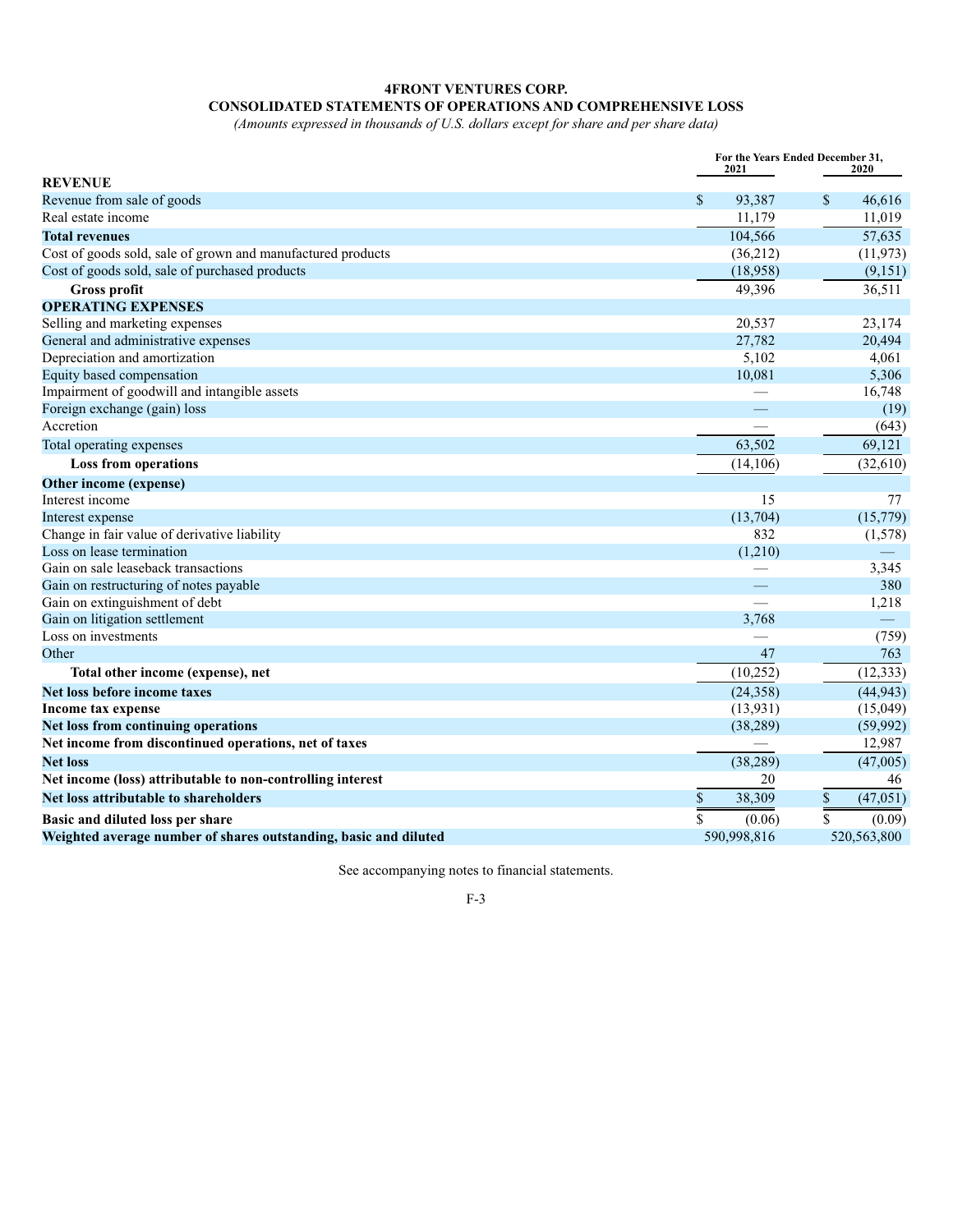# **4FRONT VENTURES CORP. CONSOLIDATED STATEMENTS OF CHANGES IN STOCKHOLDERS' EQUITY**

*(Amounts expressed in thousands of U.S. dollars except for share and per share data)*

|  |                                                                        |                                 | <b>Share Capital</b> |           |                                       |                  |                                                                   |                                    |                                      |
|--|------------------------------------------------------------------------|---------------------------------|----------------------|-----------|---------------------------------------|------------------|-------------------------------------------------------------------|------------------------------------|--------------------------------------|
|  |                                                                        | Units                           | <b>Shares</b>        | Amount    | <b>Additional Paid-</b><br>In Capital | Deficit          | <b>Total 4Front Ventures Corp.</b><br><b>Shareholders' Equity</b> | <b>Non-Controlling</b><br>Interest | <b>Total Shareholders'</b><br>Equity |
|  | <b>Balance, December 31,</b><br>2019                                   |                                 | 531,522,819          | 252,656   | 25,618                                | (203, 497)       | 74,777                                                            | (17)                               | 74,760                               |
|  | Conversion option                                                      |                                 |                      |           |                                       |                  |                                                                   |                                    |                                      |
|  | and warrants for<br>GGP notes<br>transferred to                        |                                 |                      |           |                                       |                  |                                                                   |                                    |                                      |
|  | equity                                                                 |                                 |                      |           | 411                                   |                  | 411                                                               |                                    | 411                                  |
|  | Conversion option<br>for convertible<br>notes transferred<br>to equity |                                 |                      |           | 5,163                                 |                  | 5,163                                                             |                                    | 5,163                                |
|  | Shares issued for<br><b>Pure Ratios</b>                                |                                 |                      |           |                                       |                  |                                                                   |                                    |                                      |
|  | earnout                                                                |                                 | 223,145              | 94        |                                       |                  | 94                                                                |                                    | 94                                   |
|  | Share-based                                                            |                                 |                      |           |                                       |                  |                                                                   |                                    |                                      |
|  | compensation                                                           |                                 |                      |           | 5,306                                 |                  | 5,306                                                             |                                    | 5,306                                |
|  | Exchange of stock<br>for convertible                                   |                                 |                      |           |                                       |                  |                                                                   |                                    |                                      |
|  | swap notes                                                             |                                 | (29, 448, 468)       | (13,661)  |                                       |                  | (13,661)                                                          |                                    | (13,661)                             |
|  | Conversion of                                                          |                                 |                      |           |                                       |                  |                                                                   |                                    |                                      |
|  | notes to equity                                                        |                                 | 4,479,113            | 1,939     |                                       |                  | 1,939                                                             |                                    | 1,939                                |
|  | Shares issued with<br>exercise of<br>warrants                          |                                 | 2,686,463            | 1,352     |                                       |                  | 1,352                                                             |                                    | 1,352                                |
|  | Shares issued for                                                      |                                 |                      |           |                                       |                  |                                                                   |                                    |                                      |
|  | services                                                               | $\overline{\phantom{0}}$        | 1,192,640            | 644       |                                       |                  | 644                                                               |                                    | 644                                  |
|  | Issuance of stock<br>for purchase of<br>non-controlling<br>interests   |                                 | 3,551,040            | 231       |                                       |                  | 231                                                               | (231)                              |                                      |
|  | Derecognition of<br>NCI with the<br>sale of Maryland<br>entities       |                                 |                      |           |                                       |                  |                                                                   | 254                                | 254                                  |
|  | Issuance of stock                                                      |                                 |                      |           |                                       |                  |                                                                   |                                    |                                      |
|  | for bought deal                                                        | $\overbrace{\qquad \qquad }^{}$ | 24,644,500           | 8,018     |                                       |                  | 8,018                                                             |                                    | 8,018                                |
|  | Issuance of broker                                                     |                                 |                      |           |                                       |                  |                                                                   |                                    |                                      |
|  | warrants                                                               |                                 |                      |           | 577                                   |                  | 577                                                               |                                    | 577                                  |
|  | Share issuance<br>costs for bought<br>deal                             |                                 |                      | (690)     |                                       |                  | (690)                                                             |                                    | (690)                                |
|  | Issuance of<br>warrants to                                             |                                 |                      |           |                                       |                  |                                                                   |                                    |                                      |
|  | Advisors                                                               |                                 |                      |           | 381                                   |                  | 381                                                               |                                    | 381                                  |
|  | Issuance of<br>warrants to LI<br>Lending                               |                                 |                      |           | 4,660                                 |                  | 4,660                                                             |                                    | 4,660                                |
|  | Net loss                                                               |                                 |                      |           |                                       | (47, 051)        | (47, 051)                                                         | 46                                 | (47,005)                             |
|  |                                                                        |                                 |                      |           | $\overline{\phantom{m}}$              |                  |                                                                   |                                    |                                      |
|  | <b>Balance, December 31,</b><br>2020                                   |                                 | 538,851,252          | \$250,583 | \$<br>42,116                          | $$(250,548)$ \\$ | 42,151                                                            | 52<br>\$                           | 42,203<br>\$                         |
|  | Shares issued for<br><b>Pure Ratios</b>                                |                                 |                      |           |                                       |                  |                                                                   |                                    |                                      |
|  | earnout                                                                |                                 | 473,491              | 161       |                                       |                  | 161                                                               |                                    | 161                                  |
|  | Shares issued for<br>Om of Medicine<br>earnout                         |                                 | 535,018              | 722       |                                       |                  | 722                                                               |                                    | 722                                  |
|  |                                                                        |                                 |                      |           |                                       |                  |                                                                   |                                    |                                      |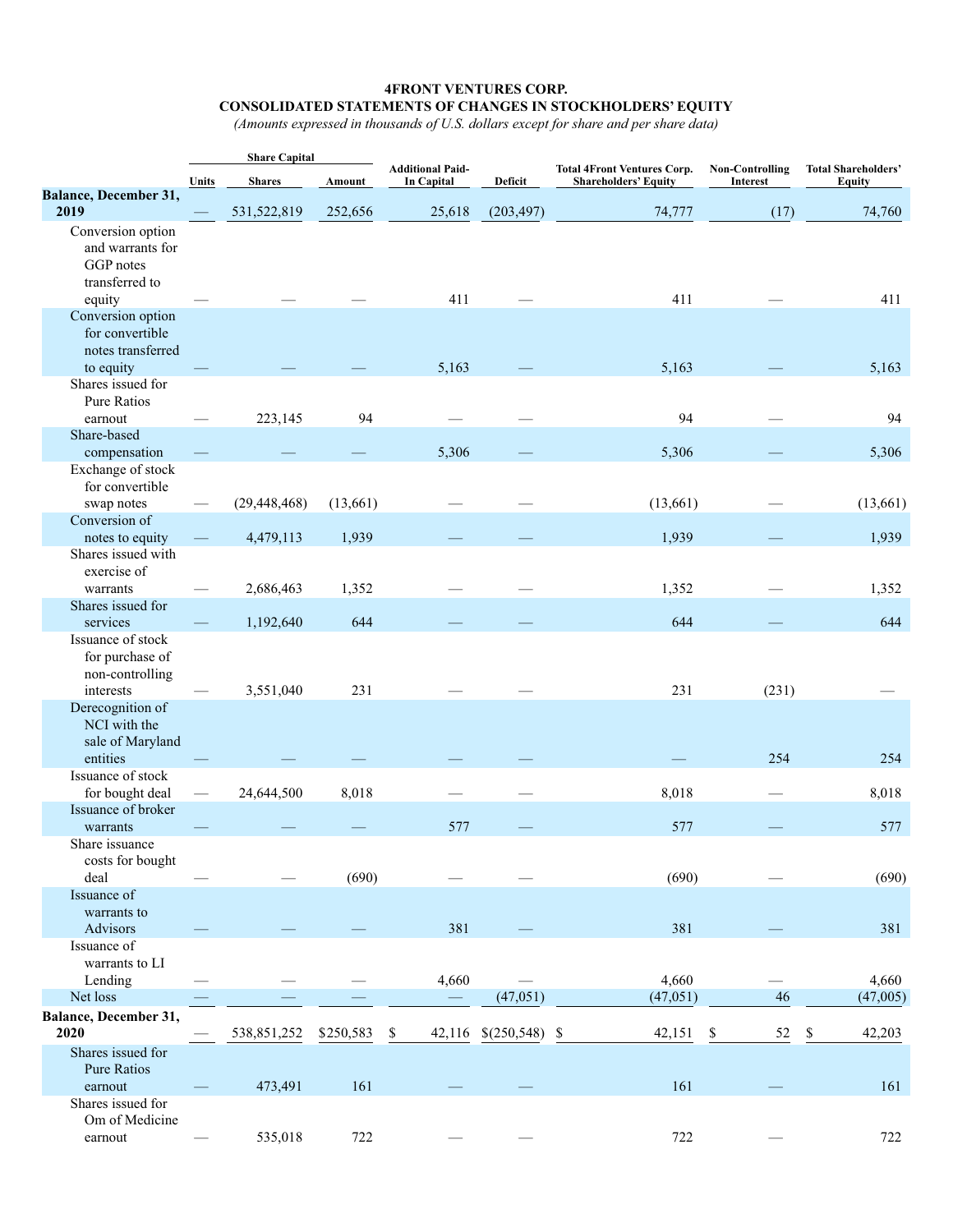| Share-based<br>compensation                        |                                   |             |           | 10,081      |                     | 10,081    |          | 10,081      |
|----------------------------------------------------|-----------------------------------|-------------|-----------|-------------|---------------------|-----------|----------|-------------|
| Conversion of<br>notes to equity                   | $\overbrace{\phantom{aaaaa}}^{x}$ | 49,042,797  | 17,719    |             |                     | 17,719    |          | 17,719      |
| Shares issued with<br>exercise of stock<br>options |                                   | 2,228,439   | 1,512     |             |                     | 1,512     |          | 1,512       |
| Shares issued with<br>exercise of<br>warrants      |                                   | 3,058,927   | 3,423     |             |                     | 3,423     |          | 3,423       |
| Return of treasury<br>shares                       |                                   | (8,320)     |           |             |                     |           |          |             |
| Net loss                                           |                                   |             |           |             | (38, 309)           | (38, 309) | 20       | (38, 289)   |
| <b>Balance, December 31,</b><br>2021               |                                   | 594,181,604 | \$274,120 | 52,197<br>S | $$$ (288,857) \, \$ | 37,460    | 72<br>S. | 37,532<br>S |

See accompanying notes to financial statements.

F-4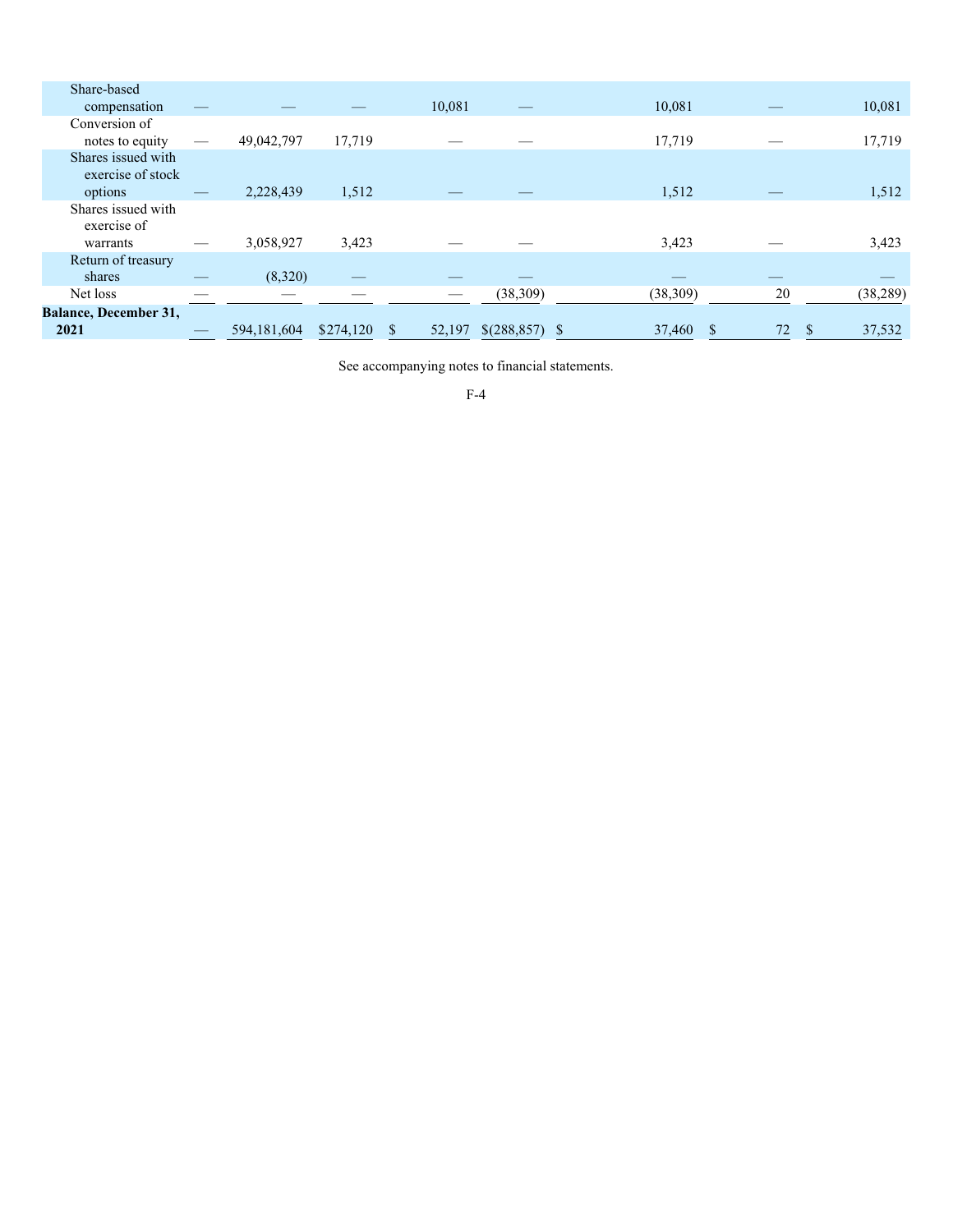# **4FRONT VENTURES CORP. CONSOLIDATED STATEMENTS OF CASH FLOWS**

*(Amounts expressed in thousands of U.S. dollars except for share and per share data)*

|                                                                            | For the Years Ended December 31,<br>2021<br>2020 |       |              |           |
|----------------------------------------------------------------------------|--------------------------------------------------|-------|--------------|-----------|
| <b>CASH FLOWS FROM OPERATING ACTIVITIES</b>                                |                                                  |       |              |           |
| Net loss                                                                   | $\mathbb{S}$<br>(38, 289)                        |       | $\mathbf{s}$ | (47,005)  |
| Adjustments to reconcile net loss to net cash used by operating activities |                                                  |       |              |           |
| Depreciation and amortization                                              | 6,636                                            |       |              | 8,563     |
| Equity based compensation                                                  | 10,081                                           |       |              | 5,306     |
| Change in fair value of derivative liability                               |                                                  | (832) |              | 1,578     |
| Accretion of lease liability                                               | 4,876                                            |       |              | (107)     |
| Write-off of investment                                                    |                                                  |       |              | 759       |
| Write-off of receivable                                                    |                                                  |       |              | 518       |
| Write-off of deposit                                                       |                                                  |       |              | 424       |
| Write-off of fixed asset from terminated lease                             | 1,210                                            |       |              |           |
| Accretion of contingent consideration                                      | 505                                              |       |              | 1,532     |
| Accretion of convertible debenture and interest                            | 4,048                                            |       |              | 1,009     |
| Accrued interest on notes payable                                          | 7,913                                            |       |              | 3,073     |
| Interest accrued - lease receivable                                        | 667                                              |       |              | (312)     |
| Deferred taxes                                                             | 1,319                                            |       |              | 6,530     |
| Impairment of goodwill and intangibles                                     |                                                  |       |              | 16,748    |
| Tax adjustment to goodwill                                                 |                                                  |       |              | (1,406)   |
| Gain on sale of dispensaries                                               |                                                  |       |              | (13, 454) |
| Gain on sales lease back                                                   |                                                  |       |              | (3,345)   |
| Equity issued to pay consulting fees                                       |                                                  |       |              | 644       |
| Changes in operating assets and liabilities                                | 7,643                                            |       |              | 5,531     |
| <b>ACTIVITIES</b>                                                          | 5,777                                            |       |              | (13, 414) |
| Net cash provided by (used in) discontinued operating activities           |                                                  |       |              | (627)     |
| NET CASH PROVIDED BY (USED IN) OPERATING ACTIVITIES                        | 5,777                                            |       |              | (14, 041) |
| <b>CASH FLOWS FROM INVESTING ACTIVITIES</b>                                |                                                  |       |              |           |
| Long term deposits                                                         | (481)                                            |       |              |           |
| Issuance of notes receivable, net of repayments                            |                                                  |       |              | (3,503)   |
| Notes receivable repayments                                                | 246                                              |       |              | 782       |
| Sale of dispensaries and interests in cannabis licenses                    | 1,093                                            |       |              | 25,423    |
| Sale lease back transactions                                               |                                                  |       |              | 32,189    |
| Purchases of property and equipment                                        | (13, 872)                                        |       |              | (13, 875) |
| NET CASH PROVIDED BY (USED IN) CONTINUED INVESTING ACTIVITIES              | (13,014)                                         |       |              | 41,016    |
| Net cash provided by (used in) discontinued investing activities           |                                                  |       |              | (1,679)   |
| NET CASH PROVIDED BY (USED IN) INVESTING ACTIVITIES                        | (13, 014)                                        |       |              | 39,337    |
|                                                                            |                                                  |       |              |           |
| <b>CASH FLOWS FROM FINANCING ACTIVITIES</b>                                |                                                  |       |              |           |
| Payment of contingent consideration                                        | (1,201)                                          |       |              | 12,134    |
| Sale of stock with warrants, net of issuance costs                         |                                                  |       |              |           |
| Issuance of convertible notes, net of costs                                | 14.376<br>1,949                                  |       |              | 8,636     |
| Proceeds from the exercise of warrants                                     | 1,512                                            |       |              | 1,352     |
| Proceeds from the exercise of stock options                                |                                                  |       |              |           |
| Repayment of convertible debentures                                        |                                                  |       |              | (37, 813) |
| Repayment of notes payable                                                 | (5,750)                                          |       |              | (2,317)   |
| NET CASH PROVIDED BY (USED IN) CONTINUED FINANCING ACTIVITIES              | 10,886                                           |       |              | (18,008)  |
| Net cash provided by discontinued financing activities                     |                                                  |       |              | 3,503     |
| NET CASH (USED IN) PROVIDED BY FINANCING ACTIVITIES                        | 10,886                                           |       |              | (14,505)  |
| NET INCREASE (DECREASE) IN CASH                                            | 3,649                                            |       |              | 10,791    |
| <b>CASH, BEGINNING OF YEAR</b>                                             | 18,932                                           |       |              | 8,141     |
| <b>CASH, END OF YEAR</b>                                                   | 22,581<br>S.                                     |       | \$           | 18,932    |

See accompanying notes to financial statements.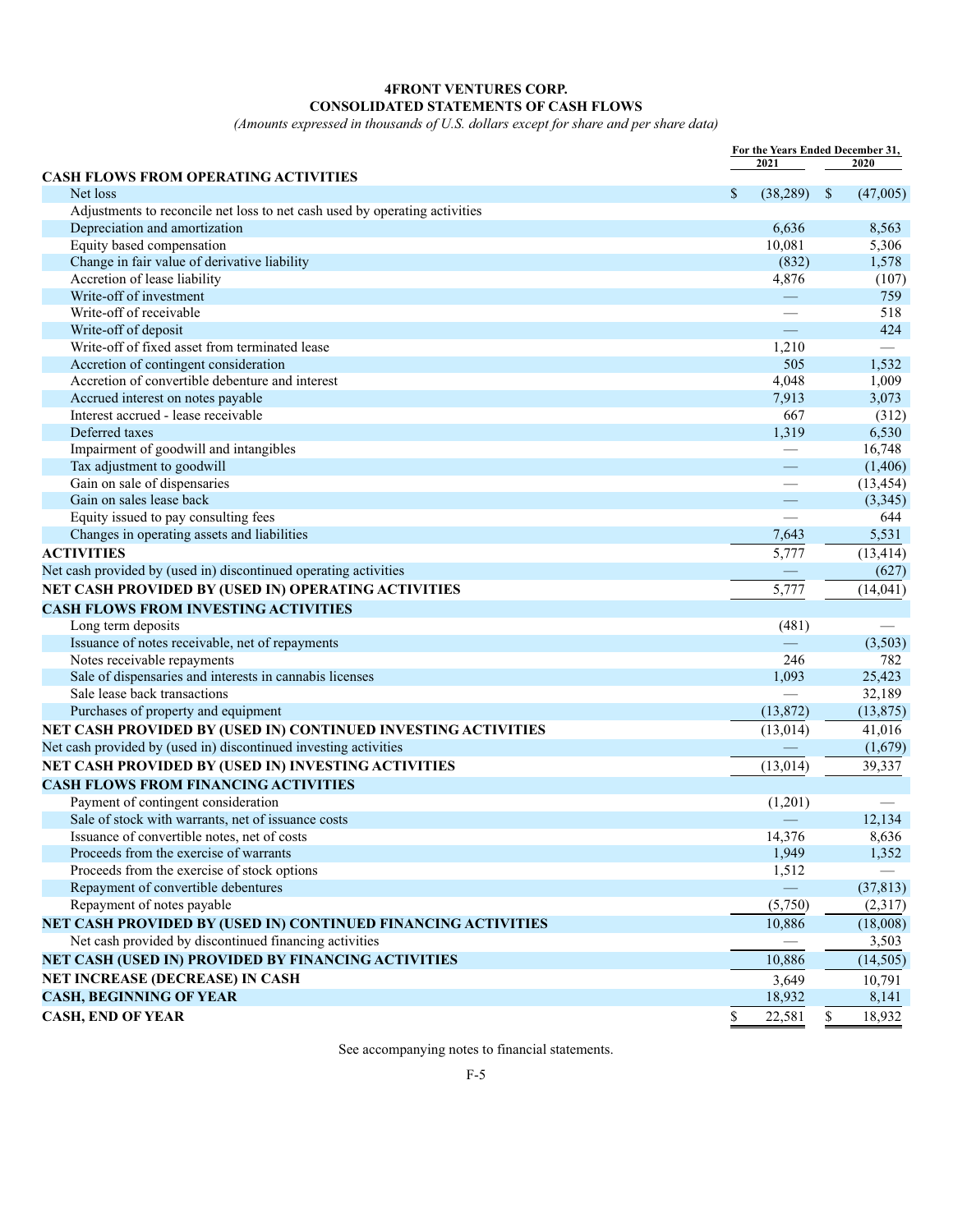*(Amounts expressed in thousands of U.S. dollars except for share and per share data)*

# **Note 1: NATURE OF OPERATIONS**

4Front Ventures Corp. ("4Front" or the "Company") exists pursuant to the provisions of the British Columbia Corporations Act. On July 31, 2019, 4Front Holdings LLC ("Holdings") completed a Reverse Takeover Transaction ("RTO") with Cannex Capital Holdings Inc. ("Cannex") whereby Holdings acquired Cannex and the shareholders of Holdings became the controlling shareholders of the Company. Following the RTO, the Company's SVS are listed on the Canadian Securities Exchange ("CSE") under the ticker "FFNT" and are quoted on the OTC (OTCQX: FFNTF).

The Company has two primary operating segments: THC Cannabis and CBD Wellness. With regard to its THC Cannabis segment, as of December 31, 2021, the Company operates six dispensaries in Massachusetts, Illinois, and Michigan, primarily under the "MISSION" brand name. As of December 31, 2021, the Company operates three production facilities in Massachusetts, Illinois and California and produces the majority of products that are sold at its own Massachusetts and Illinois dispensaries. Also, as part of its THC Cannabis segment, the Company leases real estate and sells equipment, supplies and intellectual property to cannabis producers in the state of Washington.

While marijuana is legal under the laws of several U.S. states (with varying restrictions), the United States Federal Controlled Substances Act classifies all "marijuana" as a Schedule I drug, whether for medical or recreational use. Under U.S. federal law, a Schedule I drug or substance has a high potential for abuse, no accepted medical use in the United States, and a lack of safety for the use of the drug under medical supervision.

The Company's CBD Wellness segment is focused upon its ownership and operation of its wholly owned subsidiary, Pure Ratios Holdings, Inc. ("Pure Ratios"), a CBD-focused wellness company in California, that sells non-THC products throughout the United States.

Management continues to evaluate the impact of the COVID-19 pandemic on the Company's industry and has concluded that while it is reasonably possible that the virus could have a negative effect on the Company's financial position and results of its operations the specific impact is not readily determinable as of the date of these consolidated financial statements. The consolidated financial statements do not include any adjustments that might result from the outcome of this uncertainty.

The corporate office address of the Company is 5060 North 40th Street, Suite 120, Phoenix, Arizona, and the registered office is 550 Burrard Street, Suite 2900, Vancouver, British Columbia.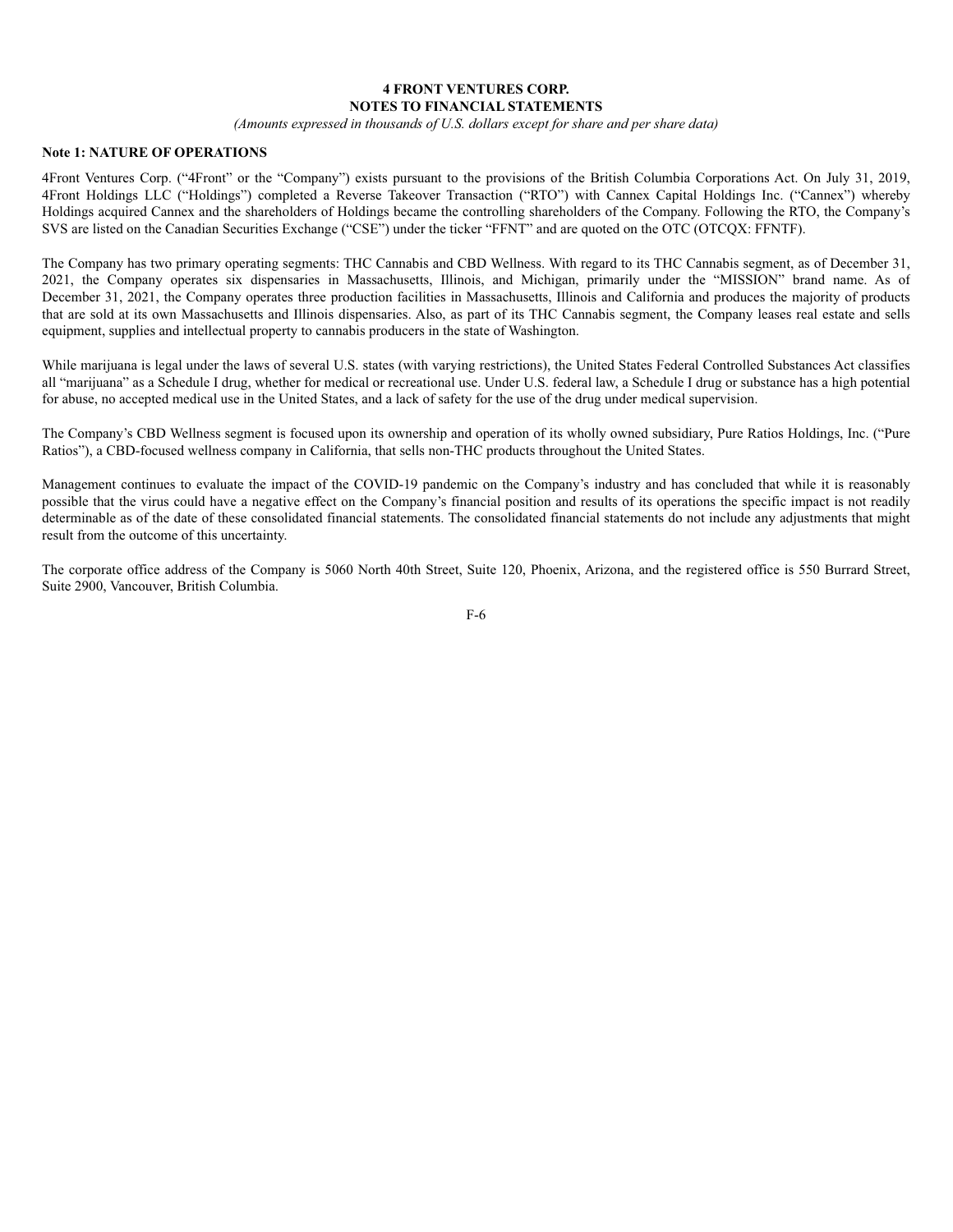*(Amounts expressed in thousands of U.S. dollars except for share and per share data)*

### **Note 2: SIGNIFICANT ACCOUNTING POLICIES**

### **(a) Basis of Presentation and Statement of Compliance**

The accompanying consolidated financial statements as of December 31, 2021 and 2020 (the "consolidated financial statements"), have been prepared in accordance with accounting principles generally accepted in the United States of America ("GAAP").

### **(b) Basis of Measurement**

These consolidated financial statements have been prepared on the going concern basis, under the historical cost convention, except for certain financial instruments that are measured at fair value as described herein.

### **(c) Functional and Presentation Currency**

The Company's, and its subsidiaries', functional currency, as determined by management, is the United States ("U.S.") dollar. These consolidated financial statements are presented in U.S. dollars.

# **(d) Basis of Consolidation**

The accompanying consolidated financial statements are comprised of the financial statements of the Company and its subsidiaries and reflect all adjustments which are necessary for a fair statement of the financial position, results of operations, and cash flows for the periods presented in accordance with GAAP. All intercompany balances and transactions are eliminated in consolidation. Subsidiaries consist of entities over which the Company is exposed to, or has rights to, variable returns as well as the ability to affect these returns through the power to direct the relevant activities of the entity. To the extent that subsidiaries provide services that relate to the Company's activities, they are fully consolidated from the date control is transferred and are deconsolidated from the date control ceases.

The financial statements of the subsidiaries are prepared for the same reporting period as the parent company, using consistent accounting policies.

The following are all the subsidiaries and entities that are controlled by the Company that are included in these consolidated financial statements as of and for the years ended December 31, 2021 and 2020:

|                                          |                                                  |                               | Ownership % |         |
|------------------------------------------|--------------------------------------------------|-------------------------------|-------------|---------|
| <b>Business Name</b>                     | <b>Entity Type</b>                               | State of<br><b>Operations</b> | 2021        | 2020    |
| 4Front Holdings, LLC                     | <b>Holding Company</b>                           | <b>DE</b>                     | 100%        | 100%    |
| 4Front Advisors, LLC                     | <b>Consulting Company</b>                        | AZ                            | 100%        | 100%    |
| Mission Partners USA, LLC                | <b>Investment Company</b>                        | <b>DE</b>                     | $100\%$     | 100%    |
| Linchpin Investors, LLC                  | Finance Company                                  | DE                            | 100%        | 100%    |
| Healthy Pharms Inc.                      | Collocated Cultivation / Production / Dispensary | <b>MA</b>                     | 100%        | 100%    |
| MMA Capital, LLC                         | Finance Company                                  | MA                            | 95%         | 95%     |
| IL Grown Medicine, LLC                   | Cultivation                                      | IL                            | $100\%$     | 100%    |
| Harborside Illinois Grown Medicine, Inc. | Dispensary (allowing for the operation of 2      |                               |             |         |
|                                          | dispensaries)                                    | IL                            | 100%        | 100%    |
| Om of Medicine, LLC                      | Co-located Medical Provisioning Center           |                               |             |         |
|                                          | (Dispensary); Co-located Adult-Use Dispensary    | MI                            | $100\%$     | $100\%$ |
| Mission MA, Inc.                         | Collocated Cultivation / Production /Dispensary  | MA                            | 100%        | 100%    |
| Real Estate Properties LLC               | Real Estate Holding                              | <b>WA</b>                     | 100%        | 100%    |
| Fuller Hill Development Co, LLC          | Real Estate Holding                              | <b>WA</b>                     | 100%        | 100%    |
| Ag-Grow Imports LLC                      | Importer of Equipment                            | <b>WA</b>                     | 100%        | 100%    |
| Pure Ratios Holdings, Inc.               | Online CBD Retail                                | DE                            | 100%        | 100%    |
| 4Front California Capital Holdings Inc.  | <b>Production Facility</b>                       | CA                            | 100%        | 100%    |
| 4Front Nevada Corp.                      | <b>Holding Company</b>                           | NV                            | 100%        | 100%    |
| Brightleaf Development LLC               | <b>Holding Company</b>                           | <b>WA</b>                     | $100\%$     | 100%    |
| Mission Partners IP, LLC                 | IP Holding Company                               | DE                            | $100\%$     | 100%    |
| 4Front US Holdings, Inc.                 | <b>Holding Company</b>                           | DE                            | 100%        | 100%    |
| 4Front Ventures Corp.                    | <b>Holding Company</b>                           | Canada                        | 100%        | 100%    |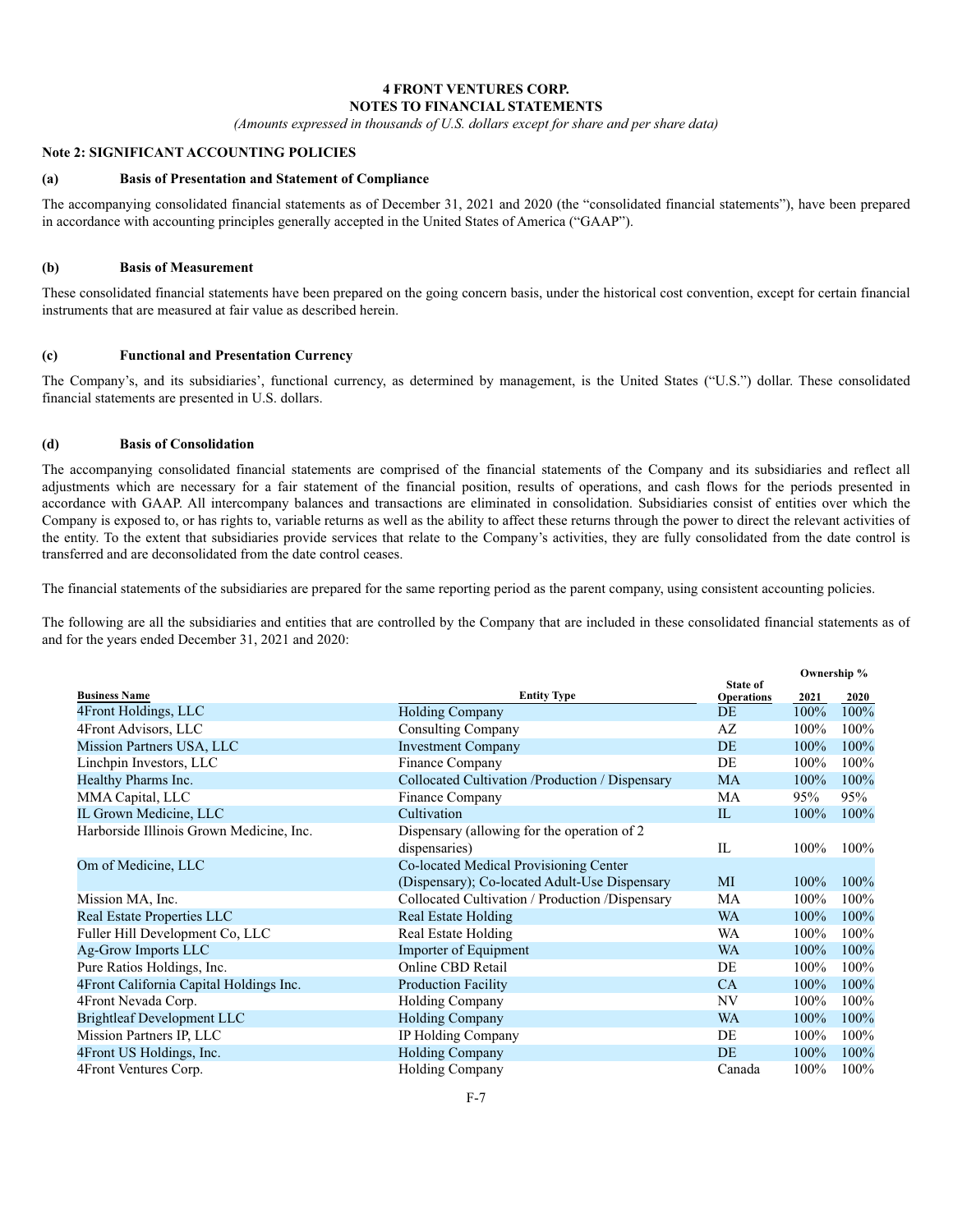*(Amounts expressed in thousands of U.S. dollars except for share and per share data)*

# **(e) Cash and Cash Equivalents**

Cash and cash equivalents include cash deposits in financial institutions, other deposits that are readily convertible into cash, with original maturities of three months or less, and cash held at retail locations. For the years presented, the Company did not have any cash equivalents.

# **(f) Inventories**

Raw material consists of unharvested cannabis plants, and materials used to manufacture CBD and cannabis products. Work in process is harvested cannabis, processed cannabis oil, and manufactured products that are not complete. Finished goods are cultivation supplies to be sold to cultivators, purchased and manufactured packaged flower, pre-rolls, vape cartridges, edibles, CBD products, and paraphernalia.

Inventories of purchased finished goods and packing materials are initially valued at cost and subsequently at the lower of cost or net realizable value.

Costs incurred during the growing and production process are capitalized as incurred to the extent that cost is less than net realizable value. These costs include materials, labor and manufacturing overhead used in the growing and production processes.

Net realizable value is determined as the estimated selling price in the ordinary course of business less the estimated costs of completion and the estimated costs necessary to make the sale. Cost is determined using the weighted average cost basis. Products for resale and supplies and consumables are valued at lower of cost and net realizable value. The Company reviews inventory for obsolete, redundant and slow-moving goods and any such inventories are written down to net realizable value.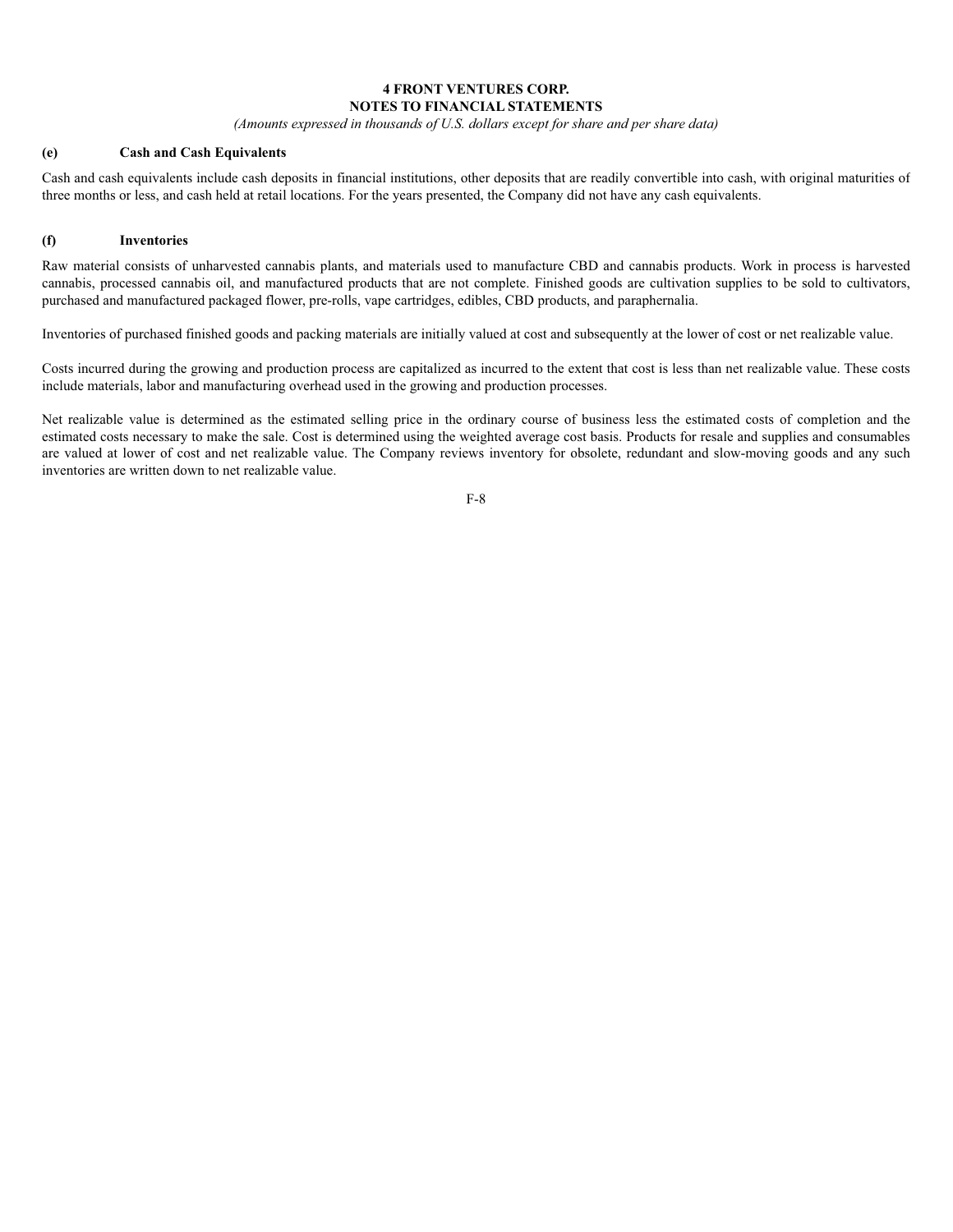*(Amounts expressed in thousands of U.S. dollars except for share and per share data)*

# **(g) Property and Equipment**

Property and equipment are stated at cost, including capitalized borrowing costs, net of accumulated depreciation and impairment losses, if any. Expenditures that materially increase the life of the assets are capitalized. Ordinary repairs and maintenance are expensed as incurred. Depreciation is calculated on a straight-line basis over the estimated useful life of the asset using the following terms and methods:

| Land/Assets Under Construction | Not Depreciated                             |
|--------------------------------|---------------------------------------------|
| Buildings and Improvements     | 10 - 39 Years                               |
| <b>Furniture and Fixtures</b>  | $5 - 7$ Years                               |
| Equipment                      | 7 Years                                     |
| Software                       | 5 Years                                     |
| Leasehold Improvements         | Lesser of Remaining Life of Lease or Useful |
|                                | Life                                        |

The assets' residual values, useful lives and methods of depreciation are reviewed at each financial year-end and adjusted prospectively if appropriate. An item of equipment is derecognized upon disposal or when no future economic benefits are expected from its use. Any gain or loss arising on derecognition of the asset (calculated as the difference between the net disposal proceeds and the carrying value of the asset) is included in operations in the year the asset is derecognized.

### **(h) Impairment of non-financial assets**

The Company evaluates the recoverability of other long-lived assets, including property and equipment, and certain identifiable intangible assets, whenever events or changes in circumstances indicate that the carrying value of an asset or asset group may not be recoverable. The Company performs impairment tests of indefinite-lived intangible assets on an annual basis or more frequently in certain circumstances. Factors which could trigger an impairment review include significant underperformance relative to historical or projected future operating results, significant changes in the manner of use of the assets or the strategy for the overall business, a significant decrease in the market value of the assets or significant negative industry or economic trends. When the Company determines that the carrying value of long-lived assets may not be recoverable based upon the existence of one or more of the indicators, the assets are assessed for impairment based on the estimated future undiscounted cash flows expected to result from the use of the asset and its eventual disposition. If the carrying value of an asset exceeds its estimated future undiscounted cash flows, an impairment loss is recorded for the excess of the asset's carrying value over its fair value.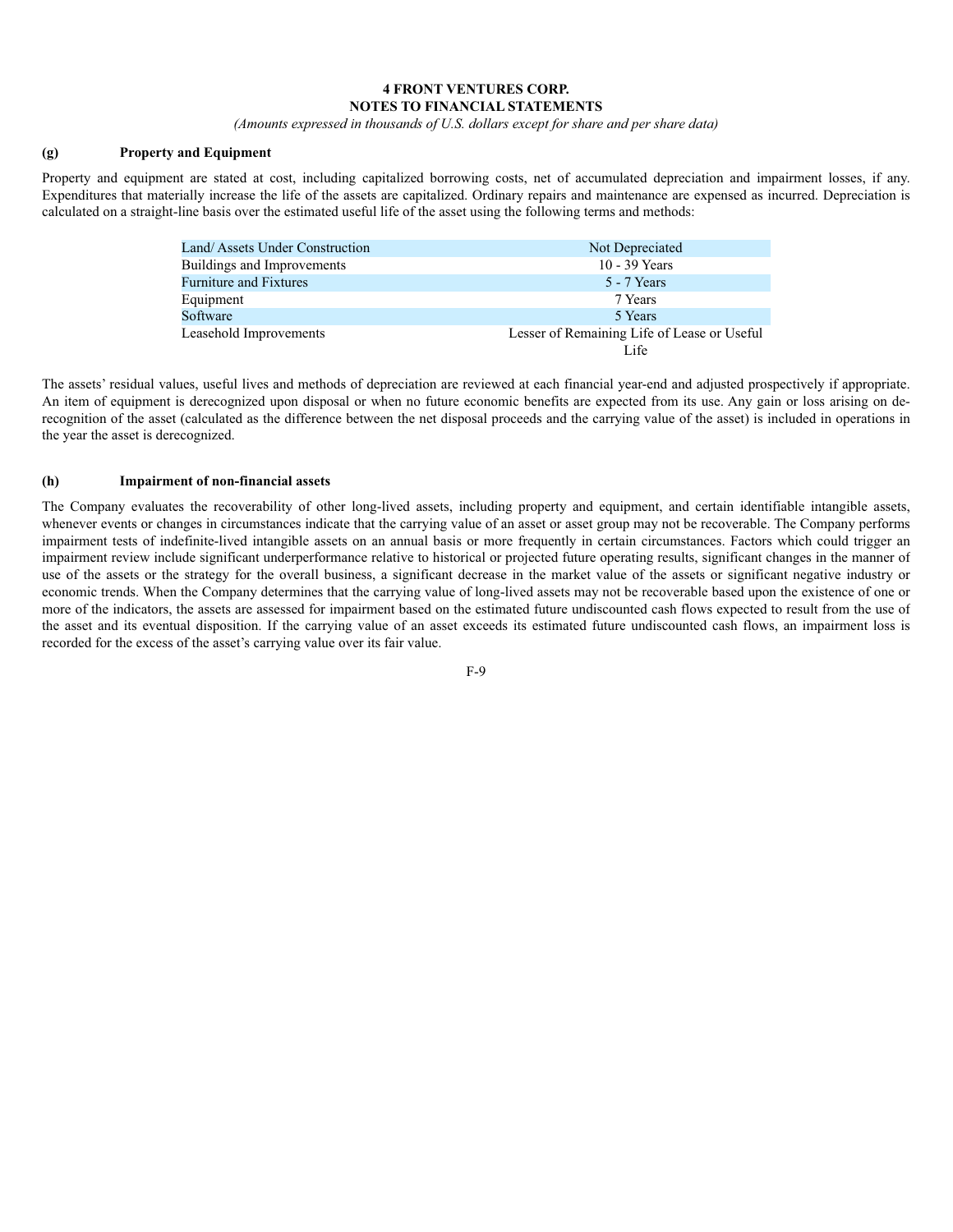*(Amounts expressed in thousands of U.S. dollars except for share and per share data)*

# **(i) Intangible Assets**

Intangible assets are recorded at cost less accumulated amortization and impairment losses, if any. Intangible assets acquired in a business combination are measured at fair value at the acquisition date. Amortization periods of assets with finite lives are based on management's estimates at the date of acquisition and were as follows for each class of intangible asset as of December 31, 2021 and 2020:

| Intangible assets estimated useful life: |                |
|------------------------------------------|----------------|
| <b>Customer Relationships</b>            | 5 years        |
| Tradenames                               | $1 - 10$ years |
| Non-competition Agreement                | $2 - 3$ years  |
| Know-how (trade secrets)                 | 5 years        |

Intangible assets with finite lives are amortized over their estimated useful lives. The estimated useful lives, residual values, and amortization methods are reviewed at each year end, and any changes in estimates are accounted for prospectively.

### **(j) Goodwill**

Goodwill arises from business combinations and is generally determined as the excess of the fair value of the consideration transferred, plus the fair value of any non-controlling interests in the acquire, over the fair value of the net assets acquired and liabilities assumed as of the acquisition date. Goodwill acquired in a business combination is not amortized but tested for impairment at least annually or more frequently if events and circumstances exist that indicate that a goodwill impairment test should be performed.

The Company tests impairment of goodwill in two steps:

- 1. Indicators of impairment a qualitative test to determine whether indicators of impairment (or conversely indicators of non-impairment), collectively "trigger events", are present by assessing the below. If there is no negative trigger event, no further analysis is necessary. The following factors are considered in a qualitative analysis. If the Company identifies a trigger event during the period in consideration of any of the factors below, the Company will perform a quantitative goodwill assessment. See Step 2 for discussion of the quantitative goodwill assessment.
	- a. Macroeconomic conditions such as a deterioration in general economic conditions, limitations on accessing capital, fluctuations in foreign exchange rates, or other developments in equity and credit markets.
	- b. Industry and market considerations such as a deterioration in the environment in which an entity operates, an increased competitive environment, a decline in market-dependent multiples or metrics (consider in both absolute terms and relative to peers), a change in the market for an entity's products or services, or a regulatory or political development.
	- c. Cost factors such as increases in raw materials, labor, or other costs that have a negative effect on earnings and cash flows.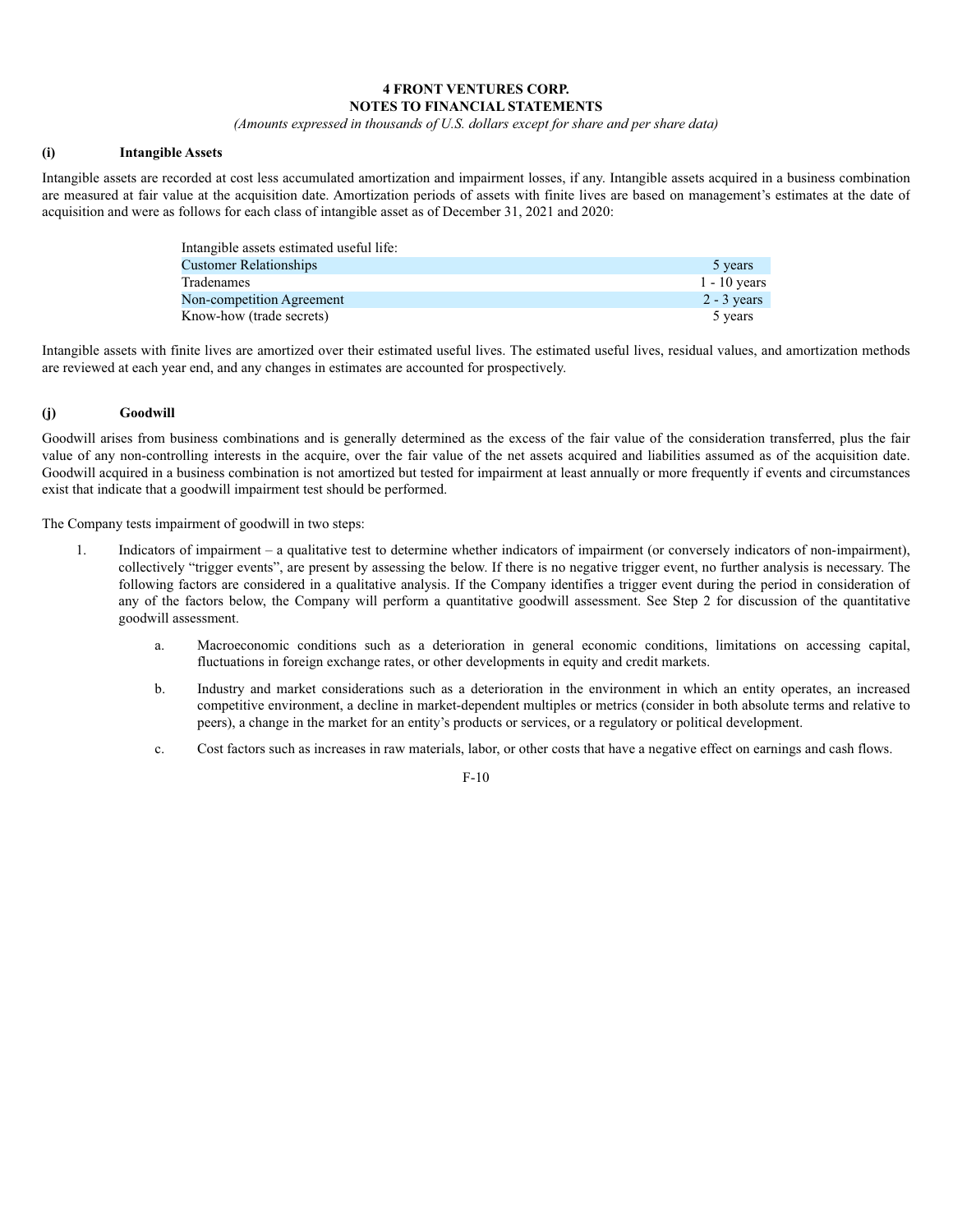*(Amounts expressed in thousands of U.S. dollars except for share and per share data)*

- d. Overall financial performance such as negative or declining cash flows, negative outlook on future revenue projections, or a decline in actual or planned revenue or earnings compared with actual and projected results of relevant prior periods.
- e. Other relevant entity-specific events such as changes in management, key personnel, strategy, or customers; contemplation of bankruptcy; or litigation
- f. Events affecting a Reporting Unit such as a change in the composition or carrying amount of its net assets, a more-likelythan-not expectation of selling or disposing all, or a portion, of a Reporting Unit, the testing for recoverability of a significant asset group within a Reporting Unit, or recognition of a goodwill impairment loss in the financial statements of a subsidiary that is a component of a Reporting Unit
- g. If applicable, a sustained decrease in share price (consider in both absolute terms and relative to peers)
- 2. Quantitative Assessment In accordance with ASU 2017-04, the Company records an impairment charge based on the excess of a reporting unit's carrying amount over its fair value.

# **(k) Income Taxes**

Deferred taxes are provided using an asset and liability method whereby deferred tax assets are recognized for deductible temporary differences and operating loss carryforwards and deferred tax liabilities are recognized for taxable temporary differences. Temporary differences are the differences between the reported amounts of assets and liabilities and their tax basis. Deferred tax assets are reduced by a valuation allowance when, in the opinion of management, it is more likely than not that some portion or all of the deferred tax assets will not be realized.

Deferred tax assets and liabilities are measured using the enacted taxes rates. The effect on deferred tax assets and liabilities of a change in tax law or tax rates is recognized in income in the period that enactment occurs. As discussed further in Note 22, the Company is subject to the limitations of IRC Section 280E.

### **(l) Revenue Recognition**

Revenue is recognized by the Company in accordance with ASU 2014-09, Revenue from Contracts with Customers (Topic 606). Through application of the standard, the Company recognizes revenue to depict the transfer of promised goods or services to the customer in an amount that reflects the consideration to which the Company expects to be entitled in exchange for those goods or services.

The Company's primary source of revenue is from wholesale of cannabis products to dispensary locations, direct retail sales to eligible customers at the Company-owned dispensaries and rental income. Substantially all of the Company's retail revenue is from the direct sale of cannabis products.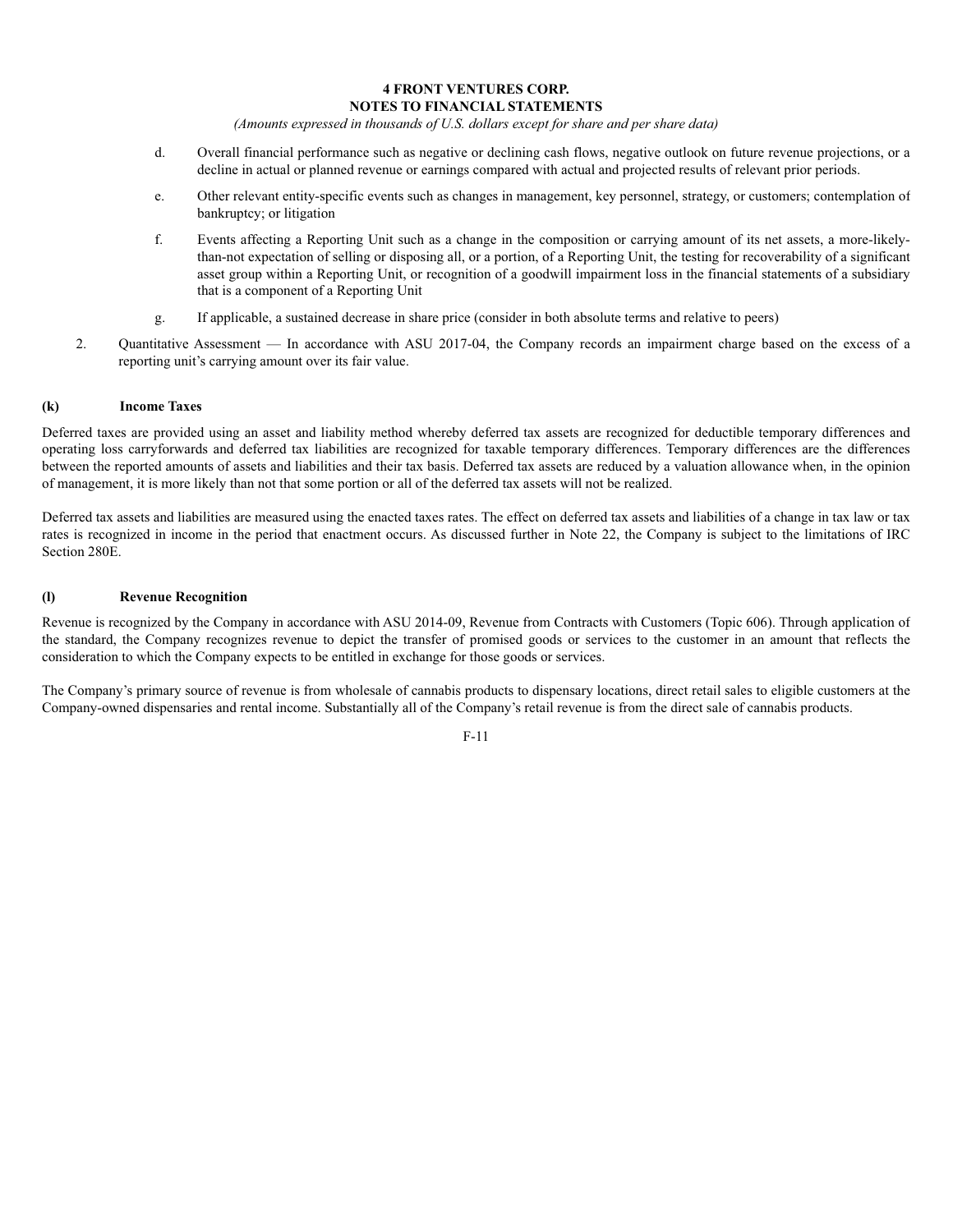*(Amounts expressed in thousands of U.S. dollars except for share and per share data)*

The following table represents the Company's disaggregated revenue by source:

|             |             | For the Years Ended December 31, |        |  |  |
|-------------|-------------|----------------------------------|--------|--|--|
|             | 2021        | 2020                             |        |  |  |
| Retail      | 90.811<br>Ф |                                  | 45.530 |  |  |
| Wholesale   | 2.576       |                                  | 1,086  |  |  |
| Real estate | 11,179      |                                  | 1.019  |  |  |
| Total       | 104.566     |                                  | 57,635 |  |  |

### *Real estate income*

The Company accounts for leases and subleases with its tenants as finance leases. At the inception of a finance lease, the Company recognizes a lease receivable for the net present value of the future lease payments, derecognizes the underlying assets from property and equipment and derecognize the right-of-use-asset for the lease on any subleased facility. Lease payments received are primarily recognized as real estate income in the Consolidated Statements of Operations. A portion of the lease payment amortizes the lease receivable.

### *Sale of goods*

Revenues consist of consumer packaged goods and retail sales of cannabis, which are generally recognized at a point in time when control over the goods have been transferred to the customer and is recorded net of sales discounts. Payment is typically due upon transferring the goods to the customer or within a specified time period permitted under the Company's credit policy. The Company recognized sales discounts for the year ended December 31, 2021 of \$12,798. Sales discounts were not material during the year ended December 31, 2020.

Revenue is recognized when control of the promised goods or services, through performance obligations by the Company, is transferred to the customer in an amount that reflects the consideration it expects to be entitled to in exchange for the performance obligations. More specifically, wholesale revenues are recognized upon delivery and acceptance by wholesale customers. Retail revenues are recognized at the point of sale. Discounts are recorded at the time of revenue recognition. Returns were not material during the years ended December 31, 2021 and 2020, but are recognized when the customer is refunded. Revenues are presented net of discounts and returns.

The Company treats shipping and handling activities as a fulfillment cost, classified as cost of sales. Accordingly, the Company accrues all fulfillment costs related to the shipping and handling of consumer goods at the time of shipment.

For some of its locations, the Company offers a loyalty reward program to its dispensary customers. A portion of the revenue generated in a sale is allocated to the loyalty points earned. The amount allocated to the points earned is deferred until the loyalty points are redeemed or expire. As of December 31, 2021 and 2020, the loyalty liability totaled \$1,175 and \$417, respectively, and is included in accrued liabilities on the consolidated balance sheets.

In order to recognize revenue under ASU 2014-09, the Company applies the following five steps:

- Identify a customer along with a corresponding contract;
- Identify the performance obligation(s) in the contract to transfer goods or provide distinct services to a customer;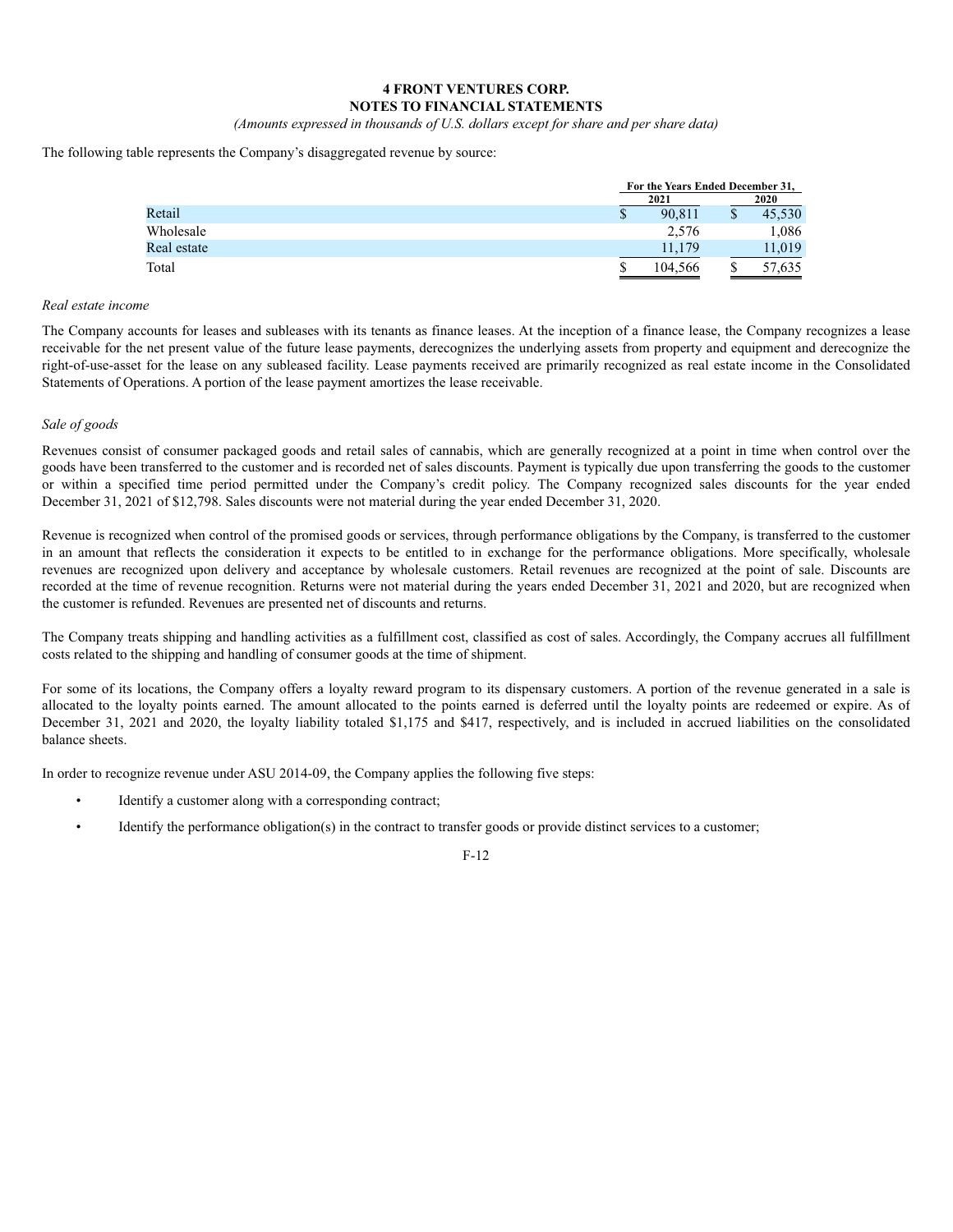# **4 FRONT VENTURES CORP.**

# **NOTES TO FINANCIAL STATEMENTS**

*(Amounts expressed in thousands of U.S. dollars except for share and per share data)*

- Determine the transaction price the Company expects to be entitled to in exchange for transferring promised goods or services to a customer;
- Allocate the transaction price to the performance obligation(s) in the contract;
- Recognize revenue when or as the Company satisfies the performance obligation(s).

### *Accounts receivable*

A receivable represents the Company's right to an amount of consideration that is unconditional (i.e., only the passage of time is required before payment of the consideration).

### **(m) Share-based compensation**

The stock option plan (Note 16) allows Company directors, employees and consultants to acquire shares of the Company. The Company measures the fair value of services received in exchange for all options granted based on the fair market value of the award as of the grant date. The fair value of options granted is recognized as a share-based compensation expense with a corresponding increase in equity.

Consideration paid on the exercise of stock options is credited to share capital.

The fair value is measured at grant date and each tranche is recognized over the period during which the options vest. The fair value of the options granted is measured using the Black-Scholes option pricing model taking into account the terms and conditions upon which the options were granted. At each financial position reporting date, the amount recognized as an expense is adjusted to reflect the number of stock options that are expected to vest.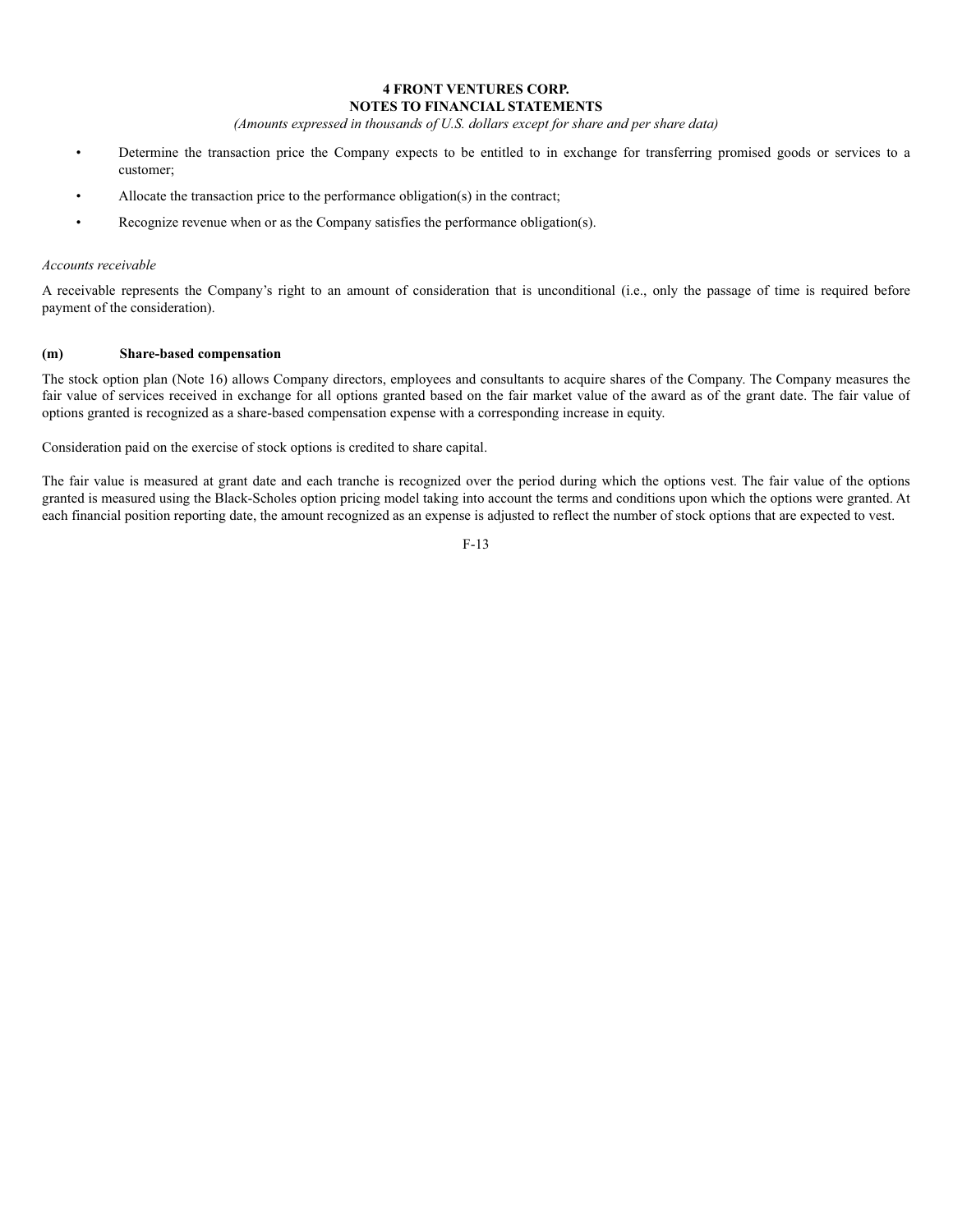*(Amounts expressed in thousands of U.S. dollars except for share and per share data)*

# **(n) Fair Value of Financial Instruments (See Note 19)**

The Company applies fair value accounting for all financial assets and liabilities that are recognized or disclosed at fair value in the financial statements on a recurring basis. Fair value is defined as the price that would be received from selling an asset or paid to transfer a liability in an orderly transaction between market participants at the measurement date. When determining the fair value measurements for assets and liabilities that are required to be recorded at fair value, the Company considers all related factors of the asset by market participants in which the Company would transact and the market-based risk measurements or assumptions that market participants would use in pricing the asset or liability, such as inherent risk, transfer restrictions, and credit risk.

The Company provides information about its financial instruments measured at fair value at one of three levels according to the relative reliability of the inputs used to estimate the fair value:

- Level 1 quoted prices (unadjusted) in active markets for identical assets or liabilities;
- Level 2 inputs other than quoted prices included in Level 1 that are observable for the asset or liability, either directly (i.e., as prices) or indirectly (i.e., derived from prices); and
- Level 3 inputs for the asset or liability that are not based on observable market data (unobservable inputs).

### **(o) Provisions**

Provisions are recognized for liabilities of uncertain timing or amount that have arisen as a result of past transactions, including legal or constructive obligations. The provision is measured at the best estimate of the expenditure required to settle the obligation at the reporting date.

Contingent consideration is measured upon acquisition and is estimated using probability weighting of potential payouts. Subsequent changes in the estimated contingent consideration from the final purchase price allocation would be recognized in the Company's consolidated statement of operations. The Company has not had any subsequent changes to preliminary balance of their contingent considerations as of December 31, 2021 and 2020.

### **(p) Share Capital**

Financial instruments issued by the Company are classified as equity only to the extent that they do not meet the definition of a financial liability or financial asset. The Company's common shares, share options and warrants are classified as equity instruments. Incremental costs directly attributable to the issue of new shares, warrants or options are shown in equity as a deduction from the proceeds. The proceeds from the exercise of stock options are recorded as share capital. Income tax relating to transaction costs of an equity transaction is accounted for in accordance with Accounting Standards Codification (ASC) 740, Income Taxes.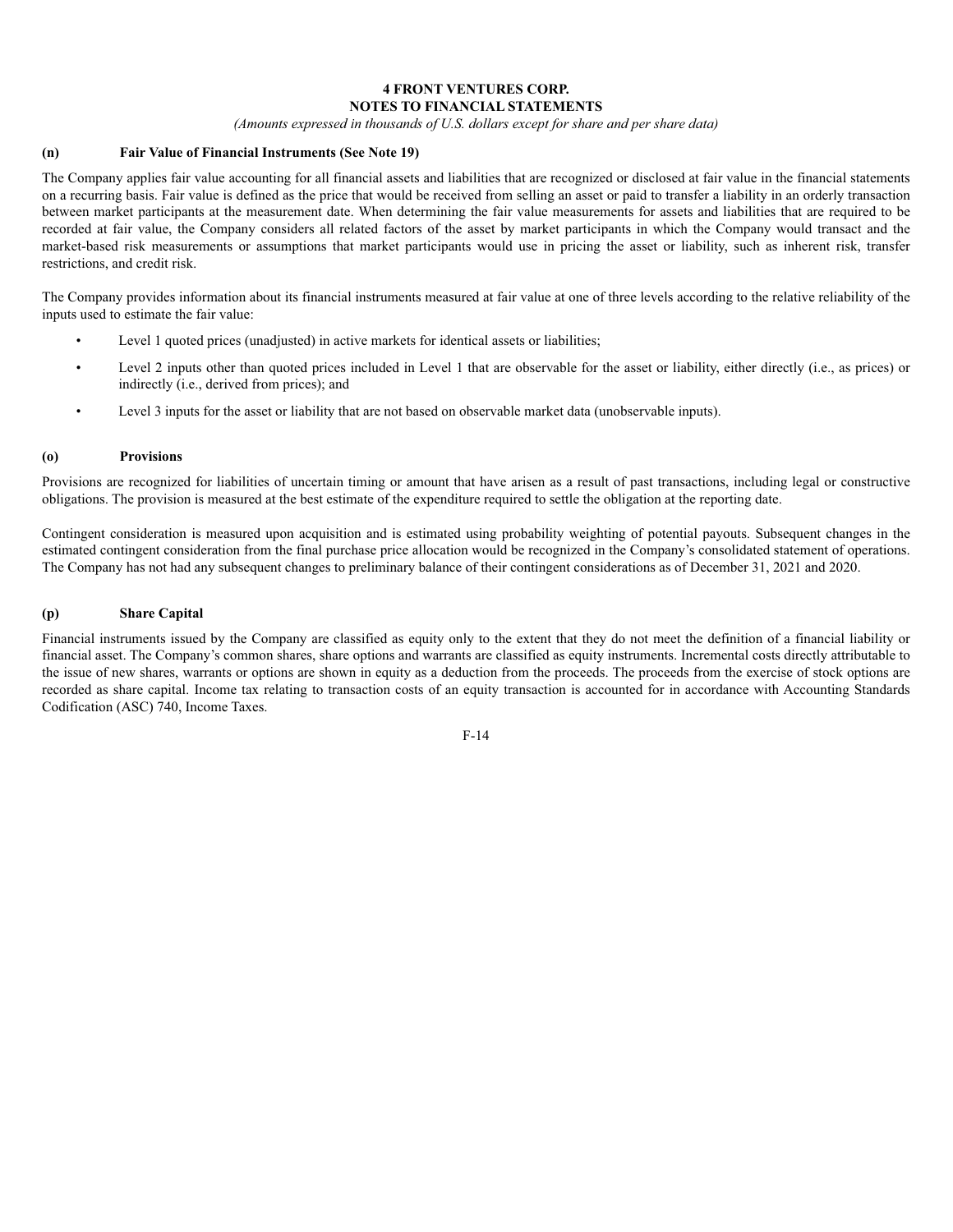*(Amounts expressed in thousands of U.S. dollars except for share and per share data)*

# **(q) Loss per Share**

Basic loss per share is calculated using the weighted average number of common shares outstanding during the year. Diluted loss per share has been calculated using the weighted average number of common shares that would have been outstanding during the respective period had all stock options and warrants outstanding and having a dilutive effect been converted into shares at the beginning of the period and the proceeds used to repurchase the Company's common shares at the average market price for the period. If these computations prove to be anti-dilutive, diluted loss per share is the same as the basic loss per share.

# **(r) Business Combinations**

Acquisitions of subsidiaries and businesses are accounted for using the acquisition method. The Company measures goodwill as the fair value of the consideration, less the net recognized amount of the identifiable assets and liabilities assumed, all measured at fair value as of the acquisition date. Any excess of the fair value of the net assets acquired over the consideration, is a gain on business acquisition and would be recognized as a gain in the consolidated statement of operations.

In determining the fair value of all identifiable assets, liabilities and contingent liabilities acquired, the most significant estimates relate to contingent consideration and intangible assets. Management exercises judgement in estimating the probability and timing of when earn-outs are expected to be achieved, which is used as the basis for estimating fair value.

### **(s) Foreign Currency**

At the transaction date, each asset, liability, revenue and expense denominated in a foreign currency is translated into the entity's functional currency by the use of the exchange rate in effect at that date. At the period-end date, unsettled monetary assets and liabilities are translated into the functional currency by using the exchange rate in effect at the period-end date and the related translation differences are recognized in net income.

### **(t) Leases**

### *Lessee*

The Company determines if an arrangement is a lease at inception or modification of a contract.

The Company recognizes operating lease right-of-use assets and liabilities at the lease commencement date based on the estimated present value of the remaining lease payments over the lease term. The operating leases that do not provide an implicit rate, the Company uses incremental borrowing rates to determine the present value of future lease payments. The Company includes options to extend or terminate a lease in the lease term when it is reasonably certain to exercise such options. The Company recognizes leases with an initial term of 12 months or less as lease expense over the lease term and those leases are not recorded on our Consolidated Balance Sheets. For additional information on leases where the Company is the lessee, see Note 10.

The Company leases real estate and sells equipment, supplies and intellectual property to cannabis producers in the state of Washington where the Company is the lessor. Revenue related to real estate income on lease is recognized in accordance with ASC 842, Leases. Using the guidance in ASC 842, we concluded our transactions should be accounted for as operating leases based on the following criteria:

The lease does not transfer ownership of the underlying asset to the lessee by the end of the lease term.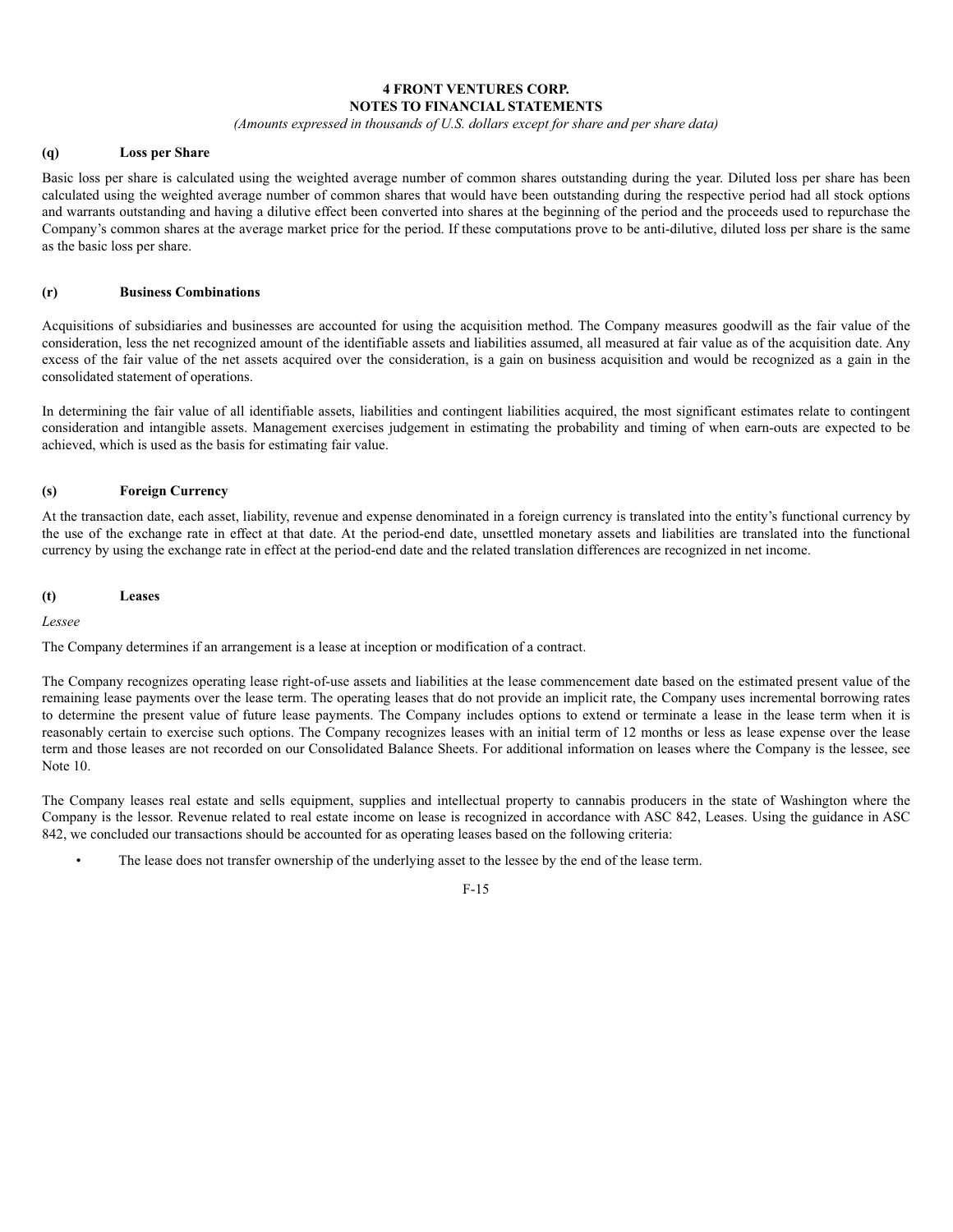# **4 FRONT VENTURES CORP.**

# **NOTES TO FINANCIAL STATEMENTS**

*(Amounts expressed in thousands of U.S. dollars except for share and per share data)*

- The lease does not grant the lessee an option to purchase the underlying asset that the lessee is reasonably certain to exercise
- The lease term is month to month, which does not meet the major part of the remaining economic life of the underlying asset. However, if the commencement date falls at or near the end of the economic life of the underlying asset, this criterion shall not be used for purposes of classifying the lease.
- There is no residual value guaranteed and the present value of the sum of the lease payments does not equal or exceed substantially all of the fair value of the underlying asset
- The underlying asset is expected to have alternative uses to the lessor at the end of the lease term.

### *Lessor*

As a lessor, the Company's leases are classified as operating and finance leases under ASC 842. Leases, in which the Company is the lessor, are substantially accounted for as operating and financing leases and the lease components and non-lease components are accounted for separately. Rental income from operating leases is recognized on a straight-line basis over the term of each lease. Initial direct costs incurred in negotiating and arranging an operating lease are added to the carrying amount of the leased asset and recognized on a straight-line basis over the lease term. At the commencement date of each finance lease, amounts due from lessees are recorded as receivables at the amount of the Company's lease receivable. Finance lease rental income is allocated to accounting periods so as to reflect a constant periodic rate of return on the Company's lease receivable over the life of the lease. Initial direct costs related to finance leases are deferred at the commencement date and included in the underlying lease receivable asset and are recognized as income as part of the derecognition of the lease receivable over the life of the lease.

### **(u) Use of Estimates**

The preparation of the consolidated financial statements and accompanying notes in conformity with U.S. GAAP requires management to make estimates and assumptions that affect the amounts reported. Actual results can differ from these estimates.

#### **(v) Recent Accounting Pronouncements**

#### *Recently Adopted*

i. In December 2019, the FASB issued ASU 2019-12, "Income Taxes (Topic 740) - Simplifying the Accounting for Income Taxes", which is intended to simplify various aspects related to accounting for income taxes. ASU 2019-12 removes certain exceptions to the general principles in Topic 740 and also clarifies and amends existing guidance to improve consistent application. ASU 2019-12 is effective for the Company beginning January 1, 2021. Adoption of this standard did not materially impact the Company's consolidated financial position, results of operations or cash flows.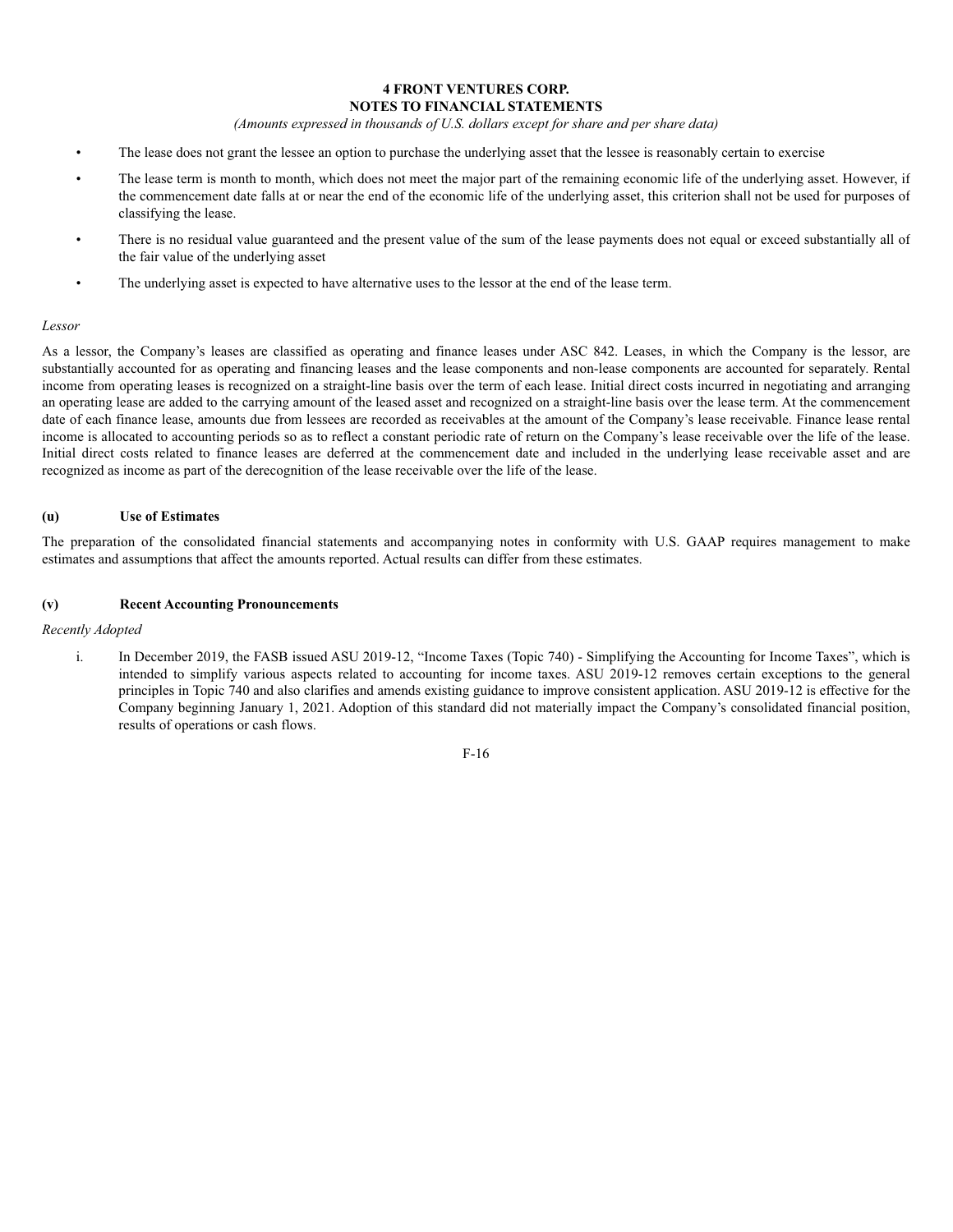*(Amounts expressed in thousands of U.S. dollars except for share and per share data)*

### *Accounting Pronouncements Not Yet Adopted*

- i. In August 2020, the FASB issued ASU 2020-06, "Debt Debt with Conversion and Other Options (Subtopic 470-20) and Derivatives and Hedging – Contracts in Entity's Own Equity (Subtopic 815-40)". ASU 2020-06 simplifies the accounting for certain financial instruments with characteristics of liabilities and equity, including convertible instruments and contracts on an entity's own equity. ASU 2020-06 is effective for fiscal years beginning after December 15, 2021, and interim periods within those fiscal years. The Company does not expect the adoption of this ASU to have a material impact on the Company's financial statements.
- ii. In May 2021, the FASB issued ASU 2021-04, "Issuer's Accounting for Certain Modifications or Exchanges of Freestanding Equity-Classified Written Call Options (Subtopic 815-40)". ASU 2021-04 clarifies and reduces diversity in an issuer's accounting for modifications or exchanges of freestanding equity-classified written call options (for example, warrants) that remain equity classified after modification or exchange. ASU 2021-04 is effective for fiscal years beginning after December 15, 2021, and interim periods within those fiscal years. The Company does not expect the adoption of this ASU to have a material impact on the Company's financial statements.
- iii. In October 2021, the FASB issued ASU 2021-08, "Business Combinations Accounting for Contract Assets and Contract Liabilities (Topic 805)". The amendments in this Update address diversity and inconsistency related to the recognition and measurement of contract assets and contract liabilities acquired in a business combination. The amendments in this Update require that an acquirer recognize and measure contract assets and contract liabilities acquired in a business combination in accordance with Topic 606, Revenue from Contracts with Customers. ASU 2021-08 is effective for fiscal years beginning after December 15, 2022, and interim periods within those fiscal years. The Company does not expect the adoption of this ASU to have a material impact on the Company's financial statements.

# **Note 3: CAPITAL MANAGEMENT**

While the Company believes that its current cash on hand is sufficient to meet operating and capital requirements for the next twelve months, there is substantial doubt about continuing as a going concern that the Company will be able to meet such requirements. The Company may need to raise further capital, through the sale of additional equity or debt securities or otherwise, to support its future operations. The Company's operating needs include the planned costs to operate its business, including amounts required to fund working capital and capital expenditures. If the Company is unable to secure additional capital, it may be required to curtail its research and development initiatives and take additional measures to reduce costs in order to conserve its cash.

Capital is comprised of the Company's shareholders' equity. As of December 31, 2021, the Company's shareholders' equity was \$37,460. There were no changes to the Company's approach to capital management during the twelve months ended December 31, 2021.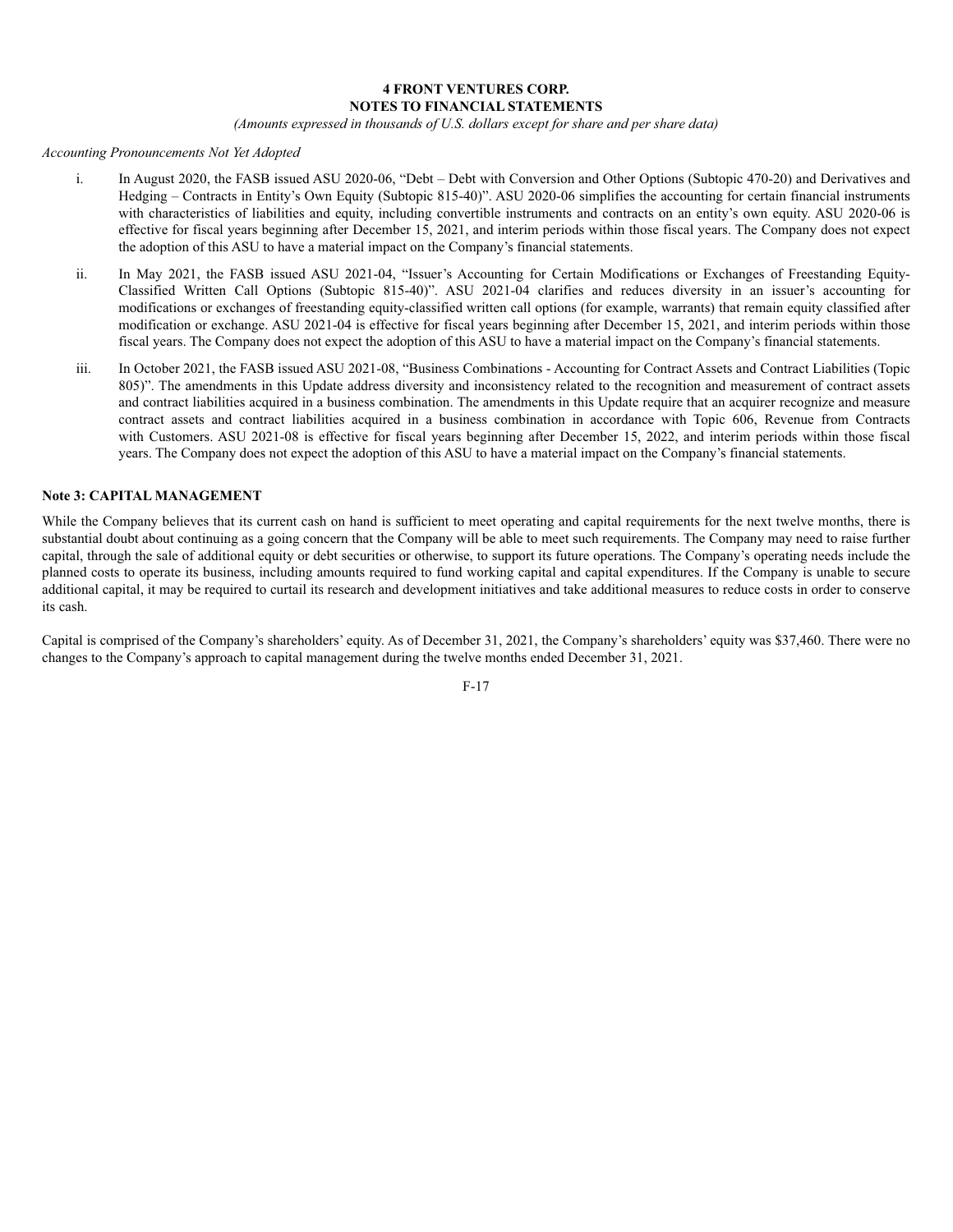*(Amounts expressed in thousands of U.S. dollars except for share and per share data)*

# **Note 4: DEPOSITS**

Long-term deposits are made up of the following:

|                          | December 31, 2021 |       |
|--------------------------|-------------------|-------|
| Deposits on equipment    |                   | 1.156 |
| Deposits on inventory    | 1.660             |       |
| Other long-term deposits | 3.704             | 3.149 |
| Total                    | 5.364             | 4.305 |

# **Note 5: INVENTORY**

The Company's inventories include the following as of December 31, 2021 and December 31, 2020:

|                                       | December 31, 2021 |   | <b>December 31, 2020</b> |
|---------------------------------------|-------------------|---|--------------------------|
| Raw Materials - unharvested cannabis  | \$<br>2.164       | Φ | 4,693                    |
| Raw materials CBD and ingredients     | 36                |   | 214                      |
| Work in process - flower and extract  | 7.780             |   | 9.454                    |
| Finished goods - cultivation supplies | 1.734             |   | 886                      |
| Finished goods - packaged products    | 8,373             |   | 2,790                    |
| Total                                 | 20,087            |   | 18,037                   |

During 2021 and 2020, no inventory was pledged as collateral.

# **Note 6: NOTES RECEIVABLE**

|                                 | <b>December 31, 2021</b> | <b>December 31, 2020</b> |
|---------------------------------|--------------------------|--------------------------|
| NWCS and 7 Point Notes          | 109                      | 355                      |
| Total                           | 109                      | 355                      |
| Less: notes receivable, current | (109)                    | (264)                    |
| Notes Receivable, long term     |                          |                          |

# *(1) NWCS and 7Point Notes*

The Company acquired three notes receivable in the Cannex business combination (Note 1). The notes bear interest ranging from 10% - 13% per annum and are repayable in installments totaling \$22 per month, maturing in 2022.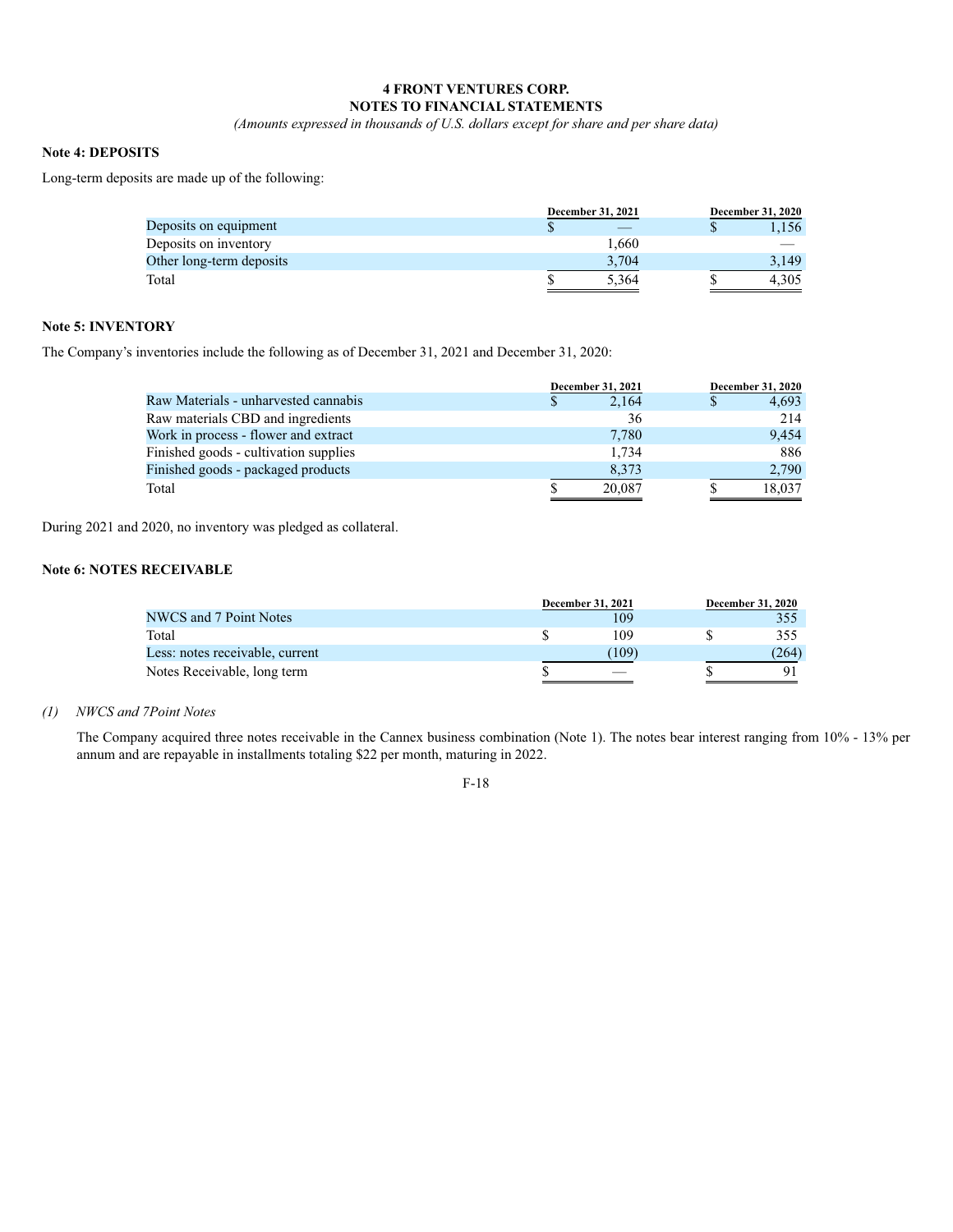*(Amounts expressed in thousands of U.S. dollars except for share and per share data)*

# **Note 7: PROPERTY AND EQUIPMENT**

Property and equipment and related depreciation are summarized in the table below:

|                                   | As of December 31, |          |
|-----------------------------------|--------------------|----------|
|                                   | 2021               | 2020     |
| Land                              |                    | 150      |
| Buildings & improvements          | 1,483              | 3,745    |
| Construction in process           | 63                 | 19,934   |
| Furniture, equipment & other      | 13.425             | 9,968    |
| Leasehold improvements            | 35,538             | 5,839    |
| Total                             | \$50,509           | \$39,636 |
| Less: accumulated depreciation    | (7,876)            | (6,018)  |
| Total property and equipment, net | \$42,633           | \$33,618 |

On December 17, 2020, the Company closed two sale and lease back transactions to sell its Olympia, Washington cultivation and processing facility and its Georgetown, Massachusetts combination cultivation, production and dispensary to Innovative Industrial Properties, Inc. ("IIPR"). Under the longterm agreements, the Company will lease back the facilities and continue to operate and manage them. As a result of the sale, the Company disposed of \$12,665 of land, buildings, building improvements, and equipment. The Company recognized a gain of \$3,345 on the transactions. For further information regarding these transactions, see Note 10 - Leases.

Approximately \$33,000 of property and equipment is secured by LI Lending as collateral on the LI Lending note (Note 11). There were no significant contractual commitments for future capital expenditures as of December 31, 2021 and 2020.

Depreciation of property and equipment is computed using the straight-line method over the asset's estimated useful life. Depreciation expense for the year ended December 31, 2021 and 2020 was \$4,092 and \$1,052 respectively, of which \$1,534 and \$3,769 respectively is included in cost of goods sold.

# **Note 8: INTANGIBLE ASSETS AND GOODWILL**

### **Intangible Assets**

Intangible assets are recorded at cost less accumulated amortization and impairment losses. Intangible assets acquired in a business combination are measured at fair value at the acquisition date. Amortization of definite life intangibles is recognized on a straight-line basis over their estimated useful lives. The estimated useful lives, residual values, and amortization methods are reviewed at each year end, and any changes in estimates are accounted for prospectively.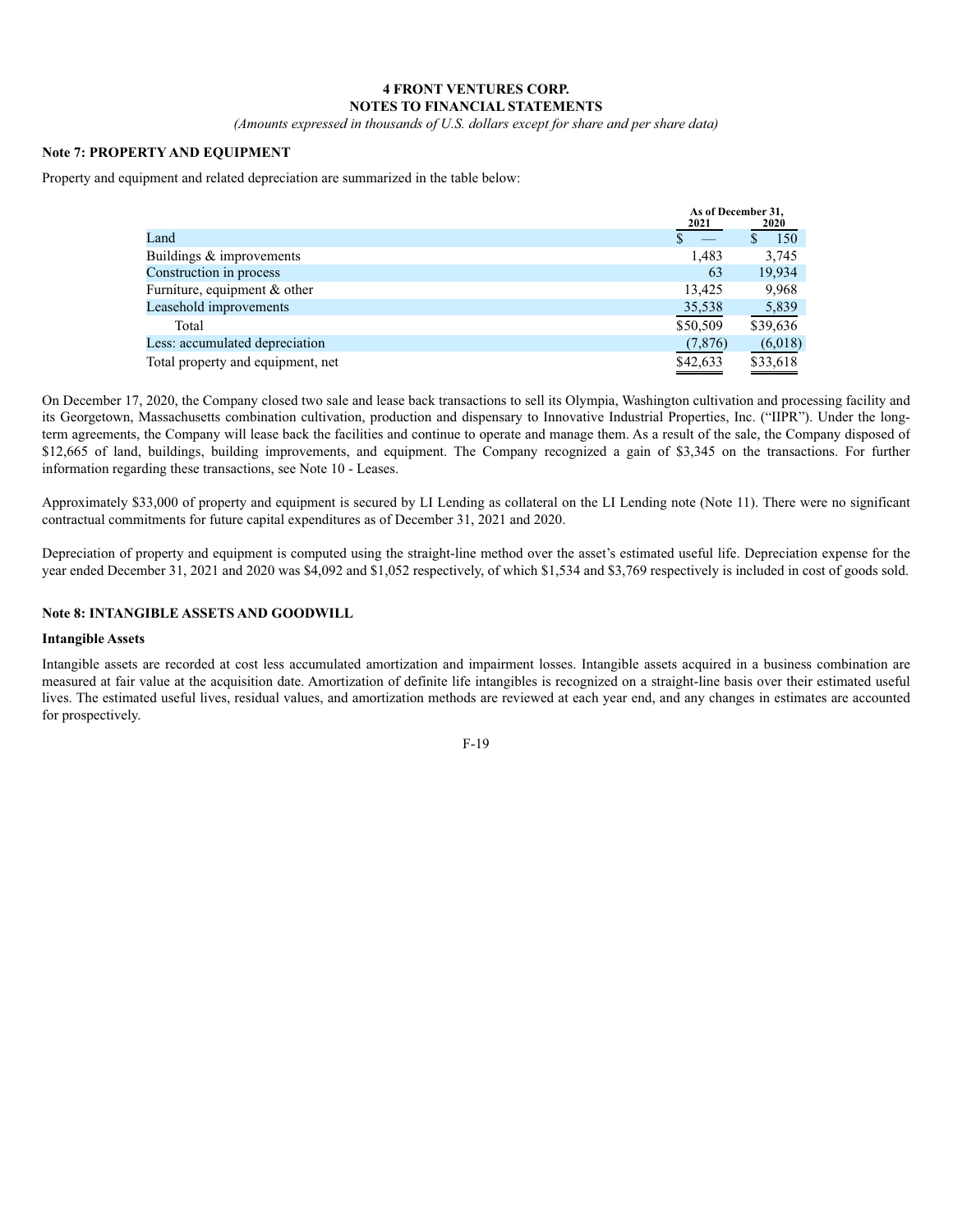*(Amounts expressed in thousands of U.S. dollars except for share and per share data)*

Intangible assets and related amortization are summarized in the table below:

| Licenses |       |                                  |      |                                   |                                | How               | Total    |
|----------|-------|----------------------------------|------|-----------------------------------|--------------------------------|-------------------|----------|
| \$20,146 | 2.247 |                                  | 137  |                                   | 3.725                          | \$8,892           | \$35,147 |
|          | (579) |                                  | (94) |                                   | (377)                          | (1,959)           | (3,009)  |
|          |       |                                  |      |                                   | (3,348)                        |                   | (3,348)  |
| \$20,146 | .668  |                                  | 43   |                                   |                                | \$6,933           | \$28,790 |
|          | (580) |                                  | (43) |                                   |                                | (1,921)           | (2, 544) |
| \$20,146 | .088  |                                  |      |                                   | $\overbrace{\hspace{25mm}}^{}$ | \$5.012           | \$26,246 |
|          |       | Customer<br><b>Relationships</b> |      | Non-<br>Competition<br>Agreements |                                | <b>Trademarks</b> | Know-    |

### **Goodwill**

| <b>Balance, December 31, 2019</b>                  | \$40,283 |
|----------------------------------------------------|----------|
| Disposal of PHX/Greens Goddess (Note 23)           | (5, 134) |
| Tax adjustment to goodwill from Cannex acquisition | 1.406    |
| Impairment                                         | (13,400) |
| <b>Balance, December 31, 2020</b>                  | \$23,155 |
| Balance, December 31, 2021                         | \$23,155 |

For the year ended December 31, 2020, the Company recorded a decrease of \$5,134, from the disposal of PHX Interactive LLC/Greens Goddess Inc. (Note 23)

Goodwill is tested for impairment annually, or more frequently when events or circumstances indicate that impairment may have occurred. The Company tests impairment of goodwill in line with the two steps summarized below and further described in "Footnote 2. Significant Accounting Policies (j) Goodwill":

- 1. Indicators of impairment a qualitative test to determine if indicators of impairment (or conversely indicators of non-impairment), collectively "trigger events", are present by assessing macroeconomic conditions, industry and market considerations, cost factors, overall financial performance, other relevant entity-specific events, events affecting a Reporting Unit, and a sustained decrease in share price (if applicable).
- 2. One-Step Quantitative Test The quantitative test compares the reporting unit's fair value to its carrying value. An impairment is recorded for any excess carrying value above the reporting unit's fair value, not to exceed the amount of goodwill.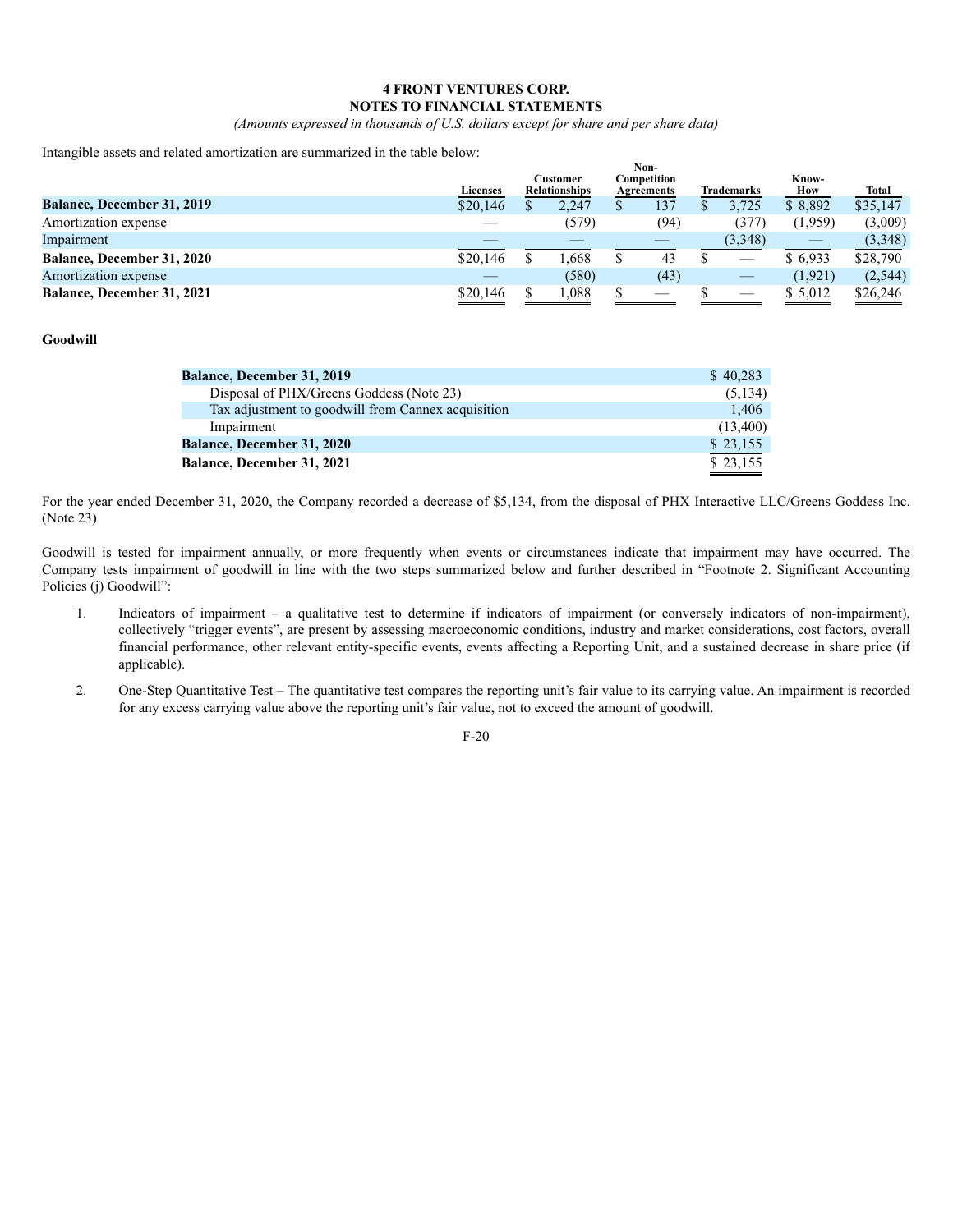*(Amounts expressed in thousands of U.S. dollars except for share and per share data)*

### *Year ended December 31, 2021*

In 2021, management assessed indicators of impairment and concluded the below for the respective reporting units:

### *Retail, Production and Ancillary Cannabis Reporting Units'*

Management did not identify any significant negative triggering events that would suggest it is more likely than not that impairment exists. Therefore, further analysis is not required for these Reporting Units.

### *Pure Ratios RU*

Management considered potential impairment for Pure Ratios RU, as the Company identified triggering events that led to an impairment charge during the year ended December 31, 2020, as discussed below. However, Management concluded as of December 31, 2020 that the entire balance of goodwill and Trademarks for the Pure Ratios RU segment would be written off. As a result, the segment does not have a balance of goodwill or intangible assets remaining as of December 31, 2021. Therefore, further analysis is not required for this Reporting Unit. As the Company did not identify any impairment during the year ended December 31, 2021, the accumulated impairment as of December 31, 2021 is \$13,400, which is equal to goodwill impairment identified for during the year ended December 31, 2020.

### *Year ended December 31, 2020*

In 2020, management assessed indicators of impairment and concluded the below for the respective reporting units:

### *Retail, Production and Ancillary Cannabis Reporting Units'*

Management did not identify any significant negative triggering events that would suggest it is more likely than not that impairment exists. Therefore, further analysis is not required for these Reporting Units.

# *Pure Ratios RU*

Management identified negative triggering events regarding its online CBD business. Management has concluded that the overall financial performance of the entity continues to be worse than expectation, including revenue growth, EBITDA/cash flows, and future growth projections. The Pure Ratio's business operates at a breakeven (i.e. Zero) profit level and is not expected to improve in the near term. As such, management has determined that the Goodwill and remaining intangible assets associated with the Pure Ratio's RU are impaired.

The business was purchased by 4Front in 2019 with \$32,376 in goodwill allocated to the entity. An impairment charge of \$18,876 was recorded against Goodwill allocated to the reporting unit in 2019 due to triggers existing that identified future financial performance would be worse than projected. As a result of the same triggers in 2020, the remaining goodwill of \$13,400 and \$3,348 in Trademarks were written off as of December 31, 2020. As the Company did not identify any triggers of impairment in prior periods, the accumulated impairment for the year ended December 31, 2020 was \$13,400.

### **Note 9: ACQUISITIONS AND BUSINESS COMBINATIONS**

#### *PHX Interactive, LLC*

On February 22, 2019, the Company completed an acquisition of 100% of PHX Interactive, LLC ("PHX"), an entity that operated Greens Goddess Products, Inc., a cannabis license holder and dispensary operator in Phoenix, Arizona. The purpose of the acquisition was to expand the Company's operations to Arizona.

The acquisition was accounted for in accordance with ASC 805, and related operating results are included in the accompanying consolidated statements of operations, changes in equity and statement of cash flows for periods subsequent to the date of acquisition. Due to a management agreement between PHX and Greens Goddess, PHX controlled Greens Goddess and the Company consolidated both PHX and Greens Goddess from the date of acquisition. The assets acquired and the liabilities assumed have been recorded at fair value as determined by the Company.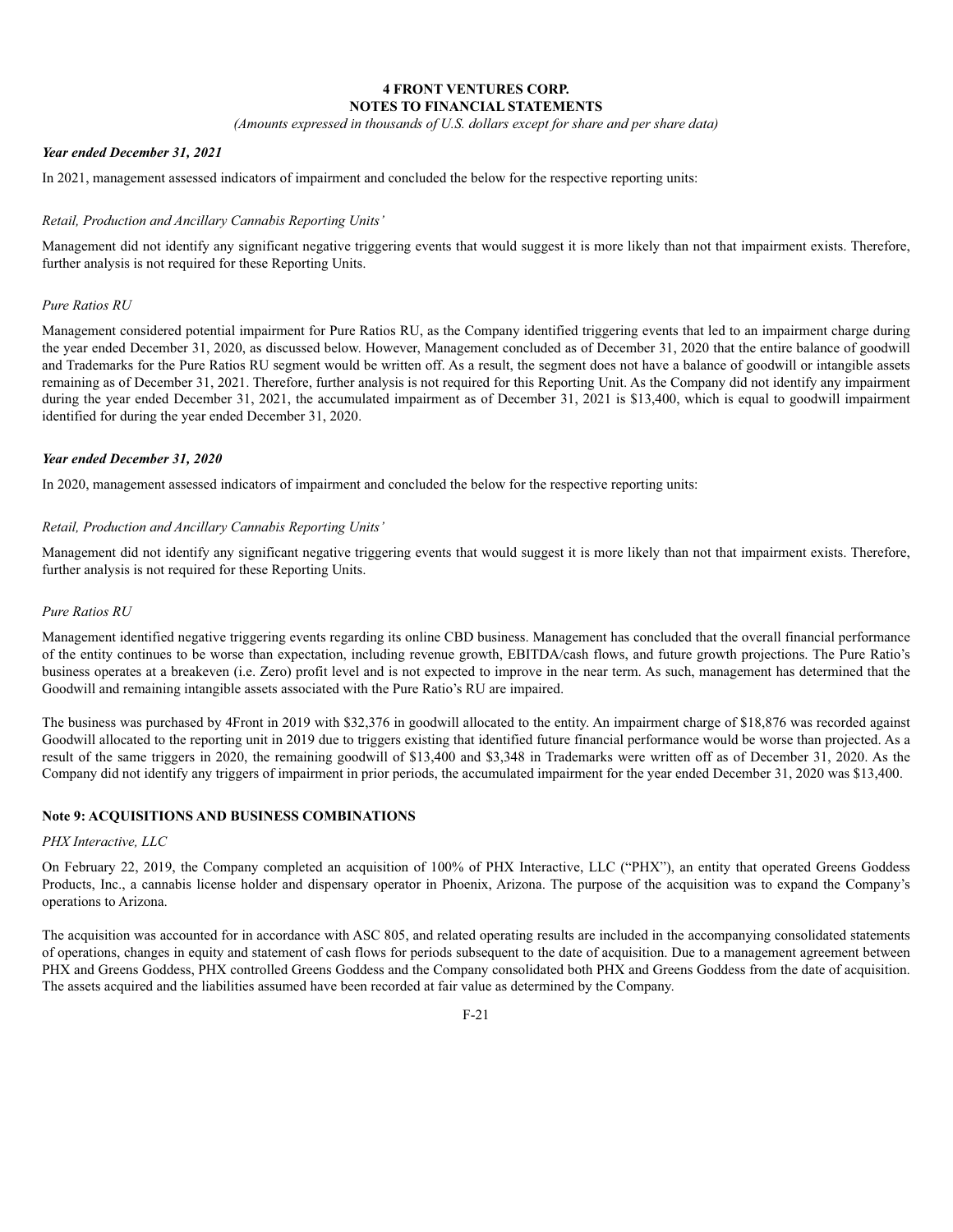*(Amounts expressed in thousands of U.S. dollars except for share and per share data)*

Goodwill arose because the consideration paid for the business acquisition reflected the benefit of expected revenue growth and future market development. These benefits were not recognized separately from goodwill because they do not meet the recognition criteria for identifiable intangible assets. Goodwill is not expected to be deductible for tax purposes.

On March 30, 2020, the Company completed the sale of PHX and Green Goddess to a third party for \$6,000 in cash.

The following table summarizes the purchase price allocation:

| <b>Consideration transferred:</b>        |                |
|------------------------------------------|----------------|
| Cash                                     | \$3,360        |
| Payables issued (1)                      | 304            |
| Equity paid <sup>(2)</sup>               | 2,676          |
| <b>Total</b>                             | \$6,340        |
| Fair value of net assets acquired:       |                |
| Cash                                     | S.<br>102      |
| Inventory                                | 91             |
| Property and equipment                   | 72             |
| Deposits                                 | $\overline{c}$ |
| Goodwill                                 | 6,225          |
| Accounts payable and accrued liabilities | (152)          |
|                                          | \$6,340        |

(1) Consists of \$304 held back by the Company to pay certain vendor payables.

(2) As part of the business combination, 5,496 Class F shares were issued which were valued at \$2,676.

# **Note 10: LEASES**

The Company has operating leases for its facilities where the Company conducts its operations. These leases have remaining lease terms ranging from 3.25 year to 19.60 years.

All real estate leases are recorded on the balance sheet. Equipment and other non-real estate leases with an initial term of twelve months or less are not recorded on the balance sheet. Lease agreements for some locations provide for rent escalations and renewal options. Many leases include one or more options to renew the lease at the end of the initial term. The Company considered renewals in its right-of-use assets and operating lease liabilities. Certain real estate leases require payment for taxes, insurance and maintenance which are considered non-lease components. The Company accounts for real estate leases and the related fixed non-lease components together as a single component.

The Company determines if an arrangement is a lease at inception. The Company must consider whether the contract conveys the right to control the use of an identified asset. Certain arrangements require significant judgment to determine if an asset is specified in the contract and if the Company directs how and for what purpose the asset is used during the term of the contract.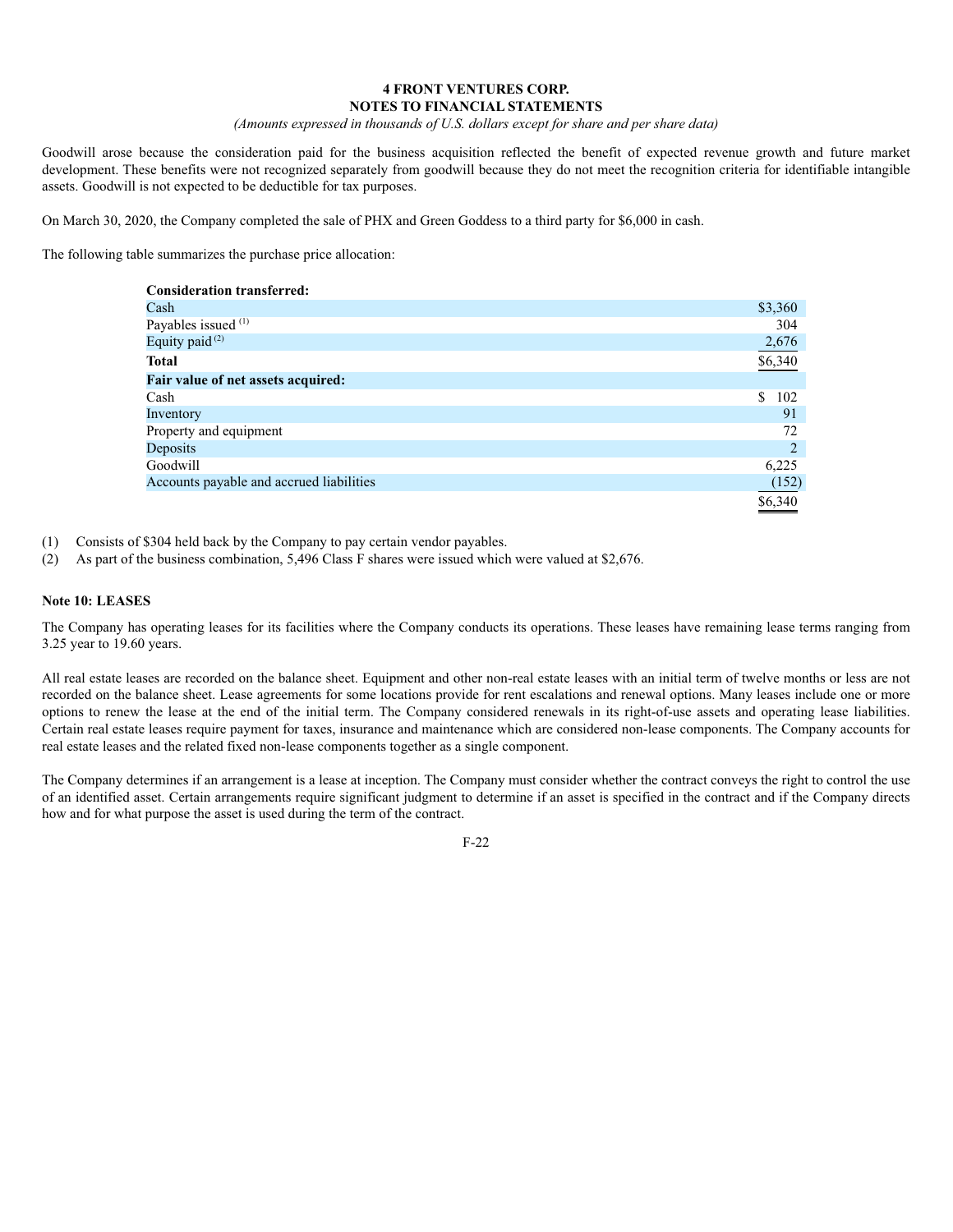*(Amounts expressed in thousands of U.S. dollars except for share and per share data)*

There are no material residual guarantees associated with any of the Company's leases, and there are no significant restrictions or covenants included in the Company's lease agreements. Certain leases include variable payments related to common area maintenance and property taxes, which are billed by the landlord, as is customary with these types of charges for office space.

The Company's lease agreements occasionally provide an implicit borrowing rate. When implicit borrowing rates are provided, the Company utilizes these implicit borrowing rates to calculate right-of-use assets and liabilities at the end of each reporting period. The Company may enter into leases that do not provide an implicit borrowing rate. When an implicit borrowing rate is not provided, the Company uses a benchmark approach to derive an appropriate imputed discount rate. The Company will benchmark itself against other companies of similar credit ratings and comparable quality and derive an imputed rate.

The Company entered into sale-leaseback transactions for certain of its property and equipment during the year ended December 31, 2020, where the Company has been identified as the seller-lessee. The Company recognized a gain of \$3,345 from the sale of the property and equipment in the saleleaseback transactions, and the Company sold the leased property and equipment for approximately \$22,508 during the year ended December 31, 2020. The Company did not enter into any sale-leaseback transactions during the year ended December 31, 2021.

For the year ended December 31, 2021 and 2020 the Company recorded \$14,400 and \$4,872 in operating lease expense respectively.

Other information related to operating leases as of and for the year ended December 31, 2021 were as follows:

|                                                  | <b>Year Ended December 31.</b> |          |
|--------------------------------------------------|--------------------------------|----------|
|                                                  | 2021                           | 2020     |
| Weighted average remaining lease term (in years) |                                | 16.1     |
| Weighted average discount rate                   | $12.2\%$                       | $14.4\%$ |

F-23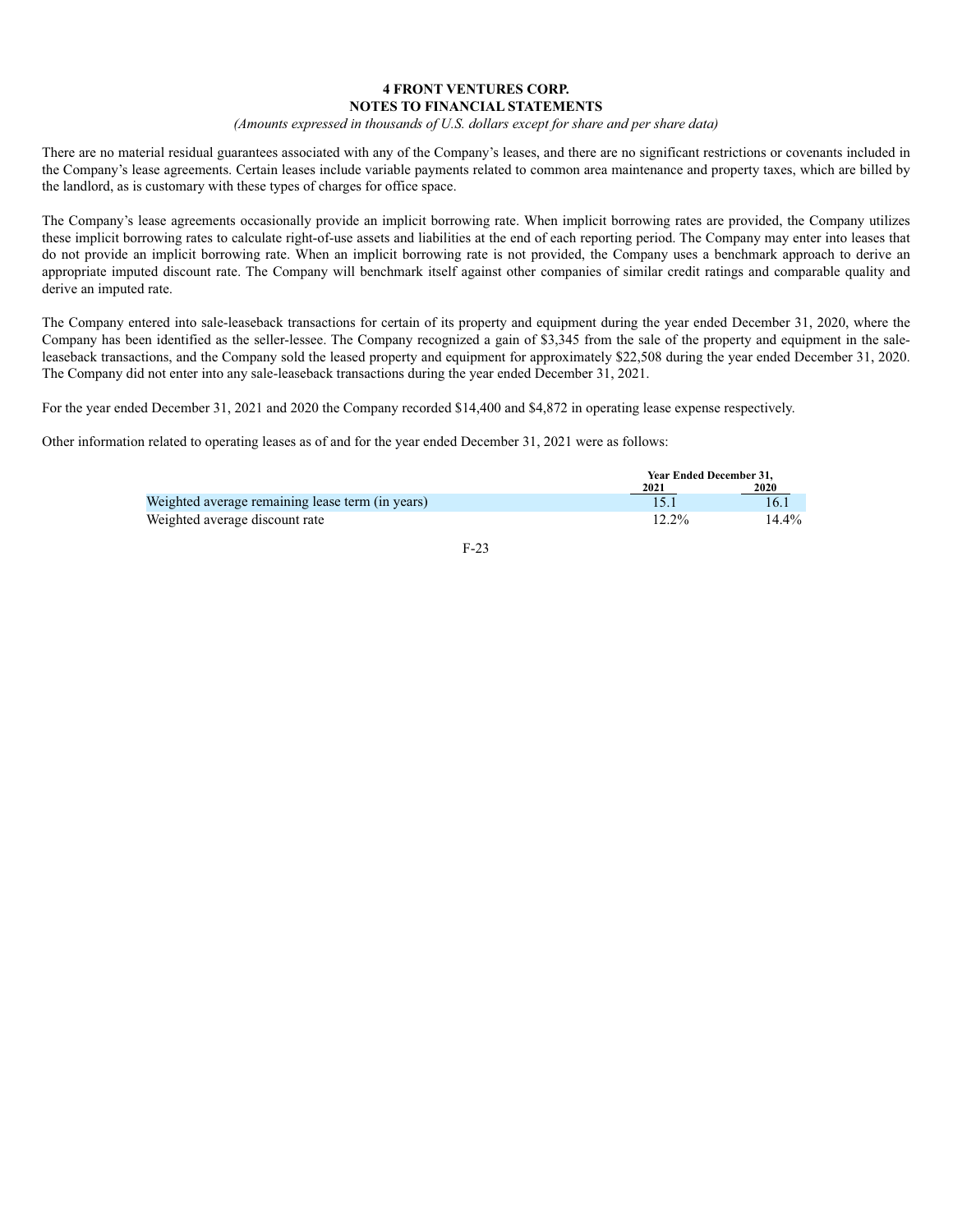*(Amounts expressed in thousands of U.S. dollars except for share and per share data)*

## **(a) The Company as a Lessee**

The following table summarizes the Company's operating leases:

|                         | <b>Classification - Consolidated Balance</b><br><b>Sheet</b> |   | December 31, 2021 | December 31,<br>2020 |
|-------------------------|--------------------------------------------------------------|---|-------------------|----------------------|
| <b>Assets</b>           |                                                              |   |                   |                      |
| Operating lease assets  | <b>Operating Lease Assets</b>                                | S | 100.519           | \$<br>62.466         |
| <b>Liabilities</b>      |                                                              |   |                   |                      |
| Current                 |                                                              |   |                   |                      |
| Operating               | Current portion of operating lease liabilities               |   | 3.629             | 1.909                |
| Noncurrent              |                                                              |   |                   |                      |
| Operating               | Operating lease liabilities                                  |   | 93,111            | 51,545               |
| Total lease liabilities |                                                              |   | 96,740            | 53,454               |

The components of lease expense, which are included in cost of good sold, general and administrative expenses and selling and marketing expenses, based on the underlying use of the right-of-use asset, were as follows:

|                          | As of December 31,                   |                              |
|--------------------------|--------------------------------------|------------------------------|
|                          | 2021                                 | 2020                         |
| Operating lease cost     | \$14,400                             | \$4,837                      |
| Short term lease expense |                                      |                              |
| Total lease cost         | \$14,400<br>$\overline{\phantom{a}}$ | \$4,837<br><u>expertises</u> |

Maturities of lease liabilities for third-party operating leases as of December 31, 2021 were as follows:

| <b>Year Ending December 31</b> |   | <b>Operating Leases</b> |
|--------------------------------|---|-------------------------|
| 2022                           | S | 14,284                  |
| 2023                           |   | 15,433                  |
| 2024                           |   | 15,859                  |
| 2025                           |   | 16,213                  |
| 2026                           |   | 16,594                  |
| 2027 and thereafter            |   | 244,309                 |
| Total undiscounted cash flows  |   | 322,692                 |
| Less discounting               |   | (225, 952)              |
| Total lease payments           |   | 96,740                  |

The Company has right-of-use assets and lease liabilities for leased real estate for dispensaries, cultivation and production facilities and office space. The incremental borrowing rate used for leases for 2021 was 10.25 - 18% and was 15 - 18% for 2020.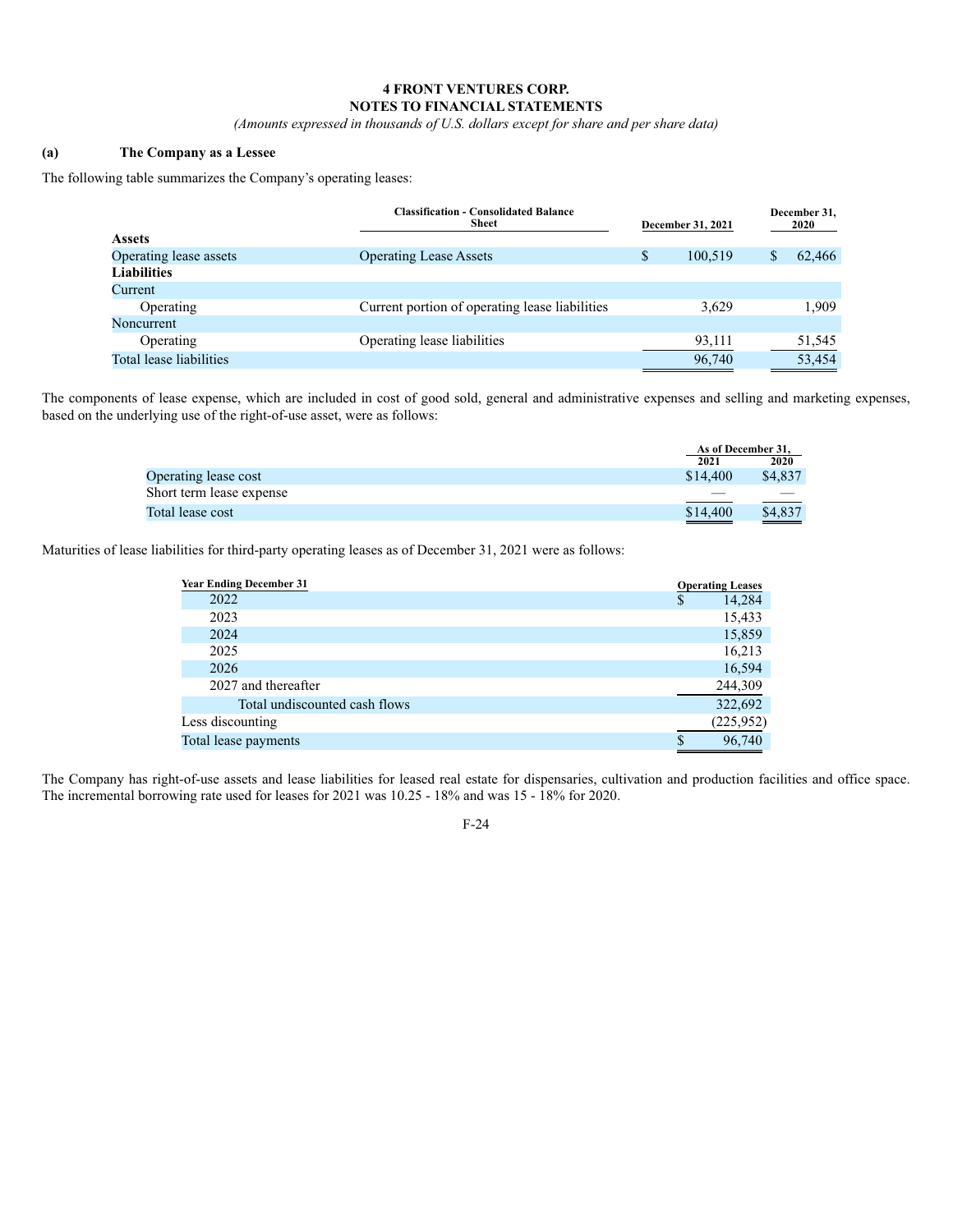*(Amounts expressed in thousands of U.S. dollars except for share and per share data)*

## **(b) The Company as a Lessor:**

The Company leases a building in Elma, Washington that is subleased by the Company to a third party. This sublease is classified as a finance lease with a long term lease receivable balance of \$6,748 and a short term lease receivable balance of \$3,630 as of December 31, 2021 compared to a long term lease receivable balance of \$7,595 and a short term lease receivable balance of \$3,450 as of December 31, 2020. This lease generated \$2,783 of the \$11,179 and \$3,094 of the \$11,019 in real estate income for the year ending December 31, 2021 and 2020, respectively.

The Company owned buildings in Olympia, Washington that were leased to a third party. This lease was classified as a finance lease. On December 17, 2020, the Company sold the Olympia building and other assets as part of a sale and leaseback transaction and this lease was cancelled. The Company applied ASC 842 to a new sublease to the same third party and classified the new sublease as an operating lease. The lease receivable was sold to the purchaser of the assets as part of the sale and leaseback transaction. This lease generated \$8,396 of the \$11,179 and \$7,925 of the \$11,019 in real estate income for the year ending December 31, 2021 and 2020, respectively.

The following table summarizes changes in the Company's lease receivables:

|                                   | December 31, 2021 | December 31, 2020 |
|-----------------------------------|-------------------|-------------------|
| Balance, beginning of the year    | \$<br>11.045      | 33,500            |
| Sale of assets in sale lease back |                   | (22,508)          |
| Interest                          | 2,783             | 11,019            |
| Lease payments received           | (3,450)           | (10,966)          |
| Balance, end of the period        | 10,378            | 11,045            |
| Less current portion              | (3,630)           | (3,450)           |
| Long-term lease receivables       | 6.748             | 7.595             |

Future minimum lease payments receivable (principal and interest) on the leases are as follows:

|                                                    | As of December 31, 2021 |         |
|----------------------------------------------------|-------------------------|---------|
| 2022                                               |                         | 3,630   |
| 2023                                               |                         | 1,575   |
| 2024                                               |                         |         |
| 2025                                               |                         |         |
| Thereafter                                         |                         |         |
| Total minimum lease payments                       |                         | 5,205   |
| <b>Effect of discounting</b>                       |                         | (948)   |
| Present value of minimum lease payments            |                         | 4,257   |
| Present value of residual value of leased property |                         | 6,121   |
| Total lease receivable                             |                         | 10,378  |
| <b>Current portion lease receivable</b>            |                         | (3,630) |
| Long-term lease receivable                         |                         | 6,748   |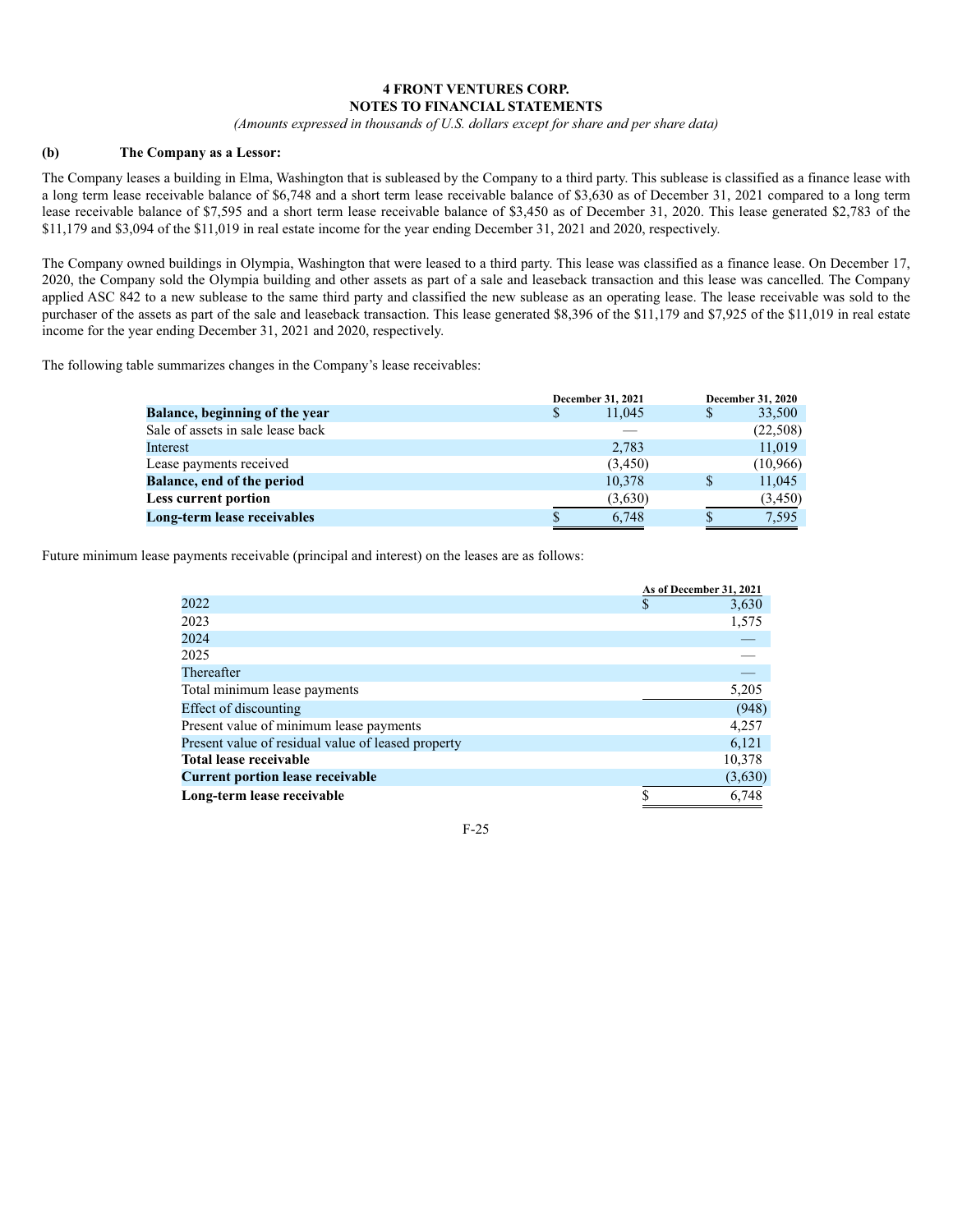*(Amounts expressed in thousands of U.S. dollars except for share and per share data)*

## **Note 11: NOTES PAYABLE AND CONVERTIBLE NOTES**

The Company's notes payable and convertible notes are as follows:

|                                   | Gotham<br>Green<br>Partners,<br><b>LLC</b> | LI<br>Lending,<br><b>LLC</b> | <b>May 2020</b><br>Convertible<br><b>Notes</b> | <b>May 2020</b><br>Convertible<br><b>Notes</b><br>(Swap) | October<br>2021<br>Convertible<br><b>Note</b> | Other<br>Loans | Total    |
|-----------------------------------|--------------------------------------------|------------------------------|------------------------------------------------|----------------------------------------------------------|-----------------------------------------------|----------------|----------|
| <b>Balance, December 31, 2019</b> | \$35,607                                   | \$44,289                     | \$                                             | S                                                        |                                               | \$ 8,093       | \$87,989 |
| Loans advanced, net               | 2,810                                      |                              | 5,827                                          |                                                          |                                               | 509            | 9,146    |
| Equity exchanged                  |                                            |                              |                                                | 13,661                                                   |                                               |                | 13,661   |
| Equity component                  | (692)                                      |                              | (3,982)                                        |                                                          |                                               | (1,168)        | (5,842)  |
| Accretion income                  | (643)                                      |                              |                                                |                                                          |                                               |                | (643)    |
| Loan payments                     | (39, 855)                                  | (6, 840)                     |                                                |                                                          |                                               | (685)          | (47,380) |
| Gain on extinguishment of debt    | (1,218)                                    |                              |                                                |                                                          |                                               |                | (1,218)  |
| Converted to equity               |                                            |                              | (145)                                          | (1,794)                                                  |                                               |                | (1,939)  |
| Accrued interest                  | 3,991                                      | 7,913                        | 1,155                                          |                                                          |                                               | 182            | 13,241   |
| Balance, December 31, 2020        |                                            | \$45,362                     | 2,855<br>S                                     | 11,867<br>S.                                             |                                               | \$6,931        | \$67,015 |
| Loans advanced, net               |                                            |                              |                                                |                                                          | 14,376                                        | 930            | 15,306   |
| Loan payments                     |                                            | (4,671)                      |                                                |                                                          |                                               | (1,079)        | (5,750)  |
| Converted to equity               |                                            |                              | (5,852)                                        | (11, 867)                                                |                                               |                | (17,719) |
| Accrued interest                  |                                            | 7,575                        | 2,997                                          |                                                          | 265                                           | 1,124          | 11,961   |
| <b>Balance, December 31, 2021</b> |                                            | \$48,266                     | $\mathbf{s}$                                   | $\mathbf{\hat{S}}$                                       | \$<br>14,641                                  | \$7,906        | \$70,813 |
| Less current portion              |                                            |                              |                                                |                                                          |                                               | (6,197)        | (6,197)  |
| Long-term portion                 |                                            | 48,266                       |                                                |                                                          | 14,641                                        | 1,709          | 64,616   |

#### *Convertible Notes*

On May 14, 2020, the Company issued \$5,827 in convertible notes to existing investors in the Company. The notes pay interest of 5% per annum and have a maturity date of February 28, 2022. The notes can be converted into Class A Subordinate Voting Shares of the Company for \$0.25 per share at any time at the option of the holder. The Company can require mandatory conversion at any time that the Company's stock price remains above \$0.50 for 45 consecutive days. In 2021, the Company enacted the mandatory conversion feature and converted the May 2020 Convertible Note balance to subordinate voting shares.

As part of issuing the convertible notes, the investors were given the right to exchange stock in the Company into separate convertible notes (swap notes). In total 29,448,468 shares with a value of \$13,661 were exchanged for \$13,661 in convertible notes. These notes were effective May 28, 2020, have a maturity date of May 28, 2025, and can be converted into Class A Subordinate Voting Shares of the Company for \$0.46 per share at any time at the option of the holder. The notes pay no interest if the Company's annual revenue is greater than \$15,000, and 3% annually otherwise. The Company can require mandatory conversion at any time that the Company's stock price remains above \$0.92 for 45 consecutive days. In 2021, the Company exercised the mandatory conversion feature and converted the May 2020 Convertible Note (Swap) balance to subordinate voting shares.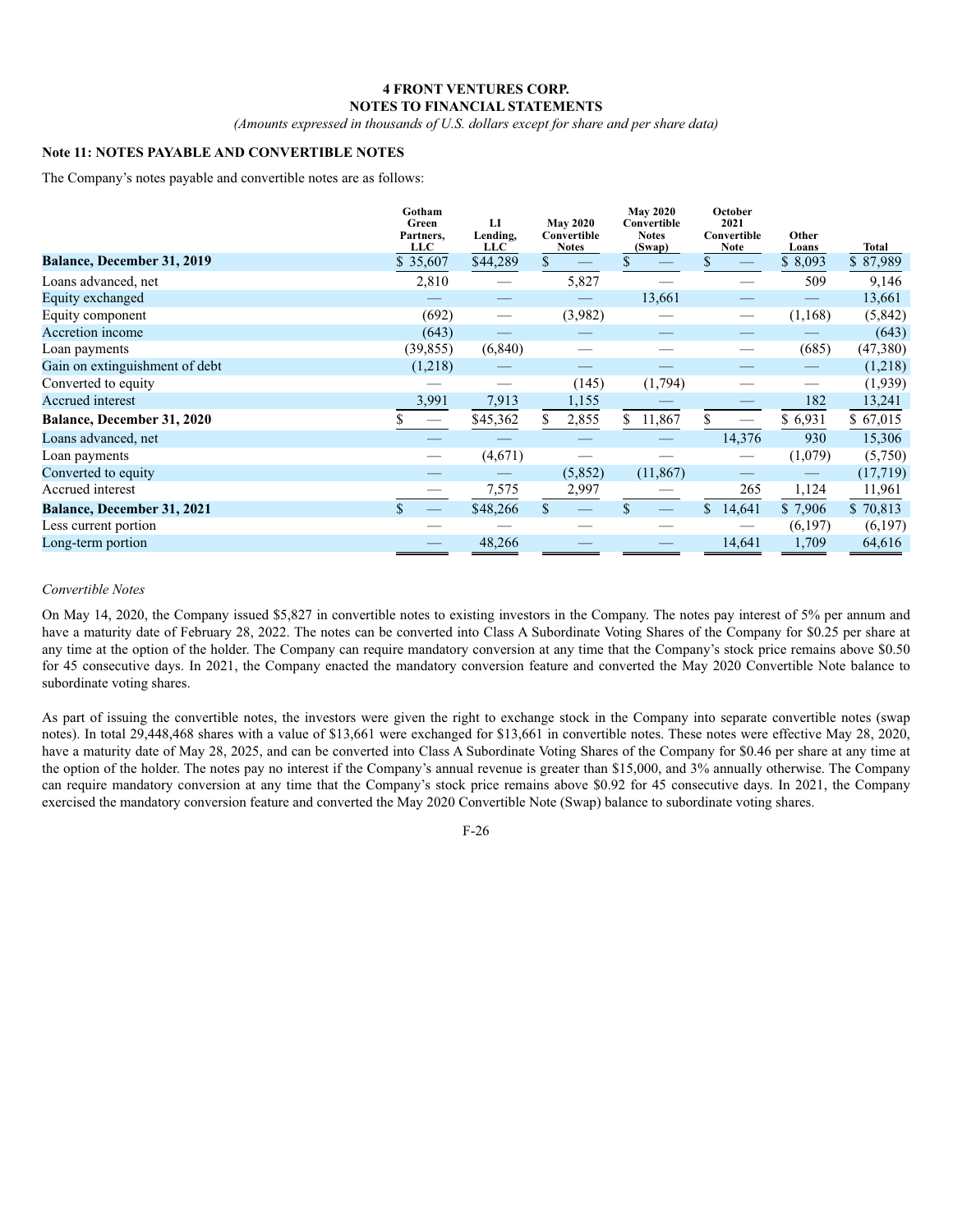*(Amounts expressed in thousands of U.S. dollars except for share and per share data)*

On October 6, 2021, the Company entered into a convertible promissory note purchase agreement for \$15,000, less issuance costs of \$624, resulting in net proceeds of \$14,376. The notes pay interest of 6% per annum and have a maturity date of October 6, 2024. The notes can be converted into Class A Subordinate Voting Shares of the Company for \$1.03 per share at any time at the option of the holder. As of December 31, 2021, no payments have been made for this loan.

#### *Gotham Green Partners LLC*

Through the Cannex business combination (Note 1), the Company assumed senior secured convertible notes issued to Gotham Green Partners LLC ("GGP"). The convertible loan had a fair value on acquisition of \$39,881 which was determined as the present value of the loan and the fair value of the conversion feature. The fair value of the conversion feature was determined to be \$4,874 based on the acquisition date intrinsic value of the option. Upon acquisition, the Company reclassified the fair value of the conversion feature to equity. The Company used an independent valuation company to value the notes as of July 31, 2019 using a 10.25% discount rate which management determined was the rate for similar notes with no conversion feature or warrants. The notes were repaid in full in December 2020.

On January 29, 2020, the Company issued convertible secured promissory notes for a total of \$3,000 to entities associated with GGP. These notes were due on July 29, 2020 and accrued interest at 15% per annum with no payments due until the maturity date. The notes were convertible at the option of the holder into the Company's stock for the equivalent of \$0.65 per share. The notes were issued with detachable stock warrants that gave the holders of the notes the option to purchase 2,230,080 shares of the Company's stock for \$0.67 per share. The notes were repaid in full in May 2020.

#### *LI Lending LLC*

On May 10, 2019, the Company entered into a loan agreement with LI Lending LLC, a related party, for \$50,000. LI Lending LLC is related because an officer of the Company is a part-owner of LI Lending LLC. As of December 31, 2021, the Company had drawn \$45,000 on the loan in two amounts, an initial \$35,000 and a final \$10,000, both bearing a 10.25% and 12.25% interest rate, respectively. The outstanding balance as of December 31, 2021 is \$48,682, less debt discount of \$416, for a net balance of \$48,266. See Note 17 for further discussion of this related party transaction.

In April 2020, the loan was amended. In exchange for consent to allow the sale of the Pennsylvania and Maryland assets and the release of related collateral, the Company agreed to make prepayments of principal to LI Lending in the amount of \$250 per month for an eight-month period beginning on May 1, 2020. The \$2,000 prepayment was applied to the initial \$35,000 amount decreasing the balance to \$33,000. Additionally, the Company agreed to pay an increased interest rate of 12.25% on the final \$10,000 of the loan until such time as this amount has been paid down with the initial \$33,000 amount continuing to be subject to the original 10.25% interest rate.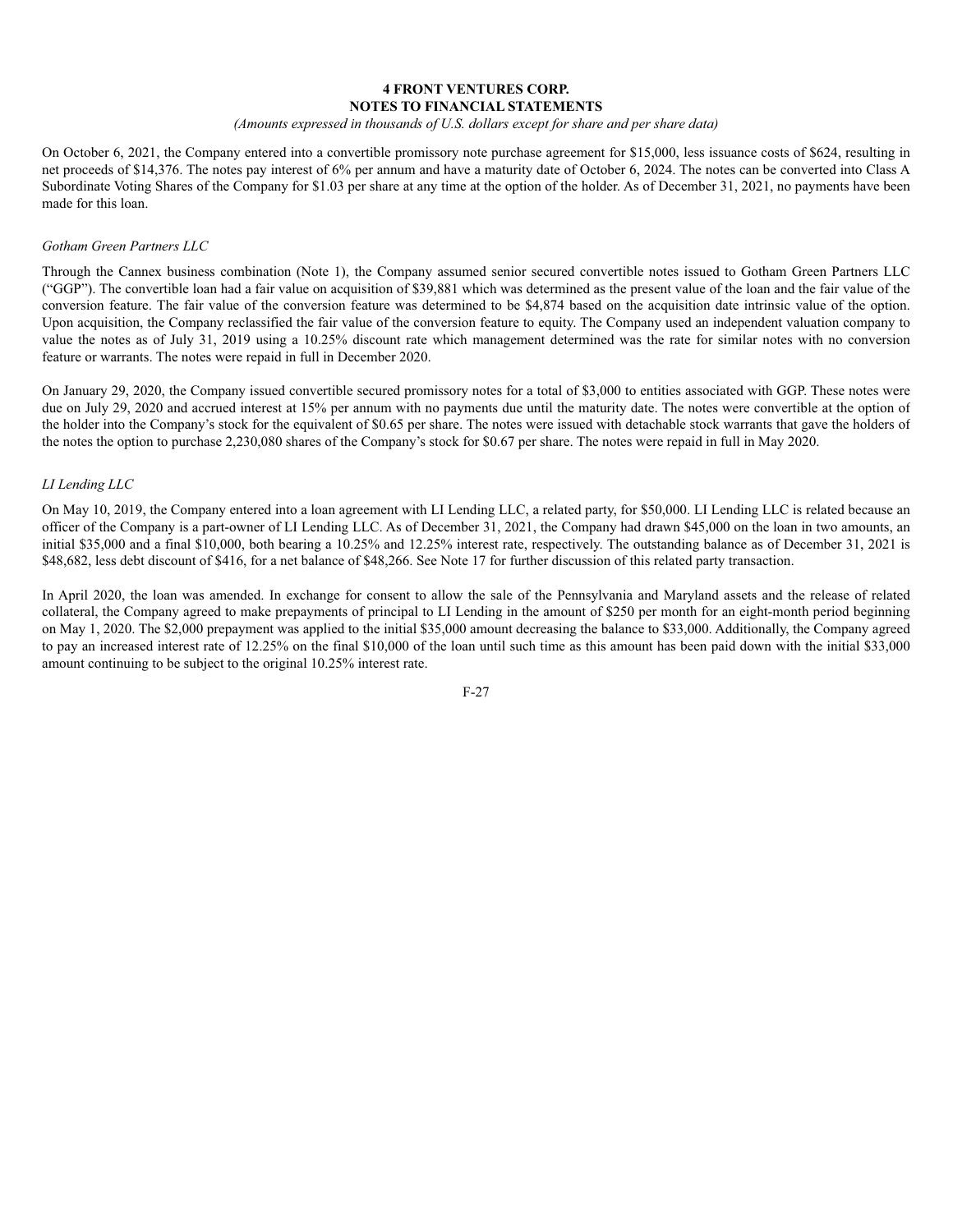*(Amounts expressed in thousands of U.S. dollars except for share and per share data)*

In December 2020, the loan was amended to allow for the release of collateral for the sale lease back transactions described in Note 10 above, which was entered into with Innovative Industrial Properties, Inc. ("IIPR"). The amendment increased both interest rates by 2.5% on the loan amounts but allowed the payments resulting from the incremental interest to be deferred until January 1, 2022. The Company elected to defer payment, and the additional 2.5% interest is accrued each month and added to the balance of the loan. The Company is still required to make interest-only payments monthly of 10.25% on the initial \$33,000 and 12.25% on the final \$10,000 of the loan until January 1, 2022 when the interest rates of 12.75% for the initial \$33,000 and 14.75% for the final \$10,000 will take effect for the remaining term.

The loan matures on May 10, 2024. An exit fee of 20% of the principal balance will be due as principal is repaid. Accrued interest expense of \$7,575 includes a loan discount accretion expense of \$125 for the year ended December 31, 2021. Monthly interest-only payments are required, and the Company has paid all interest due as of December 31, 2021.

#### *Other*

Outstanding as of December 31, 2021 were other payables totaling \$7,906 which include notes issued as part of the acquisitions of Healthy Pharms and Arkansas entities as follows:

| Other                                         |                                                         |   |                   |               |                   |
|-----------------------------------------------|---------------------------------------------------------|---|-------------------|---------------|-------------------|
| Subsidiary                                    | <b>Terms</b>                                            |   | December 31, 2021 |               | December 31, 2020 |
| Healthy Pharms Inc.                           | Unsecured convertible note at \$0.50 per share due      |   |                   |               |                   |
|                                               | December 18, 2022 at $10\%$ per annum $(1)$             | S | 2.784             | <sup>\$</sup> | 1,652             |
| Healthy Pharms Inc.                           | Unsecured promissory note, due November 18, 2021 at     |   |                   |               |                   |
|                                               | 12% per annum (Note 24)                                 |   | 3,213             |               | 2,823             |
| <b>Arkansas Entities</b>                      | Unsecured Promissory note, monthly interest payments at |   |                   |               |                   |
|                                               | $14\%$ per annum                                        |   | 1,709             |               | 1,907             |
| <b>Equipment Loans</b>                        | Secured by equipment, monthly payments beginning in     |   |                   |               |                   |
|                                               | 2021 at 15% per annum                                   |   | 49                |               | 512               |
| Other                                         | Various                                                 |   | 151               |               | 37                |
| <b>Total Notes Payable</b><br>and Convertible |                                                         |   |                   |               |                   |
| <b>Notes</b>                                  |                                                         |   | 7,906             |               | 6,931             |

(1) In November 2021, the unsecured convertible note was modified to be due and payable in full on or before December 18, 2022. The Company concluded the extension resulted in a debt modification under *ASC 470*.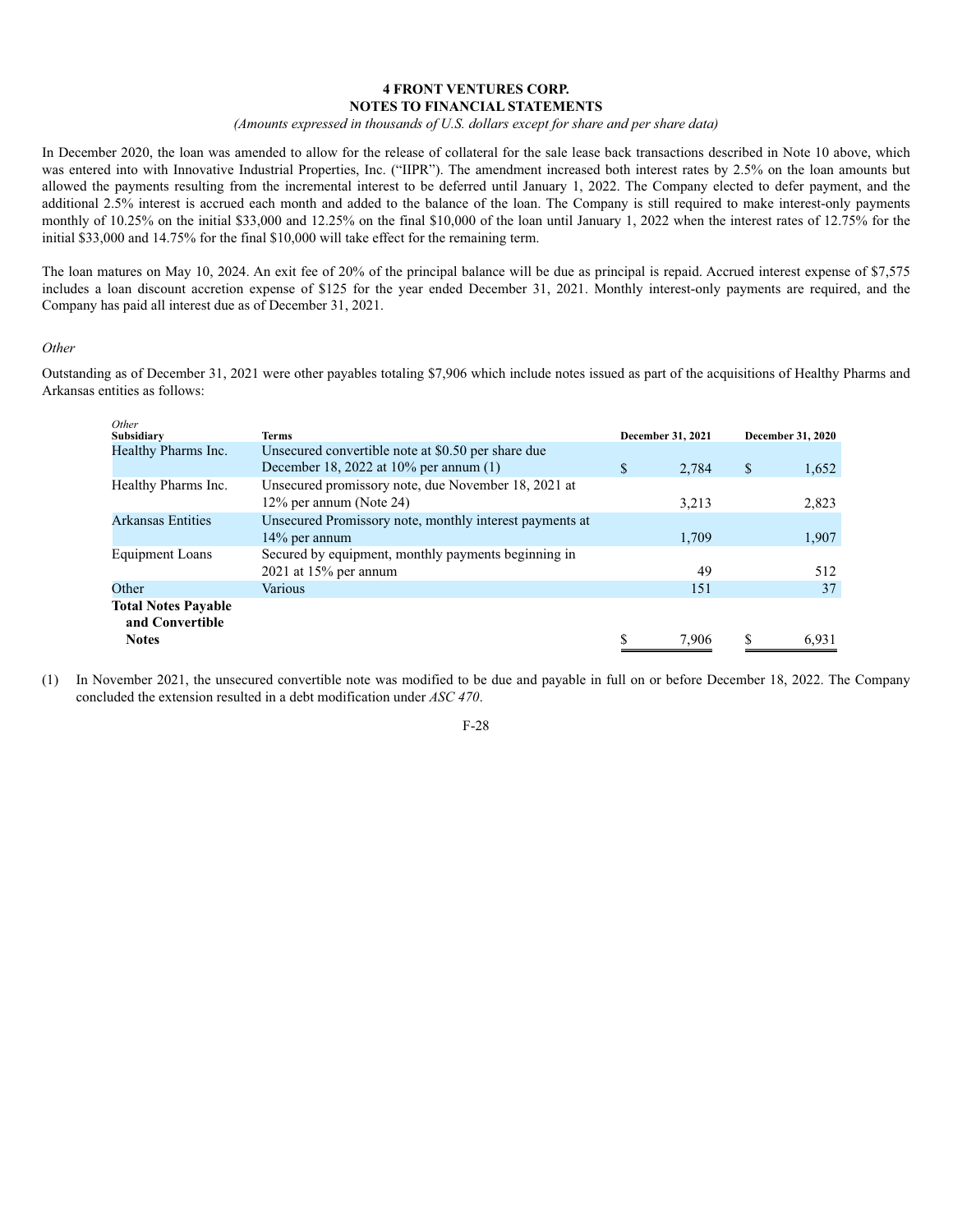*(Amounts expressed in thousands of U.S. dollars except for share and per share data)*

Future minimum payments on the notes payable and convertible debt are as follows:

| December 31, 2021 |         |
|-------------------|---------|
|                   | 6,186   |
|                   |         |
|                   | 65,625  |
|                   |         |
|                   |         |
|                   |         |
|                   | 71,811  |
|                   | (998)   |
|                   | 70,813  |
|                   | (6,197) |
|                   | 64,616  |
|                   | \$      |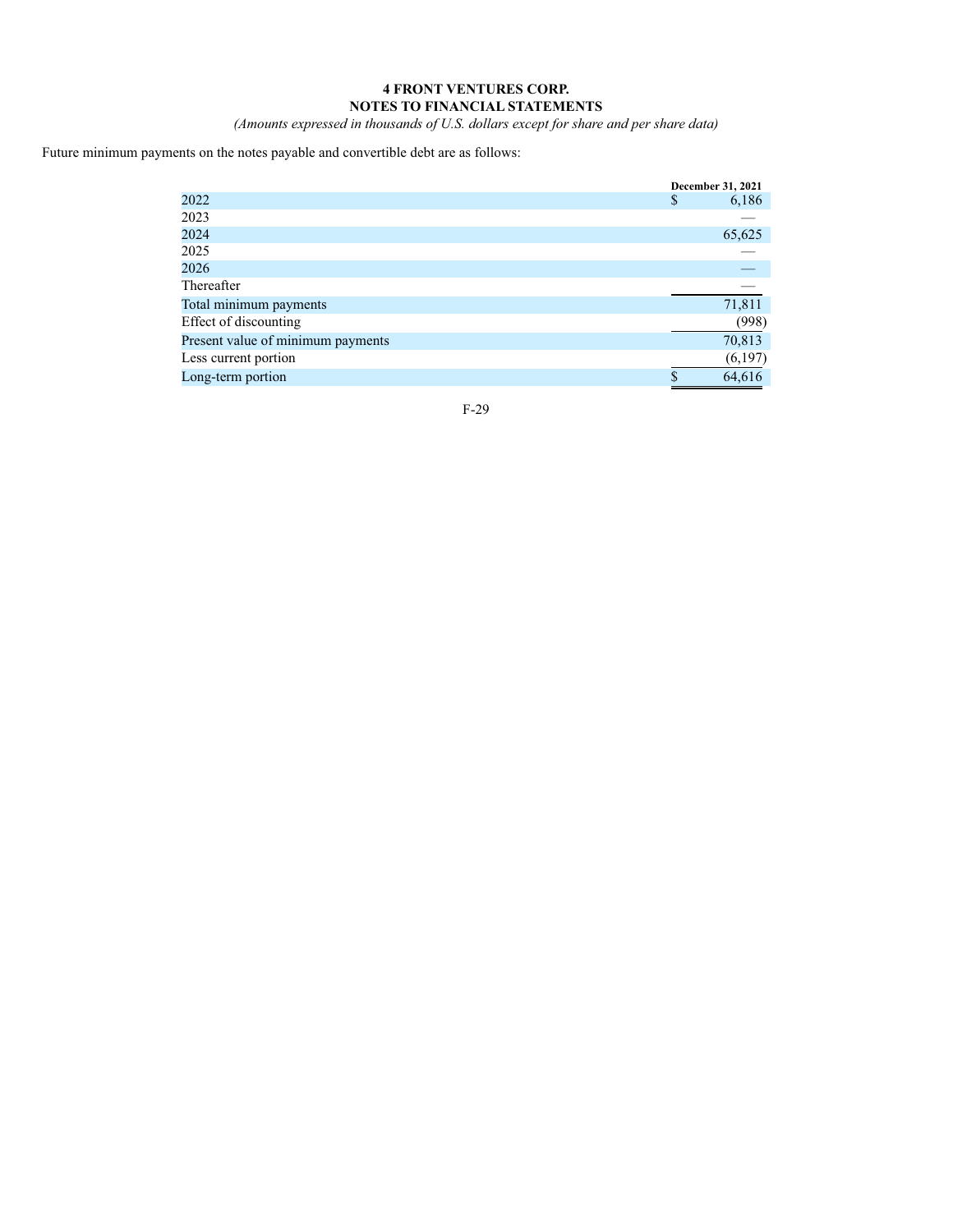*(Amounts expressed in thousands of U.S. dollars except for share and per share data)*

## **Note 12: GENERAL AND ADMINISTRATIVE EXPENSES**

For the year ended December 31, 2021 and 2020, general and administrative expenses were comprised of:

|                                  |          | As of December 31, |
|----------------------------------|----------|--------------------|
|                                  | 2021     | 2020               |
| Salaries and benefits            | \$6.024  | \$8.008            |
| Professional Services            | 7.690    | 6.628              |
| Other general and administrative | 14.068   | 5.858              |
|                                  | \$27,782 | \$20,494           |

## **Note 13: SHARE CAPITAL AND EQUITY**

The Company has authorized an unlimited number of Class A Subordinate Voting Shares ("SVS") and Class C Multiple Voting Shares ("MVS"), all with no par value. In December 2020, the shareholders of the Company passed a resolution to permit the Company to convert all Class B Subordinate Voting Shares ("PVS") shares into Class A shares and cancel the Class B PVS equity class, which occurred in 2020.

All share classes are included within share capital in the consolidated statements of stockholder's equity on an as converted basis. Each share class is entitled to notice of and to attend at any meeting of the shareholders, except a meeting of which only holders of another particular class of shares will have the right to vote. All share classes are entitled to receive dividends, as and when declared by the Company, on an as-converted basis, and no dividends will be declared by the Company on any individual class unless the Company simultaneously declares or pays dividends on all share classes. No subdivision or consolidation of any share class shall be made without simultaneously subdividing or consolidating all share classes in the same manner.

Voting shares activity for the years ended December 31, 2021 and 2020 is summarized as follows:

|                                   | <b>Class A Subordinate</b><br><b>Voting Shares</b> | <b>Class C Multiple</b><br><b>Voting Shares</b> | Total       |
|-----------------------------------|----------------------------------------------------|-------------------------------------------------|-------------|
| <b>Balance, December 31, 2019</b> | 530,246,611                                        | 1,276,208                                       | 531,522,819 |
| Share capital issuances           | 7,328,433                                          |                                                 | 7,328,433   |
| <b>Balance, December 31, 2020</b> | 537, 575, 044                                      | 1,276,208                                       | 538,851,252 |
| Share capital issuances           | 55,330,352                                         |                                                 | 55,330,352  |
| <b>Balance, December 31, 2021</b> | 592,905,396                                        | 1,276,208                                       | 594,181,604 |

#### *Class A Subordinate Voting Shares*

Holders of Class A Subordinate Voting Shares are entitled to one vote in respect of each SVS.

#### *Class C Multiple Voting Shares*

Holders of Class C Multiple Voting Shares are entitled to 800 votes in respect of each MVS. One MVS can convert to one SVS but are not convertible until the later of the date that (i) the aggregate number of PVS and MVS held by the Initial Holders (being the MVS holders on their initial issuance) are reduced to a number which is less than 50% of the aggregate number of PVS and MVS held by the Initial Holders on the date of completion of the Business Combination with Cannex, and (ii) 3 years following the date of the business combination with Cannex.

| <b>Series</b>                       | Shares outstanding as of<br><b>December 31, 2021</b> | As converted to SVS<br><b>Shares</b> |
|-------------------------------------|------------------------------------------------------|--------------------------------------|
| Class A - Subordinate Voting Shares | 592,905,396                                          | 592,905,396                          |
| Class C - Multiple Voting Shares    | 1.276.208                                            | 1.276.208                            |
|                                     | 594.181.604                                          | 594,181,604                          |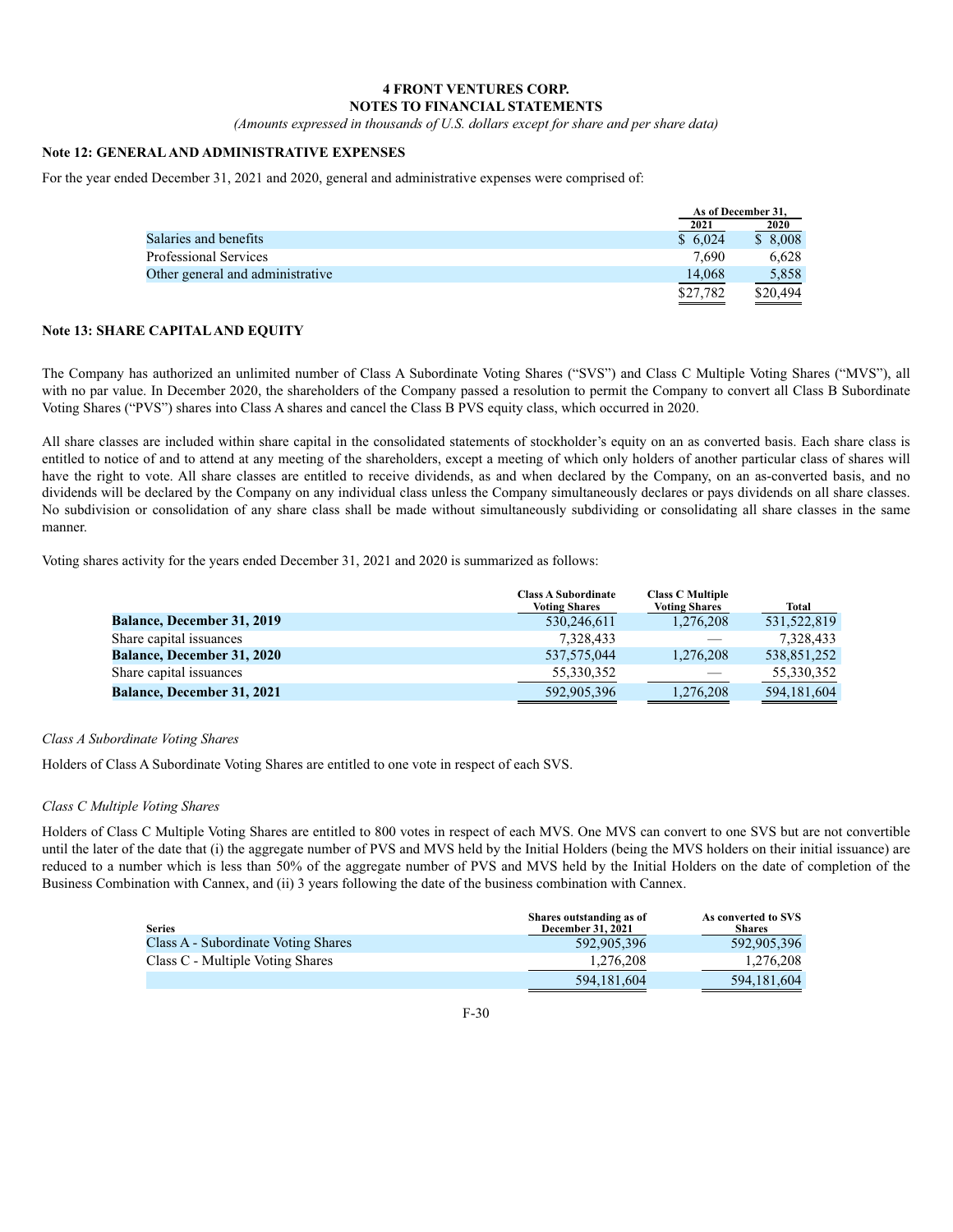*(Amounts expressed in thousands of U.S. dollars except for share and per share data)*

On November 23, 2020, the Company closed a brokered private placement and issued 24,644,500 Units at a price of C\$ 0.70 per Unit. Each Unit is comprised of one subordinate voting share of the Company and one-half of a subordinate voting share purchase warrant. Each whole warrant entitles the holder to purchase one subordinate voting share for a period of two years from the date of issuance at an exercise price of C\$ \$0.90 per subordinate voting share. Net proceeds from this transaction were \$11,557 net of share issuance costs of \$690.

Because of the Canadian dollar denominated exercise price, these warrants do not qualify to be classified within equity and are therefore classified as derivative liabilities at fair value with changes being reported through the statement of operations. On November 23, 2020, the warrants were valued using the Black Scholes option pricing model at \$4,229 using the following assumptions: Share Price: C\$0.94; Exercise Price: C\$0.90; Expected Life: 2 years; Annualized Volatility: 87.73%; Dividend yield: 0.00%; Discount Rate: 0.16%; C\$ Exchange Rate:1.31.

On December 31, 2021, the warrants were revalued using the Black Scholes option pricing model, using the following assumptions: Share Price: C\$1.27; Expected Life: 0.9 years; Annualized Volatility: 46.23%; Dividend yield: 0%; Discount Rate: 0.39%; C\$ Exchange Rate: 1.27. The decrease in the value of the derivative liability of \$832 is reflected in the statement of operations as a \$832 gain on the change in fair value of the derivative liability.

## **Note 14: WARRANTS**

As of December 31, 2021, there were share purchase warrants outstanding to purchase up to 26,192,237 SVS shares:

| <b>Series</b>                     | <b>Number of warrants</b> | Weight-average<br>exercise price |
|-----------------------------------|---------------------------|----------------------------------|
| <b>Balance, December 31, 2019</b> | 42,186,503                | \$<br>1.14                       |
| Issued                            | 29,291,614                | 0.72                             |
| Exercised                         | (2,686,463)               | 0.53                             |
| Expired                           | (26,018,662)              | 1.10                             |
| <b>Balance, December 31, 2020</b> | 42,772,992                | 0.90                             |
| Exercised                         | (3,058,927)               | 0.66                             |
| Expired                           | (13, 521, 828)            | 1.26                             |
| Balance, December 31, 2021        | 26, 192, 237              | 0.75                             |

As of December 31, 2021, the Company has the following warrants outstanding and exercisable.

| <b>Warrants Outstanding</b> | <b>Exercise Price</b> | <b>Expiry Date</b> |
|-----------------------------|-----------------------|--------------------|
| 10,403,150                  | 0.90<br>C\$           | November 23, 2022  |
| 298,085                     | C\$<br>0.70           | November 23, 2022  |
| 12, 135, 922                | 0.82                  | December 17, 2022  |
| 2,230,080                   | 0.67                  | January 29, 2023   |
| 625,000                     | 0.80<br>C\$           | October 6, 2024    |
| 500,000                     | C\$<br>0.80           | October 6, 2025    |
| 26,192,237                  |                       |                    |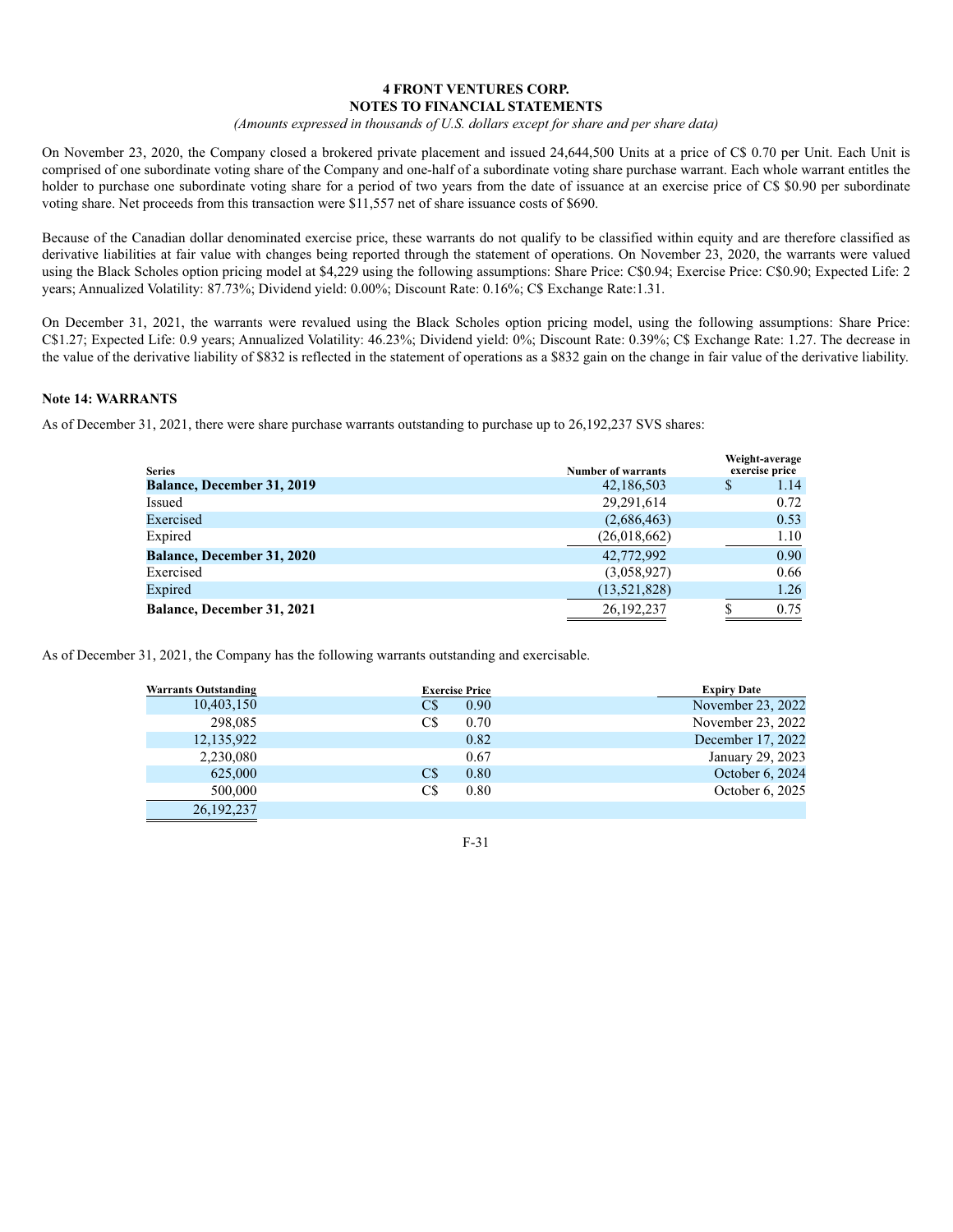*(Amounts expressed in thousands of U.S. dollars except for share and per share data)*

## **Note 15: NON-CONTROLLING INTERESTS**

The non-controlling interests of the Company for each affiliate before intercompany elimination are summarized in the tables below:

|                                             | As of December 31,         |                            |  |
|---------------------------------------------|----------------------------|----------------------------|--|
| Summarized statements of financial position | 2021<br><b>MMA Capital</b> | 2020<br><b>MMA Capital</b> |  |
| Current assets                              |                            |                            |  |
| Current liabilities                         |                            |                            |  |
| Current net assets                          |                            |                            |  |
| Non-current assets                          | 14,620                     | 13,807                     |  |
| Non-current liabilities                     |                            |                            |  |
| Non-current net assets                      | 14,620                     | 13.807                     |  |

|                                            | Premium<br><b>Medicine of</b><br>Maryland | <b>Silver Spring</b><br>Consulting<br>Group | <b>MMA</b><br>Capital | Total  |
|--------------------------------------------|-------------------------------------------|---------------------------------------------|-----------------------|--------|
| <b>Balance at December 31, 2019</b>        | (350)<br>۰D                               | 145                                         | \$188                 | \$(17) |
| Purchase price of non-controlling interest | 390                                       | (136)                                       | (231)                 | 23     |
| Net income attributable to NCI             | (40)                                      | (9)                                         | 95                    | 46     |
| <b>Balance at December 31, 2020</b>        |                                           |                                             | 52                    |        |
| Net income attributable to NCI             |                                           |                                             | 20                    | 20     |
| <b>Balance at December 31, 2021</b>        |                                           |                                             |                       |        |

## **Note 16: SHARE-BASED COMPENSATION**

The Company adopted two equity incentive plans where the Company may grant Class A stock options. Under the terms of the plans, the maximum number of stock options which may be granted are a total of 10% of the number of shares outstanding assuming conversion of all shares to SVS. The exercise price for stock options issued under the plans will be set by the compensation committee of the board of directors but will not be less than 100% of the fair market value of the Company's shares on the grant date. Stock options have a maximum term of 10 years from the date of grant. Stock options vest at the discretion of the Board.

As of December 31, 2021, the Company had the following options outstanding and exercisable on an as-converted basis: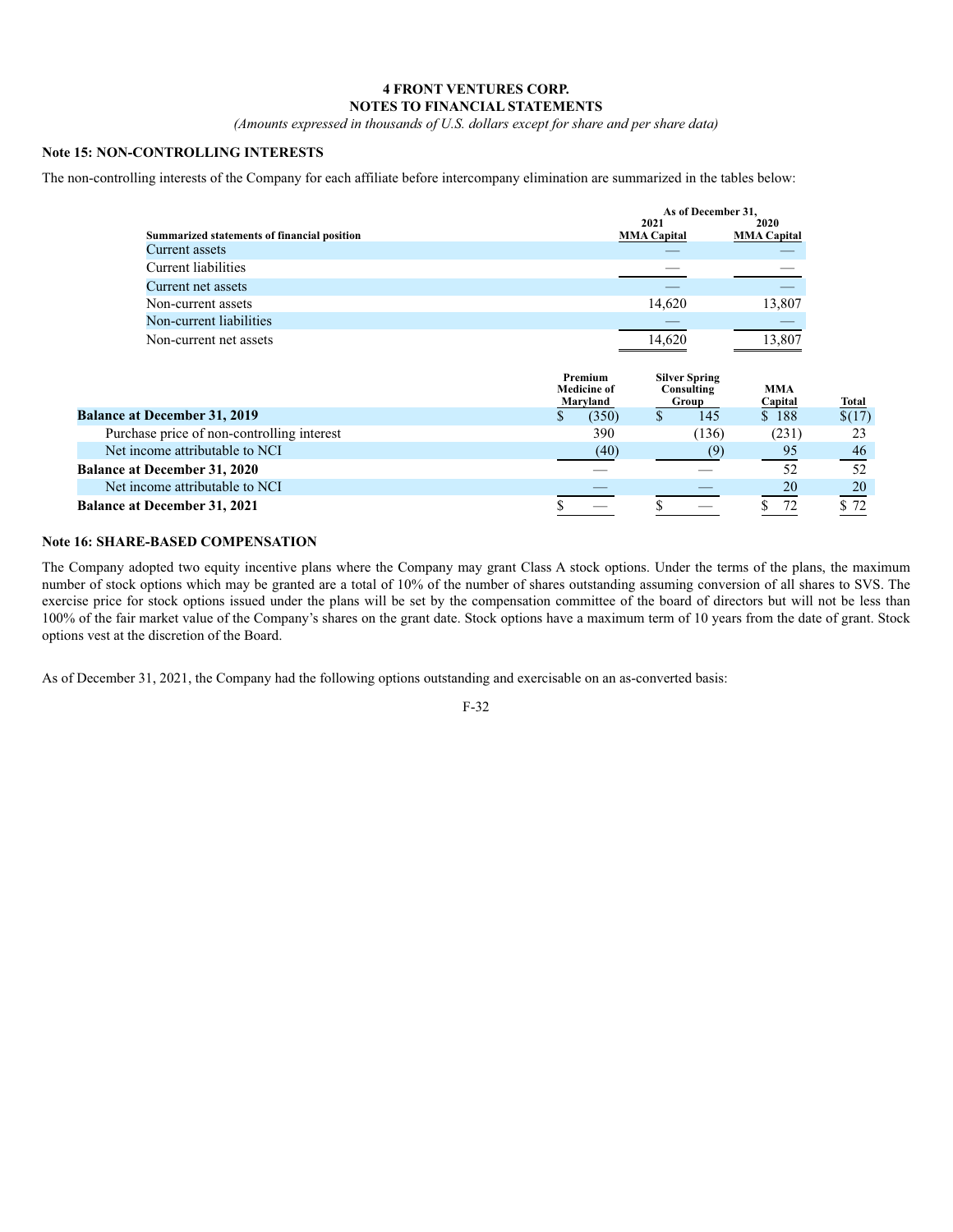*(Amounts expressed in thousands of U.S. dollars except for share and per share data)*

| <b>Grant Date</b>      | <b>Strike Price in</b><br><b>CADS</b> | Outstanding<br><b>Options</b> | <b>Exercisable</b><br><b>Options</b> | <b>Life Remaining</b><br>(years) |
|------------------------|---------------------------------------|-------------------------------|--------------------------------------|----------------------------------|
| July 31, 2019          | 0.10                                  | 6,245,840                     | 6,245,840                            | 2.71                             |
| July 31, 2019          | 1.00                                  | 7,783,332                     | 7,783,332                            | 0.95                             |
| July 31, 2019          | 1.00                                  | 1,166,667                     | 1,166,667                            | 1.76                             |
| July 31, 2019          | 1.50                                  | 508,333                       | 508,333                              | 2.45                             |
| July 31, 2019          | 1.50                                  | 800,000                       | 800,000                              | 2.46                             |
| <b>August 22, 2019</b> | 0.80                                  | 5,237,720                     | 3,421,053                            | 2.64                             |
| August 22, 2019        | 1.00                                  | 6,150,000                     | 4,266,667                            | 2.64                             |
| November 1, 2019       | 0.80                                  | 1,200,000                     | 800,000                              | 2.84                             |
| February 3, 2020       | 0.80                                  | 375,000                       | 141,667                              | 3.10                             |
| June 8, 2020           | 0.80                                  | 25,000                        | 8,333                                | 3.44                             |
| July 31, 2020          | 0.80                                  | 1,200,000                     | 1,133,333                            | 3.58                             |
| September 15, 2020     | 0.86                                  | 7,315,860                     | 7,315,860                            | 3.71                             |
| October 2, 2020        | 0.77                                  | 3,000,000                     | 3,000,000                            | 3.76                             |
| November 24, 2020      | 0.94                                  | 1,675,000                     | 1,675,000                            | 3.90                             |
| December 2, 2020       | 1.11                                  | 2,900,000                     | 2,900,000                            | 3.92                             |
| December 21, 2020      | 1.06                                  | 1,200,000                     | 400,000                              | 3.98                             |
| March 18, 2021         | 1.63                                  | 6,650,000                     | 2,216,667                            | 4.21                             |
| April 2, 2021          | 1.36                                  | 200,000                       | 66,667                               | 4.25                             |
| April 21, 2021         | 1.58                                  | 175,000                       | 58,333                               | 4.31                             |
| June 23, 2021          | 1.56                                  | 450,000                       | 250,000                              | 4.48                             |
| November 11, 2021      | 1.33                                  | 25,000                        |                                      | 4.87                             |
|                        |                                       | 54, 282, 752                  | 44,157,752                           | 2.97                             |

Stock option activity is summarized as follows:

|                                  | Number of<br><b>Options</b> | Weighted<br><b>Average Price</b><br><b>CADS</b> | Weighted<br><b>Average Years</b> |
|----------------------------------|-----------------------------|-------------------------------------------------|----------------------------------|
| <b>Balance December 31, 2019</b> | 40,028,465                  | 0.86                                            | 4.12                             |
| Granted                          | 19,190,960                  | 0.90                                            | 5.00                             |
| Exercised                        |                             |                                                 |                                  |
| Forfeited/Expired                | (8,792,360)                 | 1.04                                            |                                  |
| <b>Balance December 31, 2020</b> | 50,427,065                  | 0.84                                            | 3.72                             |
| Granted                          | 7,900,000                   | 1.62                                            | 5.00                             |
| Exercised                        | (2,737,326)                 | 1.04                                            |                                  |
| Forfeited/Expired                | (1,306,987)                 | 0.43                                            |                                  |
| <b>Balance December 31, 2021</b> | 54, 282, 752                | 0.94                                            | 2.97                             |

During the year ended December 31, 2021 and 2020, the Company recognized share-based compensation of \$10,081 and \$5,306 respectively.

# *Cashless Exercises*

During the year ended December 31, 2021, the Company issued an aggregate of 2,228,439 shares of the Company's Class A shares pursuant to the exercise of 2,737,326 options. As part of the Company's equity incentive plans, the Company has a cashless exercise option. The Company withheld exercised shares from the holders to cover the strike price upon issuance. The number of options exercised under the cashless method was 908,220, with shares withheld to cover these costs as of December 31, 2021 being 508,887, resulting in total shares issued to option holders upon cashless exercise of options of being 399,333.

In determining the amount of equity-based compensation during the year, the Company used the Black-Scholes option pricing model to establish fair value of options granted during the year with the following key assumptions: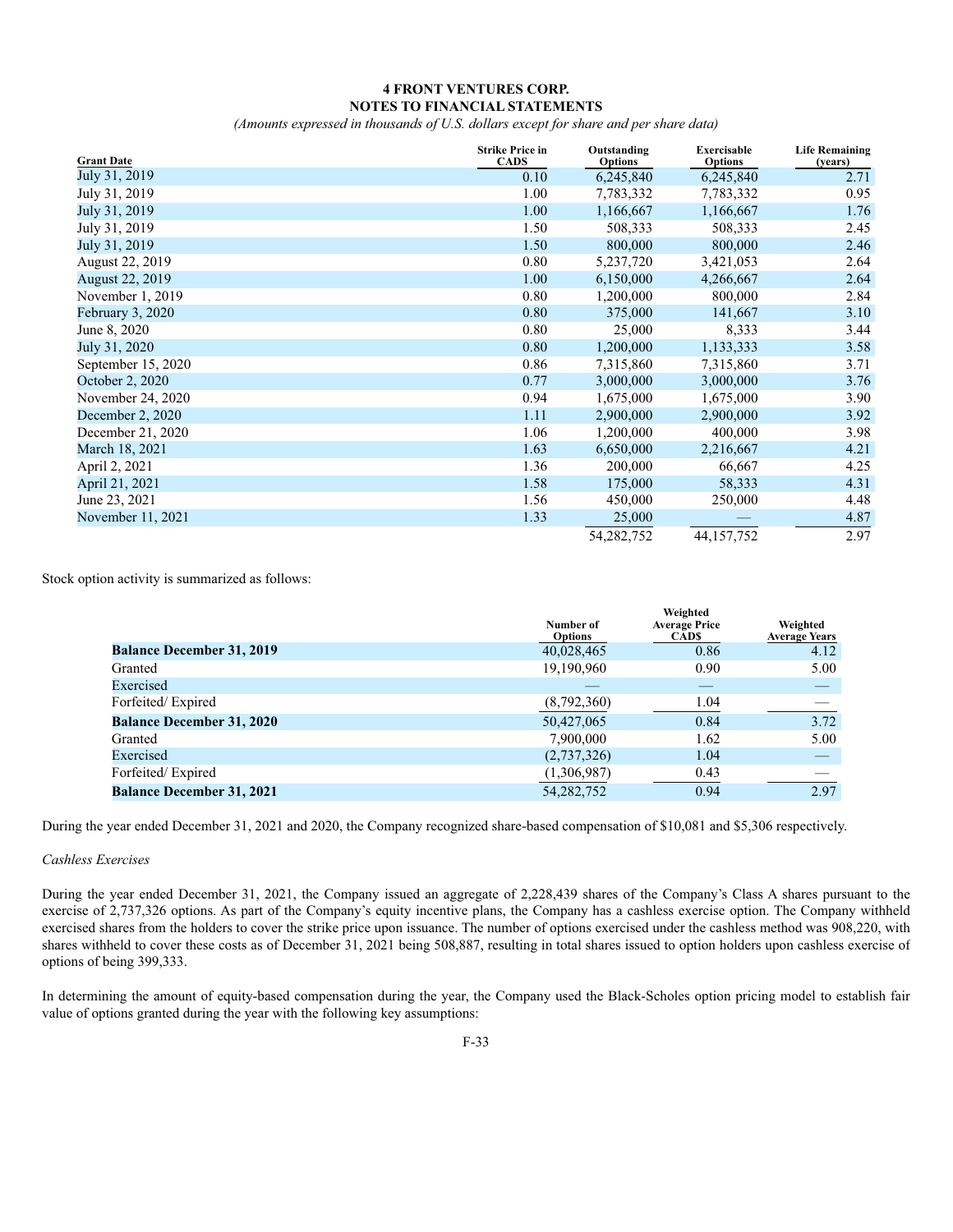*(Amounts expressed in thousands of U.S. dollars except for share and per share data)*

|                                       | 2021      | 2020     |
|---------------------------------------|-----------|----------|
| Risk-Free Interest Rate               | $0.87\%$  | $0.38\%$ |
| Expected Life (years)                 | 5.00      | 5.00     |
| <b>Expected Annualized Volatility</b> | $86.20\%$ | 87.73%   |
| Expected Dividend Yield               |           |          |

#### **Note 17: RELATED PARTIES**

#### *Related party transactions*

Roman Tkachenko, a director and Leonid Gontmakher, the Company's Chief Executive Officer and a director, each hold a 14.28% ownership interest in LI Lending LLC, which extended the Company a real estate improvement/development loan of \$50,000 of which \$48,682 includes the notes payable and accrued interest less debt discount of \$416 that was outstanding as of December 31, 2021. Of the \$48,682 outstanding at December 31, 2021, \$7,575 represents interest accrued through December 31, 2021. See Note 11 for details on the outstanding note payable.

Leonid Gontmakher, Chief Executive Officer of the Company, holds an interest in an entity related to iWolf Management, LLC, an online marketing company serving the online CBD market which provided online marketing services during 2020 and 2019 for the Company's Pure Ratios division. Pure Ratios paid \$313 and \$4,875 for the years ended December 31, 2021 and 2020 respectively, to this vendor for management fees, pass through marketing costs and customer service.

Certain subsidiaries which were acquired in the Company's business combination with Cannex Capital Holdings Inc. have a contractual relationship with a licensed Washington cannabis producer, 7Point Holdings LLC ("7Point"). The sole owner of 7Point, Mr. Gerald Derevyanny, was an executive of the Company during 2019 and the first half of 2020. As a result of his departure on June 30, 2020 from 4Front, 7Point is no longer considered a related party.

7Point and the Company are parties to a commercial sublease expiring May 31, 2023 with one five-year renewal option. The Company recognized as interest revenue for the year ended December 31, 2020 is \$1,190 on the lease receivable for this lease.

## **Note 18: CONTINGENCIES**

#### **(a) Cannabis Industry**

Cannabis is still considered a Schedule 1 substance under the Controlled Substance Act. As such, there is an inherent risk related to the federal government's position on cannabis; additionally, the risk exists, due to the Company's business in cannabis, that third party service providers could suspend or withdraw services and as well as the risk that regulatory bodies could impose certain restrictions on the issuer's ability to operate in the U.S.; however, the Company has deemed it not reasonable to estimate a potential liability related to the possible enforcement of laws against the medical cannabis industry.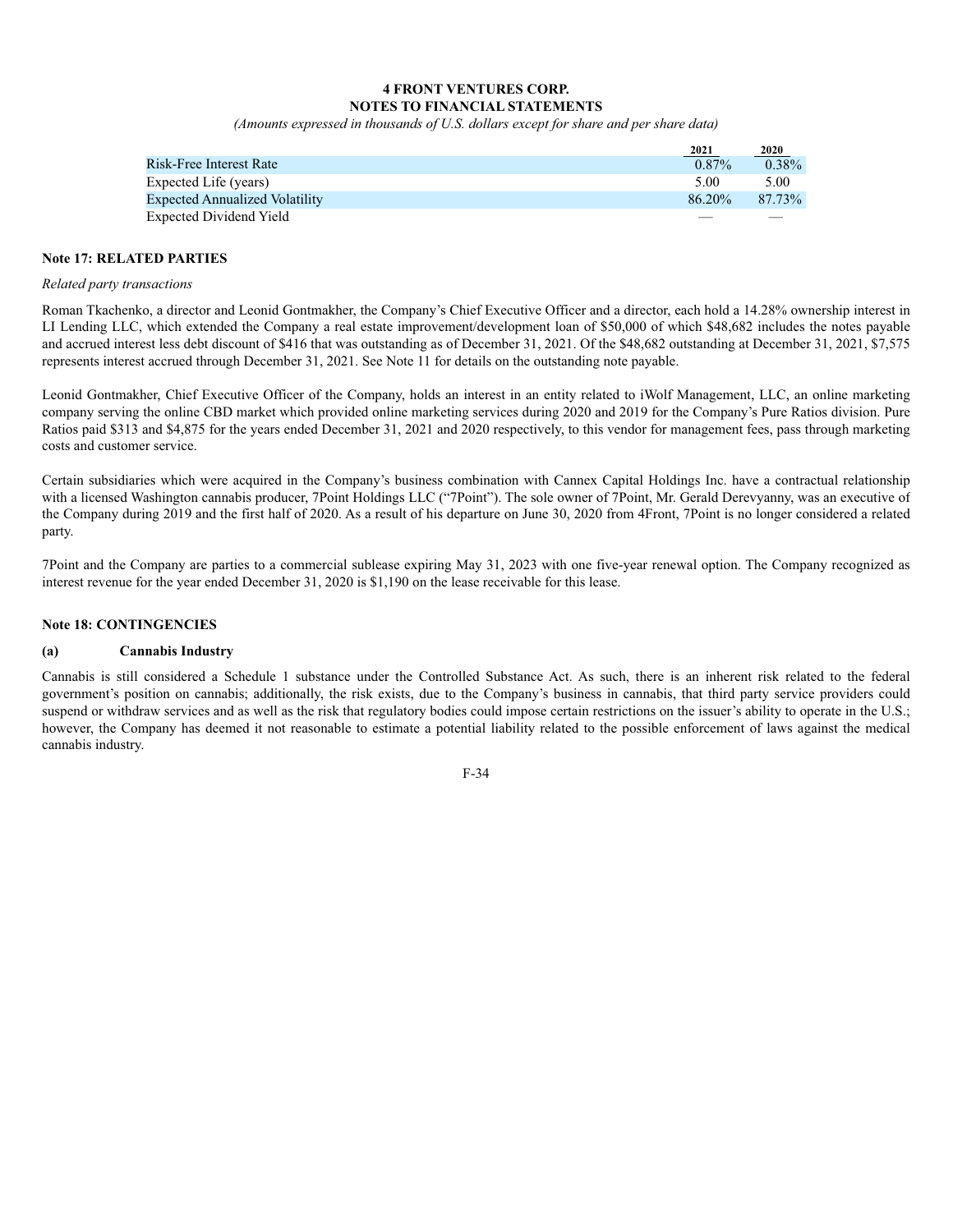*(Amounts expressed in thousands of U.S. dollars except for share and per share data)*

## **(b) Contingent consideration payable**

As part of the acquisition of Om of Medicine, LLC and Cannex's prior acquisition of Pure Ratios, the Company is subject to contingent consideration payable to the sellers. The fair value of the contingent consideration, which is based on specific revenue levels achieved over a 2-3-year period, is as follows:

|                                                           | Om of<br>Medicine |                    |         |  |
|-----------------------------------------------------------|-------------------|--------------------|---------|--|
|                                                           |                   | <b>Pure Ratios</b> | Total   |  |
| <b>Balance, December 31, 2019</b>                         | \$3,964           | \$<br>1,500        | \$5,464 |  |
| Accretion                                                 | 758               |                    | 758     |  |
| Changes in fair value                                     | 774               |                    | 774     |  |
| Payments and settlements                                  |                   | (1,500)            | (1,500) |  |
| Balance, December 31, 2020                                | 5,496             |                    | 5,496   |  |
| Accretion                                                 | 505               |                    | 505     |  |
| Payments and settlements                                  | (1,201)           |                    | (1,201) |  |
| Notes issued (Note 11)                                    | (485)             |                    | (485)   |  |
| <b>Shares Issued</b>                                      | (722)             |                    | (722)   |  |
| Reclass to accrued expenses and other current liabilities | (1,200)           |                    | (1,200) |  |
| Balance, December 31, 2021                                | 2,393             |                    | 2,393   |  |
| Less: current potion                                      |                   |                    |         |  |
| Long-term portion                                         | \$2.393           |                    | \$2,393 |  |

The contingent consideration payable is measured at fair value based on unobservable inputs and is considered a Level 3 financial instrument. The determination of the fair value of these liabilities is primarily driven by the Company's expectations of the respective subsidiaries achieving certain milestones. The expected milestones were assigned probabilities and the expected related cash flows were discounted to derive the fair value of the contingent consideration. For the year ended December 31, 2021, the Company determined the outstanding current contingent consideration payable of \$1,200 is no longer deemed contingent consideration and therefore reclassed the balance to accrued expenses and other current liabilities. The remaining balance of contingent consideration as of December 31, 2021 is \$2,393, all of which is a long-term contingent consideration.

*OM of Medicine:* The contingent consideration payable is determined as the amount in excess of gross sales of \$3,400 (for fiscal 2020 and 2021) and \$3,500 (2022) to a maximum payable of \$6,000. During the year ended December 31, 2021, the Company incurred \$505 of accretion expense, recorded \$1,201 in payment and settlements of contingencies, issued \$485 in notes during the year to satisfy contingencies due to OM of Medicine, and issued \$722 of shares issued for OM of Medicine earnout (see Statements of Changes In Stockholders' Equity). The Company also reclassed the \$1,200 current portion of the contingent consideration, as discussed above, to accrued expenses and other current liabilities, as the current portion was determined to no longer be contingent at December 31, 2021. At December 31, 2020, the probability of achieving all milestones to Om of Medicine's contingent consideration payable was estimated to be 100% and the contingent liability was increased by \$774 and a loss on the fair value adjustment was recorded to Other in Other Income (Expense), Net on the Consolidated Statements of Operations.

*Pure Ratios:* Contingent consideration of \$750 was earned during 2019 due to CBD sales reaching a milestone, and stock was issued to the seller with a value of \$94. Per an amendment to the agreement, \$656 of the earned consideration was used to reduce the principal of a note receivable. In 2020 an additional \$750 was earned due to CBD sales and was used to pay down the note receivable. As of December 31, 2020, \$167 due to Pure Ratios was recorded in accounts payable and was settled during the year ended December 31, 2021 through the issuance of 473,491 Class A shares.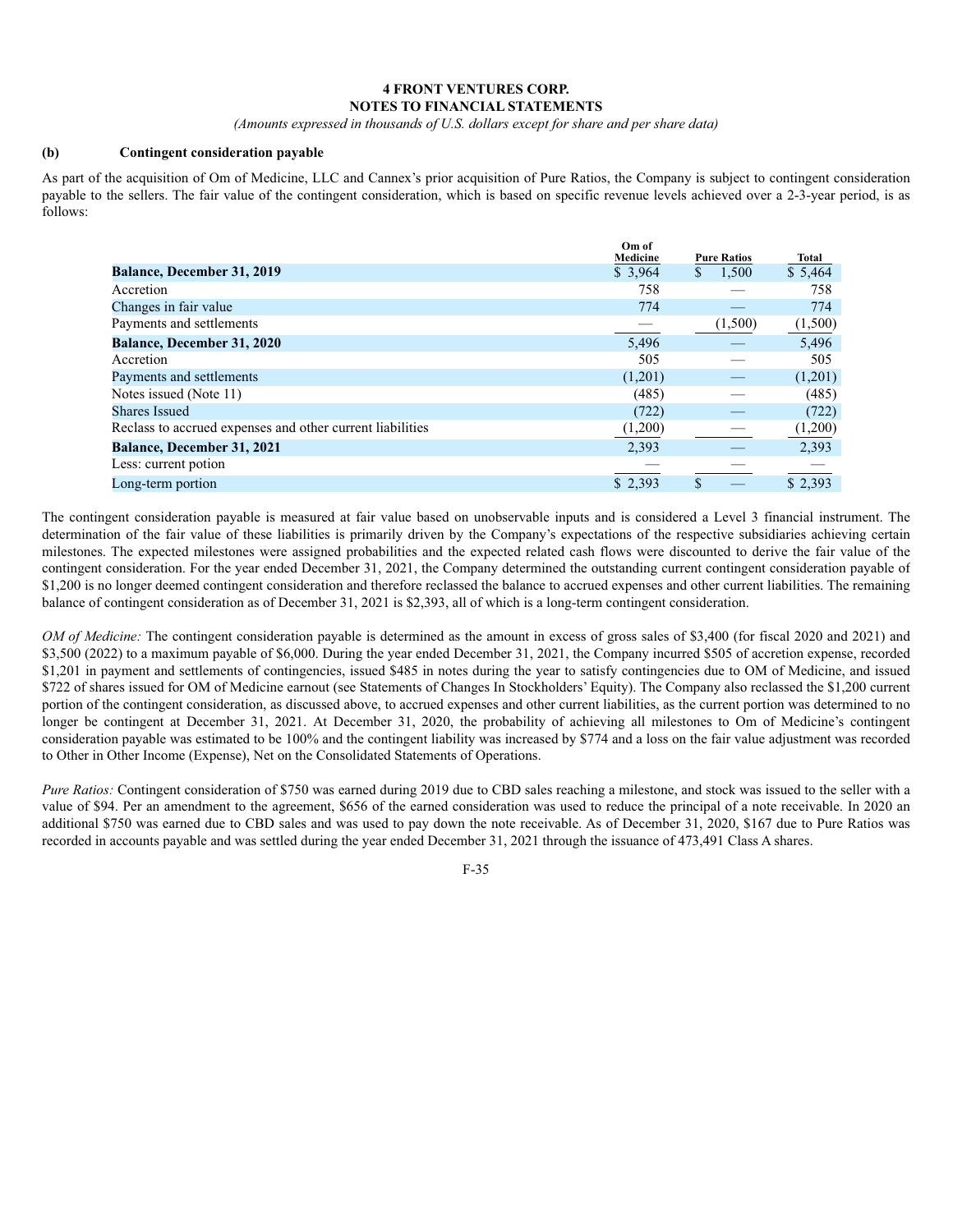*(Amounts expressed in thousands of U.S. dollars except for share and per share data)*

## **(c) Legal Matters**

From time to time, the Company may be involved in certain disputes arising in the ordinary course of business. Such disputes, taken in the aggregate, are not expected to have a material adverse effect on the Company. There are no proceedings in which any of the Company's directors, officers, or affiliates is an adverse party or has a material interest adverse to the Company's interest.

On August 5, 2019, Richard Hernandez and Commerce Citizens Against Marijuana Corruption (the "Complainants") filed a complaint (Superior Court of California Case No. 19ST-CV-27029) and writ of mandamus against the City of Commerce, California and certain of its officials alleging procedural errors committed by the City in relation to certain development agreements granted to 22 cannabis operators allowing such operators to operate various cannabis businesses in the City of Commerce. Cannex Holdings (California), Inc., a wholly owned subsidiary of the Company, is one such operator that was named as a Real Party in Interest in the case, and as such, engaged counsel to defend its interests relating to the claims brought against the City of Commerce, California. On April 15, 2021, the court in the matter ruled on a demurrer where certain of the Complainants' claims were dismissed. Additionally, a writ of mandamus hearing (subject to an application for continuance being sought on August 17, 2021) was scheduled for September 30, 2021. If the Complainants' remaining claims were upheld (including through appeals), the City of Commerce could have been required to reissue the "ordinances", "Development Agreements" or other applicable license rights to the current license holders. While the City of Commerce stated in no uncertain terms that it would act immediately to ensure/restore fully licensed status of any of the affected operators, there could be no assurances that such relicensing would be successful or if successful would not result in a significant disruption of operations for the operators. As a result, the Company entered into a confidential settlement with Complainants on or around September 22, 2021 and the matter was dismissed with prejudice as to the Company.

In December 2021, the Company settled a dispute with an undisclosed defendant. As part of the settlement, the Company recorded a gain on the settlement of \$3,768.

On January 26, 2022, Savills, Inc. sued the Company in the U.S. District Court for the Southern District of New York. That lawsuit alleges that the Company has breached an alleged agreement with Savills under which the Company was allegedly required to pay Savills a percentage of savings realized under certain incentive programs offered in some jurisdictions, which Savills would assist the Company in obtaining. Savills claims damages of approximately \$19,000 in connection with its claim that it obtained benefits for the Company allegedly valued at over \$129,000. The Company denies these allegations, denies the Company has obtained such benefits, disputes Savills' characterization of the facts, and denies liability. The Company has filed a counterclaim against Savills alleging breach of contract by Savills

## **Note 19: FINANCIAL INSTRUMENTS AND FINANCIAL RISK MANAGEMENT**

ASC 820, Fair Value Measurements, provides guidance on the development and disclosure of fair value measurements. The Company follows this authoritative guidance for fair value measurements, which defines fair value, establishes a framework for measuring fair value under generally accepted accounting principles in the United States of America, and expands disclosures about fair value measurements. The guidance requires fair value measurements be classified and disclosed in one of the following three categories:

- Level 1 Quoted prices (unadjusted) in active markets for identical assets or liabilities;
- Level 2 Inputs other than quoted prices included in Level 1 that are observable for the asset or liability, either directly (i.e., as prices) or indirectly (i.e., derived from prices); and
- Level 3 Inputs for the asset or liability that are not based on observable market data (unobservable inputs).

Fair value measurements discussed herein are based upon certain market assumptions and pertinent information available to management as of and during the years ended December 31, 2021 and 2020. The fair value of the Company's cash, accounts receivable, other receivables, accounts payable and accrued expenses approximates carrying value due to their short-term nature. The Company's notes receivable, lease receivables, contingent consideration payable, derivative liabilities, convertible notes payable, and notes payable approximate fair value due to the instruments bearing market rate of interest. These measurements were identified as Level 1 measurements, due to the proximity of fair value to carrying values. The fair value of stock options granted were estimated based on a Black-Scholes model during the years ended December 31, 2021 and 2020. The estimated fair value of the derivative liabilities, which represent warrant liabilities that are denominated in Canadian Dollar, represent Level 3 measurements. The assumptions that the Company used in the fair valuation of derivative liabilities as of December 31, 2021 are disclosed in Note 13.

The following table details the fair value measurements within the fair value hierarchy of the Company's financial instruments, which includes the Level 3 liabilities:

|                      | Fair value at December 31, 2021 |                                 |         |         |
|----------------------|---------------------------------|---------------------------------|---------|---------|
|                      | <b>Total</b>                    | Level 1                         | Level 2 | Level 3 |
| Liabilities:         |                                 |                                 |         |         |
| Derivative liability | \$3,502                         | $\mathbf{s}$ —                  |         | \$3,502 |
| Total liabilities    | \$3,502                         | $\hspace{0.1mm}-\hspace{0.1mm}$ |         | \$3,502 |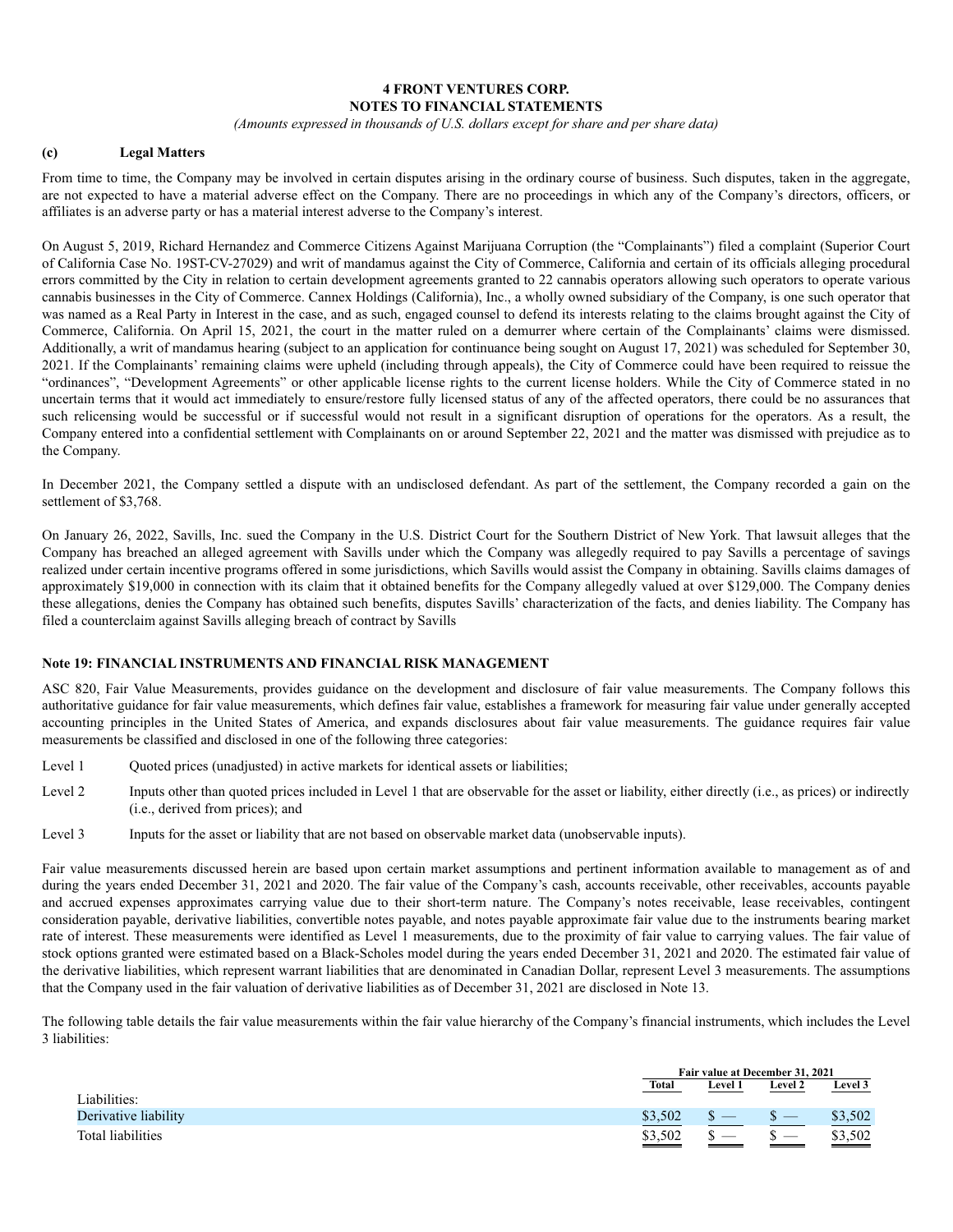|                      |                                     | Fair value at December 31, 2020 |                          |                    |
|----------------------|-------------------------------------|---------------------------------|--------------------------|--------------------|
|                      | Total                               | Level 1                         | <b>Level 2</b>           | Level 3            |
| Liabilities:         |                                     |                                 |                          |                    |
| Derivative liability | \$5,807                             |                                 |                          | \$5,807            |
| Total liabilities    | \$5,807<br>$\overline{\phantom{a}}$ |                                 | $\overline{\phantom{a}}$ | $\frac{$5,807}{2}$ |

There were no transfers between fair value levels during the years ended December 31, 2021 and the year ending December 31, 2020.

## **(a) Financial – Risk Management**

The Company is exposed in varying degrees to a variety of financial instruments related risks. The Board mitigates these risks by assessing, monitoring and approving the Company's risk management processes.

## **(b) Credit Risk**

Credit risk is the risk of loss associated with counterparty's inability to fulfill its payment obligations. The Company's credit risk is primarily attributable to cash, lease receivables, other receivables, and notes receivable. The Company's maximum credit risk exposure is equivalent to the carrying value of these instruments.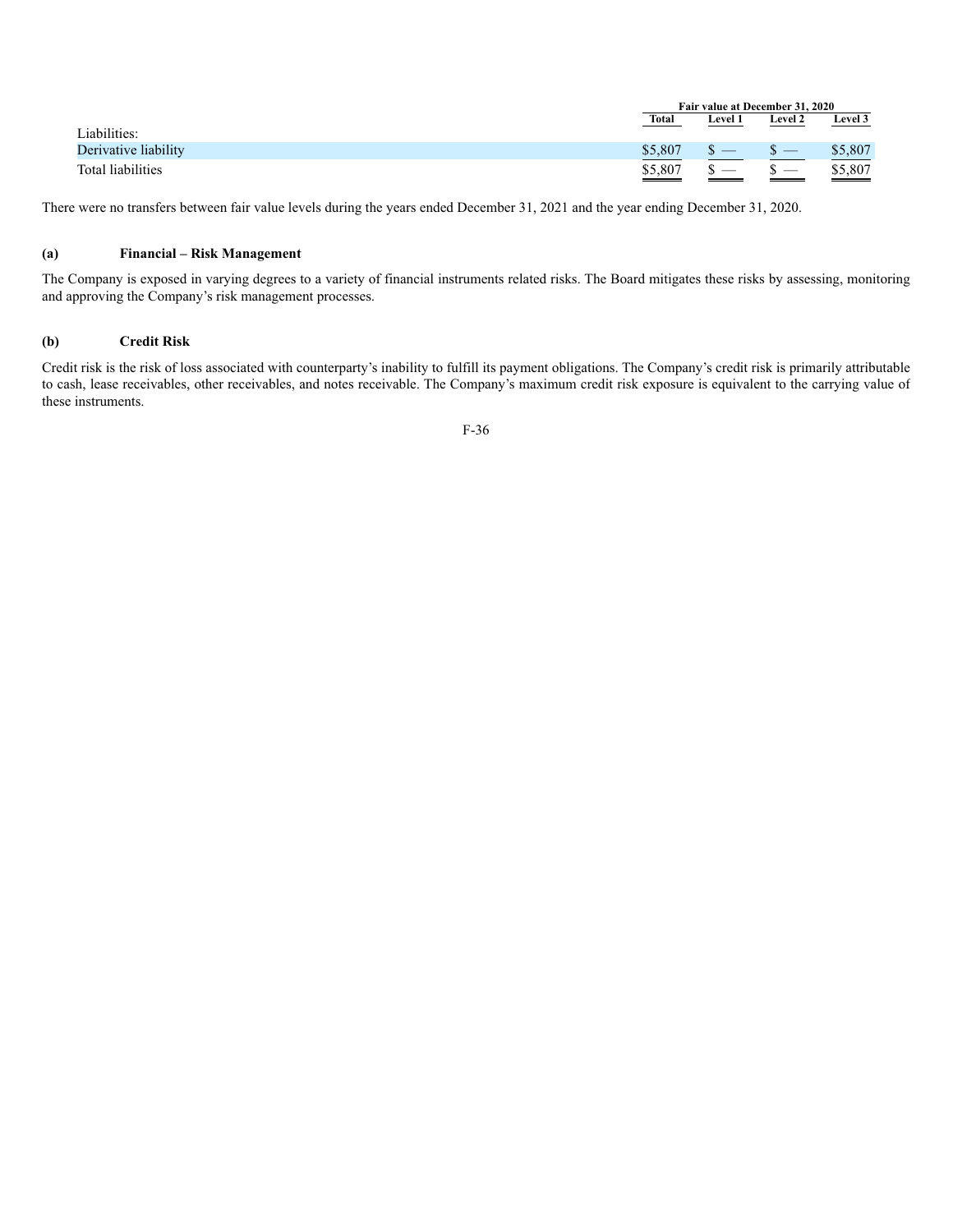*(Amounts expressed in thousands of U.S. dollars except for share and per share data)*

The risk exposure is limited to the carrying amounts at the statement of financial position date. The risk to cash deposits is mitigated by holding these instruments with regulated financial institutions. Lease receivables, notes receivables and other receivables credit risk arises from the possibility that principal and interest due may become uncollectible. The Company mitigates this risk by managing and monitoring the underlying business relationships.

The Company maintains cash with federally insured financial institutions. As of December 31, 2021 and 2020, the Company exceeded federally insured limits by approximately \$10,866 in 2021 and \$5,000 in 2020. The Company has historically not experienced any losses in such accounts. As of December 31, 2021, the Company held approximately \$29 in cash in a Canadian account that is denominated in C\$.

As of December 31, 2021 and 2020, the maximum credit exposure related to the carrying amounts of accounts receivable, notes receivable and lease receivables was \$12,722 and \$13,178 respectively.

## **(c) Liquidity Risk**

Liquidity risk is the risk that the Company will not be able to meet its financial obligations associated with financial liabilities. The Company manages liquidity risk through the management of its capital structure. The Company's approach to managing liquidity is to raise sufficient capital to settle obligations and liabilities when due.

The Company has the following gross contractual obligations as of December 31, 2021, which are expected to be payable in the following respective periods:

|                                                       | Less than 1 |              |              | Greater<br>than 5        |          |
|-------------------------------------------------------|-------------|--------------|--------------|--------------------------|----------|
|                                                       | year        | 1 to 3 years | 3 to 5 years | years                    | Total    |
| Accounts payable and accrued liabilities              | \$11.542    | .200         |              |                          | \$12,742 |
| Convertible notes, notes payable and accrued interest | 6.197       | 64.616       |              |                          | 70.813   |
| Contingent consideration payable                      |             | 2.393        |              |                          | 2.393    |
| <b>Total</b>                                          | \$17.739    | \$68,209     |              | $\overline{\phantom{a}}$ | \$85,948 |

#### **(d) Interest Rate Risk**

Interest rate risk is the risk that the fair value of future cash flows of a financial instrument will fluctuate because of changes in market interest rates. The Company's secured convertible notes with GGP (Note 11) had variable interest rates and were paid in full in December 2020.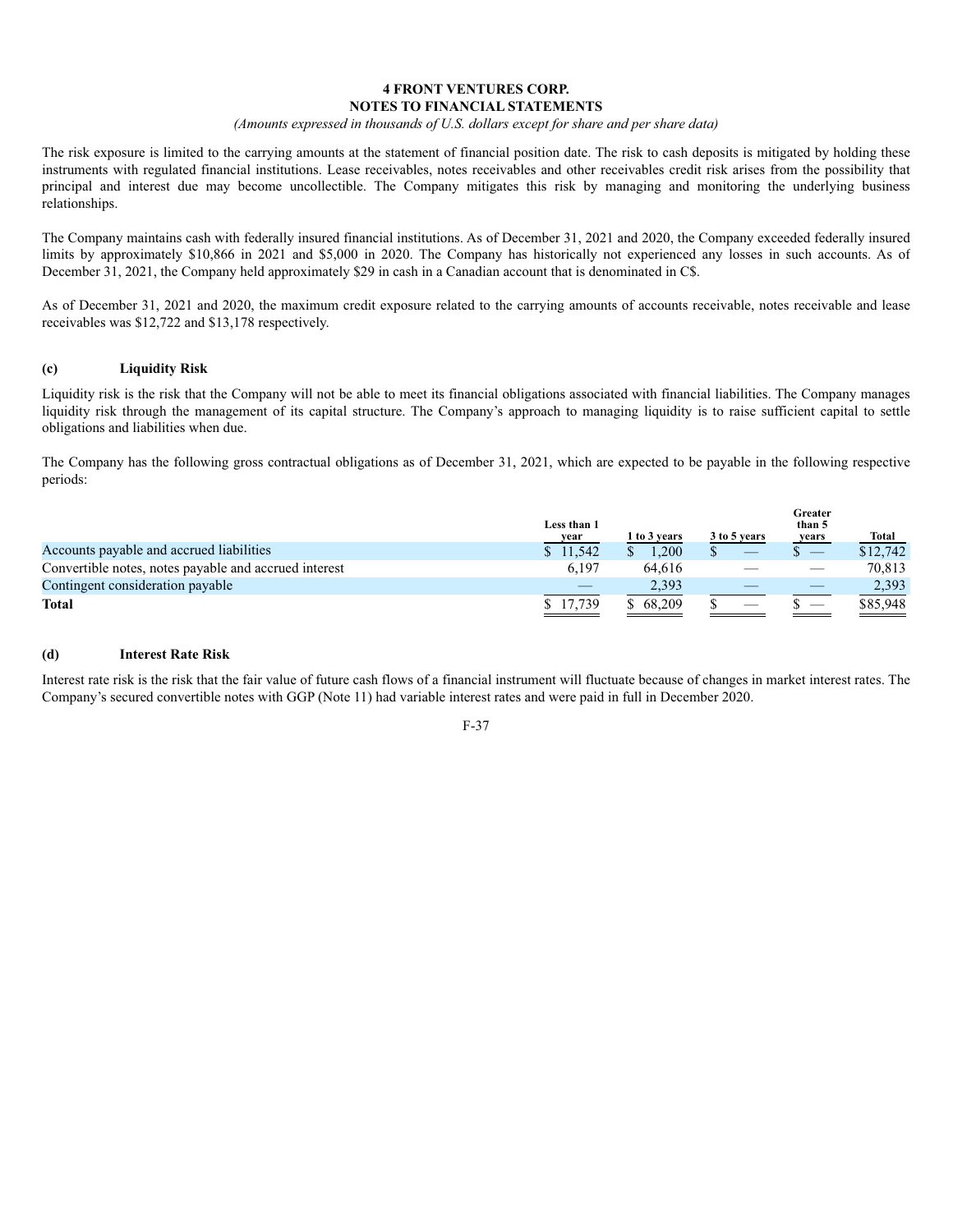*(Amounts expressed in thousands of U.S. dollars except for share and per share data)*

#### **(e) Foreign Exchange Risk**

The Company is exposed to exchange rate fluctuations between United States and Canadian dollars. The Company's share price is denominated in Canadian dollars. If the Canadian dollar declines against the United States dollar, the United States dollar amounts available to fund the Company through the exercise of stock options or warrants will be less. The Company also has bank accounts with balances of \$29 in Canadian dollars. The value of these bank balances if converted to U.S. dollars will fluctuate. While the Company maintains a head office in Canada where it incurs expenses primarily denominated in Canadian dollars, such expenses are a small portion of overall expenses incurred by the Company. The Company does not have a practice of trading derivatives and does not engage in "natural hedging" for funds held in Canada.

## **(f) Other Price Risk**

Price risk is the risk of variability in fair value due to movements in equity or market prices. The Company is subject to risk of prices to its products due to competitive or regulatory pressures.

#### **Note 20: SEGMENT INFORMATION**

#### **Reportable Segments**

Operating segments are components of the Company that combine similar business activities, with activities grouped to facilitate the evaluation of business units and allocation of resources by the Company's board and management. As of December 31, 2021, the Company had two reportable segments:

- THC Cannabis Production and cultivation of THC cannabis, manufacturing and distribution of cannabis products to own dispensaries and third-party retail customers, ancillary services supporting wholesale operations, and retail sales direct to end consumers
- CBD Wellness Pure Ratios which encompasses the production and sale of CBD products to third-party customers

The results of each segment are regularly reviewed by the Company's Chief Executive Officer, who is the Company's chief operating decision maker, to assess the performance of the segment and make decisions regarding the allocation of resources. The Company's chief operating decision maker uses revenue and adjusted EBITDA as measure of segment performance. The accounting policies of each segment are the same as those set out under the summary of significant accounting policies in Note 2. There are no intersegment sales or transfers. All revenues are derived from customers domiciled in the United States and all assets are located in the United States.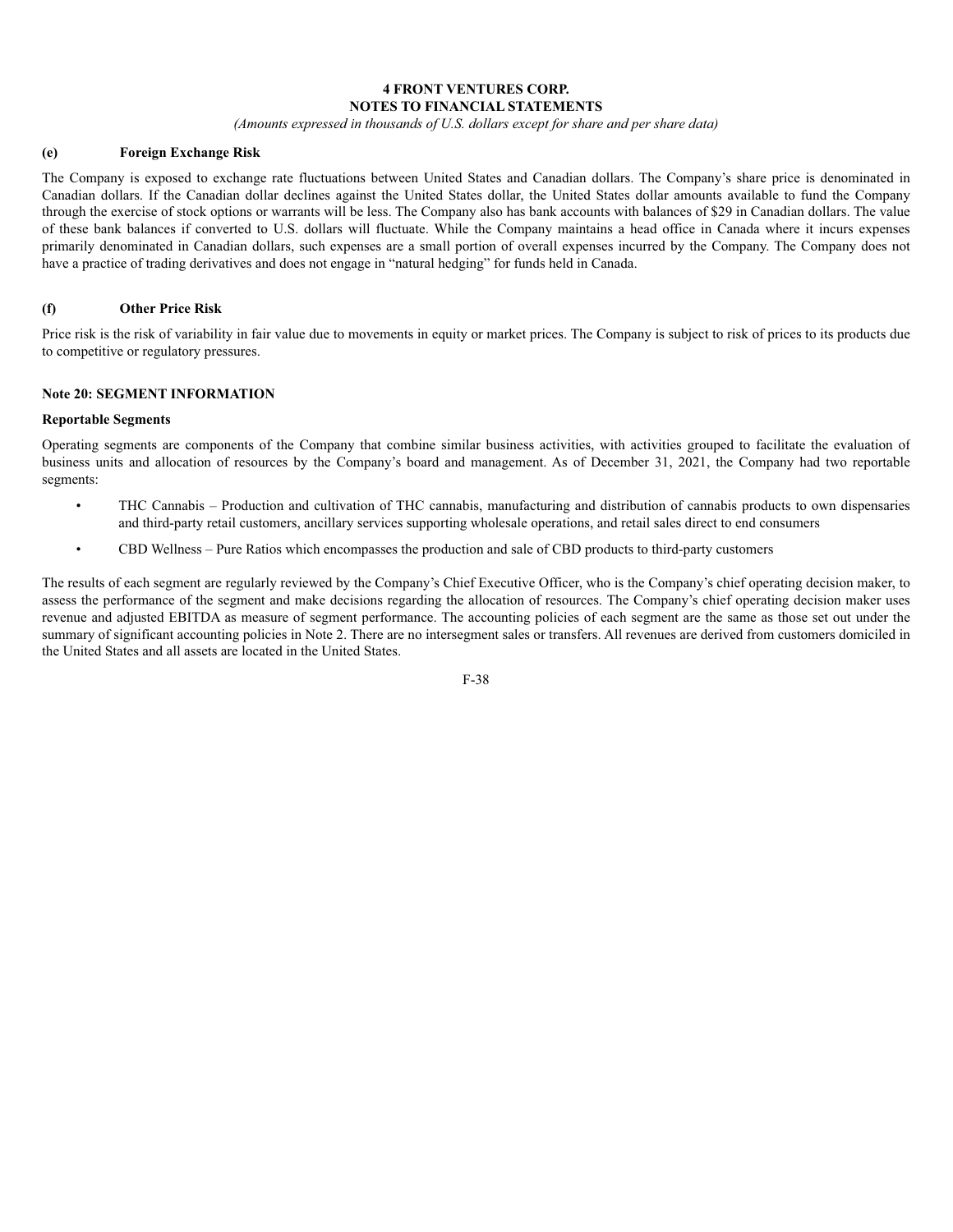*(Amounts expressed in thousands of U.S. dollars except for share and per share data)*

The below table presents revenues by type for the years ended December 31, 2021 and 2020:

|                                            | 2021                  | 2020                  |
|--------------------------------------------|-----------------------|-----------------------|
| Net Revenues                               |                       |                       |
| <b>THC Cannabis</b>                        | \$102,262             | \$50,041              |
| <b>CBD</b> Wellness                        | 2,304                 | 7,594                 |
| Corporate                                  |                       |                       |
| <b>Total Net Revenues</b>                  | \$104,566             | \$57,635              |
| Depreciation and Amortization              |                       |                       |
| THC Cannabis                               | \$<br>5,087           | 3,982<br>\$           |
| <b>CBD</b> Wellness                        | 15                    | 79                    |
| Corporate                                  |                       |                       |
| <b>Total Depreciation and amortization</b> | $\mathbb{S}$<br>5,102 | 4,061<br>$\mathbb{S}$ |
| Assets                                     |                       |                       |
| <b>THC Cannabis</b>                        | \$238,933             | \$186,899             |
| <b>CBD</b> Wellness                        | 805                   | 2,198                 |
| Corporate                                  | 15,801                | 15,659                |
| <b>Total Assets</b>                        | \$255,539             | \$204,756             |

Goodwill assigned to the THC Cannabis segment as of December 31, 2021 and December 31, 2020 was \$23,155. Intangible assets, net assigned to the THC Cannabis segment as of December 31, 2021 and December 31, 2020 was \$26,246 and \$28,790, respectively.

The Company did not have any Goodwill or intangible assets assigned to the CBD Wellness segment as of December 31, 2021 and December 31, 2020.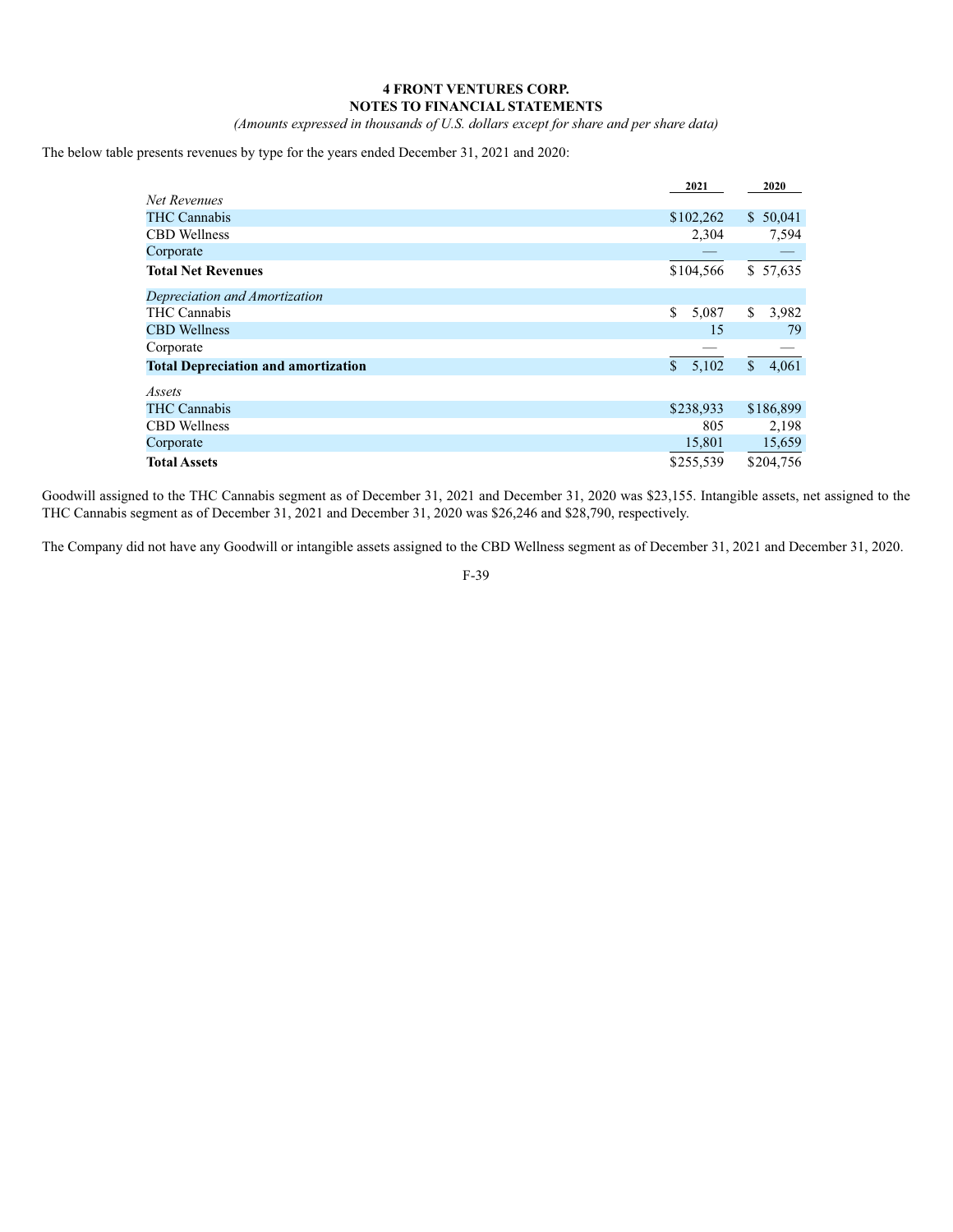*(Amounts expressed in thousands of U.S. dollars except for share and per share data)*

# **Note 21: SUPPLEMENTARY CASH FLOW INFORMATION**

Changes in non-cash working capital:

|                                             | December 31, 2021 |         | <b>December 31, 2020</b> |         |
|---------------------------------------------|-------------------|---------|--------------------------|---------|
| Changes in operating assets and liabilities |                   |         |                          |         |
| Accounts receivable and other receivables   | S                 | (1,550) | S                        | (781)   |
| Inventory                                   |                   | (2,050) |                          | (9,159) |
| Prepaid expenses                            |                   | 44      |                          | 298     |
| Deposits                                    |                   | (578)   |                          | 1,506   |
| Accounts payable and accrued liabilities    |                   | (689)   |                          | 3,078   |
| Taxes payable                               |                   | 12.466  |                          | 10,589  |
|                                             |                   | 7.643   |                          | 5,531   |

Supplemental disclosure of non-cash investing and financing activities:

|                                                                  | December 31, 2021 | <b>December 31, 2020</b> |
|------------------------------------------------------------------|-------------------|--------------------------|
| Equity portion of warrants recorded through derivative liability | 1.473             |                          |
| Issuance of debt to pay contingent consideration                 | 485               |                          |
| Exchange of convertible debt to equity                           | 17.719            |                          |
| Issuance of debt to acquire property and equipment               | 445               |                          |
| Issuance of equity to pay contingent consideration               | 883               |                          |
| Change in right-of-use assets and lease liabilities              | 357               |                          |

• Cash paid for interest for the years ended December 31, 2021 and 2020 was \$4,924 and \$6,655 respectively.

• Cash paid for income taxes for the year ended December 31, 2021 was \$183. The Company did not make any cash payments for income taxes during the year ended December 31, 2020.

## **Note 22: INCOME TAXES**

As the Company operates in the cannabis industry, it is subject to the limitations of IRC Section 280E under which the Company is only allowed to deduct expenses directly related to sales of product. This results in permanent differences between ordinary and necessary business expenses deemed non-allowable under IRC Section 280E. Therefore, the effective tax rate can be highly variable and may not necessarily correlate with pre-tax income or loss.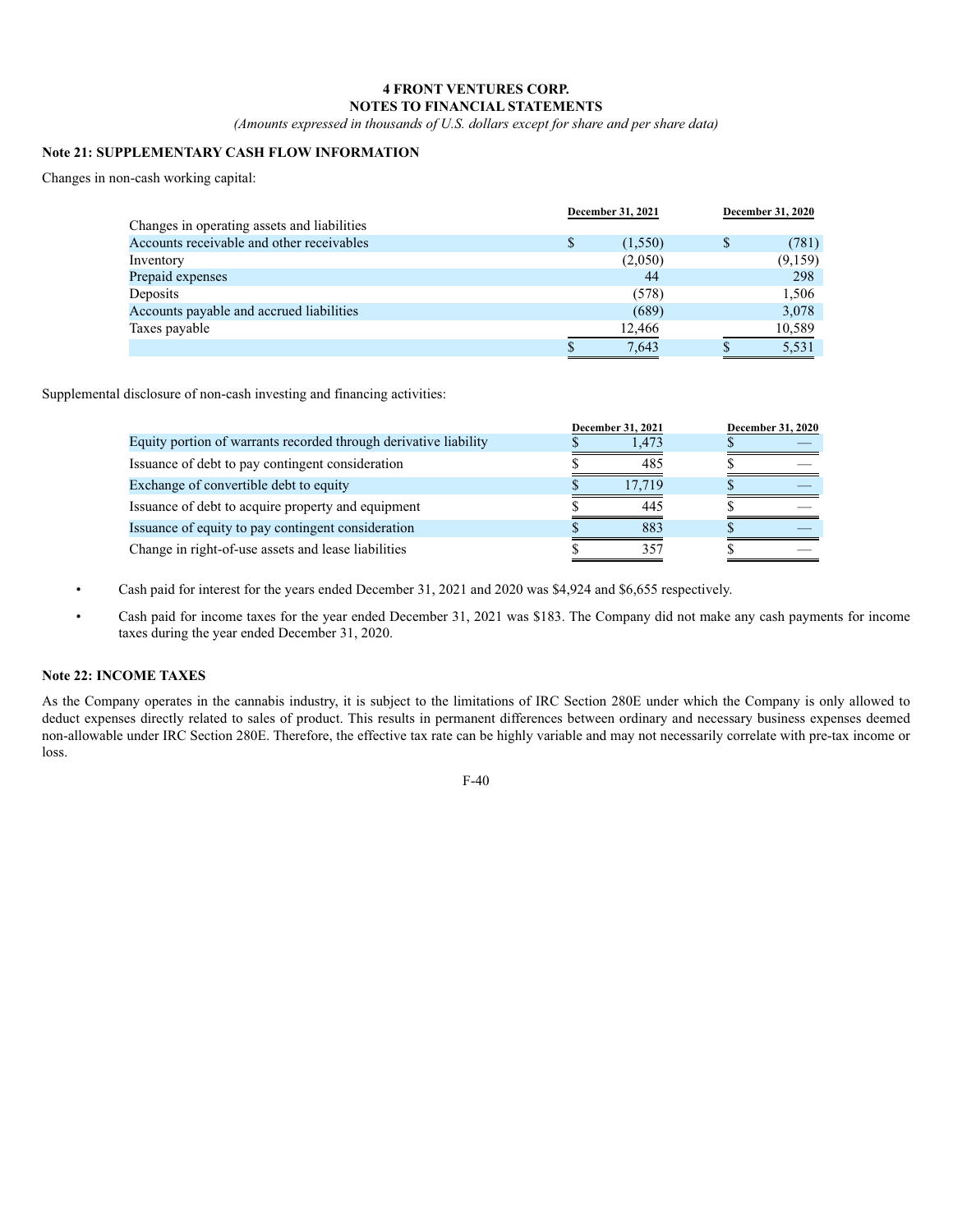# **4 FRONT VENTURES CORP.**

**NOTES TO FINANCIAL STATEMENTS** *(Amounts expressed in thousands of U.S. dollars except for share and per share data)*

The following table sets forth the components of income tax (benefit) expense for the years ended December 31, 2021 and 2020:

| Net current taxes: | December 31,<br>2021 | December 31,<br>2020 |
|--------------------|----------------------|----------------------|
| U.S. Federal       | \$10,021             | \$<br>7,587          |
| U.S. State         | 2,591                | 2,750                |
| Deferred Taxes:    |                      |                      |
| U.S. Federal       | 1,090                | 3,749                |
| U.S. State         | 229                  | 1,375                |
| <b>Total</b>       | 13.931               | 15,461               |

The following table sets forth a reconciliation of income tax expense (benefit) at the federal statutory rate to recorded income tax expense (benefit) for the years ended December 31, 2021 and 2020:

|                                                                   | December 31,<br>2021 | December 31,<br>2020      |
|-------------------------------------------------------------------|----------------------|---------------------------|
| Loss before income taxes (continuing and discontinued operations) | \$(24,358)           | $\mathbb{S}$<br>(31, 544) |
| Statutory tax rate                                                | 21.00%               | 21.00%                    |
| Expense based on statutory rates                                  | (5,115)              | (6,624)                   |
| Permanent non-deductible items                                    | 12,445               | 14,036                    |
| Non-controlling interests                                         |                      | 315                       |
| State taxes                                                       | 2,286                | 1,650                     |
| Change in state rate                                              | 513                  | (14)                      |
| Change in valuation allowance                                     | 604                  | 119                       |
| <b>Canadian</b> losses                                            | (513)                | (330)                     |
| Interest and penalties                                            | 2,124                |                           |
| Intangibles deferred tax true-up                                  |                      | 6,004                     |
| Lease deferred tax true-up                                        | 1,048                |                           |
| Return-to-provision                                               | 313                  |                           |
| Other adjustments                                                 | 226                  | 305                       |
| Less taxes on discontinued operations                             |                      | (412)                     |
| <b>Income Tax expense</b>                                         | \$<br>13,931         | \$<br>15.049              |

The following tables set forth the components of deferred income taxes as of December 31, 2021 and 2020: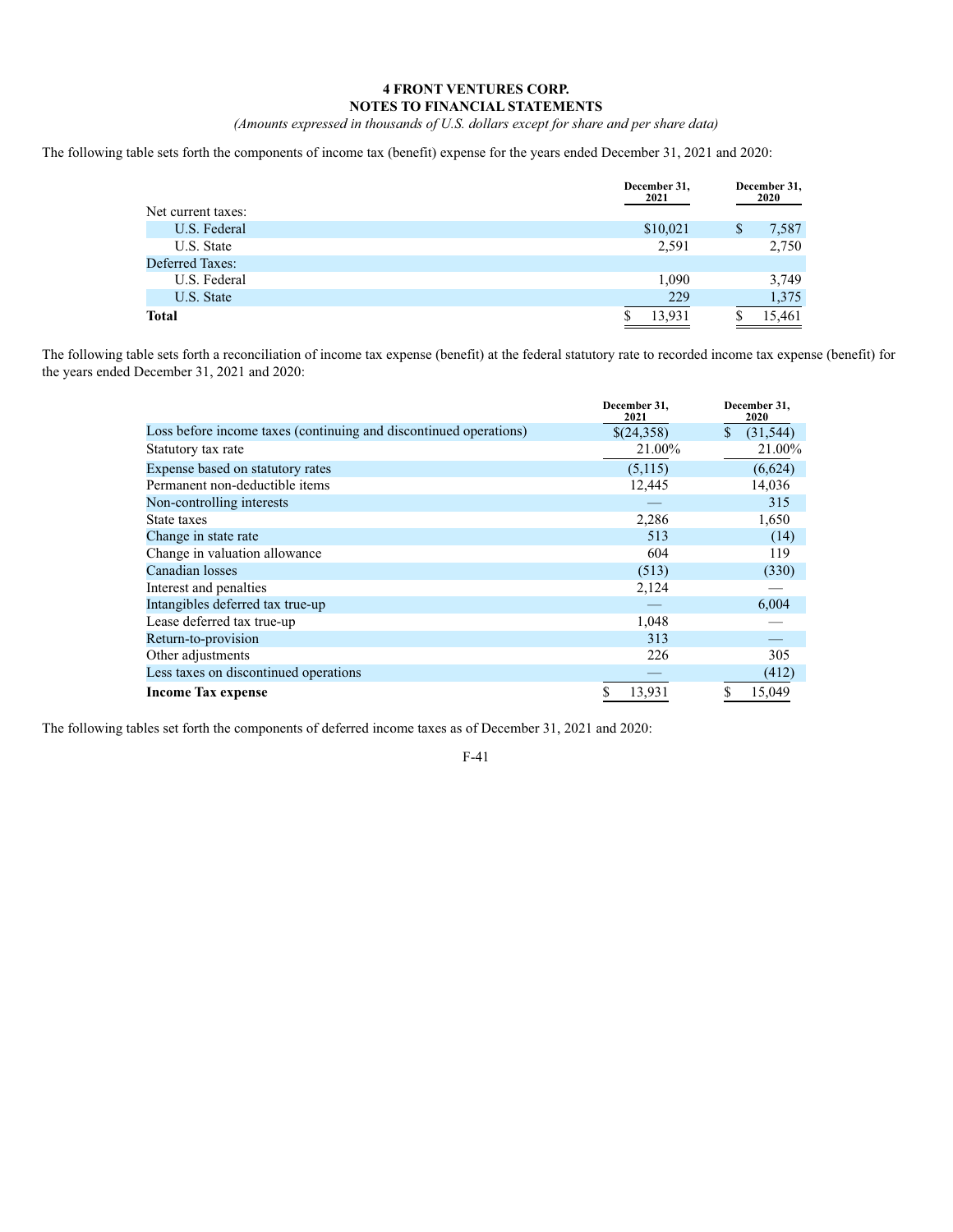*(Amounts expressed in thousands of U.S. dollars except for share and per share data)*

|                                         | December 31.<br>2021 | December 31,<br>2020 |  |
|-----------------------------------------|----------------------|----------------------|--|
| Deferred tax assets                     |                      |                      |  |
| Net operating losses                    | \$1,375              | \$<br>1,403          |  |
| Lease liabilities                       | 26,023               | 9,660                |  |
| Other                                   | 504                  | 177                  |  |
| Total deferred tax assets               | 27,902               | 11,240               |  |
| Valuation allowance                     | (1,375)              | (771)                |  |
| Total net deferred tax assets           | 26,527               | 10,469               |  |
| <b>Deferred tax liabilities</b>         |                      |                      |  |
| Property and equipment                  | (879)                | (1,299)              |  |
| Intangible assets                       | (5,828)              | (5,859)              |  |
| Right-of-use assets                     | (27, 585)            | (9,841)              |  |
| Other                                   | (84)                 |                      |  |
| Total net deferred tax liabilities      | (34,376)             | (16,999)             |  |
| Total adjusted deferred tax liabilities | \$<br>(7, 849)       | (6,530)              |  |

As of December 31, 2021, the Company has gross state net operating losses of approximately \$2,462, which begin to expire in 2029, and gross Canadian net operating losses of approximately \$4,564, which begin to expire in 2039. Pursuant to Section 382 of the Internal Revenue Code, utilization of net operating losses and may be subject to annual limitations in the event of a change in ownership of the Company. These annual limitations may result in the expiration of net operating losses prior to utilization.

In assessing the realizability of deferred tax assets, management considers whether it is more likely than note that some portion or all of the deferred tax assets will not be realized. The Company assesses the positive and negative evidence to determine if sufficient future taxable income will be generated at use its existing deferred tax assets. The Company has recorded a valuation allowance related to its state and Canadian net operating loss carryforwards as of December 31, 2021 and 2020 in the amount of \$1,375 and \$771, respectively.

As of December 31, 2021 and 2020, the Company had no unrecognized tax benefits. The Company does not anticipate any significant unrecognized tax benefits to arise within the next twelve months. The Company recorded penalties and interest related to outstanding income tax liabilities in the amount of \$2,124 for the period ending December 31, 2021. As of December 31, 2021, the Company has recorded \$2,544 of accrued penalties and interest related to outstanding income tax liabilities – which is included within Taxes Payable on the Company's balance sheet.

The Company files income tax returns in the US, various state jurisdictions, and Canada, and is subject to examination of its income tax returns by tax authorities in these jurisdictions who may challenge any item on these returns. The corporate statute of limitations for these jurisdictions remains open for the 2019 tax year to the present. Prior to July 31, 2019, the Company was treated as a partnership for income tax purposes and tax income and losses generated from operations were passed through to the Company's individual members.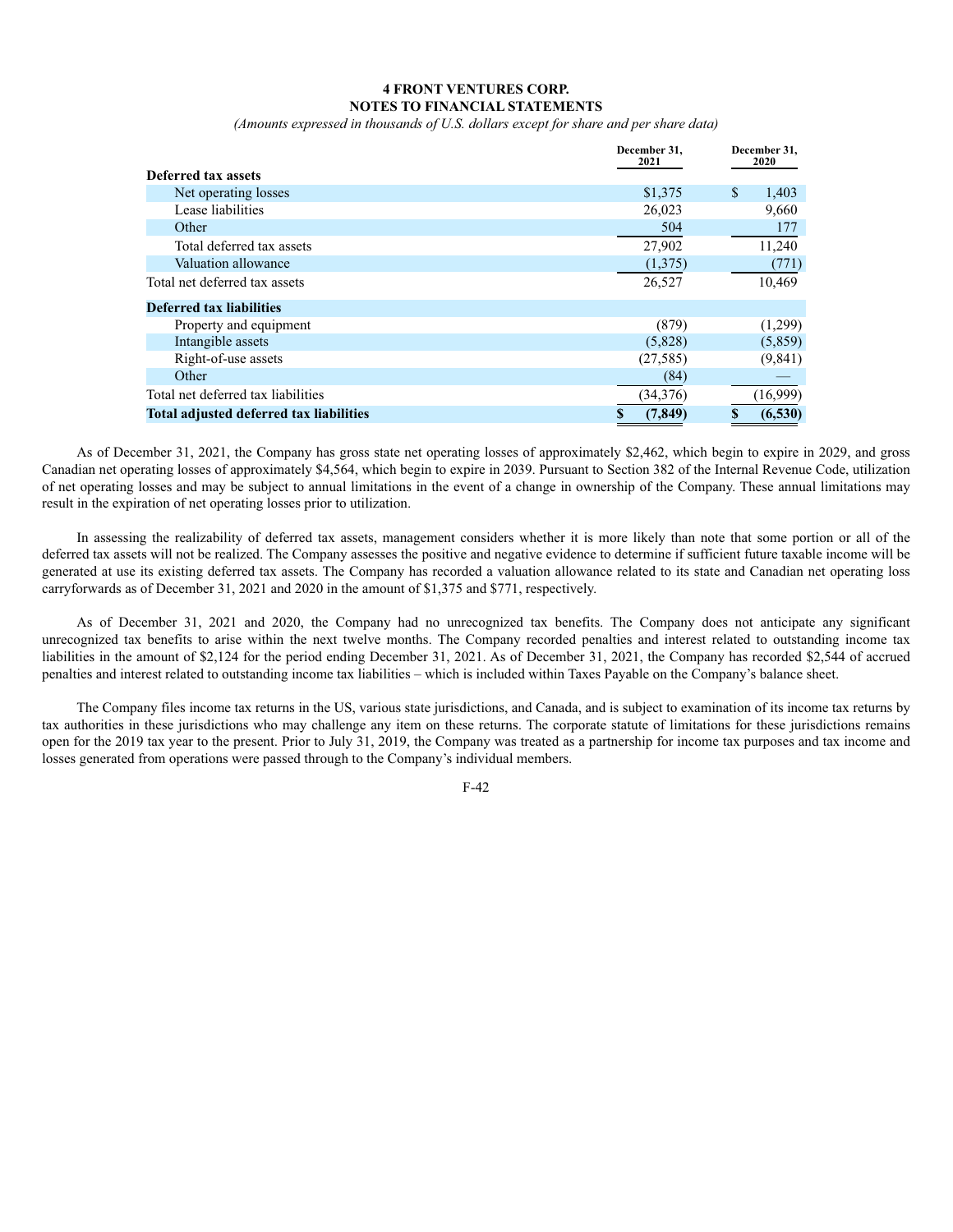*(Amounts expressed in thousands of U.S. dollars except for share and per share data)*

### **Note 23: DISPOSALS AND DISCONTINUED OPERATIONS**

On January 21, 2020, the Company sold two management companies that controlled two Arkansas cannabis licenses to a third party for \$2,000. A gain of \$2,000 is included in gain on sale of subsidiaries in the consolidated statements of operations. The entities sold had no operations through the sale date.

On March 20, 2020, the Company completed the divestiture of PHX Interactive LLC and control of Greens Goddess Inc. through a sale to a third party for \$6,000 in cash. The Company paid a \$348 fee to a lender in exchange for allowing the Company to sell the dispensary. This fee is recorded as a disposal cost and is netted with gains as part of gain on sale of subsidiaries in the Consolidated Statements of Operations. Revenue and expenses, gains or losses relating to the discontinuation of these operations have been eliminated from the profit or loss from the Company's continuing operations and are shown as part of a single line item for net loss from discontinued operations in the consolidated statements of operations.

The following sales of the Company's dispensaries and management companies were recorded as gains on sale of subsidiaries in the consolidated statements of operations. Revenue and expenses, and gains or losses relating to the discontinuation of these operations have been eliminated from profit or loss from the Company's continuing operations for all periods presented and are shown as part of a single line item in the consolidated statements of operations.

On May 7, 2020, the Company completed the sale of the Mission Pennsylvania II LLC dispensary to a third party for \$10,550 cash.

On September 1, 2020, the Company completed the sale of the Company's 79.5% interest in Arkansas Natural Products Management LLC, that manages an Arkansas dispensary. The Company received \$1,384 in cash and a note receivable for \$1,065 that was fully paid in 2021 On September 23, 2020, the Company completed the sale of one Maryland dispensary and two management companies that manage two additional Maryland dispensaries to a third party for \$5,500 in cash.

On September 30, 2020, the Company completed the sale of the Company's 80% interest in a Maryland management company that manages a Maryland dispensary. The buyer is the owner of the dispensary and paid \$1,200 in cash.

The entities that were sold during the year ended December 31, 2020 were part of the THC Cannabis segment (Note 20). Below is a summary of the net income or loss from discontinued operations that is shown as a single line item for the year ended December 31, 2020:

|                                            | Year ended<br>December 31,<br>2020 |
|--------------------------------------------|------------------------------------|
| <b>REVENUE</b>                             | \$<br>12,482                       |
| Cost of Goods Sold                         | (8,057)                            |
| Gross profit                               | 4,425                              |
| <b>OPERATING EXPENSES</b>                  |                                    |
| Selling and marketing expenses             | 3,899                              |
| Depreciation and amortization              | 472                                |
| Total operating expenses                   | 4,371                              |
| Income (loss) from operations              | 54                                 |
| Interest expense                           | (109)                              |
| Gain on sale of subsidiaries               | 13,454                             |
| Net income (loss) before income taxes      | 13,399                             |
| Income tax expense                         | (412)                              |
| Net income (loss) after income tax expense | 12.987                             |

Cash flows generated by the discontinued operations are reported as single line items in each section of the consolidated interim statements of cash flows and are summarized as follows: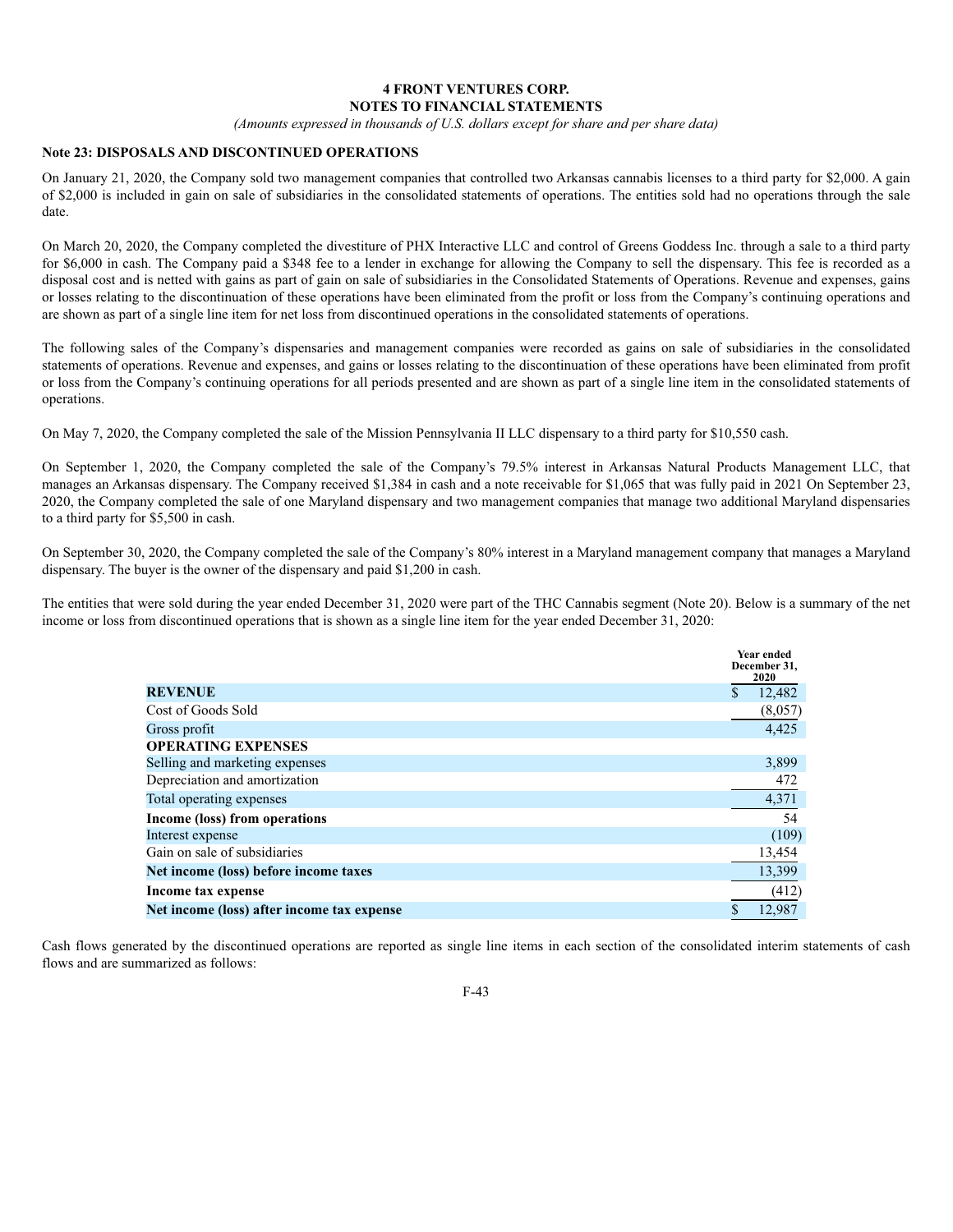*(Amounts expressed in thousands of U.S. dollars except for share and per share data)*

|                                                     | Year ended<br>December 31,<br>2020 |
|-----------------------------------------------------|------------------------------------|
| Net cash provided by (used in) operating activities | (627)                              |
| Net cash provided by (used in) investing activities | (1,679)                            |
| Net cash provided by (used in) financing activities | 3,503                              |
| <b>Cash flows from discontinued operations</b>      | 1.197                              |

#### **Note 24: SUBSEQUENT EVENTS**

On January 14, 2022, the Healthy Pharms Inc. Unsecured promissory note (Note 11) with the outstanding balance of \$3,213 at December 31, 2021, was settled in shares. In conjunction with the settlement agreement, the Company agreed to issue a total of 6,235,512 class A subordinate voting shares to the noteholder to settle outstanding debt. The settlement was signed and agreed upon by both parties on the date of the agreement, January 14, 2022.

On January 28, 2022, the Company entered into the first amendment of the merger agreement with New England Cannabis Corporation, Inc., a Massachusetts corporation ("NECC"), Kenneth V. Stevens ("Mr. Stevens"), who is the sole owner of all of the issued and outstanding capital stock of NECC, and 4Front NECC Acquisition Co., a Massachusetts corporation (the "Merger Sub"). At the effective time of the merger, the Company (i) paid Mr. Stevens cash in the amount of USD\$9,000,000, and (ii) issued Mr. Stevens 28,571,428 Class A Subordinate Voting shares of the Company (the "SVS").

In connection with the consummation of the Merger on January 28, 2022, Mission Partners RE, LLC, a Delaware limited liability company whollyowned by the Company ("Mission Partners RE"), and Mr. Stevens entered into the first amendment to that certain membership interest purchase agreement (the "Purchase Agreement"). Pursuant to the Purchase Agreement, the Company (through Mission Partners RE) completed its acquisition of 100% of the issued and outstanding membership interests of 29 Everett Street LLC, a Massachusetts limited liability company (the "Everett LLC"), which was solely held by Mr. Stevens and which owns certain real property that is currently leased to and used by NECC. The Company (i) paid Mr. Stevens cash in the amount of \$16,000,000, and (ii) issued Mr. Stevens a promissory note in the initial principal amount of \$2,000,000, which will bear interest at an annual rate of ten percent (10%) and will mature on the six-month anniversary of January 28, 2022.

We are in the process of assessing the fair values of the acquired tangible assets and any intangible assets and liabilities for these acquisitions, and thus, have not presented purchase price allocations as of the date of this filing.

On March 30, 2022, the Company entered into a merger agreement with Island Global Holdings, Inc., a California corporation ("Island"); and Navy Capital SR LLC, a Delaware limited liability company, solely in its capacity as the representative of the Island stockholders (the "Stockholder Representative").

All classes of Island's equity securities are to be converted into a combination of (i) SVS of the Company; and (ii) subordinated promissory notes (the "Merger Notes") to be negotiated and issued by the Company, using formulae to be determined at a later date pursuant to the terms of the Merger Agreement.

We are in the process of assessing the fair values of the acquired tangible assets and any intangible assets and liabilities for these acquisitions, and thus, have not presented purchase price allocations as of the date of this filing.

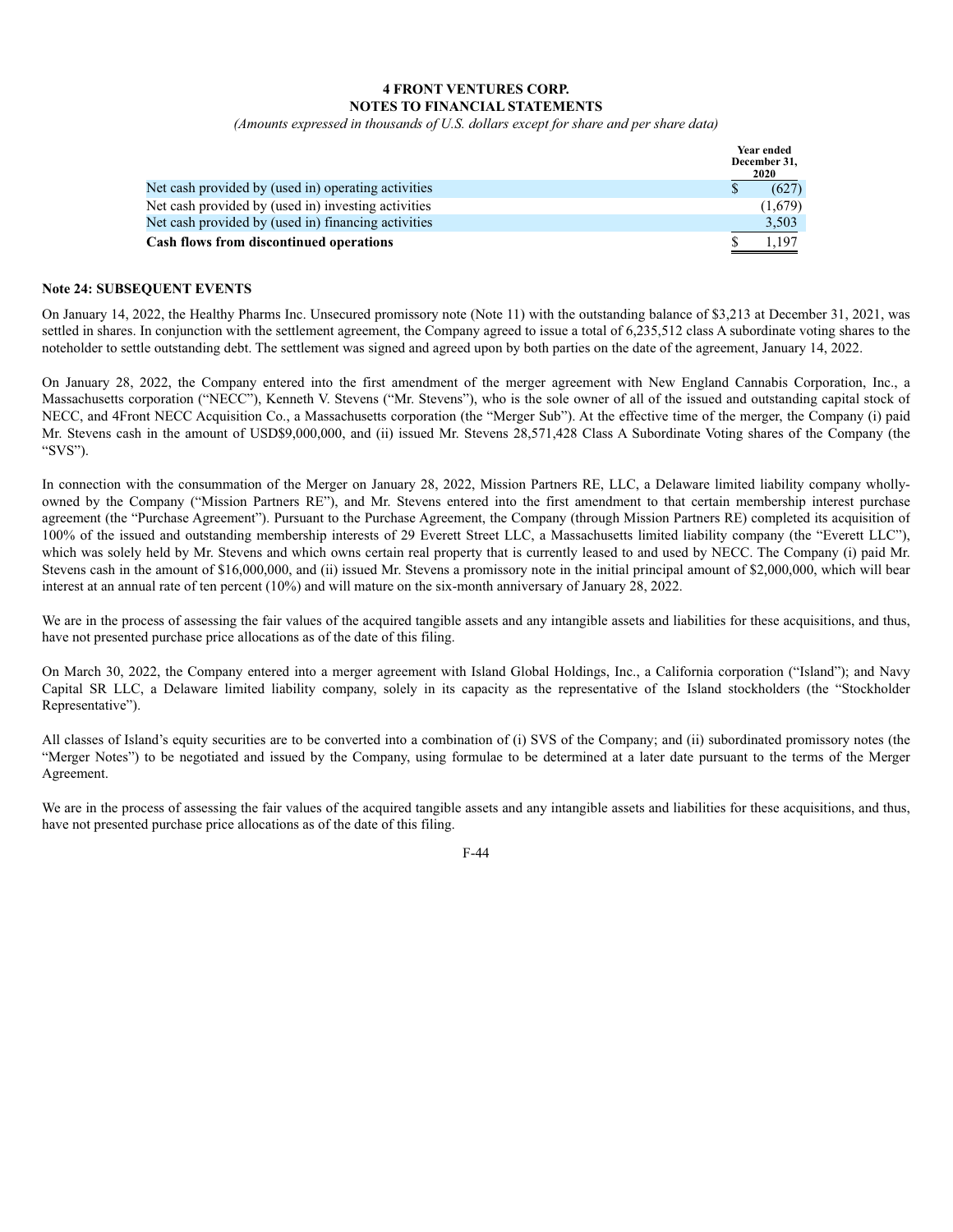# **Certification of Chief Executive Officer Pursuant to Section 302 of the Sarbanes-Oxley Act of 2002**

I, Leonid Gontmakher, certify that:

- 1. I have reviewed this annual report on Form 10-K of 4Front Ventures Corp.;
- 2. Based on my knowledge, this report does not contain any untrue statement of a material fact or omit to state a material fact necessary to make the statements made, in light of the circumstances under which such statements were made, not misleading with respect to the period covered by this report;
- 3. Based on my knowledge, the financial statements, and other financial information included in this report, fairly present in all material respects the financial condition, results of operations and cash flows of the registrant as of, and for, the periods presented in this report;
- 4. The registrant's other certifying officer and I are responsible for establishing and maintaining disclosure controls and procedures (as defined in Exchange Act Rules 13a-15(e) and 15d-15(e)) and internal control over financial reporting (as defined in Exchange Act Rules 13a-15(f) and 15d-15(f)) for the registrant and have:
	- a. designed such disclosure controls and procedures, or caused such disclosure controls and procedures to be designed under our supervision, to ensure that material information relating to the registrant, including its consolidated subsidiaries, is made known to us by others within those entities, particularly during the period in which this report is being prepared;
	- b. designed such internal control over financial reporting, or caused such internal control over financial reporting to be designed under our supervision, to provide reasonable assurance regarding the reliability of financial reporting and the preparation of financial statements for external purposes in accordance with generally accepted accounting principles;
	- c. evaluated the effectiveness of the registrant's disclosure controls and procedures and presented in this report our conclusions about the effectiveness of the disclosure controls and procedures, as of the end of the period covered by this report based on such evaluation; and
	- d. disclosed in this report any change in the registrant's internal control over financial reporting that occurred during the registrant's most recent fiscal quarter (the registrant's fourth fiscal quarter in the case of an annual report) that has materially affected, or is reasonably likely to materially affect, the registrant's internal control over financial reporting.
- 5. The registrant's other certifying officer and I have disclosed, based on our most recent evaluation of internal control over financial reporting, to the registrant's auditors and the audit committee of the registrant's board of directors (or persons performing the equivalent functions):
	- a. all significant deficiencies and material weaknesses in the design or operation of internal control over financial reporting which are reasonably likely to adversely affect the registrant's ability to record, process, summarize and report financial information; and
	- b. any fraud, whether or not material, that involves management or other employees who have a significant role in the registrant's internal control over financial reporting.

Date: April 15, 2022 /s/ Leonid Gontmakher

Leonid Gontmakher, Chief Executive Officer *(principal executive officer)*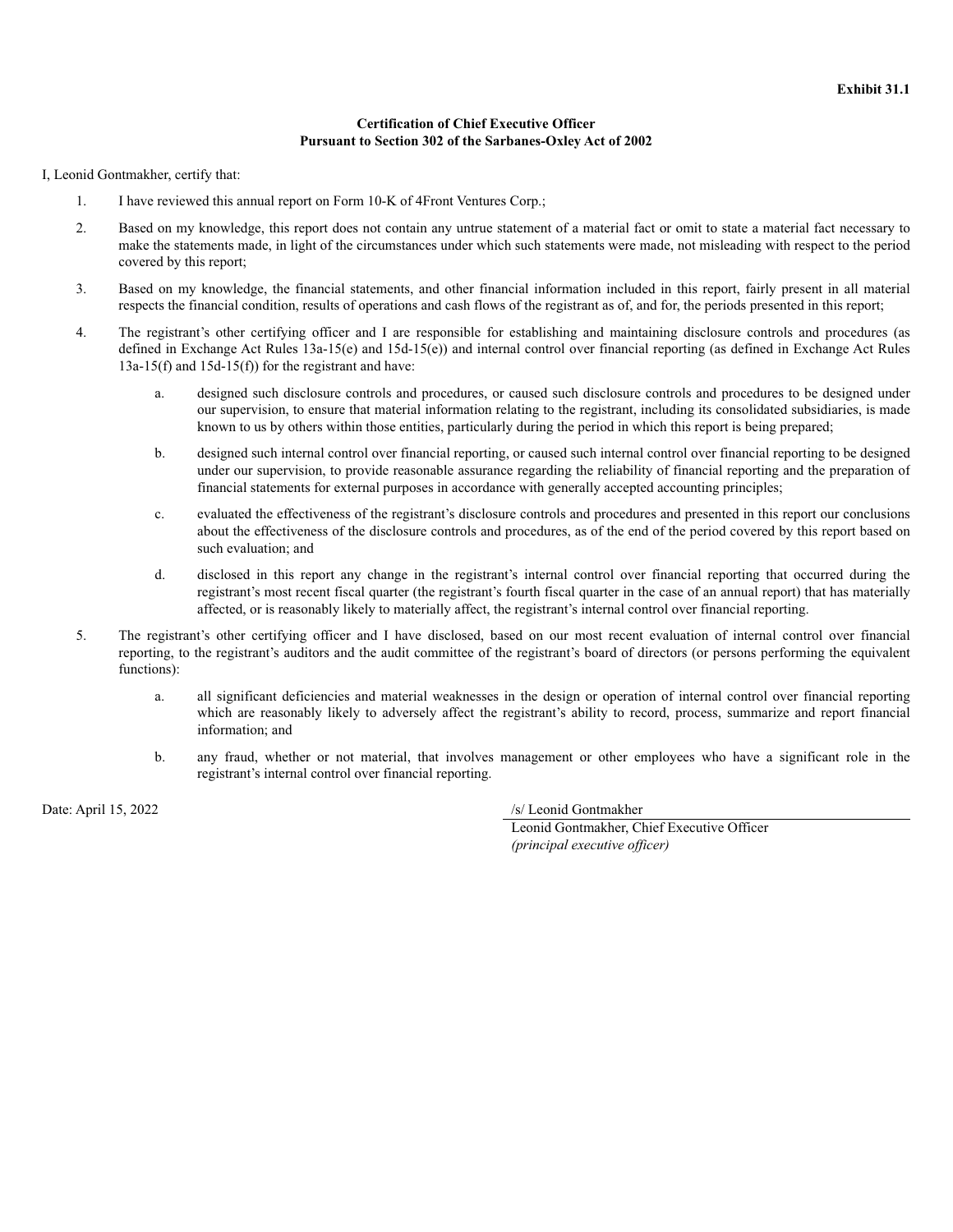## **Certification of Interim Chief Financial Officer Pursuant to Section 302 of the Sarbanes-Oxley Act of 2002**

I, Andrew Thut, certify that:

- 1. I have reviewed this annual report on Form 10-K of 4Front Ventures Corp.;
- 2. Based on my knowledge, this report does not contain any untrue statement of a material fact or omit to state a material fact necessary to make the statements made, in light of the circumstances under which such statements were made, not misleading with respect to the period covered by this report;
- 3. Based on my knowledge, the financial statements, and other financial information included in this report, fairly present in all material respects the financial condition, results of operations and cash flows of the registrant as of, and for, the periods presented in this report;
- 4. The registrant's other certifying officer and I are responsible for establishing and maintaining disclosure controls and procedures (as defined in Exchange Act Rules 13a-15(e) and 15d-15(e)) and internal control over financial reporting (as defined in Exchange Act Rules 13a-15(f) and 15d-15(f)) for the registrant and have:
	- a. designed such disclosure controls and procedures, or caused such disclosure controls and procedures to be designed under our supervision, to ensure that material information relating to the registrant, including its consolidated subsidiaries, is made known to us by others within those entities, particularly during the period in which this report is being prepared;
	- b. designed such internal control over financial reporting, or caused such internal control over financial reporting to be designed under our supervision, to provide reasonable assurance regarding the reliability of financial reporting and the preparation of financial statements for external purposes in accordance with generally accepted accounting principles;
	- c. evaluated the effectiveness of the registrant's disclosure controls and procedures and presented in this report our conclusions about the effectiveness of the disclosure controls and procedures, as of the end of the period covered by this report based on such evaluation; and
	- d. disclosed in this report any change in the registrant's internal control over financial reporting that occurred during the registrant's most recent fiscal quarter (the registrant's fourth fiscal quarter in the case of an annual report) that has materially affected, or is reasonably likely to materially affect, the registrant's internal control over financial reporting.
- 5. The registrant's other certifying officer and I have disclosed, based on our most recent evaluation of internal control over financial reporting, to the registrant's auditors and the audit committee of the registrant's board of directors (or persons performing the equivalent functions):
	- a. all significant deficiencies and material weaknesses in the design or operation of internal control over financial reporting which are reasonably likely to adversely affect the registrant's ability to record, process, summarize and report financial information; and
	- b. any fraud, whether or not material, that involves management or other employees who have a significant role in the registrant's internal control over financial reporting.

Date: April 15, 2022 /s/ Andrew Thut

Andrew Thut, Interim Chief Financial Officer *(principal financial and accounting officer)*